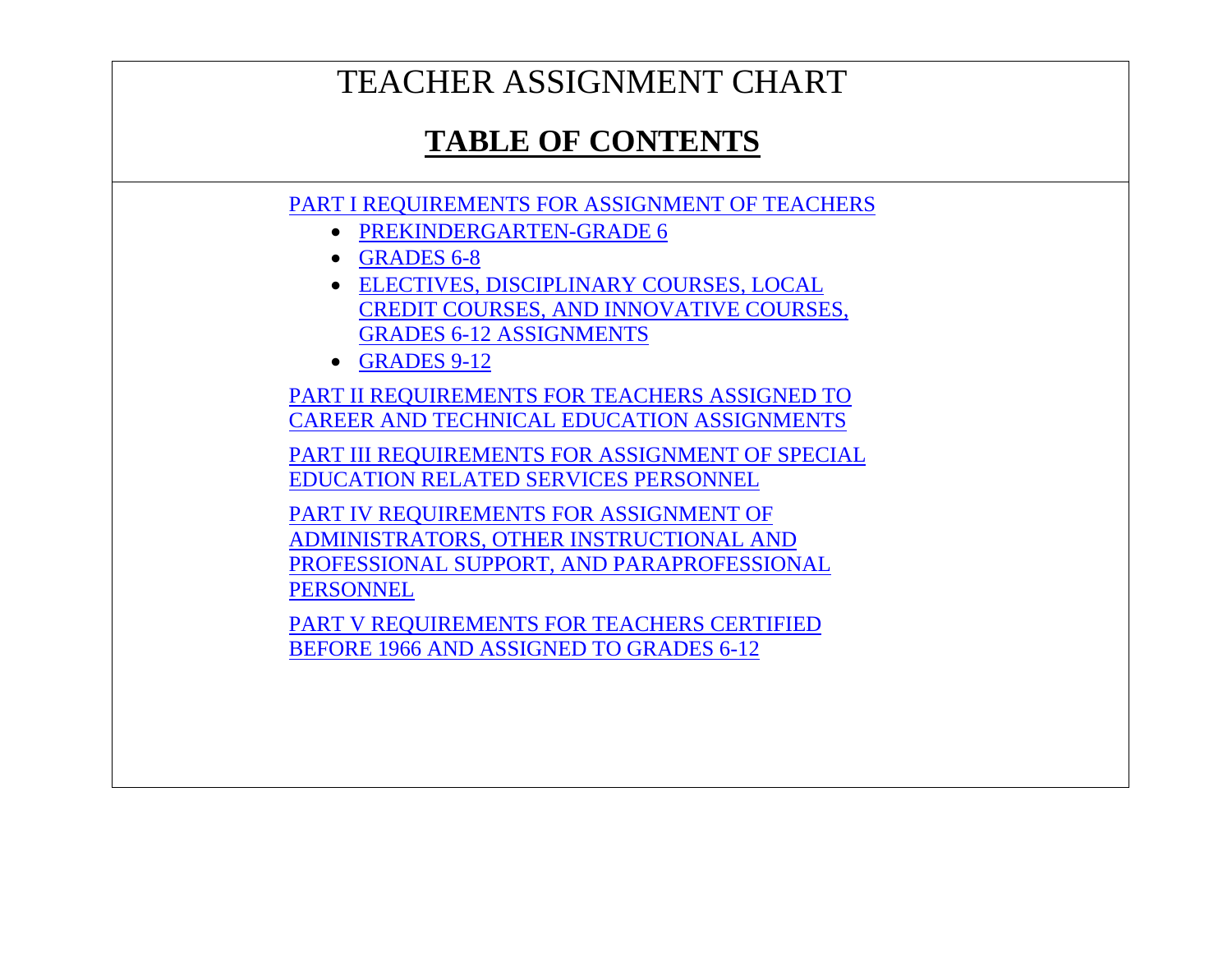### <span id="page-1-0"></span>**ASSIGNMENT OF PUBLIC SCHOOL PERSONNEL**

**PART I**

**REQUIREMENTS FOR ASSIGNMENT OF TEACHERS**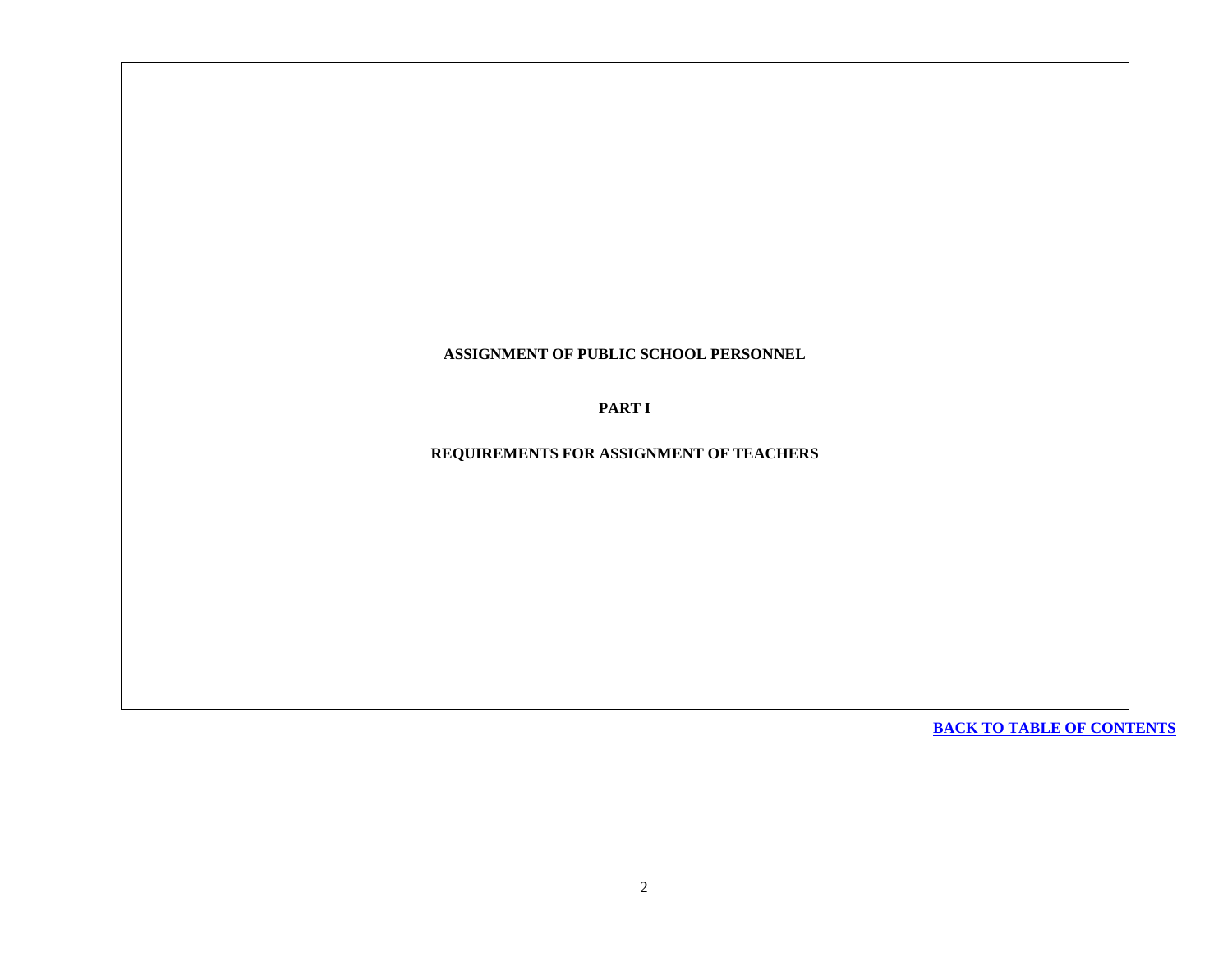<span id="page-2-0"></span>

| <b>State Board for Educator Certification</b><br>19 TAC Chapter 231 |                                                                                                                                                                                                                                                                                                                                                                                                                                                                                                                                                                                                                                                                                                                                                                                                                  |  |  |
|---------------------------------------------------------------------|------------------------------------------------------------------------------------------------------------------------------------------------------------------------------------------------------------------------------------------------------------------------------------------------------------------------------------------------------------------------------------------------------------------------------------------------------------------------------------------------------------------------------------------------------------------------------------------------------------------------------------------------------------------------------------------------------------------------------------------------------------------------------------------------------------------|--|--|
| PREKINDERGARTEN-GRADE 6                                             |                                                                                                                                                                                                                                                                                                                                                                                                                                                                                                                                                                                                                                                                                                                                                                                                                  |  |  |
| <b>ASSIGNMENTS</b>                                                  | <b>CERTIFICATES</b>                                                                                                                                                                                                                                                                                                                                                                                                                                                                                                                                                                                                                                                                                                                                                                                              |  |  |
| Prekindergarten (PK)<br><b>General Education</b>                    | All-level certification in art, health education, music, physical education, speech communication and theatre<br>arts, or theatre may be assigned to teach in the certified area(s) in Prekindergarten-Grade 12.                                                                                                                                                                                                                                                                                                                                                                                                                                                                                                                                                                                                 |  |  |
|                                                                     | <b>Bilingual Generalist:</b><br>Early Childhood-Grade 4<br>Early Childhood-Grade 6<br>Core Subjects: Early Childhood-Grade 6.<br>Early Childhood Education:<br>Grades PK-K<br>Elementary:<br>General (See Notes A and B)<br>Grades 1-6—General (See Notes A and B)<br>Grades 1-8—General (See Notes A and B)<br>Grades PK-6-Early Childhood Education<br>Self-Contained Grades 1-8 (See Notes A and B)<br>English as a Second Language Generalist:<br>Early Childhood-Grade 4<br>Early Childhood-Grade 6<br>Generalist:<br>Early Childhood-Grade 4<br>Early Childhood-Grade 6<br>Grades Prekindergarten-Grade 5<br>Grades Prekindergarten-Grade 6<br>Kindergarten<br>Master Mathematics Teacher (Early Childhood-Grade 4) (mathematics only)<br>Master Reading Teacher (Early Childhood-Grade 12) (reading only) |  |  |
|                                                                     | Master Science Teacher (Early Childhood-Grade 4) (science only)<br>Teacher of Young Children-General                                                                                                                                                                                                                                                                                                                                                                                                                                                                                                                                                                                                                                                                                                             |  |  |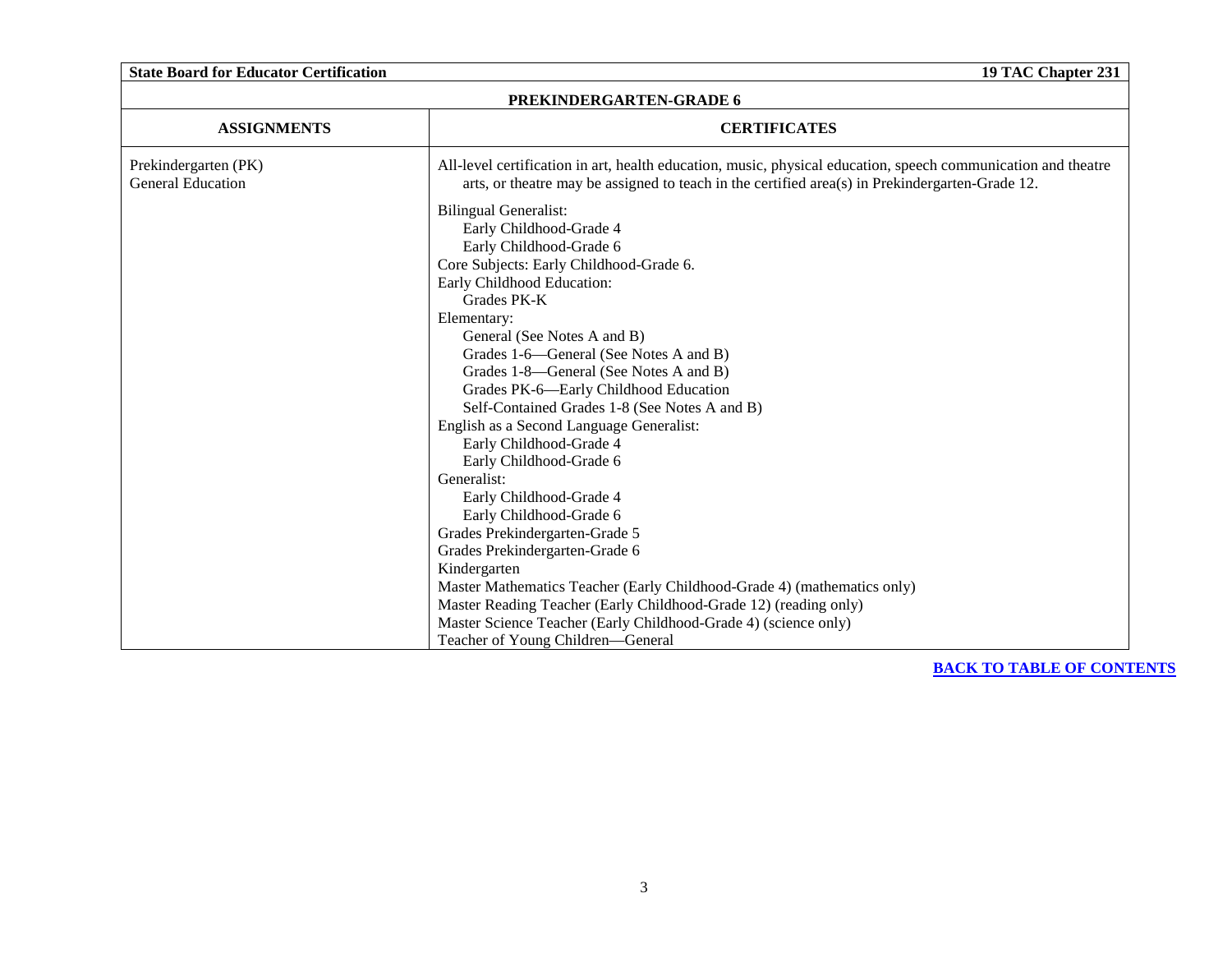| 19 TAC Chapter 231      |                                                                                                                                                           |  |  |
|-------------------------|-----------------------------------------------------------------------------------------------------------------------------------------------------------|--|--|
| PREKINDERGARTEN-GRADE 6 |                                                                                                                                                           |  |  |
| <b>ASSIGNMENTS</b>      | <b>CERTIFICATES</b>                                                                                                                                       |  |  |
| Prekindergarten (PK)    | <b>Bilingual Generalist:</b>                                                                                                                              |  |  |
| Bilingual               | Early Childhood-Grade 4                                                                                                                                   |  |  |
|                         | Early Childhood-Grade 6                                                                                                                                   |  |  |
|                         | A valid classroom teaching certificate appropriate for the grade level and subject areas taught plus any                                                  |  |  |
|                         | bilingual education certificate or endorsement.                                                                                                           |  |  |
|                         | Early Childhood Education (Grades PK-K) (See Notes D and F)                                                                                               |  |  |
|                         | Elementary:                                                                                                                                               |  |  |
|                         | General (See Notes A, C, and F)                                                                                                                           |  |  |
|                         | Grades 1-6 (See Notes A, C, and F)                                                                                                                        |  |  |
|                         | Grades 1-8 (See Notes A, C, and F)                                                                                                                        |  |  |
|                         | Grades PK-6 Early Childhood Education (See Notes D and F)                                                                                                 |  |  |
|                         | Self-Contained, Grades 1-8(See Notes A and B)                                                                                                             |  |  |
|                         | Elementary teacher certification with Bilingual Endorsement (See Notes A and B)                                                                           |  |  |
|                         | Grades PK-5—General (See Notes D and F)                                                                                                                   |  |  |
|                         | Grades PK-6:                                                                                                                                              |  |  |
|                         | General (See Notes D and F)                                                                                                                               |  |  |
|                         | Bilingual/ESL                                                                                                                                             |  |  |
|                         | Grades PK-12 Bilingual/ESL                                                                                                                                |  |  |
|                         | Kindergarten (See Notes D and F)                                                                                                                          |  |  |
|                         | Teacher of Young Children-General (See Notes D and F)                                                                                                     |  |  |
|                         |                                                                                                                                                           |  |  |
|                         |                                                                                                                                                           |  |  |
|                         | An assignment for the English component only of a dual language immersion/one-way or two-way bilingual education program model for Prekindergarten        |  |  |
|                         | is allowed with a valid classroom teaching certificate appropriate for the grade level and subject areas taught plus a bilingual education certificate or |  |  |
|                         | endorsement or an English as a Second Language certificate or endorsement.                                                                                |  |  |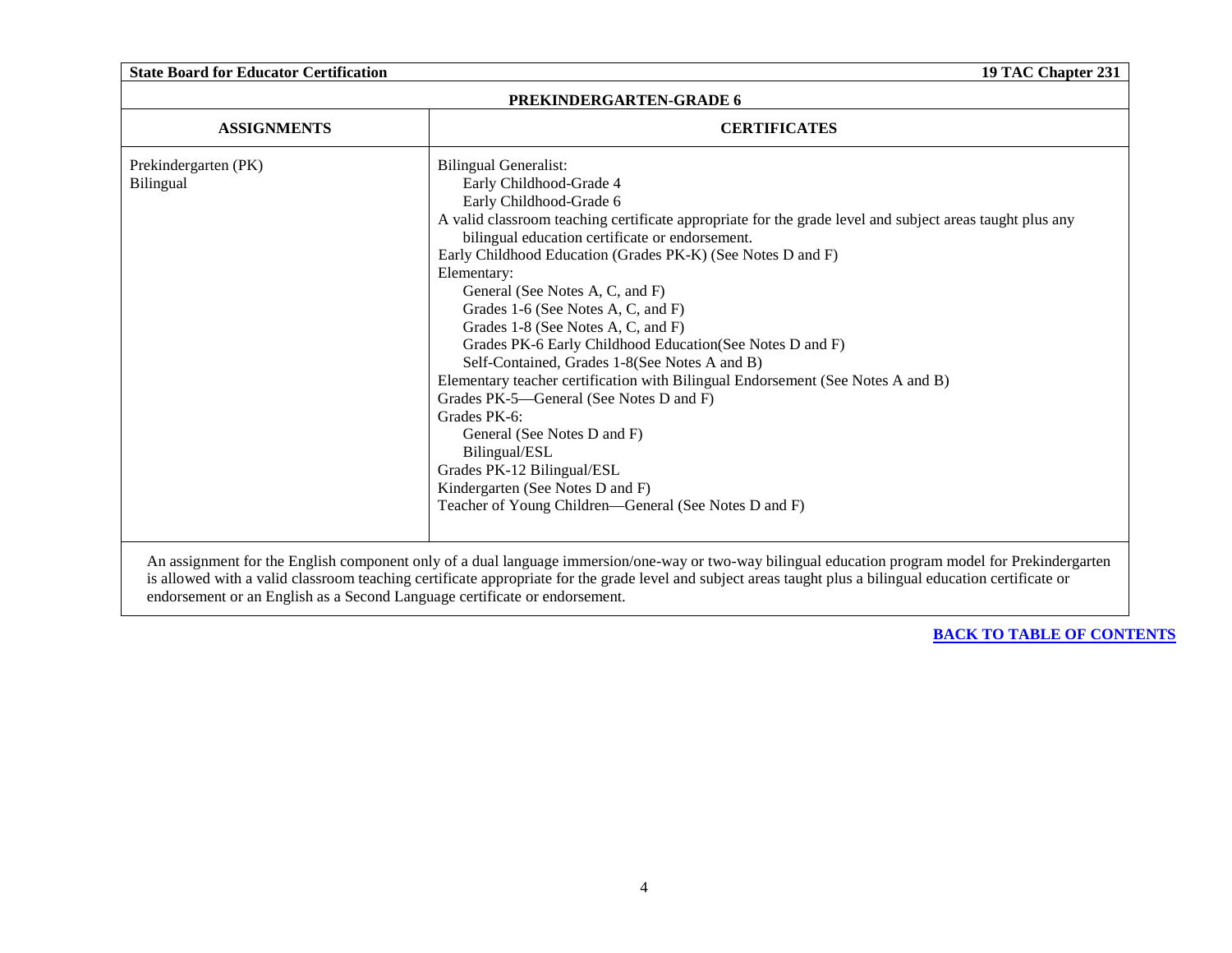|  | <b>State Board for Educator Certification</b> |  |
|--|-----------------------------------------------|--|
|--|-----------------------------------------------|--|

| PREKINDERGARTEN-GRADE 6            |                                                                                      |  |  |
|------------------------------------|--------------------------------------------------------------------------------------|--|--|
| <b>ASSIGNMENTS</b>                 | <b>CERTIFICATES</b>                                                                  |  |  |
| Prekindergarten                    | <b>Bilingual Generalist:</b>                                                         |  |  |
| English as a Second Language (ESL) | Early Childhood-Grade 4                                                              |  |  |
|                                    | Early Childhood-Grade 6                                                              |  |  |
|                                    | Certificate in the subject and at the grade level plus:                              |  |  |
|                                    | <b>Bilingual Education Supplemental</b>                                              |  |  |
|                                    | <b>Bilingual Education Supplemental EC-4</b>                                         |  |  |
|                                    | <b>Bilingual Education Supplemental 4-8</b>                                          |  |  |
|                                    | <b>Bilingual Endorsement</b>                                                         |  |  |
|                                    | Bilingual/ESL Endorsement                                                            |  |  |
|                                    | English as a Second Language Endorsement                                             |  |  |
|                                    | English as a Second Language Supplemental                                            |  |  |
|                                    | Early Childhood Education Grades PK-K (See Note E)                                   |  |  |
|                                    | Elementary:                                                                          |  |  |
|                                    | General (See Notes A, B, and E)                                                      |  |  |
|                                    | Grades 1-6 General (See Notes A, B, and E)                                           |  |  |
|                                    | Grades 1-8 General (See Notes A, B, and E)                                           |  |  |
|                                    | Self-Contained: Grades 1-8 (See Notes A and B)                                       |  |  |
|                                    | Grades PK-6-Early Childhood Education (See Note E)                                   |  |  |
|                                    | Elementary teacher certificate with Bilingual or ESL Endorsement (See Notes A and B) |  |  |
|                                    | English as a Second Language Generalist:                                             |  |  |
|                                    | Early Childhood-Grade 4                                                              |  |  |
|                                    | Early Childhood-Grade 6                                                              |  |  |
|                                    | Grades PK-5—General (See Note E)<br>Grades PK-6:                                     |  |  |
|                                    |                                                                                      |  |  |
|                                    | General (See Note E)                                                                 |  |  |
|                                    | Bilingual/ESL<br>Grades PK-12:                                                       |  |  |
|                                    | Bilingual/ESL                                                                        |  |  |
|                                    | English as a Second Language                                                         |  |  |
|                                    | Kindergarten (See Note E)                                                            |  |  |
|                                    | Teacher of Young Children—General (See Note E)                                       |  |  |
|                                    |                                                                                      |  |  |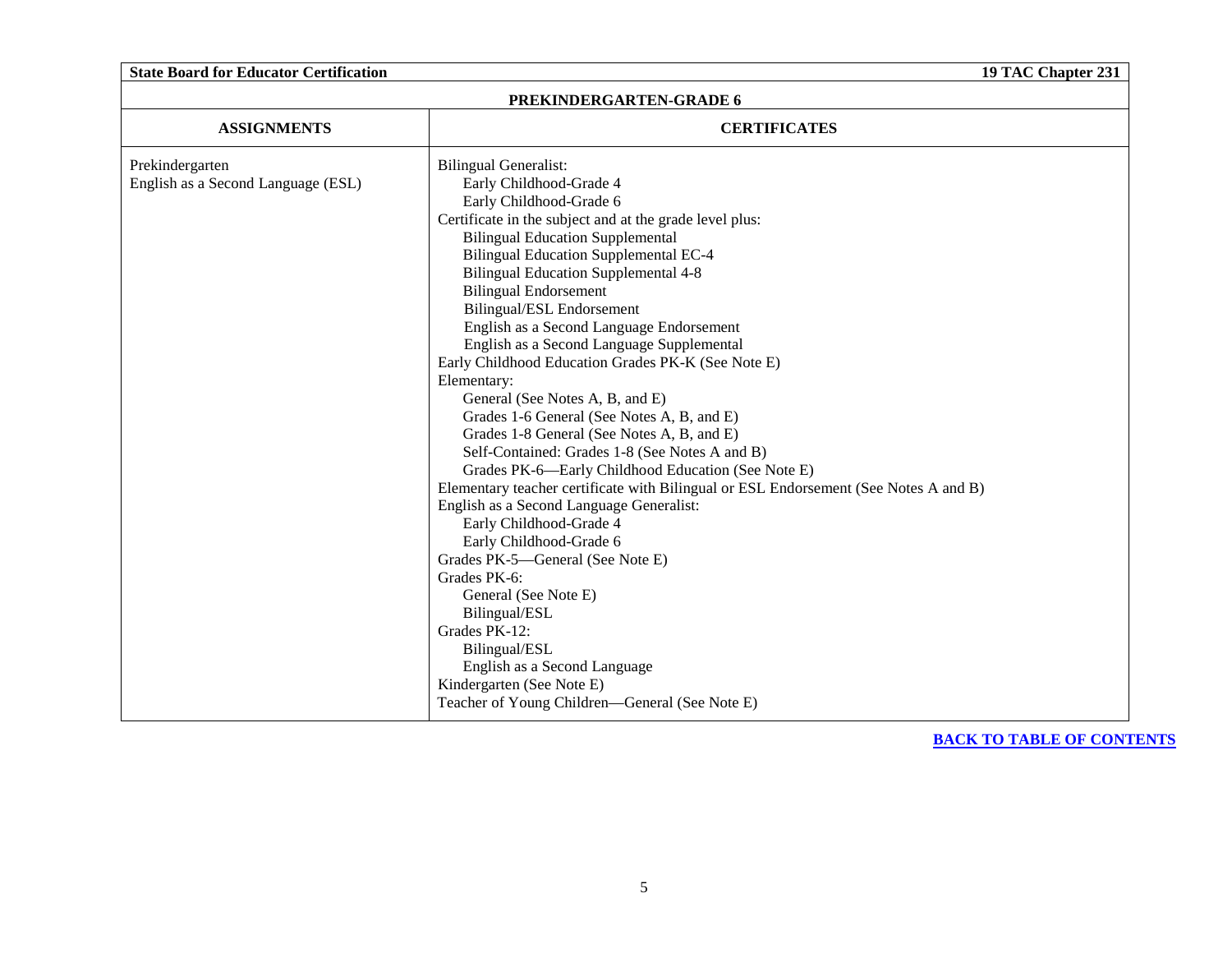### **PREKINDERGARTEN-GRADE 6**

**ASSIGNMENTS CERTIFICATES**

NOTES:

(A)Teachers assigned prior to the 1991-92 school year are required to complete a minimum of 90 clock-hours of in-service training (may be advanced academic training) or six semester credit hours in early childhood education, inclusive of but not limited to child development or language acquisition, by September 1, 1993, to be eligible for assignment.

(B)Initial assignments beginning with the 1991-92 school year require the early childhood education delivery system or endorsement.

(C)Initial assignments beginning with the 1991-92 school year require the early childhood education delivery system or endorsement and the bilingual education delivery system or endorsement.

(D)Initial assignments beginning with the 1991-92 school year require the bilingual education delivery system or endorsement.

(E)Initial assignments beginning with the 1991-92 school year require the ESL endorsement or the bilingual education delivery system or endorsement.

(F) Teachers assigned prior to the 1991-92 school year are required to verify oral and written proficiency in the language of the target population as measured by examinations approved by the Texas Education Agency by September 1, 1993, to be eligible for assignment.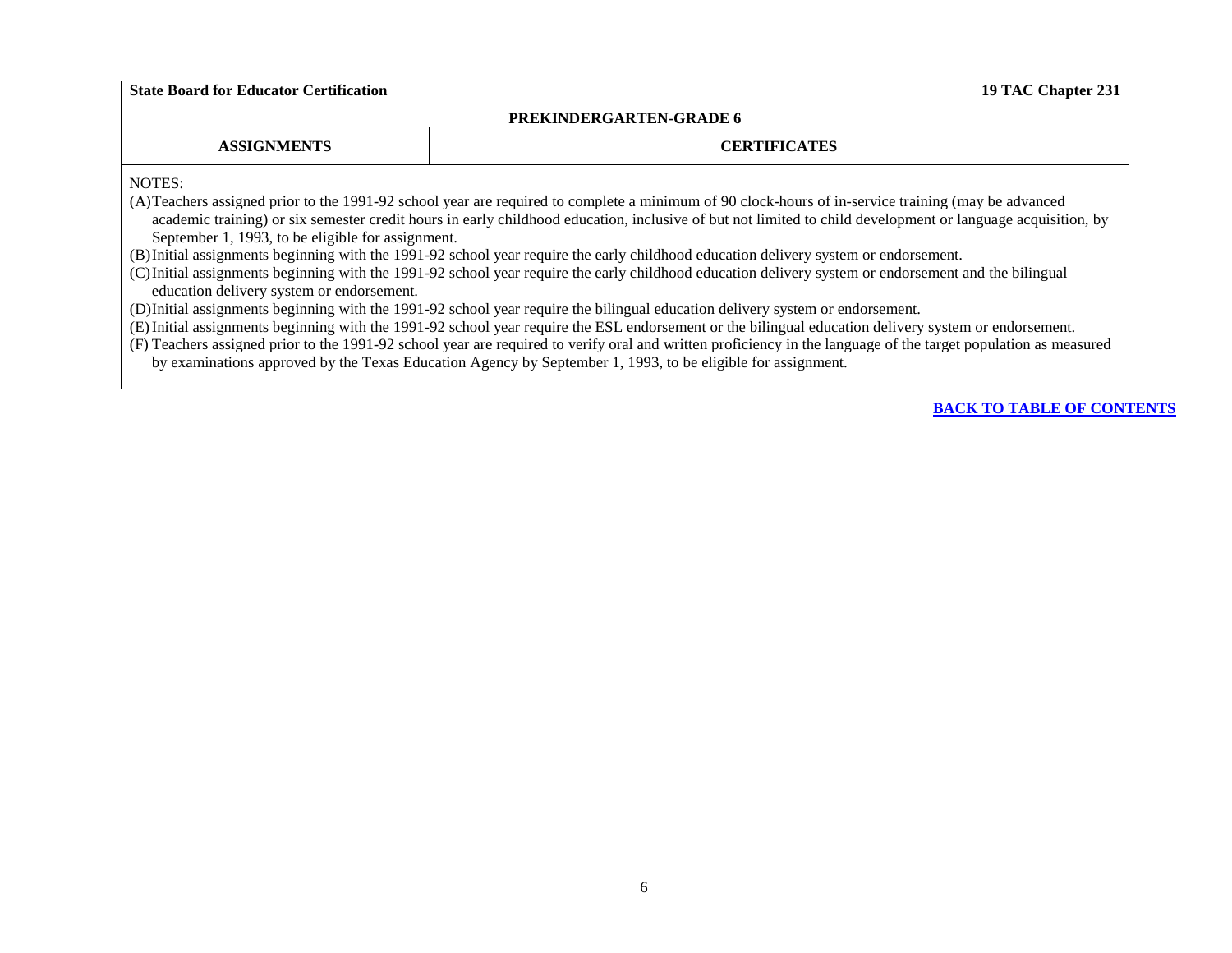| <b>State Board for Educator Certification</b> | 19 TAC Chapter 231                                                                                                                                                                                               |  |  |
|-----------------------------------------------|------------------------------------------------------------------------------------------------------------------------------------------------------------------------------------------------------------------|--|--|
| PREKINDERGARTEN-GRADE 6                       |                                                                                                                                                                                                                  |  |  |
| <b>ASSIGNMENTS</b>                            | <b>CERTIFICATES</b>                                                                                                                                                                                              |  |  |
| Kindergarten $(K)$                            | All-level certification in art, health education, music, physical education, speech communication and theatre<br>arts, or theatre may be assigned to teach in the certified area(s) in Prekindergarten-Grade 12. |  |  |
|                                               | <b>Bilingual Generalist:</b><br>Early Childhood-Grade 4                                                                                                                                                          |  |  |
|                                               | Early Childhood-Grade 6                                                                                                                                                                                          |  |  |
|                                               | Core Subjects: Early Childhood-Grade 6                                                                                                                                                                           |  |  |
|                                               | Early Childhood Education (Grades PK-K)                                                                                                                                                                          |  |  |
|                                               | Elementary (Grades PK-6)-Early Childhood Education                                                                                                                                                               |  |  |
|                                               | English as a Second Language Generalist:                                                                                                                                                                         |  |  |
|                                               | Early Childhood Grade 4                                                                                                                                                                                          |  |  |
|                                               | Early Childhood-Grade 6<br>Generalist:                                                                                                                                                                           |  |  |
|                                               | Early Childhood-Grade 4                                                                                                                                                                                          |  |  |
|                                               | Early Childhood-Grade 6                                                                                                                                                                                          |  |  |
|                                               | Grades PK-5-General                                                                                                                                                                                              |  |  |
|                                               | Grades PK-6-General                                                                                                                                                                                              |  |  |
|                                               | Kindergarten                                                                                                                                                                                                     |  |  |
|                                               | Master Mathematics Teacher (Early Childhood-Grade 4) (mathematics only)                                                                                                                                          |  |  |
|                                               | Master Reading Teacher (Early Childhood-Grade 12) (reading only)                                                                                                                                                 |  |  |
|                                               | Master Science Teacher (Early Childhood-Grade 4) (science only<br>Teacher of Young Children-General                                                                                                              |  |  |
| Bilingual, Kindergarten-Grade 6               | <b>Bilingual Generalist:</b>                                                                                                                                                                                     |  |  |
|                                               | Early Childhood-Grade 4 (Kindergarten-Grade 4 only)                                                                                                                                                              |  |  |
|                                               | Early Childhood-Grade 6                                                                                                                                                                                          |  |  |
|                                               | Grades 4-8 (Grades 4-6 only)                                                                                                                                                                                     |  |  |
|                                               | A valid classroom teaching certificate appropriate for the grade level and subject areas taught plus any                                                                                                         |  |  |
|                                               | bilingual education certificate or endorsement.                                                                                                                                                                  |  |  |
|                                               | Grades PK-5—Bilingual/ESL (Grades PK-5 only)<br>Grades PK-6-Bilingual/ESL                                                                                                                                        |  |  |
|                                               | Grades PK-12-Bilingual/ESL                                                                                                                                                                                       |  |  |

endorsement or an English as a Second Language certificate or endorsement.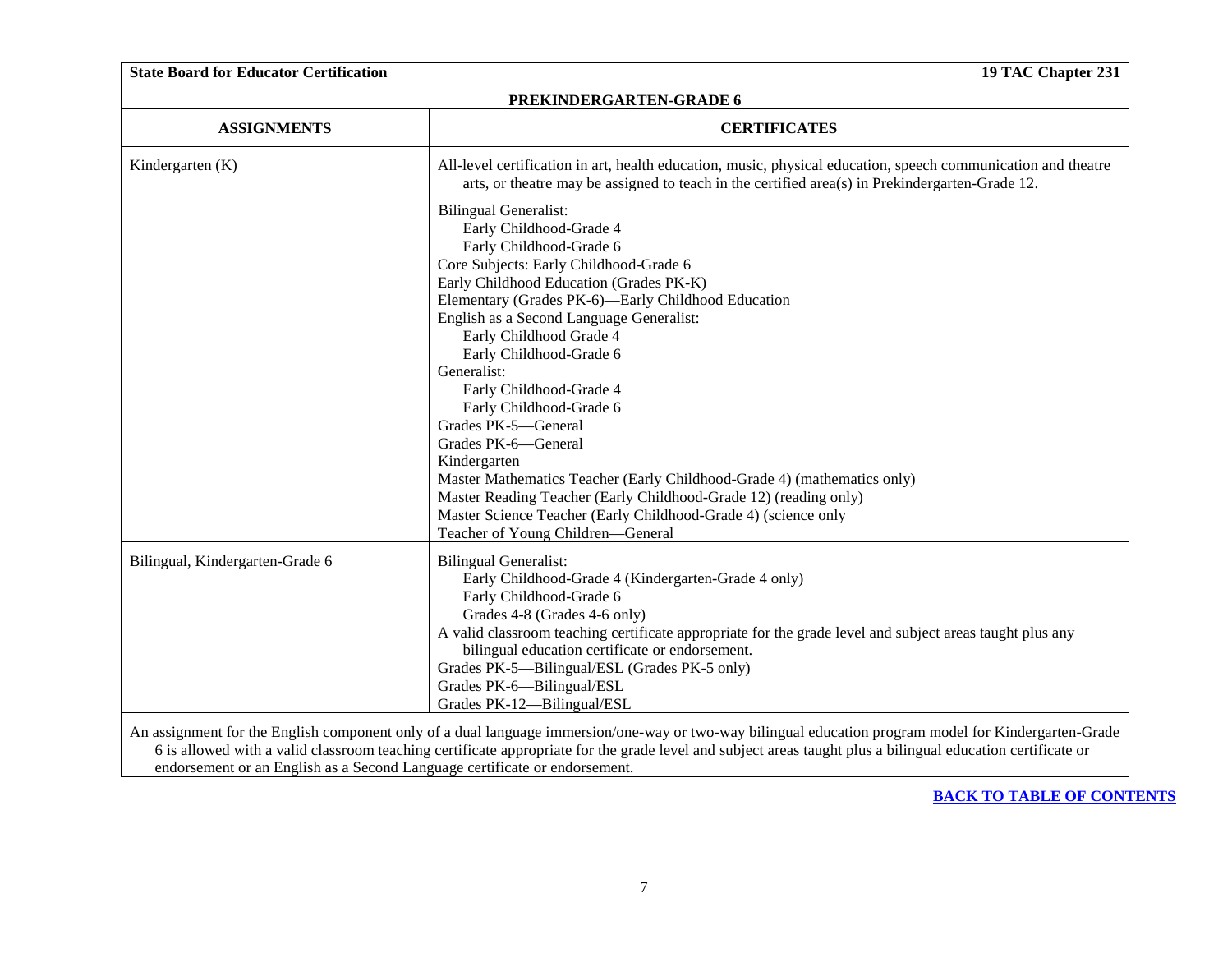| PREKINDERGARTEN-GRADE 6                                                                 |                                                                                                                                                                                                                                                                                                                                                                                                                                                                                                                                                                                                                                               |  |  |  |
|-----------------------------------------------------------------------------------------|-----------------------------------------------------------------------------------------------------------------------------------------------------------------------------------------------------------------------------------------------------------------------------------------------------------------------------------------------------------------------------------------------------------------------------------------------------------------------------------------------------------------------------------------------------------------------------------------------------------------------------------------------|--|--|--|
| <b>ASSIGNMENTS</b>                                                                      | <b>CERTIFICATES</b>                                                                                                                                                                                                                                                                                                                                                                                                                                                                                                                                                                                                                           |  |  |  |
| English as a Second Language (ESL),<br>Kindergarten-Grade 6<br>(Continued on next page) | An elementary certified teacher with an English as a Second Language (ESL) supplemental certificate or<br>endorsement or bilingual education supplemental certificate or endorsement may be assigned to teach<br>ESL at the kindergarten level.                                                                                                                                                                                                                                                                                                                                                                                               |  |  |  |
|                                                                                         | A valid classroom teaching certificate appropriate for the grade level and subject areas taught plus<br><b>Bilingual Education Supplemental</b><br>Bilingual Education Supplemental (Early Childhood-Grade 4)<br>Bilingual Education Supplemental (Grades 4-8)<br><b>Bilingual Endorsement</b><br>Bilingual/English as a Second Language Endorsement<br>English as a Second Language Endorsement.<br>English as a Second Language Supplemental.<br><b>Bilingual Generalist:</b><br>Early Childhood-Grade 4 (Kindergarten-Grade 4 only)<br>Early Childhood-Grade 6<br>Grades 4-8 (Grades 4-6 only)<br>English as a Second Language Generalist: |  |  |  |
|                                                                                         | Early Childhood-Grade 4 (Kindergarten-Grade 4 only)<br>Grades 4-8 (Grades 4-6 only)<br>Early Childhood-Grade 6<br>Grades PK-5—Bilingual/ESL (for Grades PK-5 only)<br>Grades PK-6-Bilingual ESL<br>Grades PK-12:<br>English as a Second Language<br>Bilingual/ESL<br>Teacher certificate appropriate for grade level of assignment and assigned to teach English as a Second                                                                                                                                                                                                                                                                  |  |  |  |
|                                                                                         | Language (ESL) in an approved ESL program during the 1981-82 school year in the same school district.                                                                                                                                                                                                                                                                                                                                                                                                                                                                                                                                         |  |  |  |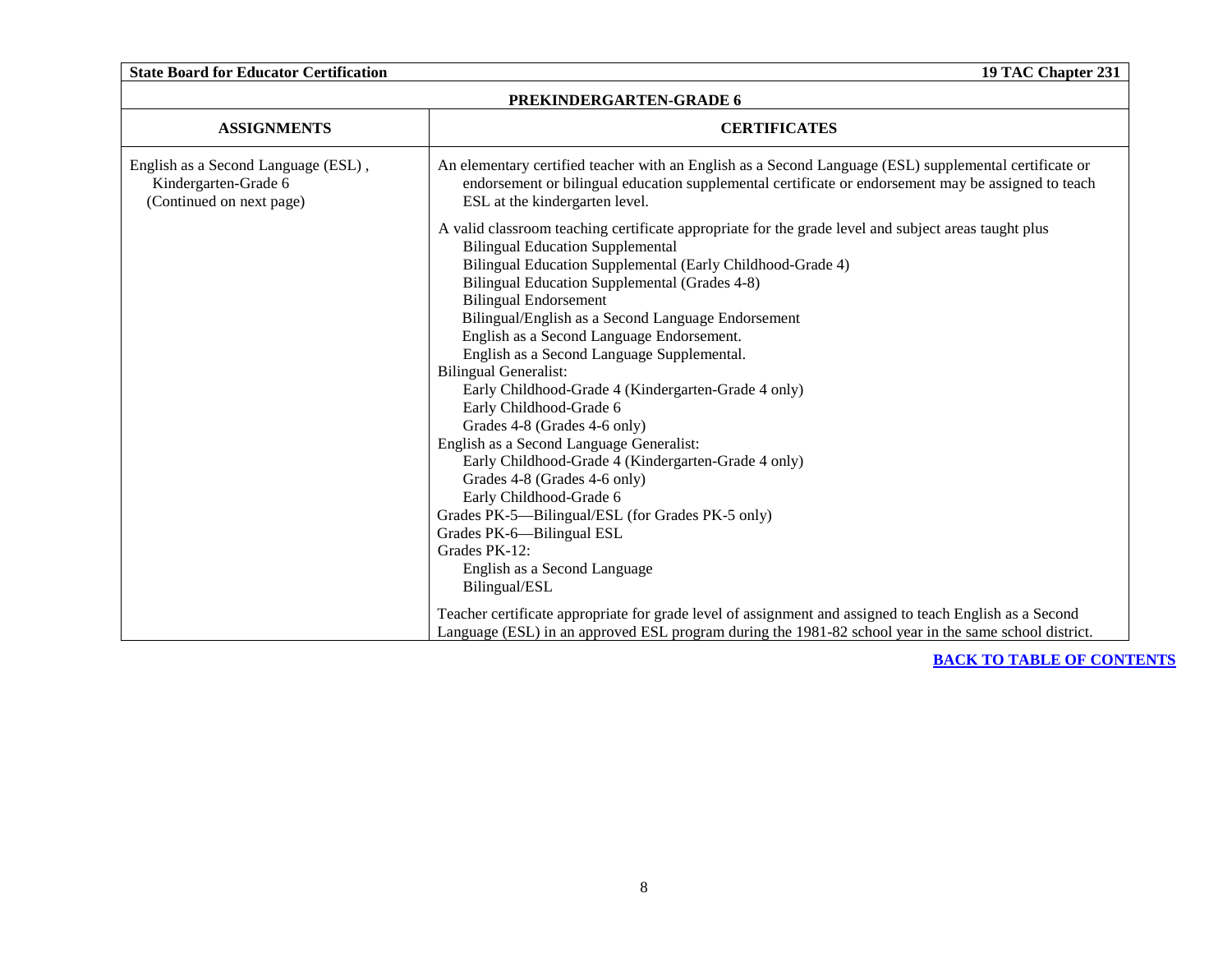| PREKINDERGARTEN-GRADE 6 |                                                                                                                                                                                                                                                                                                                                                                                                                                                                                                                                                                                                                                                                                                                                                                                                                                                                                                                                                                                                                                                                                                            |  |  |
|-------------------------|------------------------------------------------------------------------------------------------------------------------------------------------------------------------------------------------------------------------------------------------------------------------------------------------------------------------------------------------------------------------------------------------------------------------------------------------------------------------------------------------------------------------------------------------------------------------------------------------------------------------------------------------------------------------------------------------------------------------------------------------------------------------------------------------------------------------------------------------------------------------------------------------------------------------------------------------------------------------------------------------------------------------------------------------------------------------------------------------------------|--|--|
| <b>ASSIGNMENTS</b>      | <b>CERTIFICATES</b>                                                                                                                                                                                                                                                                                                                                                                                                                                                                                                                                                                                                                                                                                                                                                                                                                                                                                                                                                                                                                                                                                        |  |  |
| Elementary, Grades 1-6  | <b>Bilingual Generalist:</b><br>Early Childhood-Grade 4 (Grades 1-4 only)<br>Early Childhood-Grade 6<br>Grades 4-8 (Grades 4-6 only)<br>Core Subjects:<br>Early Childhood-6<br>Grades 4-8 (Grades 4-6 only)<br>Elementary:<br>General<br>Grades 1-6<br>Grades 1-8<br>Grades PK-6--Early Childhood Education<br>Self-Contained Grades 1-8<br>English as a Second Language Generalist:<br>Early Childhood-Grade 4 (Grades 1-4 only)<br>Early Childhood-Grade 6<br>Grades 4-8 (Grades 4-6 only)<br>Generalist:<br>Early Childhood-Grade 4 (Grades 1-4 only)<br>Early Childhood-Grade 6<br>Grades 4-8 (Grades 4-6 only)<br>Grades PK-5—General (Grades 1-5 only)<br>Grades PK-6--General<br><b>Master Mathematics Teacher</b><br>Early Childhood-Grade 4 (Mathematics in Grades 1-4 only)<br>Grades 4-8 (Mathematics in Grades 4-6 only)<br>Master Reading Teacher (Early Childhood-Grade 12) (Reading in Grades 1-6 only)<br>Master Science Teacher<br>Early Childhood-Grade 4 (Science in Grades 1-4 only)<br>Grades 4-8 (science in Grades 4-6 only)<br>Teacher of Young Children-General (Grades 1-3 only) |  |  |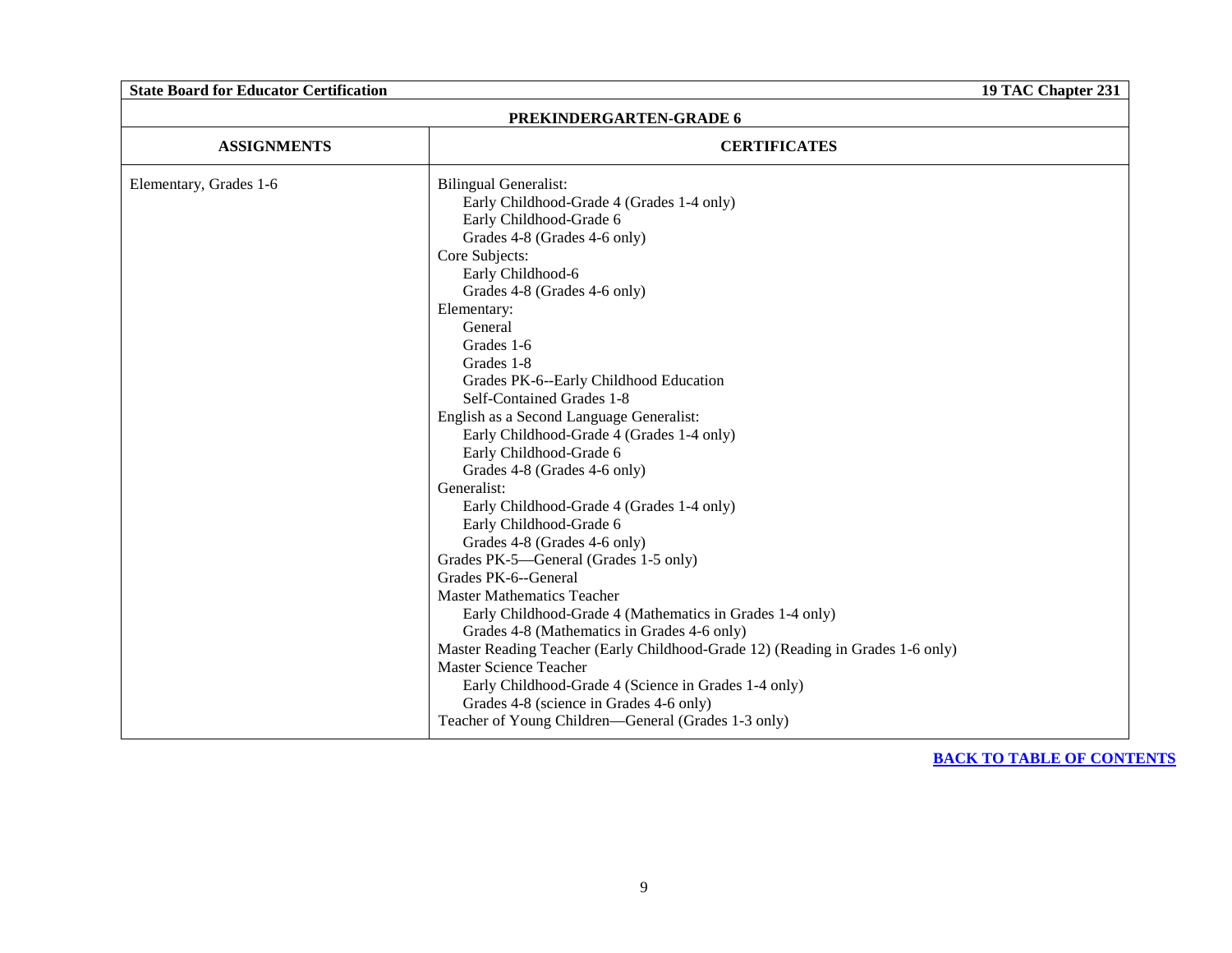| PREKINDERGARTEN-GRADE 6                  |                                                                                                                                                                                                                                                                                                                                                                                                                                                                                                                                                                                                                                                                                                                                                                                                                                                                                                                                                   |  |  |
|------------------------------------------|---------------------------------------------------------------------------------------------------------------------------------------------------------------------------------------------------------------------------------------------------------------------------------------------------------------------------------------------------------------------------------------------------------------------------------------------------------------------------------------------------------------------------------------------------------------------------------------------------------------------------------------------------------------------------------------------------------------------------------------------------------------------------------------------------------------------------------------------------------------------------------------------------------------------------------------------------|--|--|
| <b>ASSIGNMENTS</b>                       | <b>CERTIFICATES</b>                                                                                                                                                                                                                                                                                                                                                                                                                                                                                                                                                                                                                                                                                                                                                                                                                                                                                                                               |  |  |
| Reading, Grades 1-6                      | A teacher certificate that matches the subject and grade level of the assignment (PK-6)<br>An elementary teacher certificate appropriate for Grades 1-6 assignment<br><b>Bilingual Generalist:</b><br>Early Childhood-Grade 4 (Grades 1-4 only)<br>Early Childhood-Grade 6<br>Grades 4-8 (Grades 4-6 only)<br>Core Subjects:<br>Early Childhood-Grade 6<br>Grades 4-8 (Grades 4-6 only)<br>English as a Second Language Generalist:<br>Early Childhood-Grade 4 (Grades 1-4 only)<br>Early Childhood-Grade 6<br>Grades 4-8 (Grades 4-6 only)<br>English Language Arts and Reading: Grades 4-8 (Grades 4-6 only)<br>English Language Arts and Reading/Social Studies: Grades 4-8 (Grades 4-6 only)<br>Generalist:<br>Early Childhood-Grade 4 (Grades 1-4 only)<br>Early Childhood-Grade 6<br>Grades 4-8 (Grades 4-6 only)<br>Master Reading Teacher: Early Childhood-Grade 12<br>Reading Specialist<br>Reading Specialist: Early Childhood-Grade 12 |  |  |
| Languages Other Than English, Grades 1-6 | A teacher certificate that matches the subject and grade level of the assignment (1-6)<br>Languages Other Than English (LOTE) certificate in the appropriate language (Early Childhood-Grade 12)<br>Secondary teacher certificate with a teaching field in the language of assignment plus six semester credit<br>hours of elementary education                                                                                                                                                                                                                                                                                                                                                                                                                                                                                                                                                                                                   |  |  |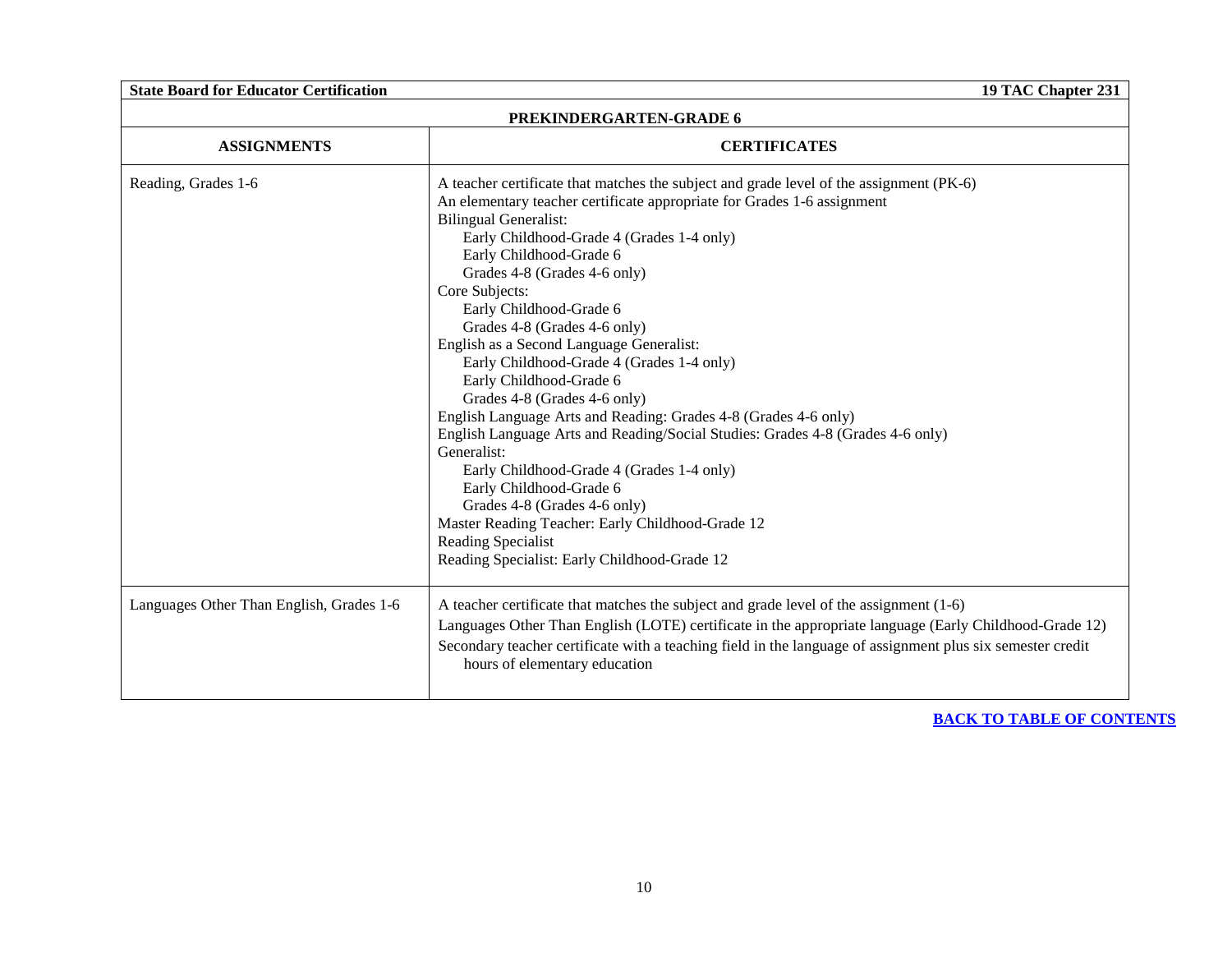| <b>State Board for Educator Certification</b> | 19 TAC Chapter 231                                                                                                                                                                                                                                                                                                                                                                                                                                                                                                                                                                                                                               |  |  |
|-----------------------------------------------|--------------------------------------------------------------------------------------------------------------------------------------------------------------------------------------------------------------------------------------------------------------------------------------------------------------------------------------------------------------------------------------------------------------------------------------------------------------------------------------------------------------------------------------------------------------------------------------------------------------------------------------------------|--|--|
| PREKINDERGARTEN-GRADE 6                       |                                                                                                                                                                                                                                                                                                                                                                                                                                                                                                                                                                                                                                                  |  |  |
| <b>ASSIGNMENTS</b>                            | <b>CERTIFICATES</b>                                                                                                                                                                                                                                                                                                                                                                                                                                                                                                                                                                                                                              |  |  |
| Art, Grades PK-6                              | A teacher certificate that matches the subject and grade level of the assignment (PK-6)<br>All-Level or Grades PK-12:<br>Art<br>Art: Early Childhood-Grade 12<br><b>Bilingual Generalist:</b><br>Early Childhood-Grade 4 (Early Childhood-Grade 4 only)<br>Early Childhood-Grade 6<br>Core Subjects: Early Childhood-Grade 6<br>Early Childhood Education (Grades Prekindergarten and Kindergarten only)<br>English as a Second Language Generalist<br>Early Childhood-Grade 4 (Early Childhood-Grade 4 only)<br>Early Childhood-Grade 6<br>Generalist<br>Early Childhood-Grade 4 (Early Childhood-Grade 4 only)<br>Early Childhood-Grade 6      |  |  |
| Music, Grades PK-6                            | A teacher certificate that matches the subject and grade level of the assignment (PK-6)<br>All-Level or Grades PK-12:<br>Music<br><b>Bilingual Generalist</b><br>Early Childhood-Grade 4 (Early Childhood-Grade 4 only)<br>Early Childhood-Grade 6<br>Core Subjects: Early Childhood-Grade 6<br>Early Childhood Education (Grades Prekindergarten and Kindergarten only)<br>English as a Second Language Generalist:<br>Early Childhood-Grade 4 (Early Childhood-Grade 4 only)<br>Early Childhood-Grade 6<br>Generalist:<br>Early Childhood-Grade 4 (Early Childhood-Grade 4 only)<br>Early Childhood-Grade 6<br>Music: Early Childhood-Grade 12 |  |  |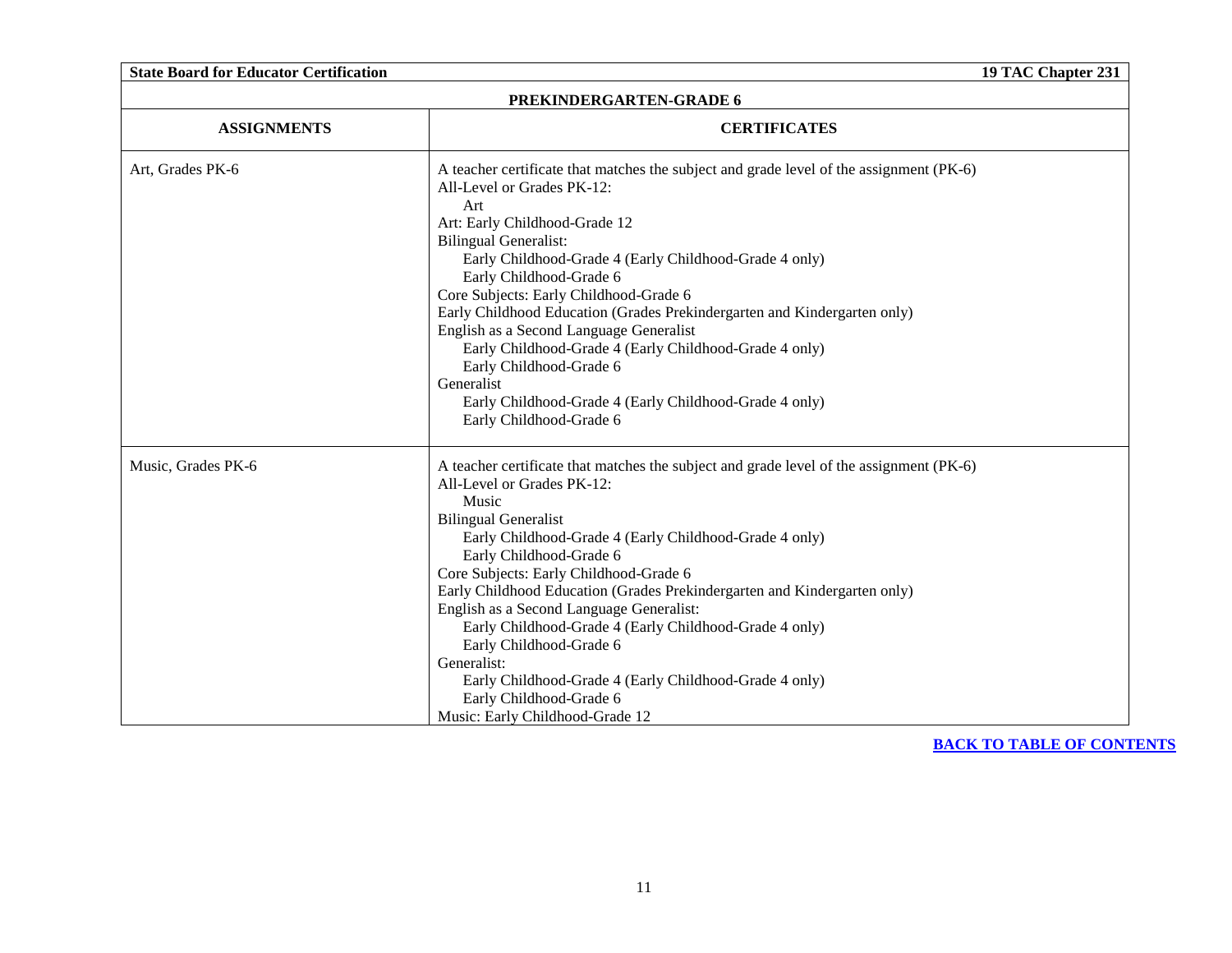| <b>State Board for Educator Certification</b><br>19 TAC Chapter 231 |                                                                                                                                                                                                                                                                                                                                                                                                                                                                                                                                                                                                                                                                                                                                                                         |  |  |
|---------------------------------------------------------------------|-------------------------------------------------------------------------------------------------------------------------------------------------------------------------------------------------------------------------------------------------------------------------------------------------------------------------------------------------------------------------------------------------------------------------------------------------------------------------------------------------------------------------------------------------------------------------------------------------------------------------------------------------------------------------------------------------------------------------------------------------------------------------|--|--|
| PREKINDERGARTEN-GRADE 6                                             |                                                                                                                                                                                                                                                                                                                                                                                                                                                                                                                                                                                                                                                                                                                                                                         |  |  |
| <b>ASSIGNMENTS</b>                                                  | <b>CERTIFICATES</b>                                                                                                                                                                                                                                                                                                                                                                                                                                                                                                                                                                                                                                                                                                                                                     |  |  |
| Theatre PK-6                                                        | All-Level:<br>Speech and Drama<br>Speech Communications/Theatre Arts<br><b>Theatre Arts</b><br>An elementary teacher certificate appropriate for Grades PK-6 assignment<br>Early Childhood Education (Grades Prekindergarten and Kindergarten only)<br>Theatre: Early Childhood-Grade 12                                                                                                                                                                                                                                                                                                                                                                                                                                                                                |  |  |
| Physical Education PK-6                                             | A teacher certificate that matches the subject and grade level of the assignment (PK-6)<br>All-Level:<br>Physical Education<br>Health and Physical Education<br>An elementary teacher certificate appropriate for Grades PK-6 assignment<br><b>Bilingual Generalist:</b><br>Early Childhood-Grade 4 (Early Childhood-Grade 4 only)<br>Early Childhood-Grade 6<br>Core Subjects: Early Childhood-Grade 6<br>Early Childhood Education (Grades Prekindergarten and Kindergarten only)<br>English as a Second Language Generalist:<br>Early Childhood-Grade 4 (Early Childhood-Grade 4 only)<br>Early Childhood-Grade 6<br>Generalist<br>Early Childhood-Grade 4 (Early Childhood-Grade 4 only)<br>Early Childhood-Grade 6<br>Physical Education: Early Childhood-Grade 12 |  |  |
| <b>Technology Applications</b>                                      | A teacher certificate that matches the subject and grade level of the assignment (PK-6), plus verification of<br>competency to teach Technology Applications<br>Technology Applications EC-12                                                                                                                                                                                                                                                                                                                                                                                                                                                                                                                                                                           |  |  |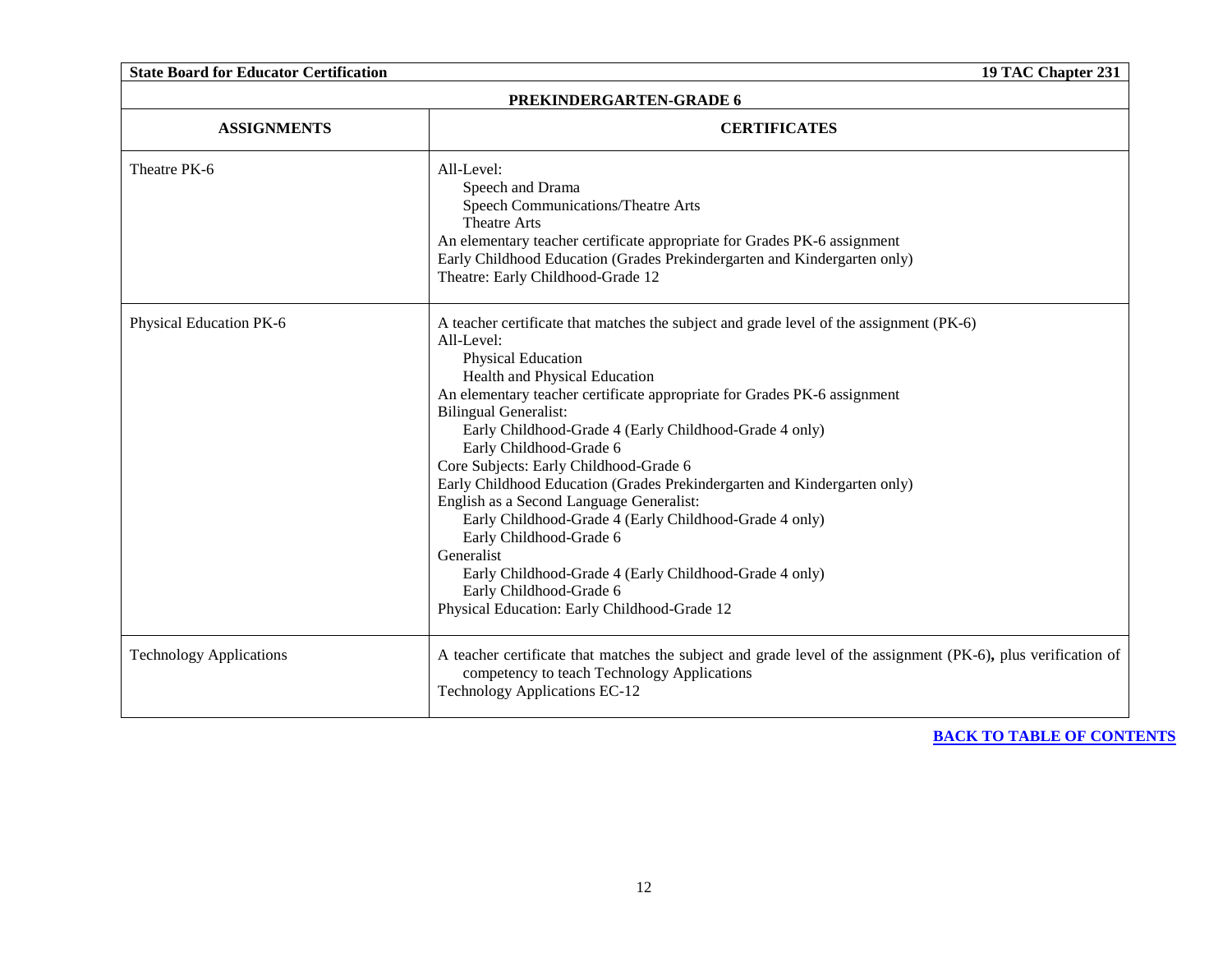<span id="page-12-0"></span>

| <b>State Board for Educator Certification</b>                                                                                                                                                                                                                                                                                                                                                                                                                                                                                                                                                                                                                                                                                                                                                                                                           |                                    |  |  |  |
|---------------------------------------------------------------------------------------------------------------------------------------------------------------------------------------------------------------------------------------------------------------------------------------------------------------------------------------------------------------------------------------------------------------------------------------------------------------------------------------------------------------------------------------------------------------------------------------------------------------------------------------------------------------------------------------------------------------------------------------------------------------------------------------------------------------------------------------------------------|------------------------------------|--|--|--|
| 19 TAC Chapter 231<br><b>MIDDLE SCHOOL-GRADES 6-8</b>                                                                                                                                                                                                                                                                                                                                                                                                                                                                                                                                                                                                                                                                                                                                                                                                   |                                    |  |  |  |
|                                                                                                                                                                                                                                                                                                                                                                                                                                                                                                                                                                                                                                                                                                                                                                                                                                                         |                                    |  |  |  |
| <b>ASSIGNMENTS</b><br><b>CERTIFICATE</b>                                                                                                                                                                                                                                                                                                                                                                                                                                                                                                                                                                                                                                                                                                                                                                                                                |                                    |  |  |  |
| <b>Bilingual Generalist:</b><br>Early Childhood-Grade 6 (Grade 6 only)<br>Grades 4-8 (English language arts, mathematics, science, and social studies only)<br>Core Subjects:<br>Early Childhood-Grade 6 (Grade 6 only)<br>Grades 4-8 (English language arts, mathematics, science, and social studies only)<br>Elementary:<br>General<br>Grades 1-6—General (Grade 6 only)<br>Grades 1-8—General<br>Grades PK-6—Early Childhood Education (Grade 6 only)<br>Self-Contained (Grades 1-8)<br>English as a Second Language Generalist:<br>Early Childhood-Grade 6 (Grade 6 only)<br>Grades 4-8 (English language arts, mathematics, science, and social studies only)<br>Generalist:<br>Early Childhood-Grade 6 (Grade 6 only)<br>Grades 4-8 (English language arts, mathematics, science, and social studies only)<br>Grades PK-6-General (Grade 6 only) |                                    |  |  |  |
|                                                                                                                                                                                                                                                                                                                                                                                                                                                                                                                                                                                                                                                                                                                                                                                                                                                         | <b>GRADES 6-8 (SELF-CONTAINED)</b> |  |  |  |

NOTE: Self-contained is defined as a class in which one teacher teaches all or most subjects to one class of students.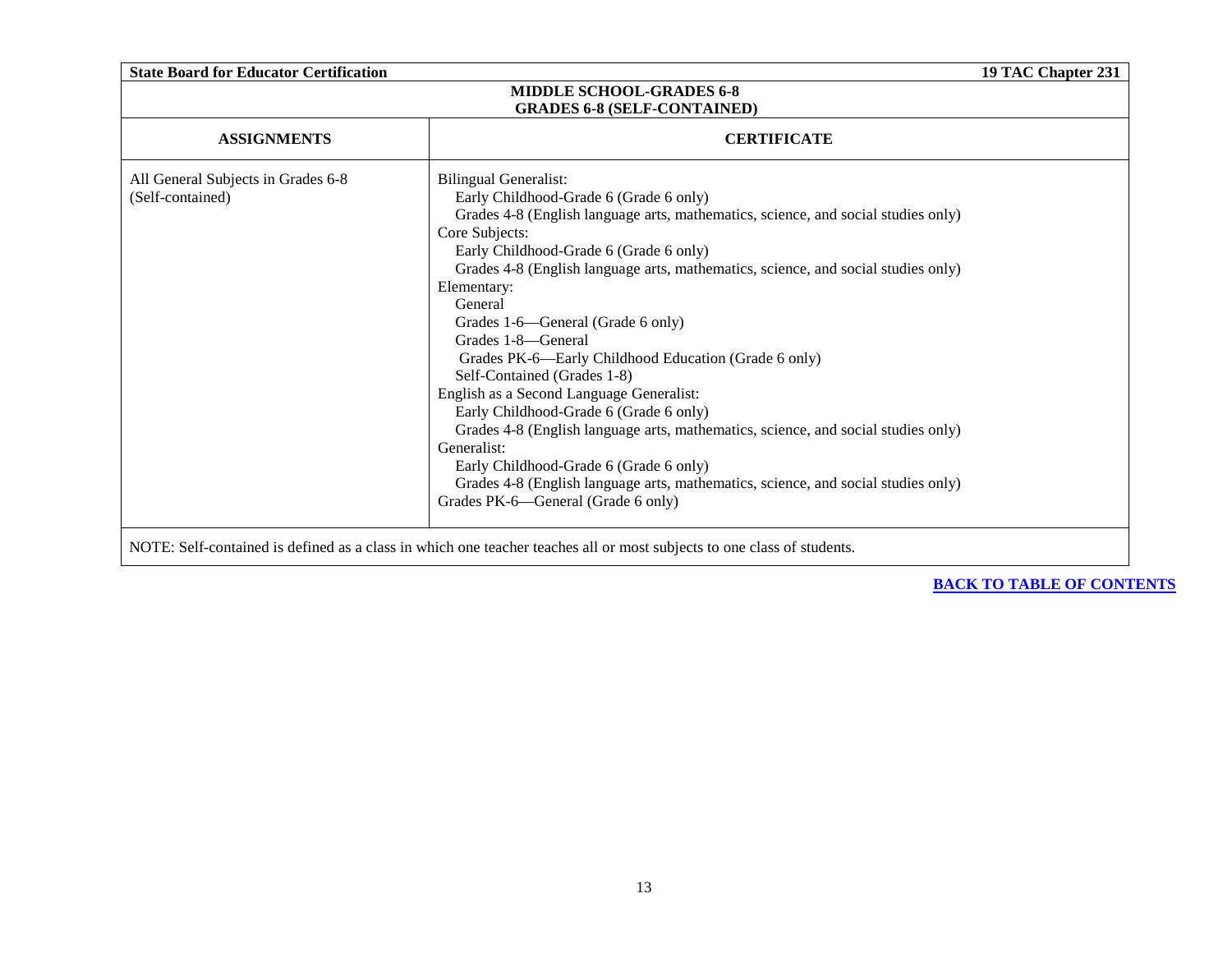|  |  | <b>State Board for Educator Certification</b> |
|--|--|-----------------------------------------------|
|  |  |                                               |

**19 TAC Chapter 231** 

| <b>GRADES 6-8 (DEPARTMENTALIZED)</b>                                                     |                                                                                                                                                                                                                                                                                                                                                                                                                                                                                                                                                                                                                                                          |                                                                                                                                                                                                                                                                                                                        |
|------------------------------------------------------------------------------------------|----------------------------------------------------------------------------------------------------------------------------------------------------------------------------------------------------------------------------------------------------------------------------------------------------------------------------------------------------------------------------------------------------------------------------------------------------------------------------------------------------------------------------------------------------------------------------------------------------------------------------------------------------------|------------------------------------------------------------------------------------------------------------------------------------------------------------------------------------------------------------------------------------------------------------------------------------------------------------------------|
| <b>ASSIGNMENTS</b>                                                                       | ELEMENTARY LEVEL CERTIFICATE                                                                                                                                                                                                                                                                                                                                                                                                                                                                                                                                                                                                                             | <b>SECONDARY OR ALL-LEVEL CERTIFICATE</b>                                                                                                                                                                                                                                                                              |
| All General Subjects in Grade 6                                                          | Any elementary teacher certificate appropriate for<br>Grade 6<br><b>Bilingual Generalist:</b><br>Early Childhood-Grade 6<br>Grades 4-8 (English language arts, mathematics,<br>science, and social studies only)<br>Core Subjects:<br>Early Childhood-Grade 6<br>Grades 4-8 (English, language arts, mathematics,<br>science, and social studies only)<br>English as a Second Language Generalist:<br>Early Childhood-Grade 6<br>Grades 4-8 (English, language arts, mathematics,<br>science, and social studies only)<br>Generalist:<br>Early Childhood-Grade 6<br>Grades 4-8 (English language arts, mathematics,<br>science, and social studies only) | Requirements for a 6th grade assignment for a holder<br>of a Secondary or All-Level certificate are the same<br>as those listed in departmentalized assignments<br>below.                                                                                                                                              |
| <b>ENGLISH LANGUAGE ARTS</b><br><b>English Language Arts</b><br>(Continued on next page) | <b>Bilingual Generalist:</b><br>Early Childhood-Grade 6 (Grade 6 only)<br>Grades 4-8<br>Core Subjects:<br>Early Childhood-Grade 6 (Grade 6 only)<br>Grades 4-8<br>Elementary, Grades 1-8-English<br>Elementary teacher certificate plus 18 semester credit<br>hours in English<br>English as a Second Language Generalist:<br>Early Childhood-Grade 6 (Grade 6 only)<br>Grades 4-8                                                                                                                                                                                                                                                                       | Junior High School, High School, Secondary,<br>Grades 6-12 or Grades 6-8:<br>English<br>English Language Arts, Composite<br>English Language Arts and Reading:<br>Grades 7-12 (Grades 7 and 8)<br>Grades 8-12 (Grade 8 only)<br>Secondary or All-Level teacher certificate plus 18<br>semester credit hours in English |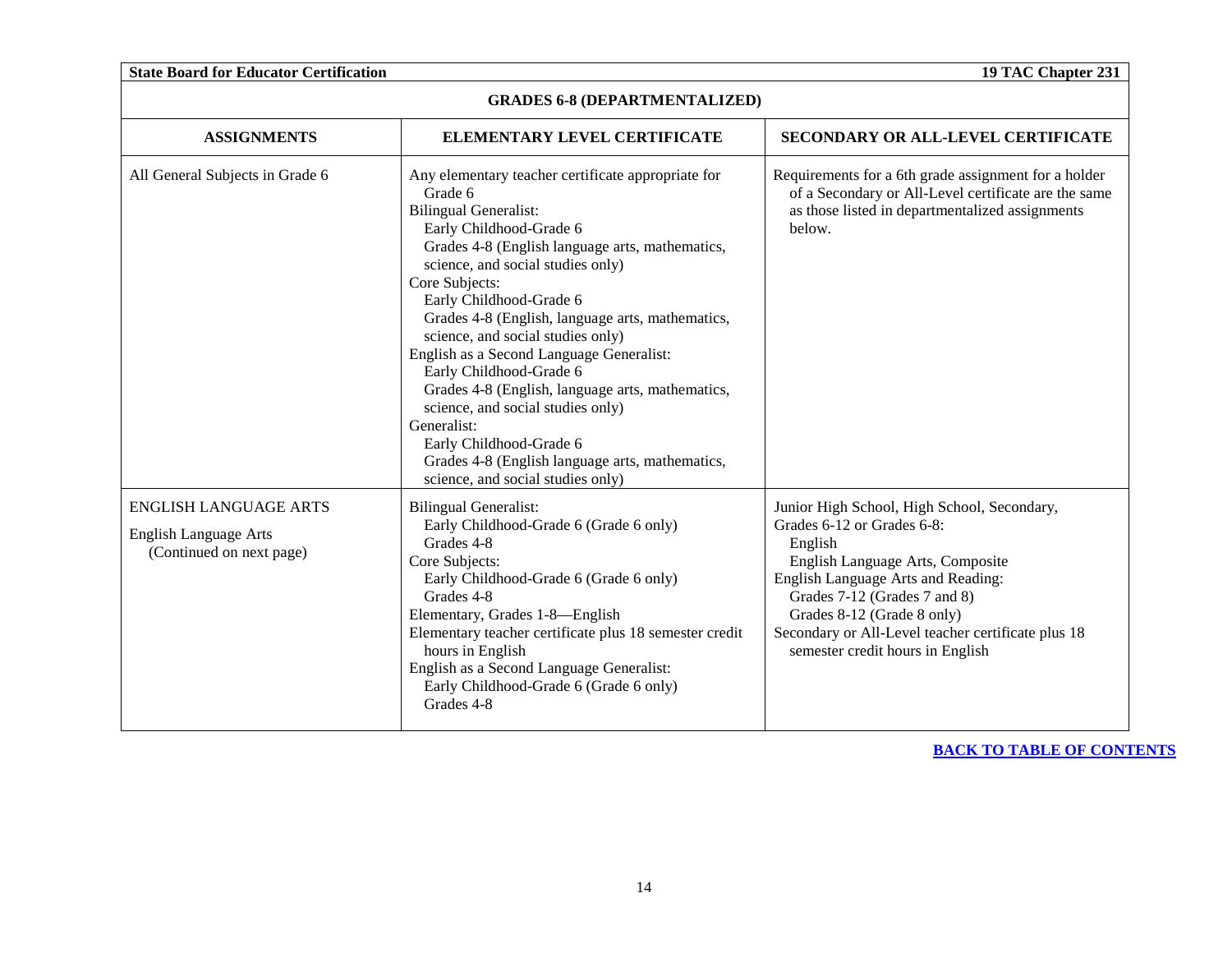| <b>State Board for Educator Certification</b> |                                                                                                                                                                                                                                                                                                                                                                                                                                                                                                                         |                                                                                                                                                                                                                                                                                                                                                              |
|-----------------------------------------------|-------------------------------------------------------------------------------------------------------------------------------------------------------------------------------------------------------------------------------------------------------------------------------------------------------------------------------------------------------------------------------------------------------------------------------------------------------------------------------------------------------------------------|--------------------------------------------------------------------------------------------------------------------------------------------------------------------------------------------------------------------------------------------------------------------------------------------------------------------------------------------------------------|
| <b>GRADES 6-8 (DEPARTMENTALIZED)</b>          |                                                                                                                                                                                                                                                                                                                                                                                                                                                                                                                         |                                                                                                                                                                                                                                                                                                                                                              |
| <b>ASSIGNMENTS</b>                            | ELEMENTARY LEVEL CERTIFICATE                                                                                                                                                                                                                                                                                                                                                                                                                                                                                            | SECONDARY OR ALL-LEVEL CERTIFICATE                                                                                                                                                                                                                                                                                                                           |
| <b>English Language Arts</b><br>(Continued)   | English Language Arts and Reading:<br>Grades 4-8<br>English Language Arts and Reading/Social Studies:<br>Grades 4-8<br>Generalist:<br>Early Childhood-Grade 6 (Grade 6 only)<br>Grades 4-8                                                                                                                                                                                                                                                                                                                              |                                                                                                                                                                                                                                                                                                                                                              |
| English as a Second Language (ESL)            | Valid classroom teaching certificate appropriate for the<br>grade level and subject areas, plus:<br><b>Bilingual Education Supplemental</b><br><b>Bilingual Education Supplemental EC-4</b><br><b>Bilingual Education Supplemental 4-8</b><br><b>Bilingual Endorsement</b><br>Bilingual/ESL Endorsement<br><b>ESL Endorsement</b><br><b>ESL</b> Supplemental                                                                                                                                                            | Valid classroom teaching certificate appropriate for the<br>grade level and subject areas, plus:<br><b>Bilingual Education Supplemental</b><br><b>Bilingual Education Supplemental EC-4</b><br><b>Bilingual Education Supplemental 4-8</b><br><b>Bilingual Endorsement</b><br>Bilingual/ESL Endorsement<br><b>ESL Endorsement</b><br><b>ESL Supplemental</b> |
|                                               | Or one of the following:<br><b>Bilingual Generalist:</b><br>Early Childhood-Grade 6 (Grade 6 only)<br>Grades 4-8<br>Elementary: Grades 1-8-Bilingual/ESL<br>Elementary teacher certificate and assigned to teach<br>English as a Second Language (ESL) in an approved<br>ESL program during 1981-82 school year in the same<br>school district.<br>Elementary-Bilingual<br>English as a Second Language Generalist:<br>Early Childhood-Grade 6 (Grade 6 only)<br>Grades 4-8<br>Grades PK-6-Bilingual/ESL (Grade 6 only) | Or one of the following:<br>Junior High School, High School, Secondary,<br>Grades 6-12:<br>Bilingual/ESL                                                                                                                                                                                                                                                     |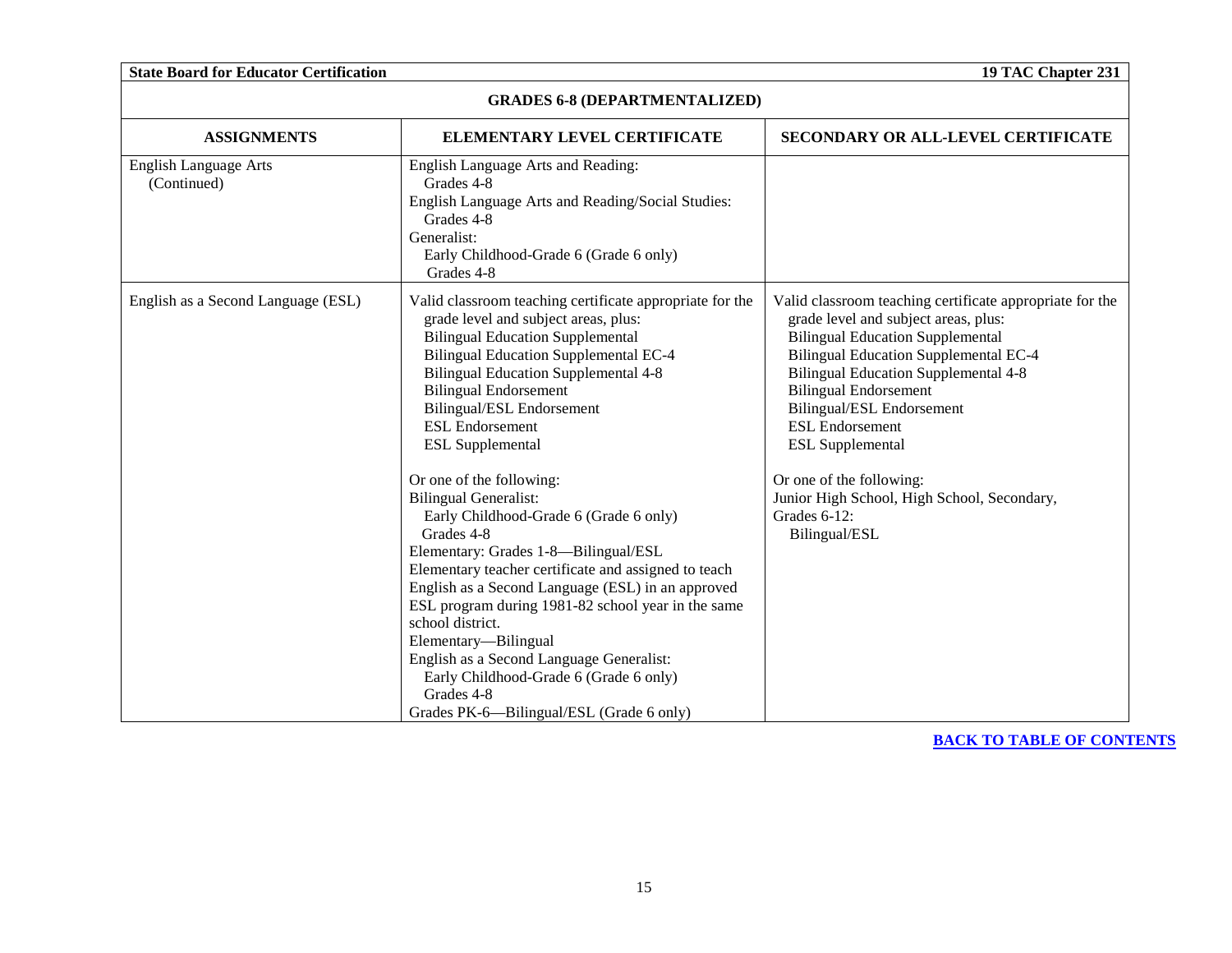| <b>ASSIGNMENTS</b>                   | ELEMENTARY LEVEL CERTIFICATE                                                                                                                                                                                                                                                                                                                                                                                                                                                                                                                                                                                                                                                                                                                     | SECONDARY OR ALL-LEVEL CERTIFICATE                                                                                                                                                                                                                                                                                                                                                                                                                                                                                                                                                                                                                                                                             |
|--------------------------------------|--------------------------------------------------------------------------------------------------------------------------------------------------------------------------------------------------------------------------------------------------------------------------------------------------------------------------------------------------------------------------------------------------------------------------------------------------------------------------------------------------------------------------------------------------------------------------------------------------------------------------------------------------------------------------------------------------------------------------------------------------|----------------------------------------------------------------------------------------------------------------------------------------------------------------------------------------------------------------------------------------------------------------------------------------------------------------------------------------------------------------------------------------------------------------------------------------------------------------------------------------------------------------------------------------------------------------------------------------------------------------------------------------------------------------------------------------------------------------|
| Reading<br>(At or above grade level) | <b>Bilingual Generalist:</b><br>Early Childhood-Grade 6 (Grade 6 only)<br>Grades 4-8<br>Core Subjects:<br>Early Childhood-Grade 6 (Grade 6 only)<br>Grades 4-8<br>Elementary, Grades 1-8:<br>English <sup>1</sup><br>Reading<br>Elementary teacher certificate plus 18 semester credit<br>hours in English and nine semester credit hours of<br>upper-division coursework in reading with at least<br>one course in diagnostic reading techniques<br>English as a Second Language Generalist:<br>Early Childhood-Grade 6 (Grade 6 only)<br>Grades 4-8<br>English Language Arts and Reading: Grades 4-8<br>English Language Arts and Reading/Social Studies:<br>Grades 4-8<br>Generalist:<br>Early Childhood-Grade 6 (Grade 6 only)<br>Grades 4-8 | English Language Arts and Reading:<br>Grades 7-12 (Grade 7 and 8 only)<br>Grades 8-12 (Grade 8 only)<br>Junior High School or High School,<br>English<br>English Language Arts, Composite <sup>2</sup><br>Reading<br>Master Reading Teacher (Early Childhood-Grade 12)<br>Reading Specialist<br>Reading Specialist (Early Childhood-Grade 12)<br>Secondary, Grades 6-12 or Grades 6-8:<br>English <sup>1</sup><br>English Language Arts, Composite <sup>2</sup><br>Reading<br>Secondary or All-Level teacher certificate plus 18<br>semester credit hours in English and nine semester<br>credit hours of upper-division coursework in reading<br>with at least one course in diagnostic reading<br>techniques |

<sup>1</sup>Plus verifiable preparation in teaching of reading such as in-service, seminar, or college course in reading. Initial assignments beginning with the 1990-91 school year require nine semester credit hours of upper-division coursework in reading with at least one course in diagnostic reading techniques.

 $2$ Includes at least six semester credit hours of reading. Initial assignments beginning with the 2003-2004 school year require nine semester credit hours of upper-division coursework in reading with at least one course in diagnostic reading techniques.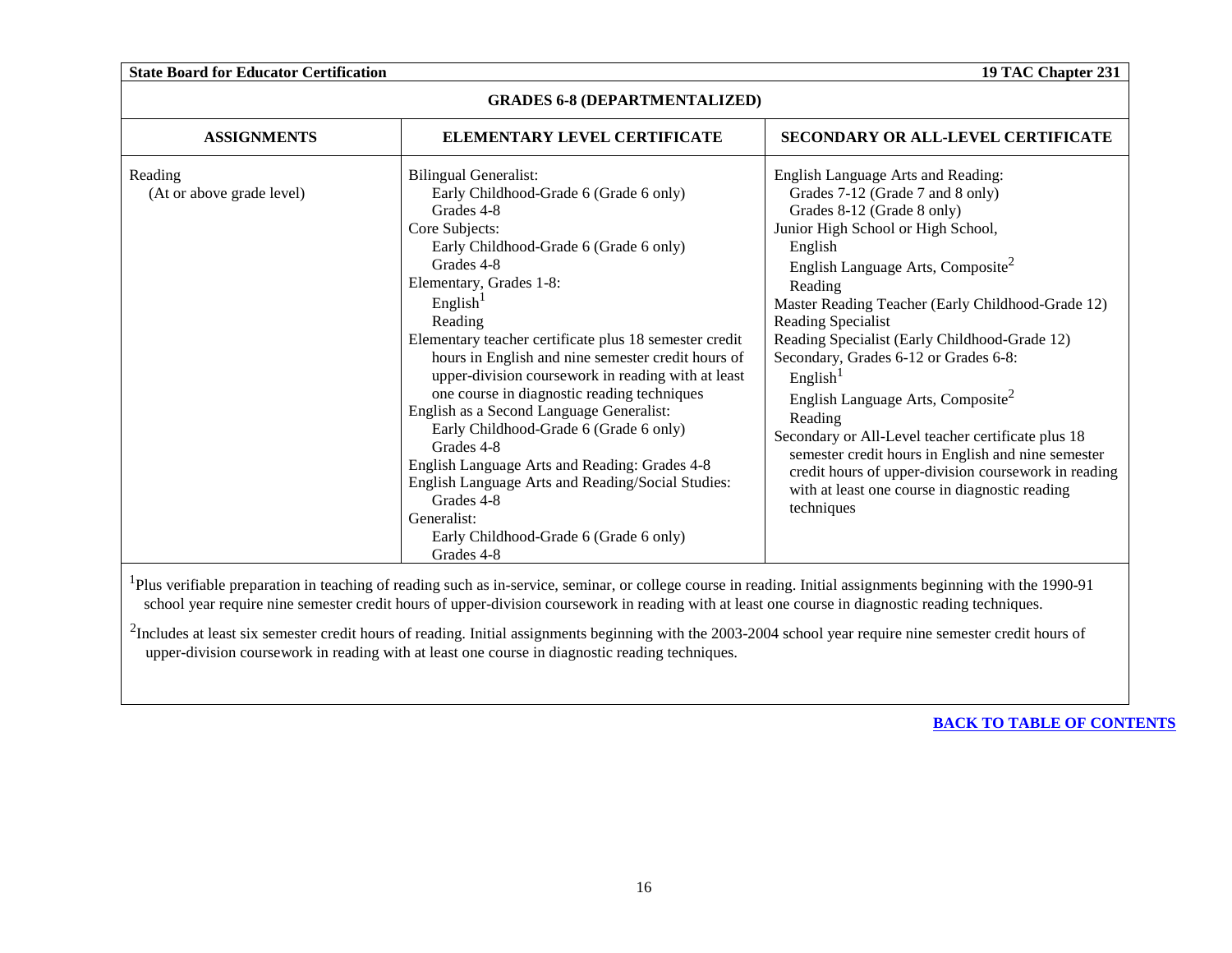| <b>GRADES 6-8 (DEPARTMENTALIZED)</b>                        |                                                                                                                                                                                                                                                                                                                                                                                                                                                                                                                                                                                                                                                                                                                                                  |                                                                                                                                                                                                                                                                                                                                                                                                                                                                                                                                                                            |
|-------------------------------------------------------------|--------------------------------------------------------------------------------------------------------------------------------------------------------------------------------------------------------------------------------------------------------------------------------------------------------------------------------------------------------------------------------------------------------------------------------------------------------------------------------------------------------------------------------------------------------------------------------------------------------------------------------------------------------------------------------------------------------------------------------------------------|----------------------------------------------------------------------------------------------------------------------------------------------------------------------------------------------------------------------------------------------------------------------------------------------------------------------------------------------------------------------------------------------------------------------------------------------------------------------------------------------------------------------------------------------------------------------------|
| <b>ASSIGNMENTS</b>                                          | ELEMENTARY LEVEL CERTIFICATE                                                                                                                                                                                                                                                                                                                                                                                                                                                                                                                                                                                                                                                                                                                     | <b>SECONDARY OR ALL LEVEL CERTIFICATE</b>                                                                                                                                                                                                                                                                                                                                                                                                                                                                                                                                  |
| Reading Improvement<br>(One year or more below grade level) | <b>Bilingual Generalist:</b><br>Early Childhood-Grade 6 (Grade 6 only)<br>Grades 4-8<br>Core Subjects:<br>Early Childhood-Grade 6 (Grade 6 only)<br>Grades 4-8<br>Elementary, Grades 1-8:<br>English <sup>1</sup><br>Reading<br>Elementary teacher certificate plus 18 semester credit<br>hours in English and nine semester credit hours of<br>upper-division coursework in reading with at least<br>one course in diagnostic reading techniques<br>English as a Second Language Generalist:<br>Early Childhood-Grade 6 (Grade 6 only)<br>Grades 4-8<br>English Language Arts and Reading: Grades 4-8<br>English Language Arts and Reading/Social Studies:<br>Grades 4-8<br>Generalist:<br>Early Childhood-Grade 6 (Grade 6 only)<br>Grades 4-8 | English Language Arts and Reading:<br>Grades 7-12 (Grade 7 and 8 only)<br>Grades 8-12 (Grade 8 only)<br>Junior High School, High School, Secondary, Grades<br>6-12 or Grades 6-8:<br>English <sup>1</sup><br>English Language Arts, Composite <sup>2</sup><br>Reading<br>Master Reading Teacher (Early Childhood-Grade 12)<br>Reading Specialist<br>Reading Specialist (Early Childhood-Grade 12)<br>Teacher certificate plus 9 semester credit hours of<br>upper-division coursework in reading with at least<br>one course in diagnostic reading techniques <sup>3</sup> |

<sup>1</sup> Plus verifiable preparation in the teaching of reading such as in-service, seminar, or college course in reading. Initial assignments beginning with the 1990-91 school year require nine semester credit hours of upper-division coursework in reading with at least one course in diagnostic reading techniques.

<sup>2</sup> Includes at least six semester credit hours in reading. Initial assignments beginning with the 2003-2004 school year require nine semester credit hours of upper-division coursework in reading with at least one course in diagnostic reading techniques.

<sup>3</sup> Initial assignments beginning with the 1990-91 school year require a teaching field or specialization in English plus nine semester credit hours of upperdivision coursework in reading with at least one course in diagnostic reading techniques.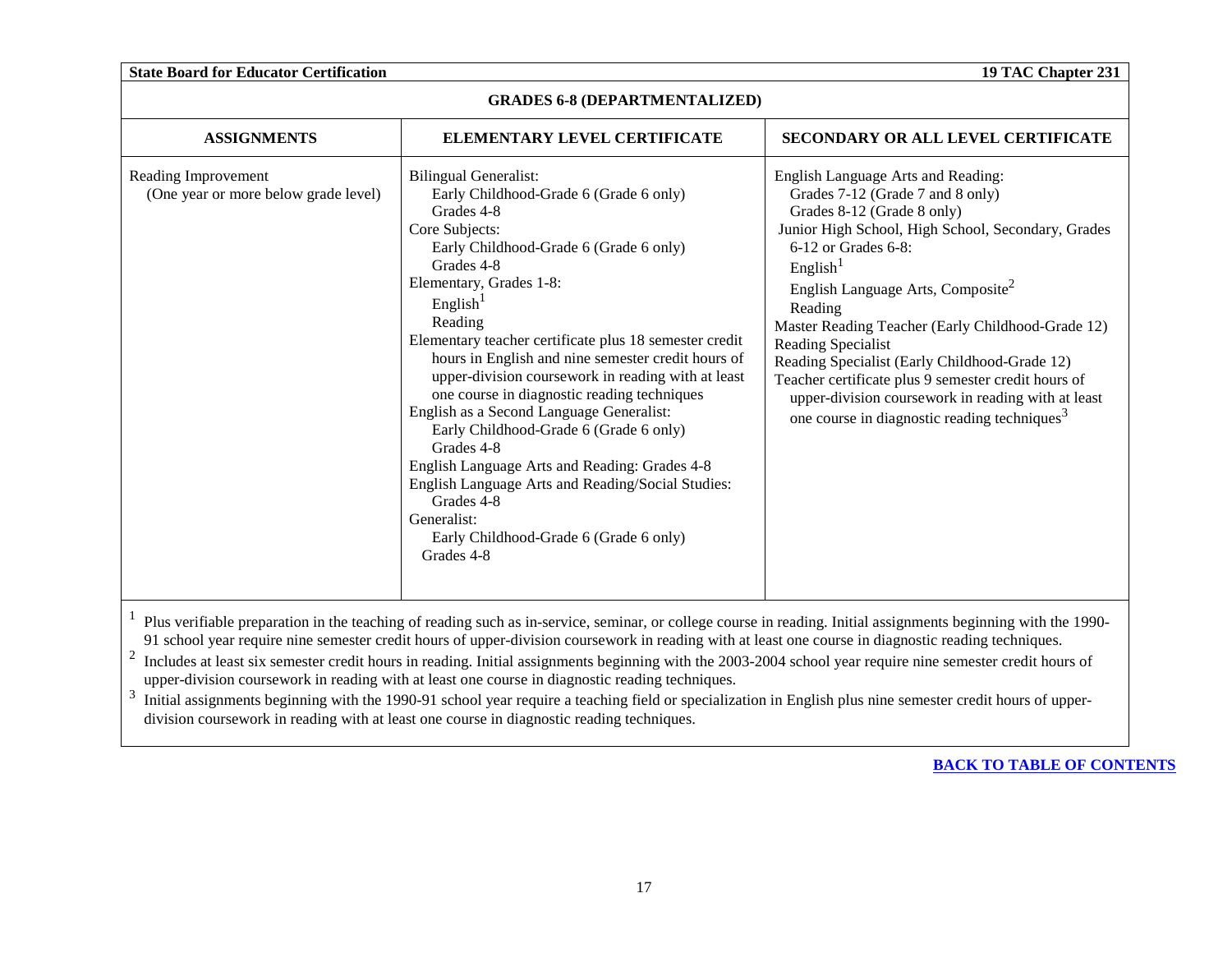| <b>State Board for Educator Certification</b>                                                                                                          |                                                                                                                                                                          | 19 TAC Chapter 231                                                                                                                                                                                                                                                                                                                                                                                                                                                                                                        |
|--------------------------------------------------------------------------------------------------------------------------------------------------------|--------------------------------------------------------------------------------------------------------------------------------------------------------------------------|---------------------------------------------------------------------------------------------------------------------------------------------------------------------------------------------------------------------------------------------------------------------------------------------------------------------------------------------------------------------------------------------------------------------------------------------------------------------------------------------------------------------------|
| <b>GRADES 6-8 (DEPARTMENTALIZED)</b>                                                                                                                   |                                                                                                                                                                          |                                                                                                                                                                                                                                                                                                                                                                                                                                                                                                                           |
| <b>ASSIGNMENTS</b>                                                                                                                                     | ELEMENTARY LEVEL CERTIFICATE                                                                                                                                             | <b>SECONDARY OR ALL LEVEL CERTIFICATE</b>                                                                                                                                                                                                                                                                                                                                                                                                                                                                                 |
| Speech                                                                                                                                                 | Elementary:<br>Speech<br>Grades 1-8—Speech Communications<br>Elementary teacher certificate plus 12 semester credit<br>hours in speech                                   | All-Level (Grades PK-12)-Speech<br><b>Communications/Theatre Arts</b><br>All-Level Speech and Drama<br>Junior High School or High School:<br>English Language Arts, Composite <sup>4</sup><br>Speech<br>Speech and Drama<br>Secondary, Grades 6-12 or Grades 6-8:<br>English Language Arts, Composite <sup>4</sup><br><b>Speech Communications</b><br>Secondary or All-Level teacher certificate plus 12<br>semester credit hours in speech<br>Speech:<br>Grades 7-12 (Grades 7 and 8 only)<br>Grades 8-12 (Grade 8 only) |
| Includes at least six semester credit hours in speech.                                                                                                 |                                                                                                                                                                          |                                                                                                                                                                                                                                                                                                                                                                                                                                                                                                                           |
| <b>LANGUAGES OTHER THAN</b><br><b>ENGLISH</b><br>Languages Other Than English<br><b>Exploratory Languages</b><br><b>Cultural and Linguistic Topics</b> | Elementary teacher certificate in the appropriate<br>language of assignment<br>Elementary teacher certificate plus 18 semester credit<br>hours in language of assignment | Languages Other Than English (LOTE) certificate in<br>the appropriate language (Early Childhood-Grade<br>12)<br>Secondary or All-Level teacher certificate plus 18<br>semester credit hours in language of assignment<br>Secondary teacher certificate in the appropriate<br>language of assignment                                                                                                                                                                                                                       |
| American Sign Language                                                                                                                                 |                                                                                                                                                                          | American Sign Language<br>American Sign Language (ASL): Early Childhood-<br>Grade 12                                                                                                                                                                                                                                                                                                                                                                                                                                      |
|                                                                                                                                                        | NOTE: TASC-ASL is required for an American Sign Language assignment.                                                                                                     |                                                                                                                                                                                                                                                                                                                                                                                                                                                                                                                           |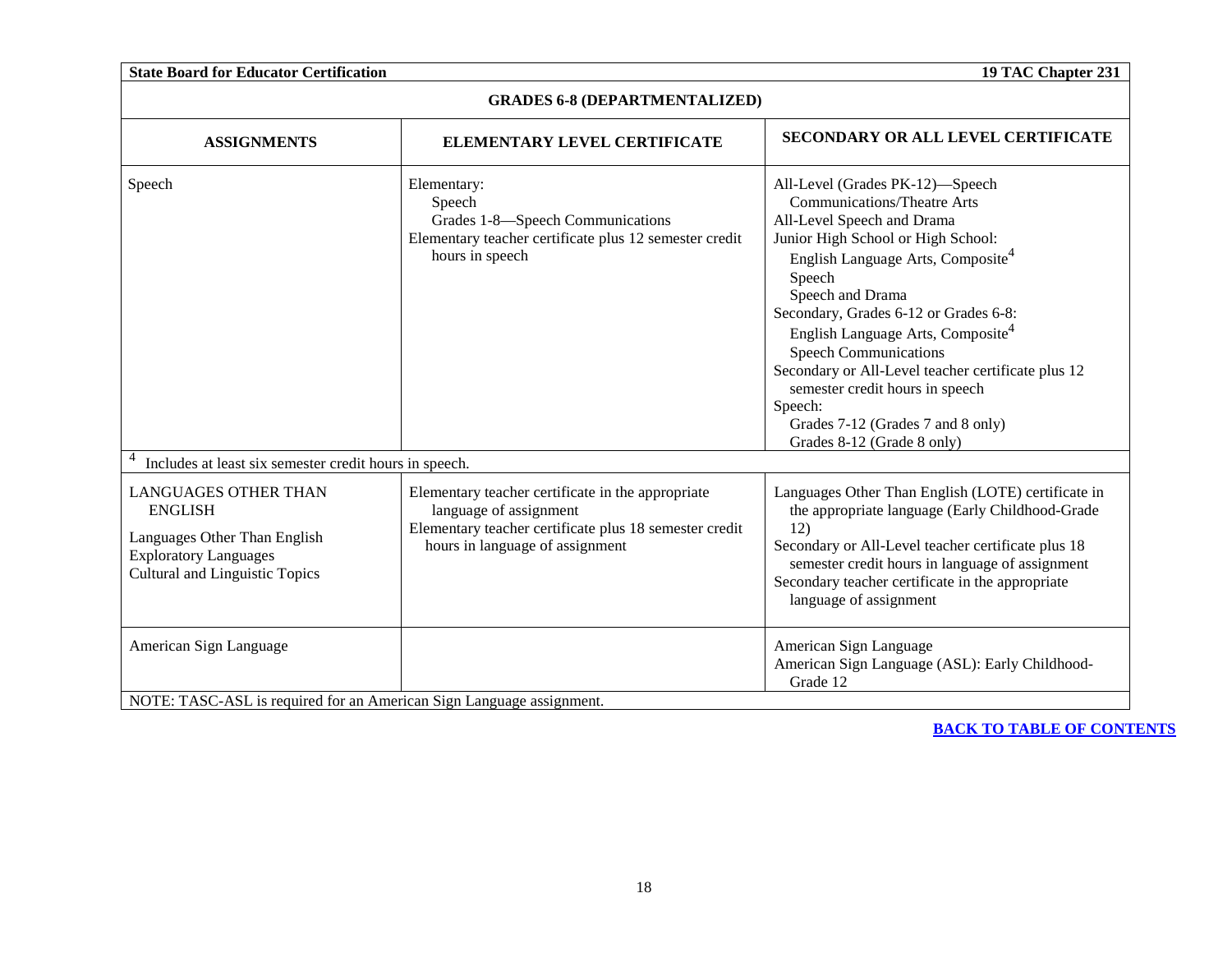| <b>GRADES 6-8 (DEPARTMENTALIZED)</b>                       |                                                                                                                                                                                                                                                                                                                                                                                                                                                 |                                                                                                                                                                                                                                                                                                                                                                                                                                                                |
|------------------------------------------------------------|-------------------------------------------------------------------------------------------------------------------------------------------------------------------------------------------------------------------------------------------------------------------------------------------------------------------------------------------------------------------------------------------------------------------------------------------------|----------------------------------------------------------------------------------------------------------------------------------------------------------------------------------------------------------------------------------------------------------------------------------------------------------------------------------------------------------------------------------------------------------------------------------------------------------------|
| <b>ASSIGNMENTS</b>                                         | ELEMENTARY LEVEL CERTIFICATE                                                                                                                                                                                                                                                                                                                                                                                                                    | <b>SECONDARY OR ALL LEVEL CERTIFICATE</b>                                                                                                                                                                                                                                                                                                                                                                                                                      |
| <b>SOCIAL STUDIES</b><br>Social Studies, Grade 6           | Any elementary teacher certificate appropriate for<br>Grade 6<br><b>Bilingual Generalist:</b><br>Early Childhood-Grade 6<br>Grades 4-8<br>Core Subjects:<br>Early Childhood-Grade 6<br>Grades 4-8<br>English as a Second Language Generalist:<br>Early Childhood-Grade 6<br>Grades 4-8<br>English Language Arts and Reading/Social Studies:<br>Grades 4-8<br>Generalist:<br>Early Childhood-Grade 6<br>Grades 4-8<br>Social Studies: Grades 4-8 | Junior High School or High School:<br>Anthropology<br>Economics<br>Geography<br>Government-Political Science<br>History<br>Psychology<br>Sociology<br>Social Science, Composite<br>Secondary, Grades 6-12, or Grades 6-8:<br>Economics<br>Geography<br>Government<br>History<br>Psychology<br>Sociology<br><b>Social Studies</b><br>Social Studies, Composite<br>Secondary or All-Level teacher certificate plus 18<br>semester credit hours in social studies |
| Social Studies, Grades 7 and 8<br>(Continued on next page) | Bilingual Generalist: Grades 4-8<br>Core Subjects: Grades 4-8<br>Elementary:<br>History<br>Elementary (Grades 1-8):<br>History<br><b>Social Studies</b><br>Elementary teacher certificate plus 18 semester credit<br>hours in social studies<br>English as a Second Language Generalist: Grades 4-8                                                                                                                                             | History:<br>Grades 7-12<br>Grades 8-12 (Grade 8 only)<br>Junior High School or High School,<br>History<br>Social Science, Composite<br>Secondary, Grades 6-12, or Grades 6-8:<br>History<br><b>Social Studies</b><br>Social Studies, Composite                                                                                                                                                                                                                 |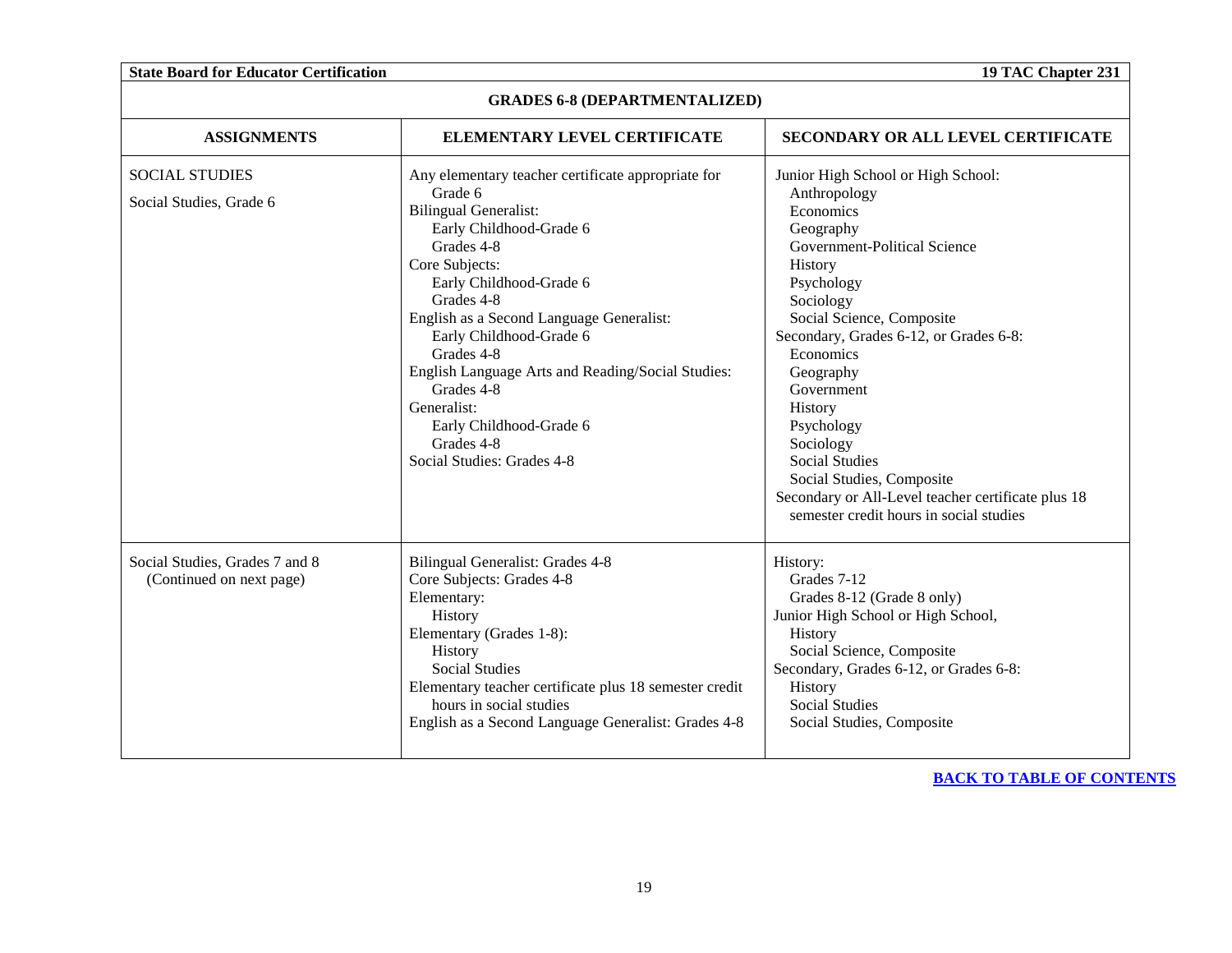| <b>GRADES 6-8 (DEPARTMENTALIZED)</b>          |                                                                                                                                                                                                                                                                                                                                                                                                                                                                                                                                                                                                                                                                                                                                        |                                                                                                                                                                                                                                                                                                                                                                                                                                                                                                                                                                                                      |
|-----------------------------------------------|----------------------------------------------------------------------------------------------------------------------------------------------------------------------------------------------------------------------------------------------------------------------------------------------------------------------------------------------------------------------------------------------------------------------------------------------------------------------------------------------------------------------------------------------------------------------------------------------------------------------------------------------------------------------------------------------------------------------------------------|------------------------------------------------------------------------------------------------------------------------------------------------------------------------------------------------------------------------------------------------------------------------------------------------------------------------------------------------------------------------------------------------------------------------------------------------------------------------------------------------------------------------------------------------------------------------------------------------------|
| <b>ASSIGNMENTS</b>                            | ELEMENTARY LEVEL CERTIFICATE                                                                                                                                                                                                                                                                                                                                                                                                                                                                                                                                                                                                                                                                                                           | SECONDARY OR ALL LEVEL CERTIFICATE                                                                                                                                                                                                                                                                                                                                                                                                                                                                                                                                                                   |
| Social Studies, Grades 7 and 8<br>(Continued) | English Language Arts and Reading/Social Studies:<br>Grades 4-8<br>Generalist: Grades 4-8<br>Social Studies: Grades 4-8                                                                                                                                                                                                                                                                                                                                                                                                                                                                                                                                                                                                                | Secondary or All-Level teacher certificate plus 18<br>semester credit hours in social studies<br>Social Studies:<br>Grades 7-12<br>Grades 8-12(Grade 8 only)                                                                                                                                                                                                                                                                                                                                                                                                                                         |
| <b>MATHEMATICS</b>                            | <b>Bilingual Generalist:</b><br>Early Childhood-Grade 6 (Grade 6 only)<br>Grades 4-8<br>Core Subjects:<br>Early Childhood-Grade 6 (Grade 6 only)<br>Grades 4-8<br>Elementary Grades 1-8:<br>Mathematics<br>Elementary teacher certificate plus 18 semester credit<br>hours in mathematics<br>English as a Second Language Generalist:<br>Early Childhood-Grade 6 (Grade 6 only)<br>Grades 4-8<br>Generalist:<br>Early Childhood-Grade 6 (Grade 6 only)<br>Grades 4-8<br>Mathematics: Grades 4-8<br>Mathematics/Science: Grades 4-8<br>NOTE: A teacher holding an Elementary Mathematics:<br>Grades 1-8, or Mathematics: Grades 4-8 certificate<br>may teach Algebra I at the middle school level for<br>high school graduation credit. | Junior High School or High School,<br><b>Mathematics</b><br>Mathematical Science, Composite<br><b>Master Mathematics Teacher:</b><br>Grades 4-8<br>Grades 8-12 (Grade 8 only)<br>Mathematics:<br>Grades 7-12 (Grades 7-8 only)<br>Grades 8-12 (Grade 8 only)<br>Mathematics/Physical Science/Engineering:<br>Grades 6-12<br>Grades 8-12 (Grade 8 only)<br>Physics/Mathematics:<br>Grades 7-12 (Grades 7-8 only)<br>Grades 8-12 (Grade 8 only)<br>Secondary, Grades 6-12, or Grades 6-8:<br>Mathematics<br>Secondary or All-Level teacher certificate plus 18<br>semester credit hours in mathematics |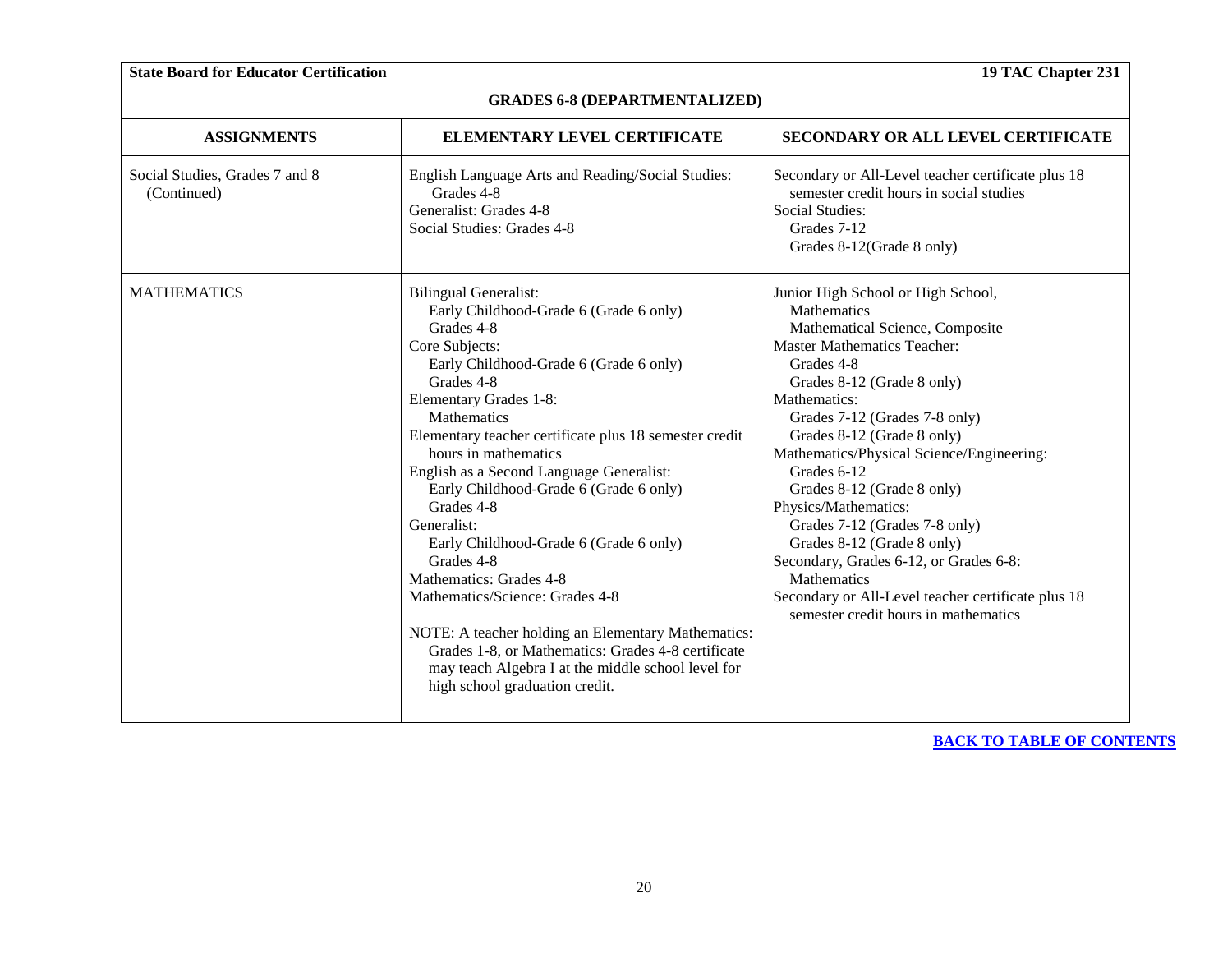| <b>GRADES 6-8 (DEPARTMENTALIZED)</b>                |                                                                                                                                                                                                                                                                                                                                                                                                           |                                                                                                                                                                                                                                                                                                                                                                                                                                                                                                                                                                                                                             |
|-----------------------------------------------------|-----------------------------------------------------------------------------------------------------------------------------------------------------------------------------------------------------------------------------------------------------------------------------------------------------------------------------------------------------------------------------------------------------------|-----------------------------------------------------------------------------------------------------------------------------------------------------------------------------------------------------------------------------------------------------------------------------------------------------------------------------------------------------------------------------------------------------------------------------------------------------------------------------------------------------------------------------------------------------------------------------------------------------------------------------|
| <b>ASSIGNMENTS</b>                                  | ELEMENTARY LEVEL CERTIFICATE                                                                                                                                                                                                                                                                                                                                                                              | <b>SECONDARY OR ALL LEVEL CERTIFICATE</b>                                                                                                                                                                                                                                                                                                                                                                                                                                                                                                                                                                                   |
| <b>SCIENCE</b><br>Science, Grade 6                  | Any elementary teacher certificate appropriate for<br>Grade 6<br><b>Bilingual Generalist:</b><br>Early Childhood-Grade 6,<br>Grades 4-8<br>Core Subjects:<br>Early Childhood-Grade 6<br>Grades 4-8<br>English as a Second Language Generalist:<br>Early Childhood-Grade 6<br>Grades 4-8<br>Generalist:<br>Early Childhood-Grade 6<br>Grades 4-8<br>Mathematics/Science: Grades 4-8<br>Science: Grades 4-8 | Junior High School or High School,<br>Biology<br>Chemistry<br><b>Earth Science</b><br>Life/Earth Science<br>Life/Earth Middle-School Science<br>Physical Science<br>Physics<br>Science<br>Science, Composite<br>Master Science Teacher (Grades 4-8)<br>Mathematics/Physical Science/Engineering:<br>Grades 6-12<br>Secondary, Grades 6-12, or Grades 6-8:<br><b>Biology</b><br>Chemistry<br><b>Earth Science</b><br>Life/Earth Science<br><b>Physical Science</b><br>Physics<br>Science<br>Science, Composite<br>Secondary or All-Level teacher certificate plus 18<br>semester credit hours in any combination of sciences |
| Science, Grades 7 and 8<br>(Continued on next page) | <b>Bilingual Generalist: Grades 4-8</b><br>Core Subjects: Grades 4-8<br>Elementary or Elementary (Grades 1-8):<br><b>Biology</b><br>Chemistry<br>Earth Science<br>Life/Earth Middle-School Science<br><b>Physical Science</b>                                                                                                                                                                             | Chemistry:<br>Grades 7-12<br>Grades 8-12 (Grade 8 only)<br>Junior High School or High School<br><b>Biology</b><br>Chemistry<br>Earth Science<br>Life/Earth Middle-School Science                                                                                                                                                                                                                                                                                                                                                                                                                                            |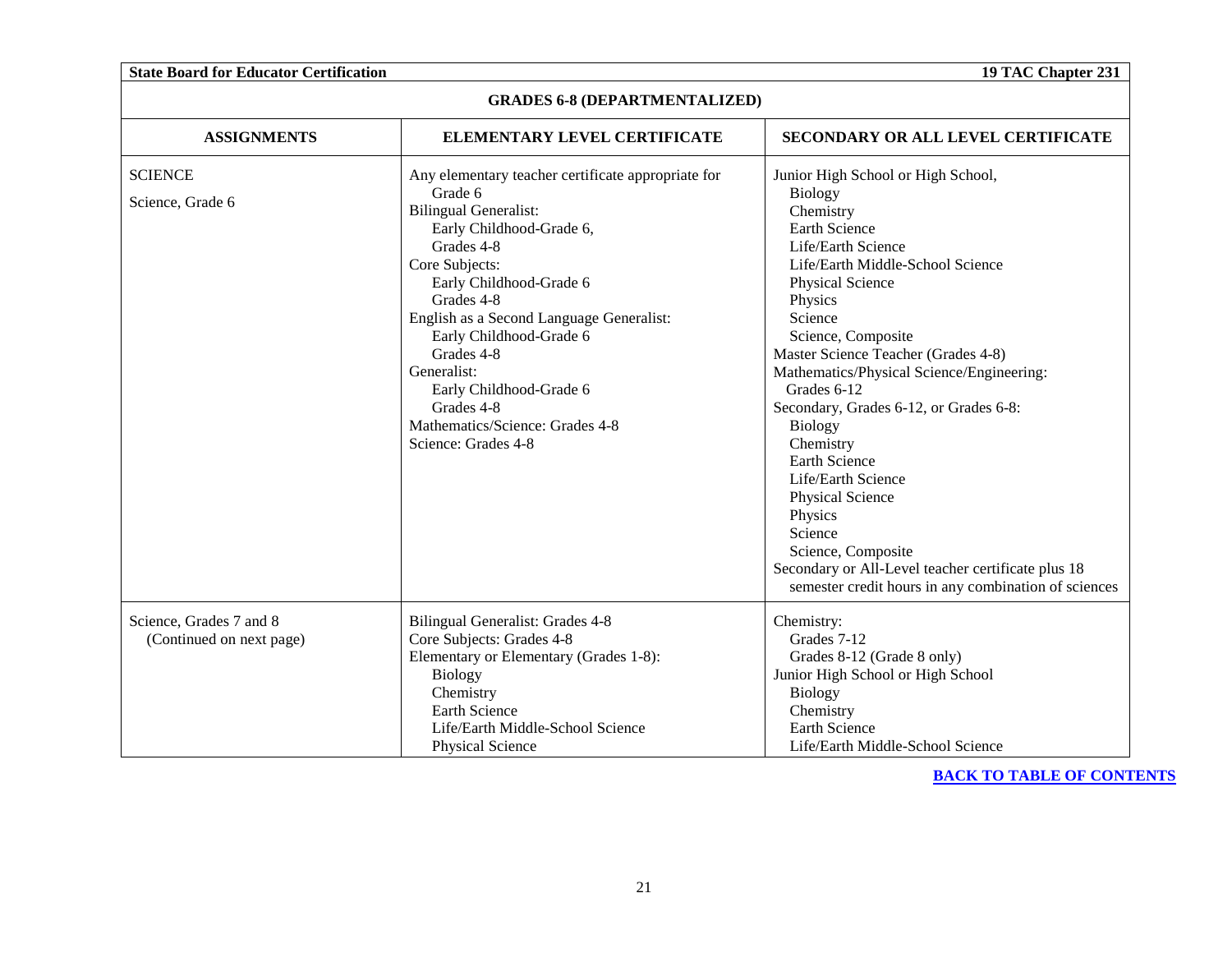| <b>GRADES 6-8 (DEPARTMENTALIZED)</b>   |                                                                                                                                                                                                                                                                                                |                                                                                                                                                                                                                                                                                                                                                                                                                                                                                                                                                                                                                                                                                                                                                                                                                                       |
|----------------------------------------|------------------------------------------------------------------------------------------------------------------------------------------------------------------------------------------------------------------------------------------------------------------------------------------------|---------------------------------------------------------------------------------------------------------------------------------------------------------------------------------------------------------------------------------------------------------------------------------------------------------------------------------------------------------------------------------------------------------------------------------------------------------------------------------------------------------------------------------------------------------------------------------------------------------------------------------------------------------------------------------------------------------------------------------------------------------------------------------------------------------------------------------------|
| <b>ASSIGNMENTS</b>                     | ELEMENTARY LEVEL CERTIFICATE                                                                                                                                                                                                                                                                   | SECONDARY OR ALL LEVEL CERTIFICATE                                                                                                                                                                                                                                                                                                                                                                                                                                                                                                                                                                                                                                                                                                                                                                                                    |
| Science, Grades 7 and 8<br>(Continued) | Elementary or Elementary (Grades 1-8):<br>Physics<br>Elementary teacher certificate plus 18 semester credit<br>hours in any combination of sciences<br>English as a Second Language Generalist: Grades 4-8<br>Generalist: Grades 4-8<br>Mathematics/Science: Grades 4-8<br>Science: Grades 4-8 | Junior High School or High School<br>Physical Science<br>Physics<br>Science<br>Science, Composite<br>Life Science:<br>Grades 8-12 (Grade 8 only)<br>Grades 7-12<br><b>Master Science Teacher:</b><br>Grades 4-8<br>Grades 8-12 (Grade 8 only)<br>Mathematics/Physical Science/Engineering:<br>Grades 6-12<br>Grades 8-12 (Grade 8 only)<br>Physical Science:<br>Grades 6-12<br>Grades 8-12 (Grade 8 only)<br>Physics/Mathematics:<br>Grades 7-12<br>Grades 8-12 (Grade 8 only)<br>Science:<br>Grades 7-12<br>Grades 8-12 (Grade 8 only)<br>Secondary, Grades 6-12, or Grades 6-8:<br><b>Biology</b><br>Chemistry<br>Earth Science<br>Life/Earth Science<br>Physical Science<br>Physics<br>Science<br>Science, Composite<br>Secondary or All-Level teacher certificate plus 18<br>semester credit hours in any combination of sciences |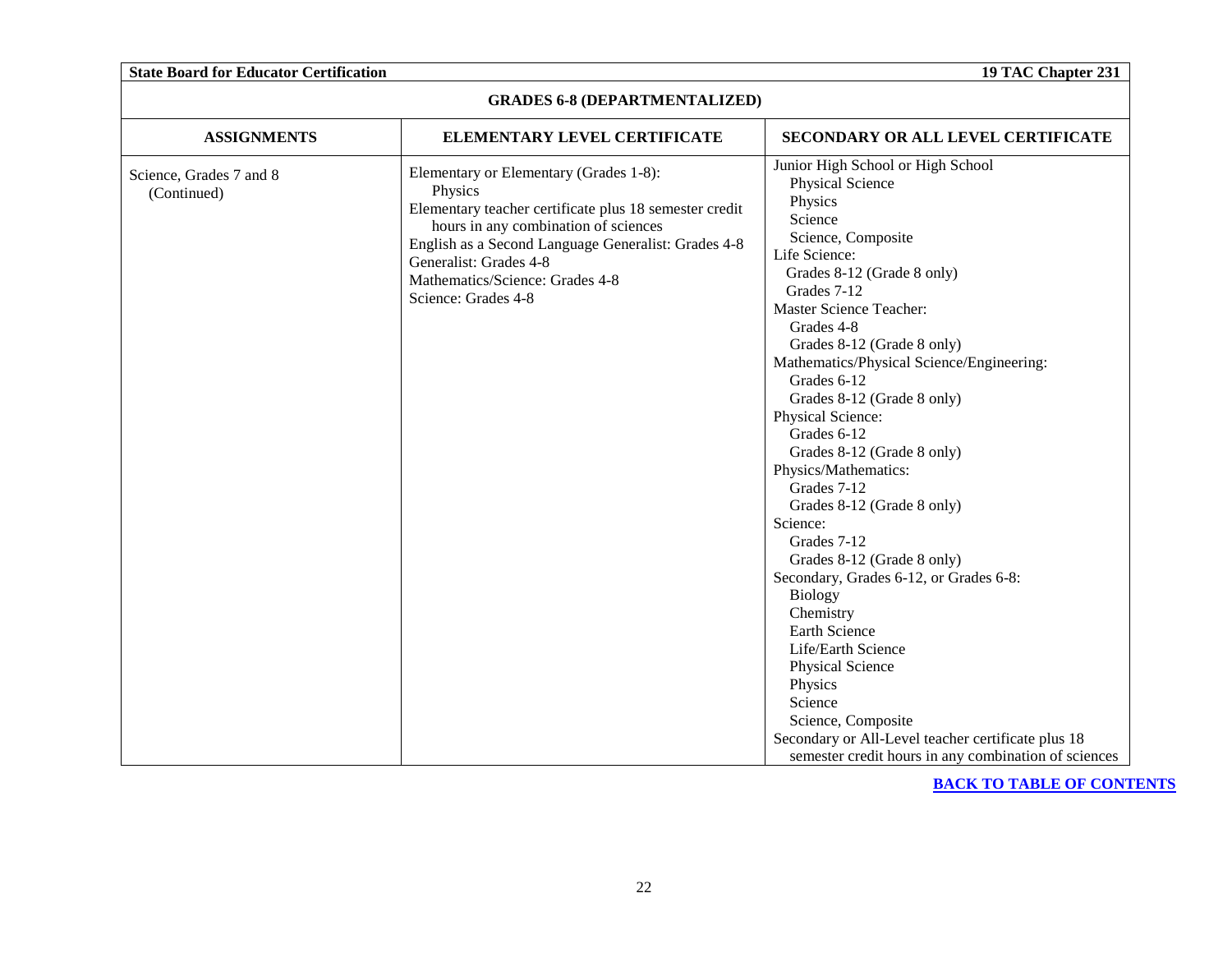| <b>GRADES 6-8 (DEPARTMENTALIZED)</b> |                                                                                                                                                                                                                                                                                                                                                                                                                                                                                                                                                                                                                                                                                                            |                                                                                                                                                                                                                                                                                                                                                                                                                                                                                                                                                                                                                                                                                               |
|--------------------------------------|------------------------------------------------------------------------------------------------------------------------------------------------------------------------------------------------------------------------------------------------------------------------------------------------------------------------------------------------------------------------------------------------------------------------------------------------------------------------------------------------------------------------------------------------------------------------------------------------------------------------------------------------------------------------------------------------------------|-----------------------------------------------------------------------------------------------------------------------------------------------------------------------------------------------------------------------------------------------------------------------------------------------------------------------------------------------------------------------------------------------------------------------------------------------------------------------------------------------------------------------------------------------------------------------------------------------------------------------------------------------------------------------------------------------|
| <b>ASSIGNMENTS</b>                   | ELEMENTARY LEVEL CERTIFICATE                                                                                                                                                                                                                                                                                                                                                                                                                                                                                                                                                                                                                                                                               | SECONDARY OR ALL LEVEL CERTIFICATE                                                                                                                                                                                                                                                                                                                                                                                                                                                                                                                                                                                                                                                            |
| <b>HEALTH</b>                        | Bilingual Generalist: Early Childhood-Grade 6 (Grade<br>6 only)<br>Core Subjects: Early Childhood-Grade 6 (Grade 6<br>only)<br>Elementary, Grades 1-8:<br>Health<br>Health and Physical Education<br>Physical Education<br>Elementary teacher certificate plus 12 semester credit<br>hours in health, mental health, consumer health,<br>public health, biology, microbiology, anatomy,<br>physiology, kinesiology, foods, nutrition, family<br>relations, disease control and prevention, safety,<br>drug abuse prevention, or coordinated health<br>programs<br>English as a Second Language Generalist: Early<br>Childhood-Grade 6 (Grade 6 only)<br>Generalist: Early Childhood-Grade 6 (Grade 6 only) | All-Level:<br>Health and Physical Education<br>Physical Education<br>Health: Early Childhood-Grade 12<br>Junior High School or High School,<br>Health<br>Health and Physical Education<br><b>Physical Education</b><br>Physical Education: Early Childhood-Grade 12<br>Secondary, Grades 6-12, or Grades 6-8:<br>Health<br>Physical Education<br>Secondary or All-Level teacher certificate plus 12<br>semester credit hours health, mental health,<br>consumer health, public health, biology,<br>microbiology, anatomy, physiology, kinesiology,<br>foods, nutrition, family relations, disease control and<br>prevention, safety, drug abuse prevention, or<br>coordinated health programs |
| PHYSICAL EDUCATION                   | Bilingual Generalist: Early Childhood-Grade 6 (Grade<br>6 only)<br>Core Subjects: Early Childhood-Grade 6 (Grade 6<br>only)<br>Elementary<br>Health and Physical Education<br>Physical Education<br>Elementary (Grades 1-8)<br>Physical Education<br>Elementary teacher certificate plus 12 semester credit<br>hours in physical education, including safety and<br>coordinated school health programs<br>English as a Second Language Generalist: Early<br>Childhood-Grade 6 (Grade 6 only)<br>Generalist: Early Childhood-Grade 6 (Grade 6 only)                                                                                                                                                         | All-Level:<br>Health and Physical Education<br><b>Physical Education</b><br>Junior High School or High School:<br>Health and Physical Education<br>Physical Education<br>Secondary, Grades 6-12, Grades 6-8:<br>Physical Education<br>Physical Education (Early Childhood -Grades 12)<br>Secondary or All-Level teacher certificate plus 12<br>semester credit hours in physical education,<br>including safety and coordinated school health<br>programs                                                                                                                                                                                                                                     |

**GRADES 6-8 (DEPARTMENTALIZED)**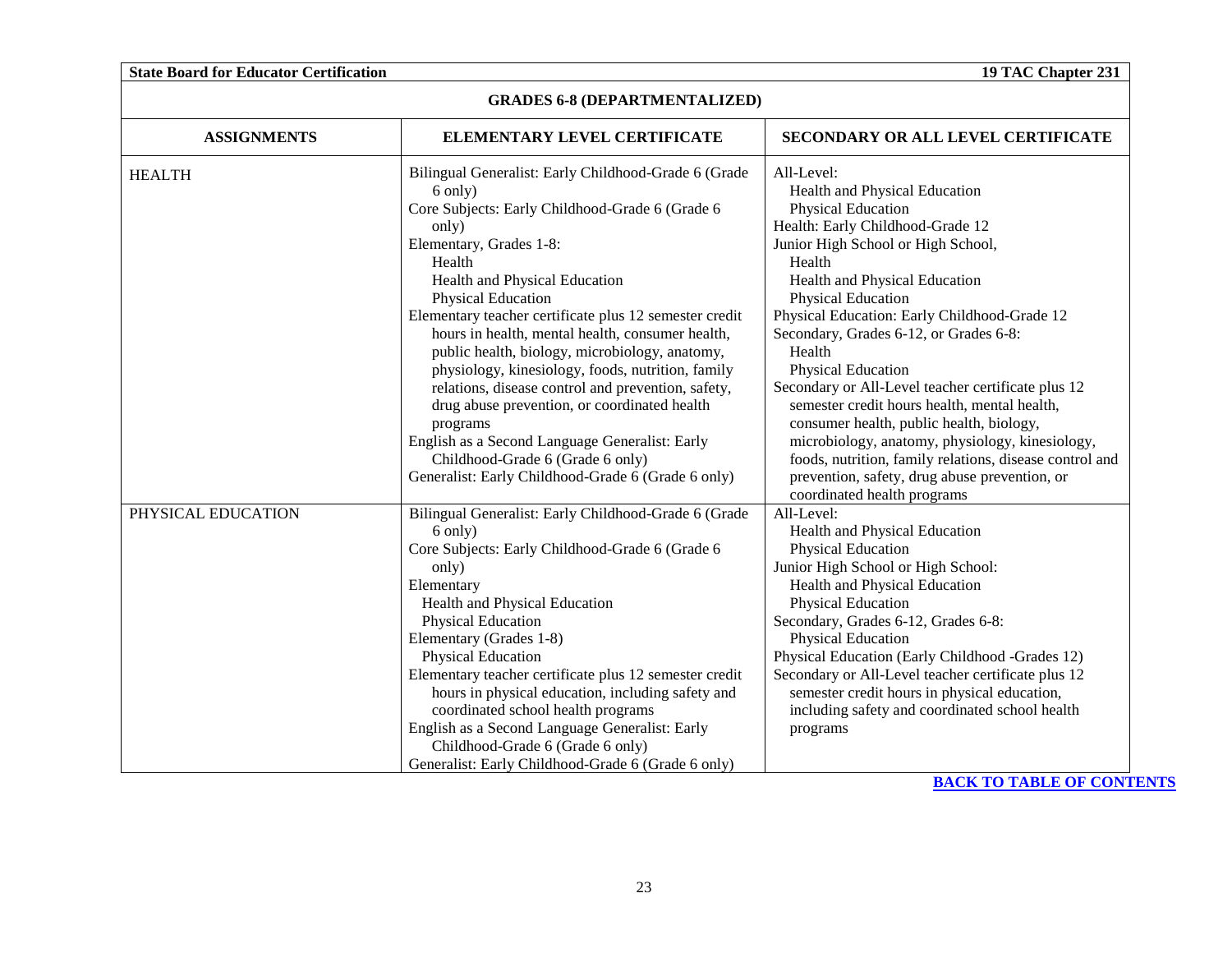| <b>State Board for Educator Certification</b> |                                                                                                                                                                                                                                                                                                                                                                                                        | 19 TAC Chapter 231                                                                                                                                                                                                                                                                                                                                                                |
|-----------------------------------------------|--------------------------------------------------------------------------------------------------------------------------------------------------------------------------------------------------------------------------------------------------------------------------------------------------------------------------------------------------------------------------------------------------------|-----------------------------------------------------------------------------------------------------------------------------------------------------------------------------------------------------------------------------------------------------------------------------------------------------------------------------------------------------------------------------------|
|                                               | <b>Middle School 1-3</b>                                                                                                                                                                                                                                                                                                                                                                               |                                                                                                                                                                                                                                                                                                                                                                                   |
| <b>ASSIGNMENTS</b>                            | ELEMENTARY LEVEL CERTIFICATE                                                                                                                                                                                                                                                                                                                                                                           | SECONDARY OR ALL LEVEL CERTIFICATE                                                                                                                                                                                                                                                                                                                                                |
| <b>FINE ARTS</b><br>Art (Middle School 1-3)   | Bilingual Generalist: Early Childhood-Grade 6 (Grade<br>6 only)<br>Core Subjects: Early Childhood-Grade 6 (Grade 6<br>only)<br>Elementary, Grades 1-8:<br>Art<br>Elementary teacher certificate plus 18 semester credit<br>hours in art<br>English as a Second Language Generalist: Early<br>Childhood-Grade 6 (Grade 6 only)<br>Generalist: Early Childhood-Grade 6 (Grade 6 only)                    | Art: Early Childhood-Grade 12<br>Junior High School, High School, Secondary, Grades<br>6-12, Grades 6-8, or All Level:<br>Art<br>Secondary or All-Level teacher certificate plus 18<br>semester credit hours in art                                                                                                                                                               |
| Music (Middle School 1-3)                     | Bilingual Generalist: Early Childhood-Grade 6 (Grade<br>6 only)<br>Core Subjects: Early Childhood-Grade 6 (Grade 6<br>only)<br>Elementary or Elementary (Grades 1-8):<br>Music<br>Elementary teacher certificate plus 18 semester credit<br>hours in music<br>English as a Second Language Generalist: Early<br>Childhood-Grade 6 (Grade 6 only)<br>Generalist: Early Childhood-Grade 6 (Grade 6 only) | Junior High School, High School, Secondary,<br>Grades 6-12, Grades 6-8, or All-level:<br>Music<br>Music: Early Childhood-Grade 12<br>Secondary or All-Level teacher certificate plus 18<br>semester credit hours in music                                                                                                                                                         |
| Theatre (Middle School 1-3)                   | Elementary-Drama<br>Elementary (Grades 1-8)-Theatre Arts<br>Elementary teacher certificate plus 18 semester credit<br>hours in theatre arts/drama                                                                                                                                                                                                                                                      | All-Level-Speech and Drama<br>All-Level (Grades PK-12)-Speech<br><b>Communications/Theatre Arts</b><br>Junior High School or High School:<br>Drama<br>Speech and Drama<br>Secondary, Grades 6-12, or Grades 6-8:<br><b>Theatre Arts</b><br>Secondary or All-Level teacher certificate plus 18<br>semester credit hours in theatre arts/drama<br>Theatre: Early Childhood-Grade 12 |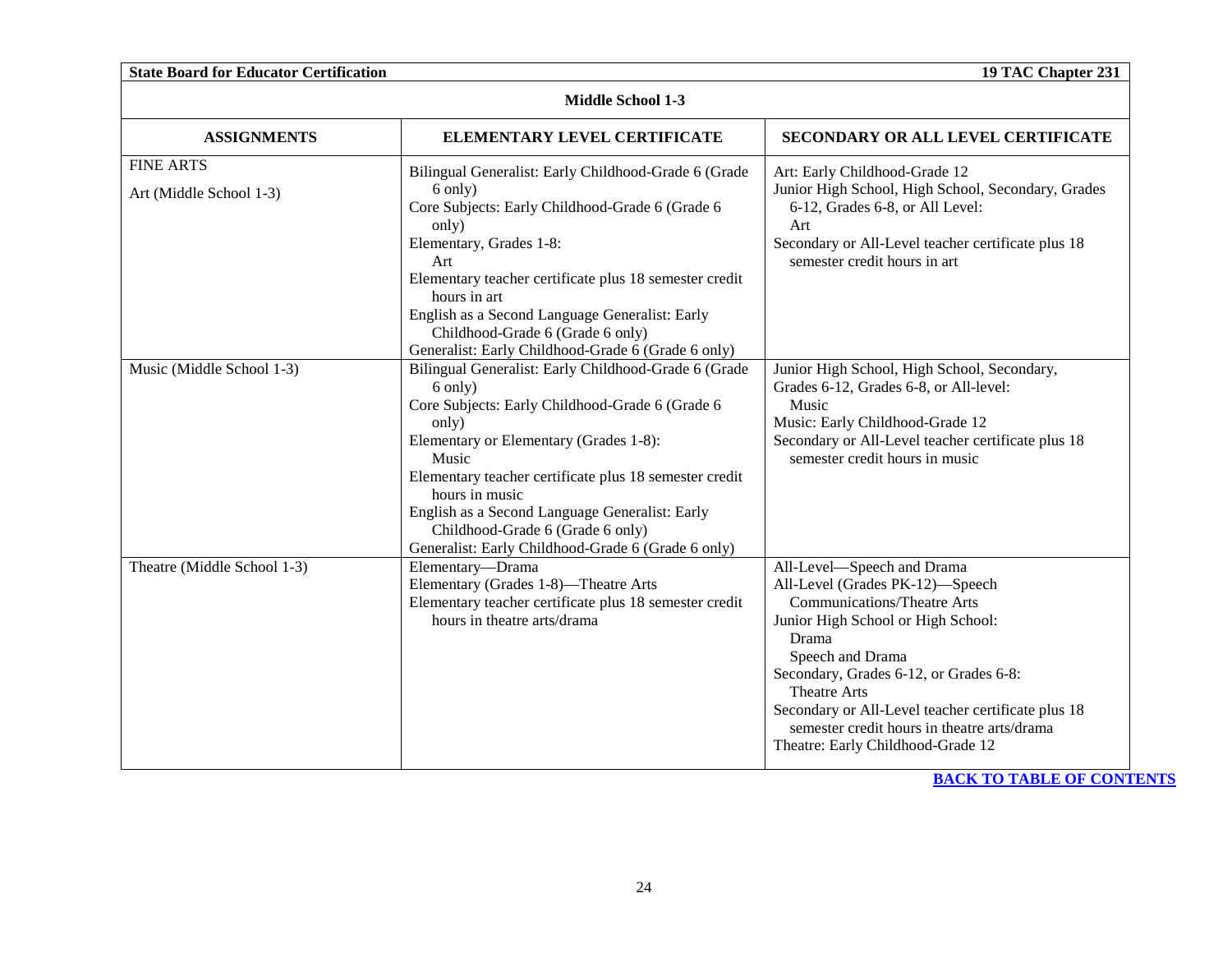| <b>State Board for Educator Certification</b>                                             |                                                                                              | 19 TAC Chapter 231                                                                                                                                                                                                                                                                                                                                                                         |
|-------------------------------------------------------------------------------------------|----------------------------------------------------------------------------------------------|--------------------------------------------------------------------------------------------------------------------------------------------------------------------------------------------------------------------------------------------------------------------------------------------------------------------------------------------------------------------------------------------|
| <b>GRADES 6-8 (DEPARTMENTALIZED)</b>                                                      |                                                                                              |                                                                                                                                                                                                                                                                                                                                                                                            |
| <b>ASSIGNMENTS</b>                                                                        | ELEMENTARY LEVEL CERTIFICATE                                                                 | <b>SECONDARY OR ALL LEVEL CERTIFICATE</b>                                                                                                                                                                                                                                                                                                                                                  |
| Dance (Middle School 1-3)                                                                 |                                                                                              | Dance: Grades 8-12                                                                                                                                                                                                                                                                                                                                                                         |
| <b>Technology Applications</b>                                                            | Elementary teacher certificate plus verification of<br>competency to teach computer literacy | <b>Information Processing Technologies Endorsement</b><br>(Level one or two)<br>Junior High School, High School, Secondary,<br>Grades 6-12, Grades 6-8:<br><b>Computer Information Systems</b><br>Secondary teacher certificate plus verification of<br>competency to teach computer literacy<br><b>Technology Applications:</b><br>Early Childhood-Grade 12<br>Grades 8-12 (Grade 8 only) |
| <b>CAREER DEVELOPMENT</b><br>College and Career Readiness<br><b>Investigating Careers</b> |                                                                                              | Any vocational or career and technical education<br>(CTE) classroom teaching certificate<br>See 19 TAC §233.13 and §233.14 for examples of<br>current CTE certificates.                                                                                                                                                                                                                    |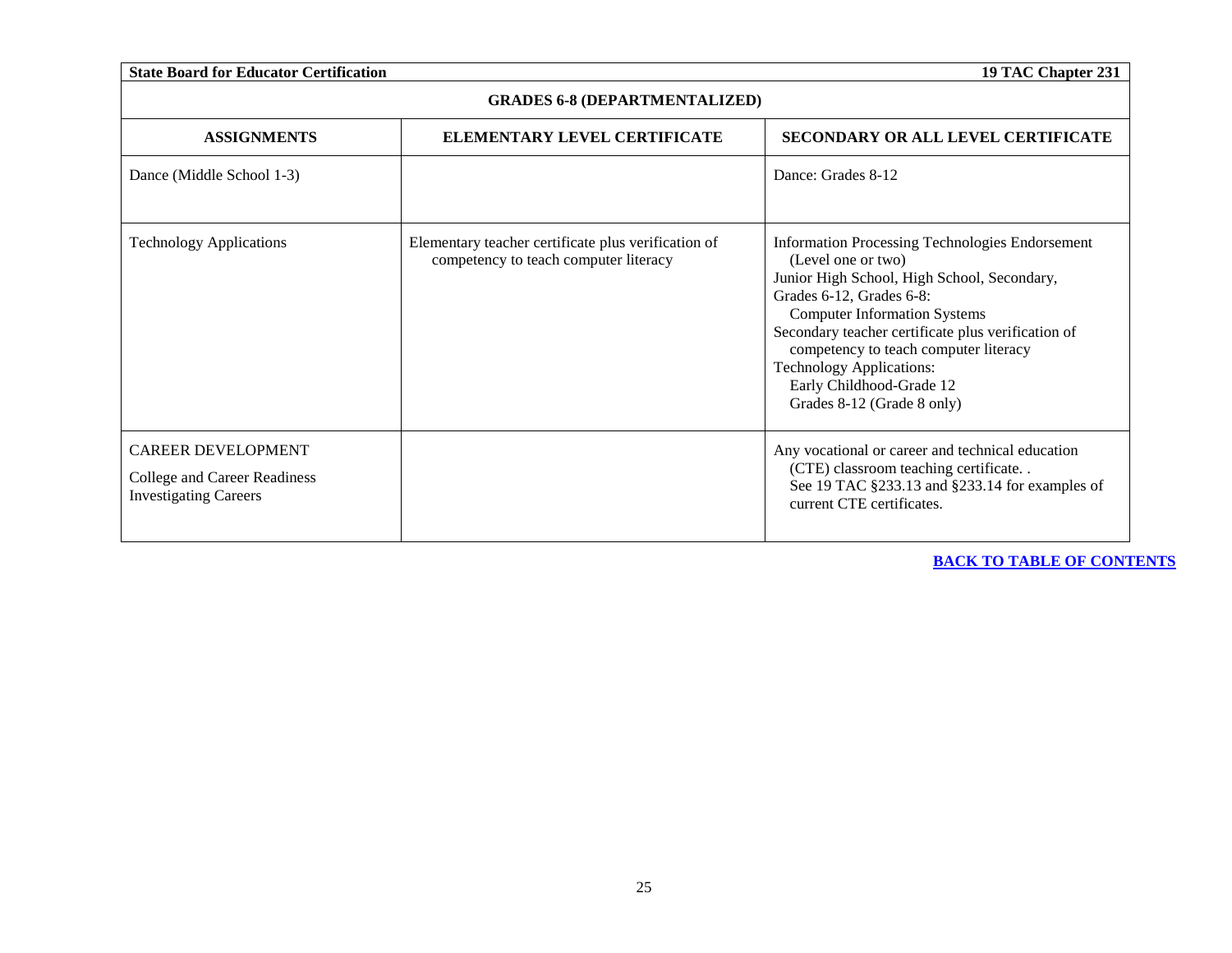<span id="page-25-0"></span>

| <b>GRADES 6-12</b>                                                                                  |                                                                                                                                                                                                                                                                                                                                                                                                                        |  |
|-----------------------------------------------------------------------------------------------------|------------------------------------------------------------------------------------------------------------------------------------------------------------------------------------------------------------------------------------------------------------------------------------------------------------------------------------------------------------------------------------------------------------------------|--|
| <b>ASSIGNMENTS</b>                                                                                  | <b>CERTIFICATES</b>                                                                                                                                                                                                                                                                                                                                                                                                    |  |
| Reserve Officers' Training Corps (ROTC)<br>For Physical Education Substitution Credit               | Junior Reserve Officer Training Corps: Grades 6-12<br>Emergency Permit for Reserve Officer Training Corps (ROTC): Grades 6-12<br>An ROTC instructor permit may not be renewed, but must be reissued every year.<br>NOTE: School districts must apply and pay for reissuance of a new ROTC instructor emergency permit each<br>year the instructor serves. ROTC may be used for Physical Education substitution credit. |  |
| ATHLETICS, CHEERLEADING, DRILL<br>TEAM, MARCHING BAND<br>For Physical Education Substitution Credit | Teacher certificate appropriate for grade level of assignment                                                                                                                                                                                                                                                                                                                                                          |  |
| DISCIPLINARY ALTERNATIVE EDUCATION PROGRAMS                                                         |                                                                                                                                                                                                                                                                                                                                                                                                                        |  |
| (See In-School Suspension)                                                                          |                                                                                                                                                                                                                                                                                                                                                                                                                        |  |
| <b>IN-SCHOOL SUSPENSION CLASS</b><br>(for students assigned less than six weeks)                    | Educational Aide III under daily supervision of a teacher certified at the grade level of assignment                                                                                                                                                                                                                                                                                                                   |  |
| <b>IN-SCHOOL SUSPENSION CLASS</b><br>(for students assigned more than six weeks)                    | Valid certificate appropriate for grade level of assignment                                                                                                                                                                                                                                                                                                                                                            |  |
| <b>INNOVATIVE COURSE</b>                                                                            | Teacher certificate appropriate for grade level of assignment as determined by the Texas Education Agency.                                                                                                                                                                                                                                                                                                             |  |
| <b>LOCAL CREDIT COURSE</b>                                                                          | Teacher certificate appropriate for grade level of assignment or appropriate qualifications as determined by<br>the school district                                                                                                                                                                                                                                                                                    |  |
| ADVANCED PLACEMENT COURSE<br><b>INTERNATIONAL BACCALAUREATE</b><br><b>COURSE</b>                    | Teacher certificate appropriate for the area and grade level of assignment unless otherwise specified in this<br>subsection                                                                                                                                                                                                                                                                                            |  |
| <b>DRIVER EDUCATION</b>                                                                             | <b>Driver Education Endorsement</b>                                                                                                                                                                                                                                                                                                                                                                                    |  |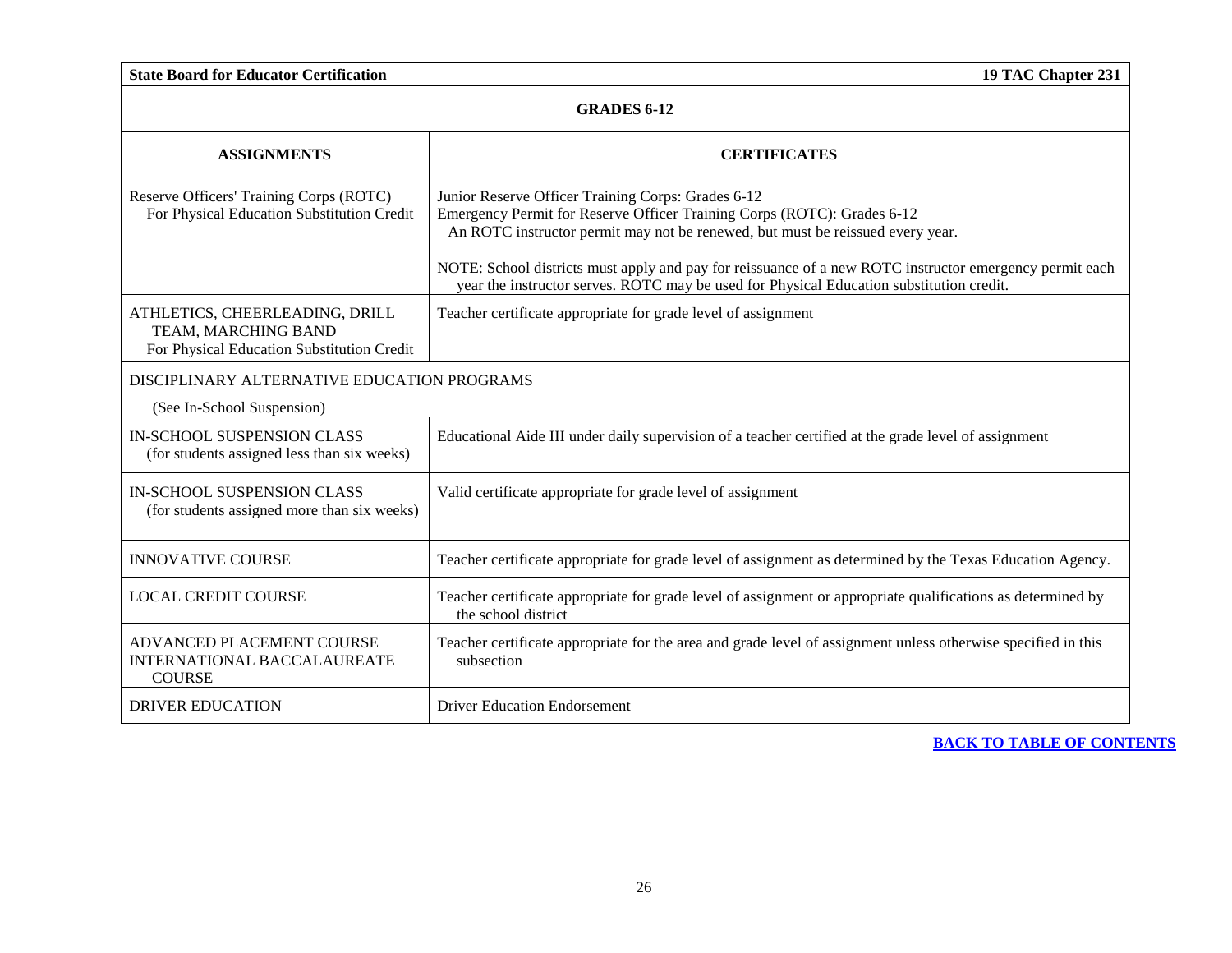<span id="page-26-0"></span>

| <b>State Board for Educator Certification</b>                          | 19 TAC Chapter 231                                                                                                                                                                                                                                                                                                                                                                                                                                                                          |
|------------------------------------------------------------------------|---------------------------------------------------------------------------------------------------------------------------------------------------------------------------------------------------------------------------------------------------------------------------------------------------------------------------------------------------------------------------------------------------------------------------------------------------------------------------------------------|
| <b>GRADES 9-12</b>                                                     |                                                                                                                                                                                                                                                                                                                                                                                                                                                                                             |
| <b>ASSIGNMENTS</b>                                                     | <b>CERTIFICATES</b>                                                                                                                                                                                                                                                                                                                                                                                                                                                                         |
| ENGLISH LANGUAGE ARTS AND<br><b>READING</b><br>English I-IV            | English Language Arts and Reading:<br>Grades 7-12<br>Grades 8-12<br>Junior High School (Grades 9-10 only), High School, Secondary, Grades 6-12, or Grades 9-12:<br>English<br>English Language Arts, Composite                                                                                                                                                                                                                                                                              |
| English I and II for Speakers of Other<br>Languages                    | English Language Arts and Reading:<br>Grades 7-12<br>Grades 8-12<br>Junior High School (Grades 9-10 only), High School, Secondary, Grades 6-12 or Grades 9-12:<br>English<br>English Language Arts, Composite                                                                                                                                                                                                                                                                               |
|                                                                        | Plus one of the following:<br><b>Bilingual Education Supplemental</b><br><b>Bilingual Education Supplemental EC-4</b><br><b>Bilingual Education Supplemental 4-8</b><br><b>Bilingual Endorsement</b><br>Bilingual/ESL Endorsement<br>English as a Second Language Endorsement<br>English as a Second Language Supplemental<br>Grades PK-12-Bilingual/ESL<br>Grades PK-12—English as a Second Language<br>Junior High School (grades 9-10 only), High School, or Secondary:<br>Bilingual/ESL |
| to teach in an ESOL I or ESOL II assignment, current rules will apply. | NOTE: At the discretion of the employing school district, persons assigned to teach ESOL I or ESOL II prior to June 21, 2009, may continue in the assignment<br>without holding an English, English Language Arts Composite, or English Language Arts and Reading certificate. If a person is reassigned and later returns                                                                                                                                                                  |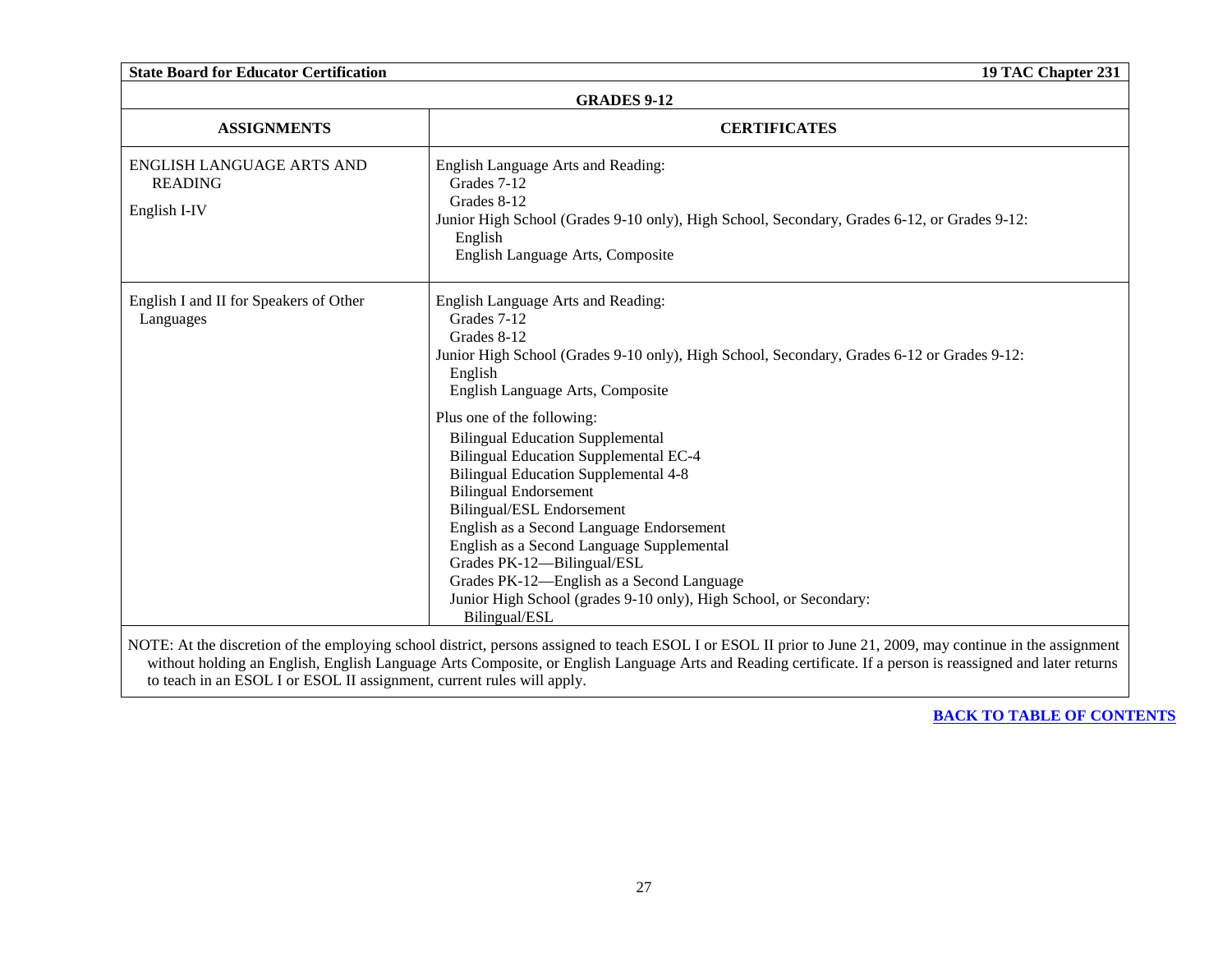| <b>State Board for Educator Certification</b><br>19 TAC Chapter 231 |                                                                                                                                                                                                                                                                                                                                                                                                                                                                                                                                                                              |
|---------------------------------------------------------------------|------------------------------------------------------------------------------------------------------------------------------------------------------------------------------------------------------------------------------------------------------------------------------------------------------------------------------------------------------------------------------------------------------------------------------------------------------------------------------------------------------------------------------------------------------------------------------|
| <b>GRADES 9-12</b>                                                  |                                                                                                                                                                                                                                                                                                                                                                                                                                                                                                                                                                              |
| <b>ASSIGNMENTS</b>                                                  | <b>CERTIFICATES</b>                                                                                                                                                                                                                                                                                                                                                                                                                                                                                                                                                          |
| English as a Second Language (ESL)                                  | Teaching certificate appropriate for the grade level and subject areas taught plus one of the following:<br><b>Bilingual Education Supplemental</b><br><b>Bilingual Education Supplemental EC-4</b><br><b>Bilingual Education Supplemental 4-8</b><br><b>Bilingual Endorsement</b><br>Bilingual/ESL Endorsement<br>English as a Second Language Endorsement<br>English as a Second Language Supplemental<br>Grades PK-12-Bilingual/ESL<br>Grades PK-12-English as a Second Language<br>Junior High School (grades 9-10 only), High School, or Secondary:<br>Bilingual/ESL    |
| Reading I, II, and III                                              | English Language Arts and Reading:<br>Grades 7-12<br>Grades 8-12<br>Junior High School (Grades 9-10 only), High School, Secondary, Grades 6-12 or Grades 9-12:<br>English <sup>5</sup><br>English Language Arts, Composite <sup>6</sup><br>Reading<br>Master Reading Teacher (Early Childhood-Grade 12)<br>Reading Specialist<br>Reading Specialist (Early Childhood-Grade 12)<br>Secondary or All-Level teacher certificate plus 9 semester credit hours of upper-division course work in<br>reading with at least one course in diagnostic reading techniques <sup>7</sup> |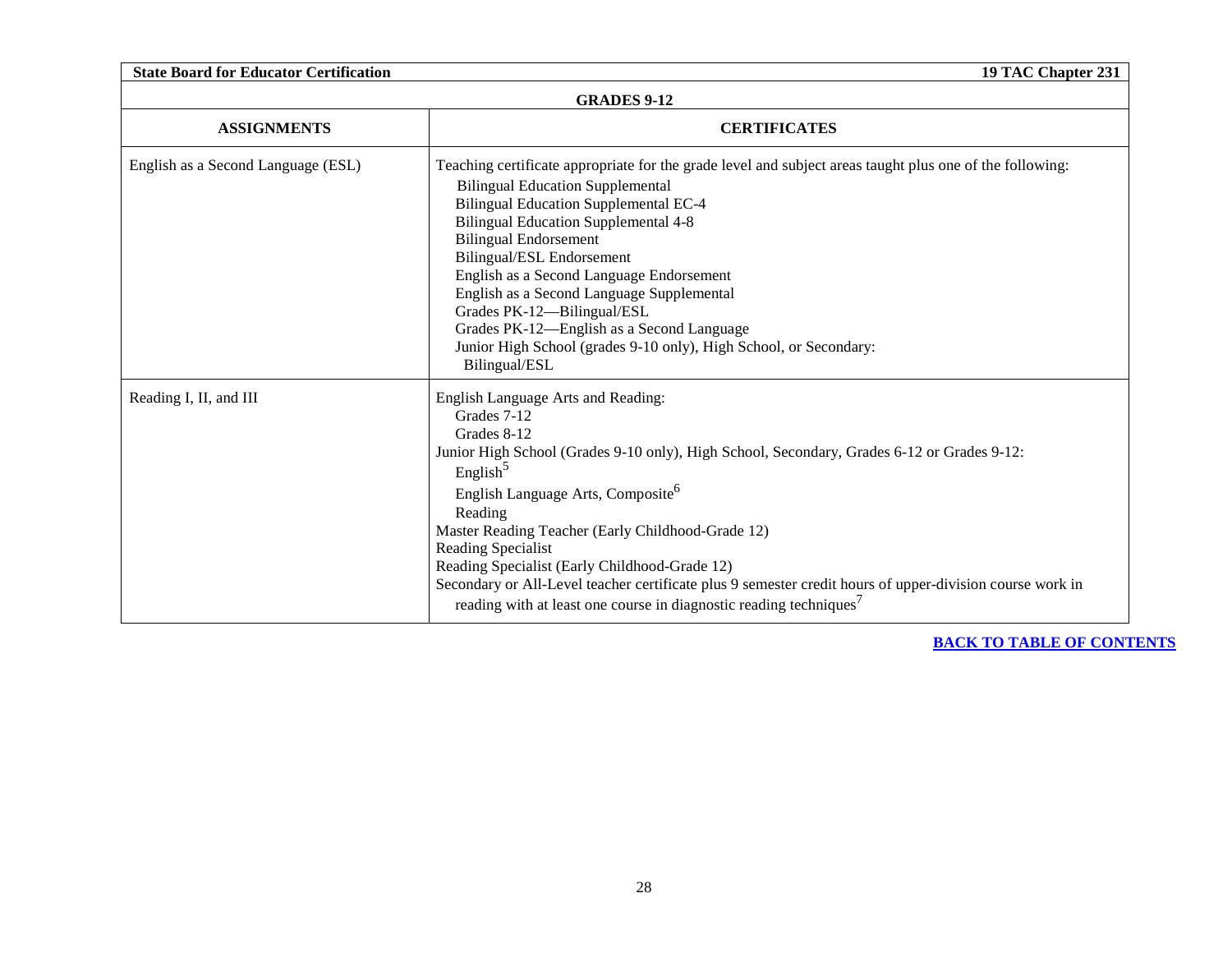| <b>State Board for Educator Certification</b><br>19 TAC Chapter 231                                                                                                                                                                           |                                                                                                                                                                                                                                                                                                                                                                                                                                                                                                                                                                                                                                                                                                                         |  |
|-----------------------------------------------------------------------------------------------------------------------------------------------------------------------------------------------------------------------------------------------|-------------------------------------------------------------------------------------------------------------------------------------------------------------------------------------------------------------------------------------------------------------------------------------------------------------------------------------------------------------------------------------------------------------------------------------------------------------------------------------------------------------------------------------------------------------------------------------------------------------------------------------------------------------------------------------------------------------------------|--|
| <b>GRADES 9-12</b>                                                                                                                                                                                                                            |                                                                                                                                                                                                                                                                                                                                                                                                                                                                                                                                                                                                                                                                                                                         |  |
| <b>ASSIGNMENTS</b>                                                                                                                                                                                                                            | <b>CERTIFICATES</b>                                                                                                                                                                                                                                                                                                                                                                                                                                                                                                                                                                                                                                                                                                     |  |
| College Readiness and Study Skills                                                                                                                                                                                                            | English Language Arts and Reading:<br>Grades 7-12<br>Grades 8-12<br>Junior High School (Grades 9-10 only), High School, Secondary, Grades 6-12 or Grades 9-12:<br>English <sup>5</sup><br>English Language Arts, Composite <sup>6</sup><br>Reading<br>Master Reading Teacher (Early Childhood-Grade 12)<br>Reading Specialist<br>Reading Specialist (Early Childhood-Grade 12)<br><sup>5</sup> Plus verifiable preparation in the teaching of reading such as in-service, seminar, or college course in reading. Initial assignments beginning with the 1990-<br>1991 school year require nine semester credit hours of upper-division coursework in reading with at least one course in diagnostic reading techniques. |  |
| reading with at least one course in diagnostic reading techniques.                                                                                                                                                                            | <sup>6</sup> Includes at least six semester credit hours in reading. Initial assignments beginning with the 2003-2004 school year require nine semester credit hours of<br>upper-division coursework in reading with at least one course in diagnostic reading techniques.<br>Initial assignments beginning with the 1990-91 school year require a teaching field in English plus nine semester credit hours of upper-division coursework in                                                                                                                                                                                                                                                                            |  |
| Writing<br>Research and Technical Writing<br><b>Creative Writing</b><br><b>Practical Writing Skills</b><br><b>Literary Genres</b><br>Humanities<br>Independent Study in English<br>Visual Media Analysis and Production<br>Contemporary Media | English Language Arts and Reading:<br>Grades 7-12<br>Grades 8-12<br>Junior High School (Grades 9-10 only), High School, Secondary, Grades 6-12, or Grades 9-12:<br>English<br>English Language Arts, Composite                                                                                                                                                                                                                                                                                                                                                                                                                                                                                                          |  |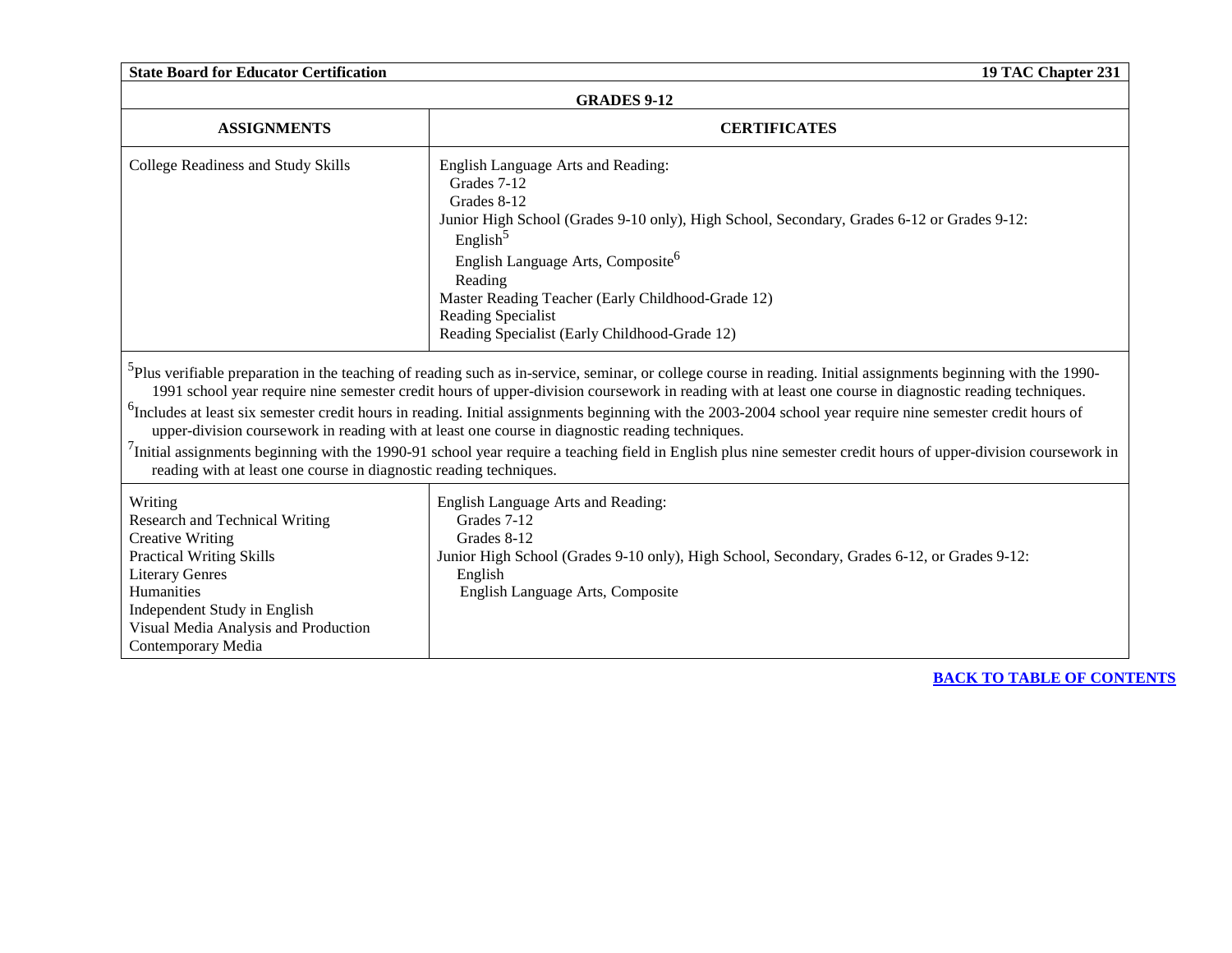| <b>State Board for Educator Certification</b>                                                                                                                                                                              | 19 TAC Chapter 231                                                                                                                                                                                                                                                                                                                  |
|----------------------------------------------------------------------------------------------------------------------------------------------------------------------------------------------------------------------------|-------------------------------------------------------------------------------------------------------------------------------------------------------------------------------------------------------------------------------------------------------------------------------------------------------------------------------------|
| <b>GRADES 9-12</b>                                                                                                                                                                                                         |                                                                                                                                                                                                                                                                                                                                     |
| <b>ASSIGNMENTS</b>                                                                                                                                                                                                         | <b>CERTIFICATES</b>                                                                                                                                                                                                                                                                                                                 |
| Oral Interpretation I, II, III<br>Debate I, II, III<br>Public Speaking I, II, III<br>Independent Study in Speech<br><b>Communication Applications</b><br>Professional Communications <sup>9</sup>                          | $All-Level$ —<br>Speech and Drama<br>Speech Communications/Theatre Arts<br>Junior High School (Grades 9-10 only) or High School:<br>English Language Arts, Composite <sup>8</sup><br>Speech<br>Speech and Drama<br>Secondary, Grades 6-12, or Grades 9-12:<br><b>Speech Communications</b><br>Speech:<br>Grades 7-12<br>Grades 8-12 |
| <sup>8</sup> Includes at least six semester credit hours in speech.                                                                                                                                                        | <sup>9</sup> Any vocational or career and technical education (CTE) certificate with a bachelor's degree and six semester credit hours in speech may teach the<br>Professional Communications course only. See 19 TAC §233.13 and §233.14 for examples of current CTE certificates.                                                 |
| Journalism<br><b>Advanced Journalism:</b><br>Yearbook I, II, III<br>Literary Magazine<br>Newspaper Production I, II, III<br>Photojournalism<br>Advanced Broadcast Journalism I, II, III<br>Independent Study in Journalism | Journalism:<br>Grades 7-12<br>Grades 8-12<br>Junior High School (Grades 9-10 only) High School, Secondary, Grades 6-12, or Grades 9-12:<br>English Language Arts, Composite <sup>10</sup><br>Journalism                                                                                                                             |
| $10$ Includes at least six semester credit hours in Journalism                                                                                                                                                             |                                                                                                                                                                                                                                                                                                                                     |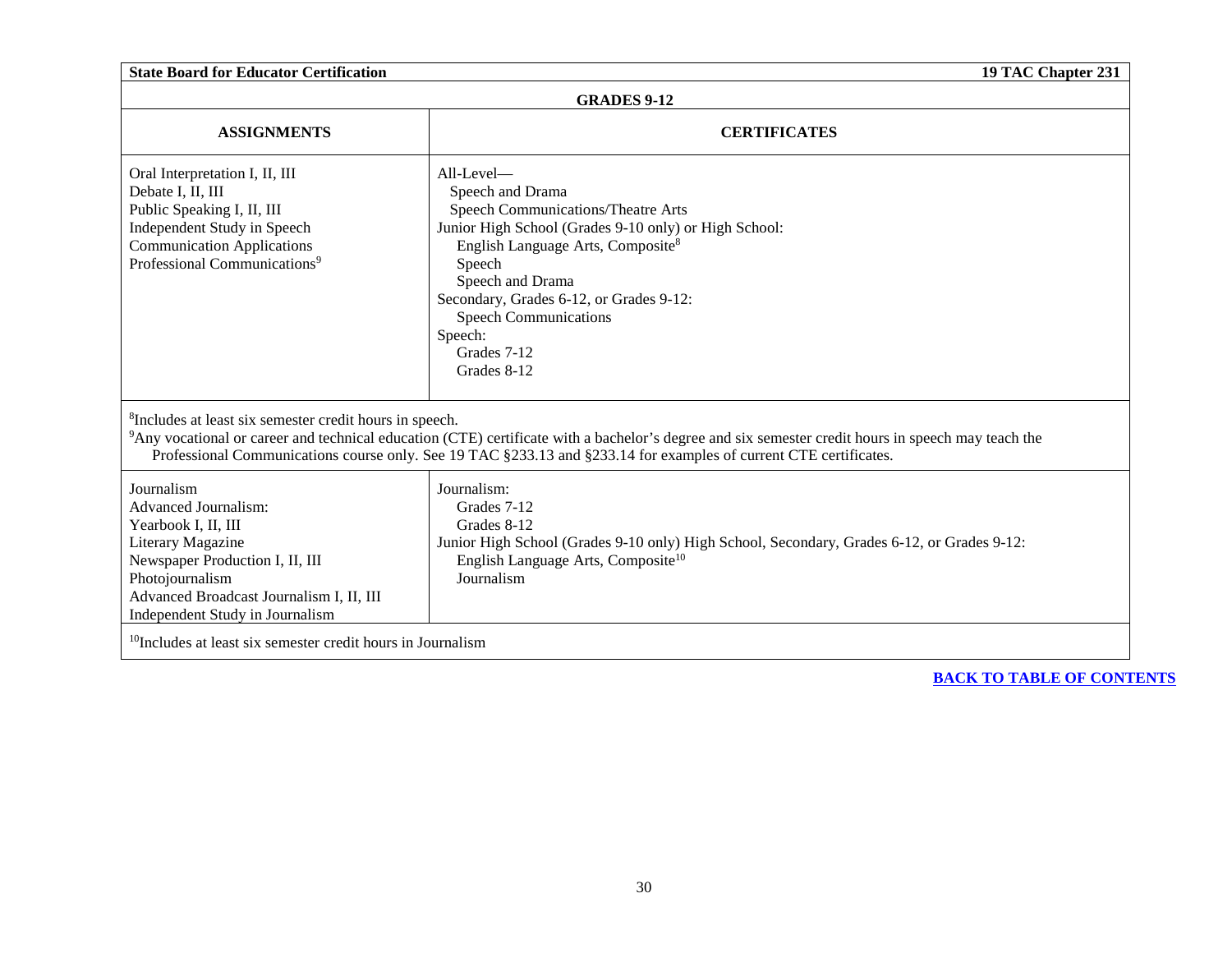| <b>State Board for Educator Certification</b><br>19 TAC Chapter 231                                                                   |                                                                                                                                                                                                                                                                                                 |
|---------------------------------------------------------------------------------------------------------------------------------------|-------------------------------------------------------------------------------------------------------------------------------------------------------------------------------------------------------------------------------------------------------------------------------------------------|
| <b>GRADES 9-12</b>                                                                                                                    |                                                                                                                                                                                                                                                                                                 |
| <b>ASSIGNMENTS</b>                                                                                                                    | <b>CERTIFICATES</b>                                                                                                                                                                                                                                                                             |
| LANGUAGES OTHER THAN ENGLISH<br>Languages Other Than English<br><b>Exploratory Languages</b><br><b>Cultural and Linguistic Topics</b> | Languages Other Than English (LOTE) certificate in the appropriate language (Early Childhood-Grade 12)<br>Secondary teacher certificate in the appropriate language of assignment                                                                                                               |
| American Sign Language                                                                                                                | American Sign Language<br>American Sign Language: Early Childhood-Grade 12                                                                                                                                                                                                                      |
| NOTE: TASC-ASL is required for an American Sign Language assignment.                                                                  |                                                                                                                                                                                                                                                                                                 |
| <b>SOCIAL STUDIES</b>                                                                                                                 | History:                                                                                                                                                                                                                                                                                        |
| History                                                                                                                               | Grades 7-12<br>Grades 8-12<br>Junior High School (Grades 9-10 only) or High School:<br>History<br>Social Science, Composite<br>Secondary, Grades 6-12, or Grades 9-12:<br>History<br><b>Social Studies</b><br>Social Studies, Composite<br><b>Social Studies:</b><br>Grades 7-12<br>Grades 8-12 |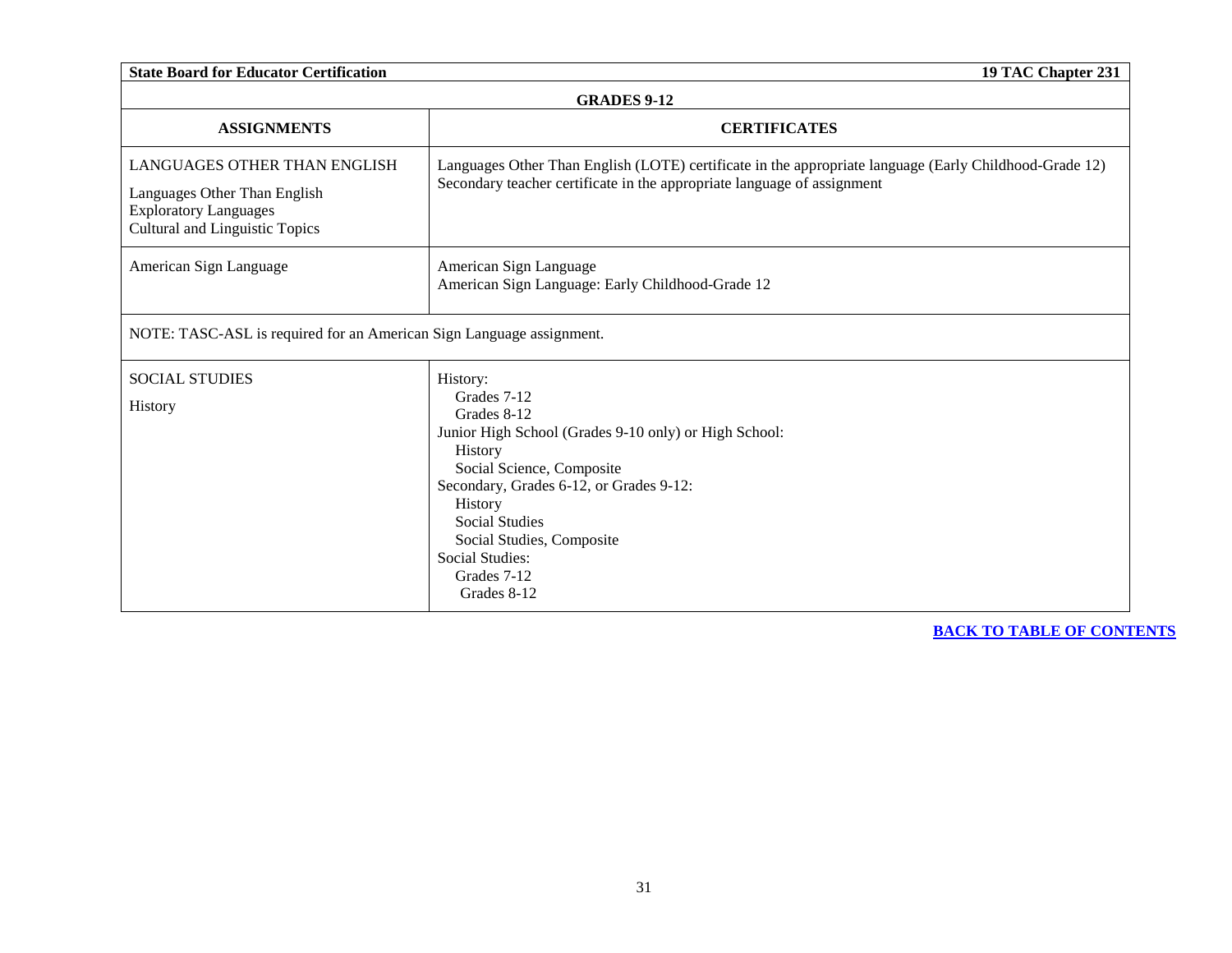| <b>State Board for Educator Certification</b> |                                                                                                                                                                                                                                                                                          | 19 TAC Chapter 231 |
|-----------------------------------------------|------------------------------------------------------------------------------------------------------------------------------------------------------------------------------------------------------------------------------------------------------------------------------------------|--------------------|
| <b>GRADES 9-12</b>                            |                                                                                                                                                                                                                                                                                          |                    |
| <b>ASSIGNMENTS</b>                            | <b>CERTIFICATES</b>                                                                                                                                                                                                                                                                      |                    |
| Geography                                     | Junior High School (Grades 9-10 only) or High School<br>Geography<br>Social Science, Composite<br>Secondary, Grades 6-12, or Grades 9-12:<br>Geography<br><b>Social Studies</b><br>Social Studies, Composite<br><b>Social Studies:</b><br>Grades 7-12<br>Grades 8-12                     |                    |
| Government                                    | Junior High School (Grades 9-10 only) or High School:<br>Government-Political Science<br>Social Science, Composite<br>Secondary, Grades 6-12 or Grades 9-12:<br>Government<br><b>Social Studies</b><br>Social Studies, Composite<br><b>Social Studies:</b><br>Grades 7-12<br>Grades 8-12 |                    |
| Psychology                                    | Junior High School (Grades 9-10 only)<br>Psychology<br>Social Science, Composite<br>Secondary, Grades 6-12 or Grades 9-12<br>Psychology<br><b>Social Studies</b><br>Social Studies, Composite<br>Social Studies:<br>Grades 7-12<br>Grades 8-12                                           |                    |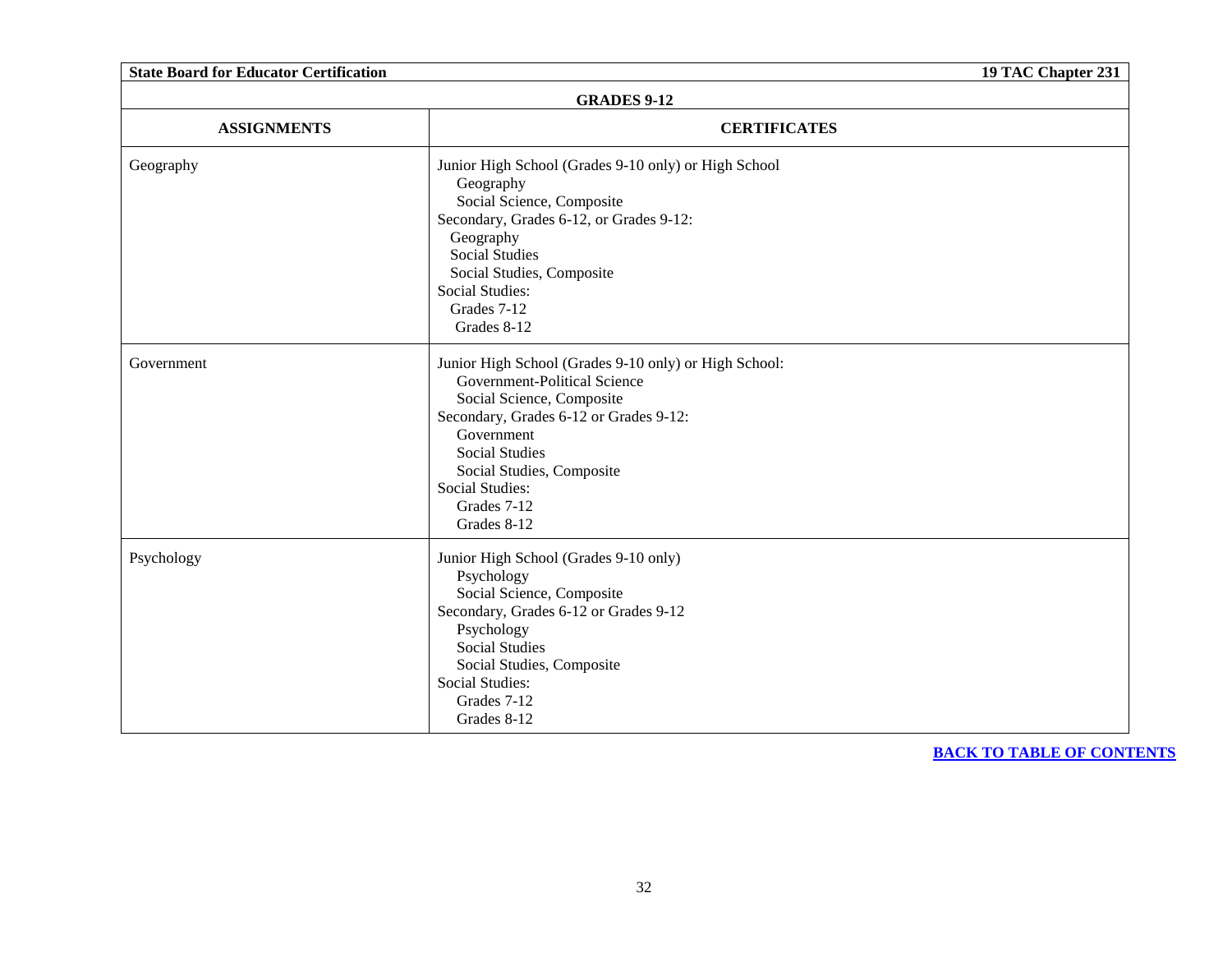| <b>State Board for Educator Certification</b>                                                                                                    |                                                                                                                                                                                                                                                                                                                                                                                                                             | 19 TAC Chapter 231 |
|--------------------------------------------------------------------------------------------------------------------------------------------------|-----------------------------------------------------------------------------------------------------------------------------------------------------------------------------------------------------------------------------------------------------------------------------------------------------------------------------------------------------------------------------------------------------------------------------|--------------------|
|                                                                                                                                                  | <b>GRADES 9-12</b>                                                                                                                                                                                                                                                                                                                                                                                                          |                    |
| <b>ASSIGNMENTS</b>                                                                                                                               | <b>CERTIFICATES</b>                                                                                                                                                                                                                                                                                                                                                                                                         |                    |
| Sociology                                                                                                                                        | Junior High School (Grades 9-10 only) or High School:<br>Sociology<br>Social Science, Composite<br>Secondary, Grades 6-12 or Grades 9-12<br>Sociology<br><b>Social Studies</b><br>Social Studies, Composite<br><b>Social Studies:</b><br>Grades 7-12<br>Grades 8-12                                                                                                                                                         |                    |
| <b>Social Studies Advanced Studies</b><br>Special Topics in Social Studies<br><b>Social Studies Research Methods</b><br>(Continued on next page) | History:<br>Grades 7-12<br>Grades 8-12<br>Junior High School (Grades 9-10 only) or High School:<br>Anthropology<br>Economics<br>Geography<br>Government-Political Science<br>History<br>Psychology<br>Social Science, Composite<br>Sociology<br>Secondary, Grades 6-12, or Grades 9-12:<br>Economics<br>Geography<br>Government<br>History<br>Psychology<br><b>Social Studies</b><br>Social Studies, Composite<br>Sociology |                    |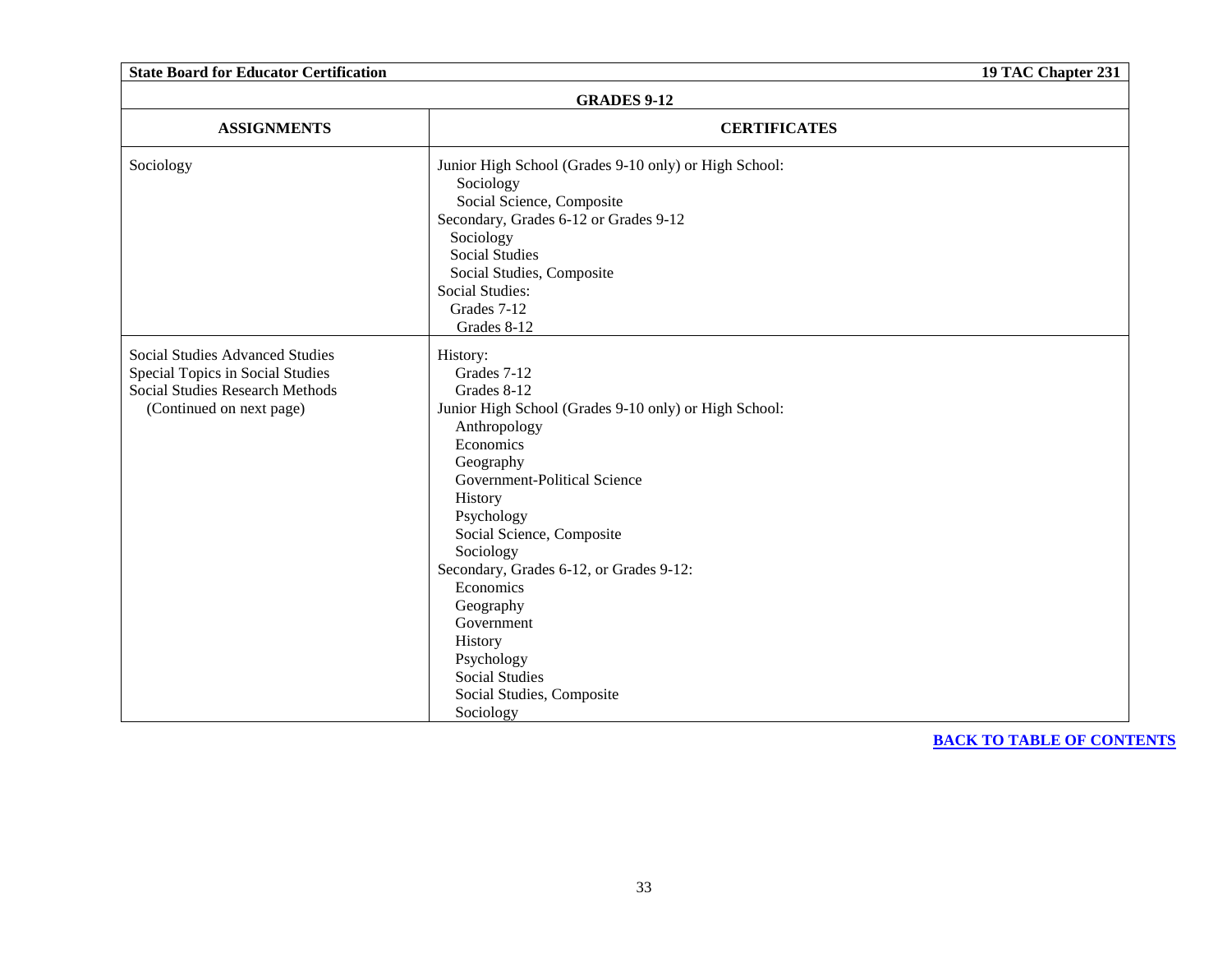| <b>State Board for Educator Certification</b>                                                                                       |                                                                                                                                                                                                                                                                                                                                                                                             | 19 TAC Chapter 231 |  |
|-------------------------------------------------------------------------------------------------------------------------------------|---------------------------------------------------------------------------------------------------------------------------------------------------------------------------------------------------------------------------------------------------------------------------------------------------------------------------------------------------------------------------------------------|--------------------|--|
|                                                                                                                                     | <b>GRADES 9-12</b>                                                                                                                                                                                                                                                                                                                                                                          |                    |  |
| <b>ASSIGNMENTS</b>                                                                                                                  | <b>CERTIFICATES</b>                                                                                                                                                                                                                                                                                                                                                                         |                    |  |
| <b>Social Studies Advanced Studies</b><br>Special Topics in Social Studies<br><b>Social Studies Research Methods</b><br>(Continued) | <b>Social Studies:</b><br>Grades 7-12<br>Grades 8-12                                                                                                                                                                                                                                                                                                                                        |                    |  |
| Economics with Emphasis on the Free<br>Enterprise System and Its Benefits<br>Personal Financial Literacy                            | Any business certificate<br>Junior High School (Grades 9-10 only) or High School:<br>Economics<br>Social Science, Composite<br>Secondary, Grades 6-12, or Grades 9-12:<br>Economics<br><b>Social Studies</b><br>Social Studies, Composite<br>Social Studies:<br>Grades 7-12<br>Grades 8-12                                                                                                  |                    |  |
| <b>MATHEMATICS</b><br><b>Mathematics</b><br>Algebraic Reasoning<br><b>Statistics</b>                                                | Junior High School (Grades 9-10 only) or High School:<br>Mathematics<br>Mathematical Science, Composite<br>Master Mathematics Teacher (Grades 8-12)<br>Mathematics:<br>Grades 7-12<br>Grades 8-12<br>Mathematics/Physical Science/Engineering:<br>Grades 6-12<br>Grades 8-12<br>Physics/Mathematics:<br>Grades 7-12<br>Grades 8-12<br>Secondary, Grades 6-12, or Grades 9-12<br>Mathematics |                    |  |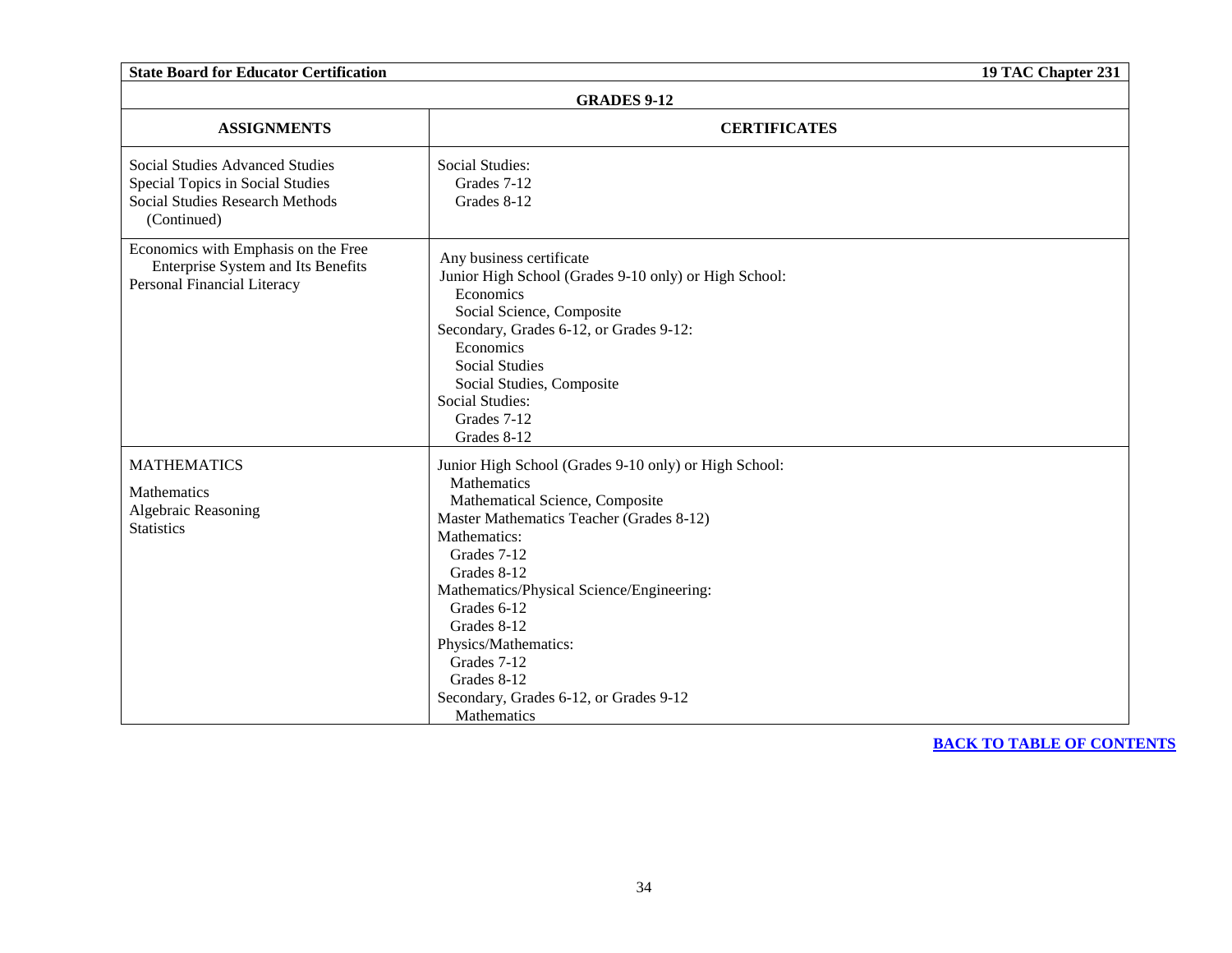| <b>State Board for Educator Certification</b><br>19 TAC Chapter 231 |                                                                                                                                                                                                                                                                                                                                                                                                       |  |
|---------------------------------------------------------------------|-------------------------------------------------------------------------------------------------------------------------------------------------------------------------------------------------------------------------------------------------------------------------------------------------------------------------------------------------------------------------------------------------------|--|
| <b>GRADES 9-12</b>                                                  |                                                                                                                                                                                                                                                                                                                                                                                                       |  |
| <b>ASSIGNMENTS</b>                                                  | <b>CERTIFICATES</b>                                                                                                                                                                                                                                                                                                                                                                                   |  |
| <b>SCIENCE</b>                                                      | Junior High School (Grades 9-10 only) High School, Secondary, Grades 6-12, or Grades 9-12:                                                                                                                                                                                                                                                                                                            |  |
| <b>Biology</b>                                                      | <b>Biology</b><br>Science<br>Science, Composite<br>Life Science:<br>Grades 7-12<br>Grades 8-12<br>Master Science Teacher (Grades 8-12)<br>Science:<br>Grades 7-12<br>Grades 8-12                                                                                                                                                                                                                      |  |
| Chemistry                                                           | Chemistry:<br>Grades 7-12<br>Grades 8-12<br>Junior High School (Grades 9-10 only), High School, Secondary, Grades 6-12, or Grades 9-12:<br>Chemistry<br>Science<br>Science, Composite<br>Master Science Teacher (Grades 8-12)<br>Mathematics/Physical Science/Engineering:<br>Grades 6-12<br>Grades 8-12<br>Physical Science:<br>Grades 6-12<br>Grades 8-12<br>Science:<br>Grades 7-12<br>Grades 8-12 |  |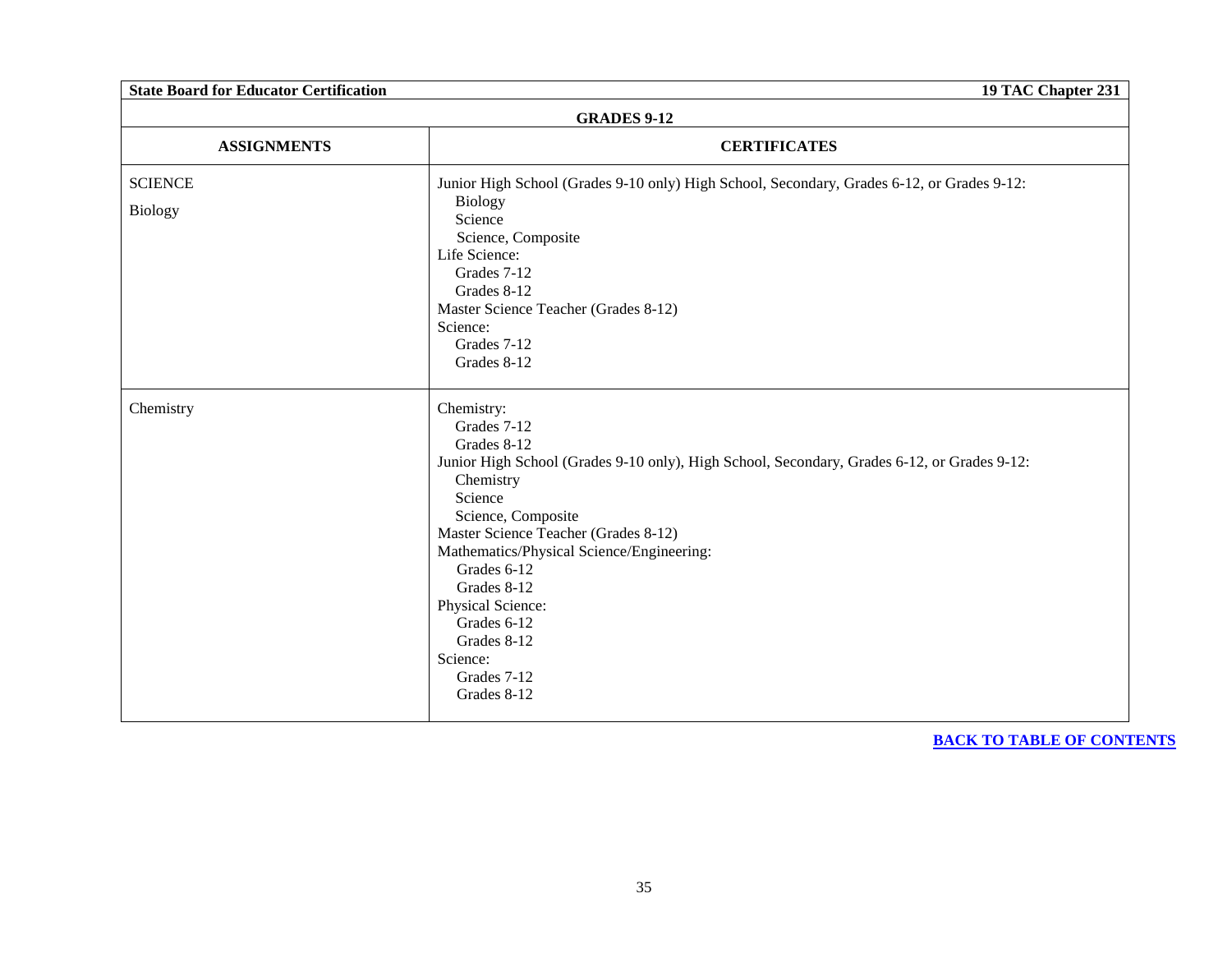| <b>State Board for Educator Certification</b>                       | 19 TAC Chapter 231                                                                                                                                                                                                                                                                                                                                                                                             |
|---------------------------------------------------------------------|----------------------------------------------------------------------------------------------------------------------------------------------------------------------------------------------------------------------------------------------------------------------------------------------------------------------------------------------------------------------------------------------------------------|
| <b>GRADES 9-12</b>                                                  |                                                                                                                                                                                                                                                                                                                                                                                                                |
| <b>ASSIGNMENTS</b>                                                  | <b>CERTIFICATES</b>                                                                                                                                                                                                                                                                                                                                                                                            |
| Physics                                                             | Junior High School (Grades 9-10 only), High School, Secondary, Grades 6-12, or Grades 9-12):<br>Physics<br>Science<br>Science, Composite<br>Master Science Teacher (Grades 8-12)<br>Mathematics/Physical Science/Engineering:<br>Grades 6-12<br>Grades 8-12<br>Physical Science:<br>Grades 6-12<br>Grades 8-12<br>Physics/Mathematics:<br>Grades 7-12<br>Grades 8-12<br>Science:<br>Grades 7-12<br>Grades 8-12 |
| <b>Integrated Physics and Chemistry</b><br>(Continued on next page) | Junior High School (Grades 9-10 only) or High School:<br>Chemistry, if issued prior to 9/1/1976<br>Physical Science<br>Physics, if issued prior to 9/1/1976<br>Science<br>Science, Composite<br>Master Science Teacher (Grades 8-12)<br>Mathematics/Physical Science/Engineering:<br>Grades 6-12<br>Grades 8-12<br>Physical Science:<br>Grades 6-12<br>Grades 8-12                                             |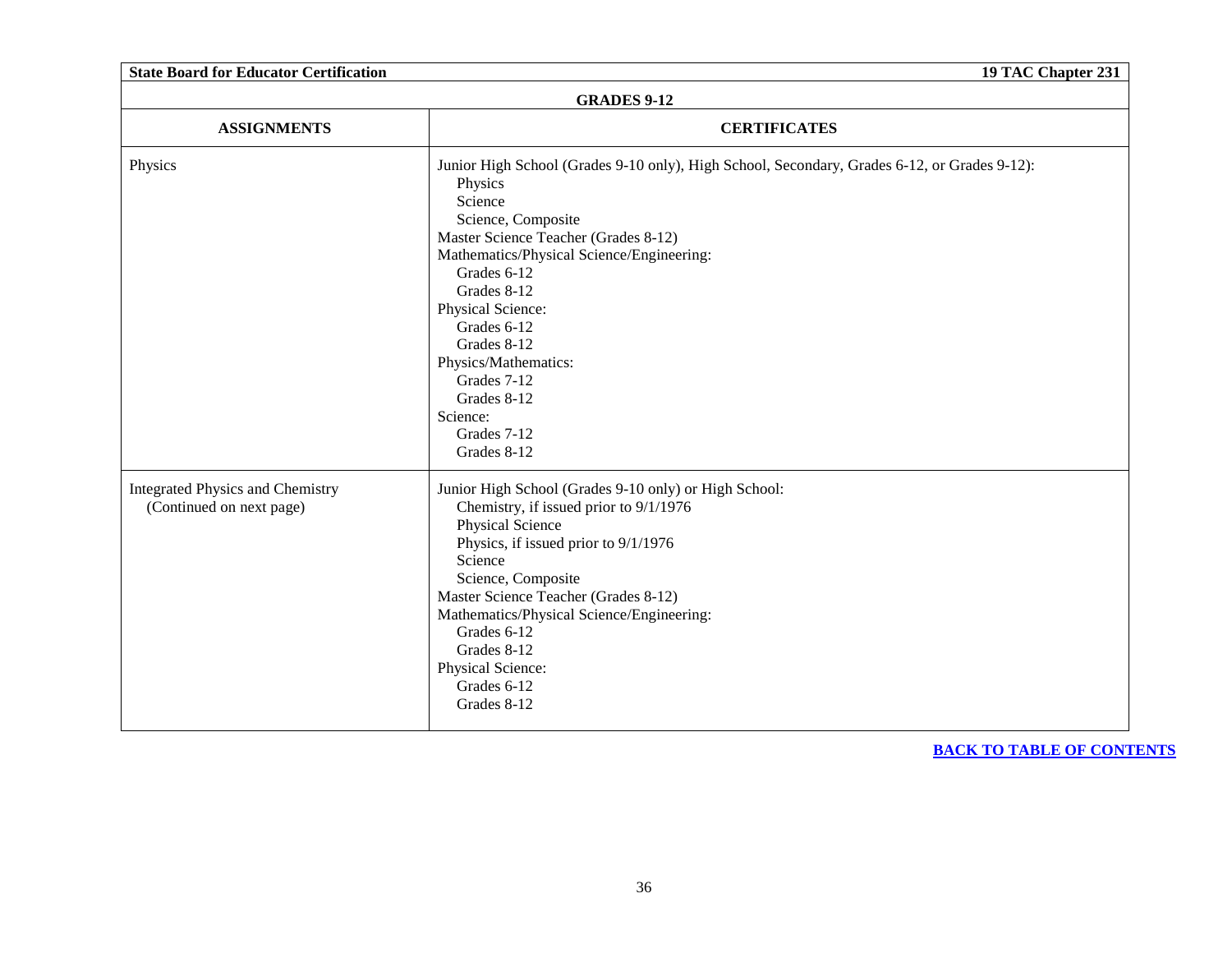| <b>State Board for Educator Certification</b>          | 19 TAC Chapter 231                                                                                                                                                                                                                                                                                                                                                                                                                                                                                                                                                           |
|--------------------------------------------------------|------------------------------------------------------------------------------------------------------------------------------------------------------------------------------------------------------------------------------------------------------------------------------------------------------------------------------------------------------------------------------------------------------------------------------------------------------------------------------------------------------------------------------------------------------------------------------|
|                                                        | <b>GRADES 9-12</b>                                                                                                                                                                                                                                                                                                                                                                                                                                                                                                                                                           |
| <b>ASSIGNMENTS</b>                                     | <b>CERTIFICATES</b>                                                                                                                                                                                                                                                                                                                                                                                                                                                                                                                                                          |
| <b>Integrated Physics and Chemistry</b><br>(Continued) | Science:<br>Grades 7-12<br>Grades 8-12<br>Secondary, Grades 6-12, or Grades 9-12:<br><b>Physical Science</b><br>Science<br>Science, Composite<br>Secondary or All-Level classroom teaching certificate dated between September 1, 1966, and September 1,<br>1976, plus 24 semester credit hours in a combination of sciences completed prior to September 1, 1976.                                                                                                                                                                                                           |
| Principles of Technology                               | Junior High School (Grades 9-10 only) or High School:<br><b>Industrial Arts</b><br>Physics<br>Science, Composite<br>Master Science Teacher (Grades 8-12)<br>Mathematics/Physical Science/Engineering:<br>Grades 6-12<br>Grades 8-12<br>Physical Science:<br>Grades 6-12<br>Grades 8-12<br>Physics/Mathematics:<br>Grades 7-12<br>Grades 8-12<br>Science:<br>Grades 7-12<br>Grades 8-12<br>Secondary, Grades 6-12, or Grades 9-12:<br><b>Industrial Arts</b><br><b>Industrial Technology</b><br>Physics<br>Science<br>Science, Composite<br>Technology Education: Grades 6-12 |
| for the business and industry experience.              | May also be taught with a vocational agriculture certificate or a trades and industry certificate with verifiable physics applications experience in business and<br>industry, if assigned prior to the 1998-99 school year. Six semester credit hours of college physics, chemistry, or electricity/electronics may be substituted                                                                                                                                                                                                                                          |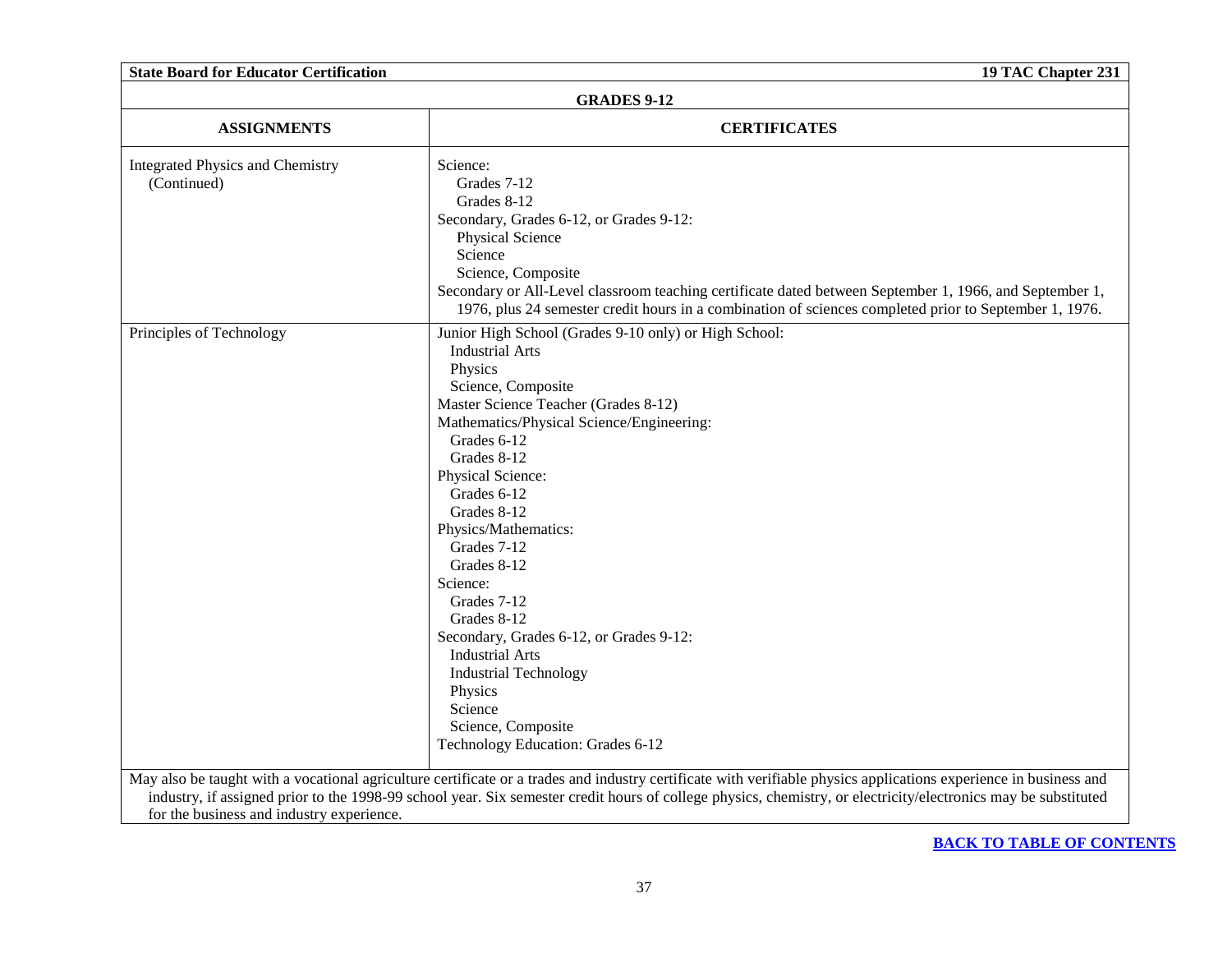| <b>State Board for Educator Certification</b> |                                                                                                                                                                                                                                                                                                                                                                                                                                                                                                   | 19 TAC Chapter 231 |
|-----------------------------------------------|---------------------------------------------------------------------------------------------------------------------------------------------------------------------------------------------------------------------------------------------------------------------------------------------------------------------------------------------------------------------------------------------------------------------------------------------------------------------------------------------------|--------------------|
|                                               | <b>GRADES 9-12</b>                                                                                                                                                                                                                                                                                                                                                                                                                                                                                |                    |
| <b>ASSIGNMENTS</b>                            | <b>CERTIFICATES</b>                                                                                                                                                                                                                                                                                                                                                                                                                                                                               |                    |
| Astronomy                                     | Junior High School (Grades 9-10 only), High School, Grades 6-12, or Grades 9-12:<br>Earth Science<br>Science<br>Science, Composite<br>Master Science Teacher (Grades 8-12)<br>Mathematics/Physical Science/Engineering:<br>Grades 6-12<br>Grades 8-12<br>Physical Science:<br>Grades 6-12<br>Grades 8-12<br>Physics/Mathematics:<br>Grades 7-12<br>Grades 8-12<br>Science:<br>Grades 7-12<br>Grades 8-12<br>Secondary (Grades 6-12):<br>Earth Science<br>Physics<br>Science<br>Science, Composite |                    |
| Earth and Space Science                       | Junior High School (Grades 9-10 only), High School, Secondary, Grades 6-12, or Grades 9-12:<br>Earth Science<br>Science<br>Science, Composite<br>Master Science Teacher (Grades 8-12)<br>Mathematics/Physical Science/Engineering:<br>Grades 6-12<br>Grades 8-12<br>Physical Science:<br>Grades 6-12<br>Grades 8-12<br>Science:<br>Grades 7-12<br>Grades 8-12                                                                                                                                     |                    |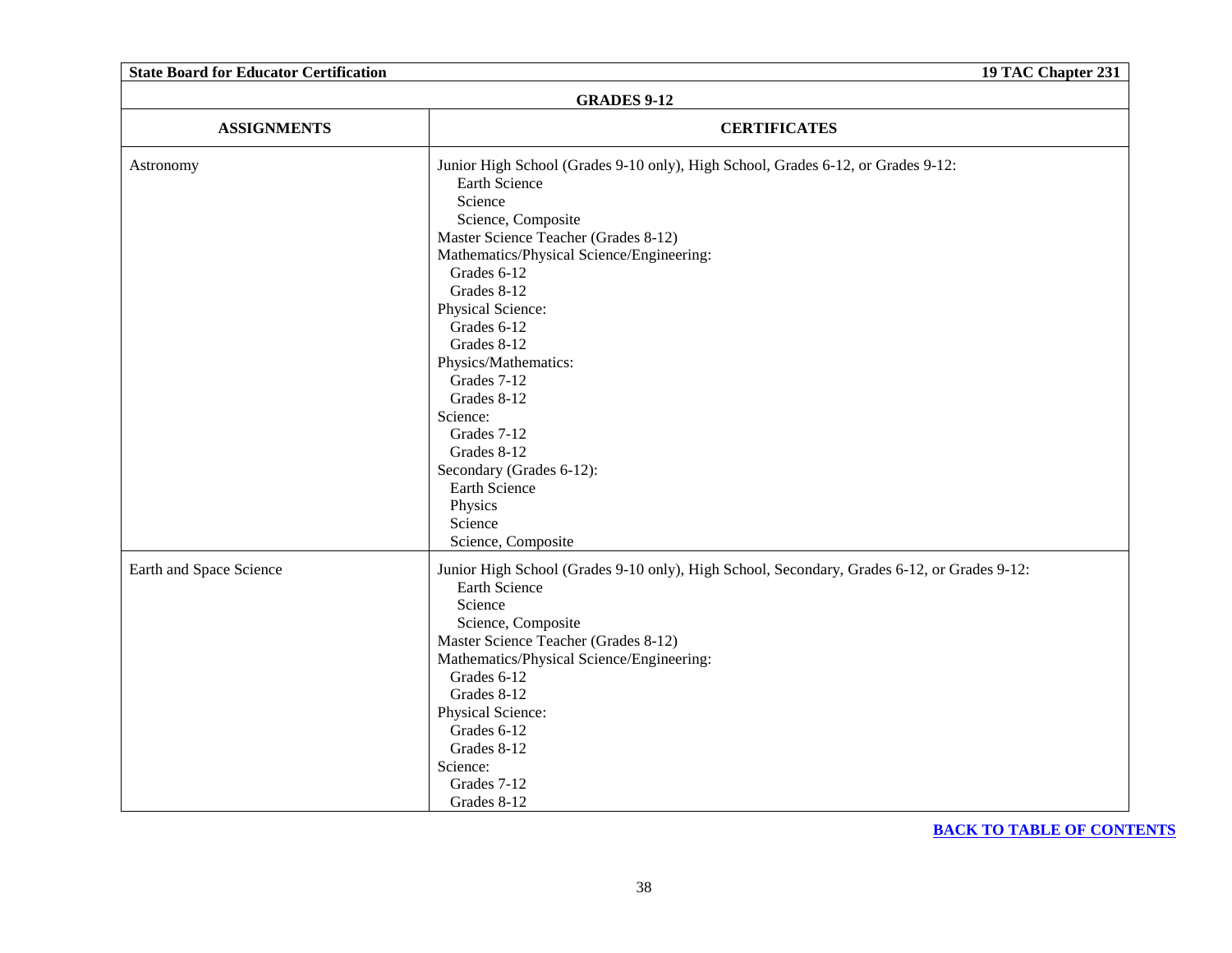| <b>State Board for Educator Certification</b>                                                                                              | 19 TAC Chapter 231                                                                                                                                                                                                                                                                                                                                                                                                                                                                                                                                                                                                                                                                                                                                                                                         |
|--------------------------------------------------------------------------------------------------------------------------------------------|------------------------------------------------------------------------------------------------------------------------------------------------------------------------------------------------------------------------------------------------------------------------------------------------------------------------------------------------------------------------------------------------------------------------------------------------------------------------------------------------------------------------------------------------------------------------------------------------------------------------------------------------------------------------------------------------------------------------------------------------------------------------------------------------------------|
|                                                                                                                                            | <b>GRADES 9-12</b>                                                                                                                                                                                                                                                                                                                                                                                                                                                                                                                                                                                                                                                                                                                                                                                         |
| <b>ASSIGNMENTS</b>                                                                                                                         | <b>CERTIFICATES</b>                                                                                                                                                                                                                                                                                                                                                                                                                                                                                                                                                                                                                                                                                                                                                                                        |
| Environmental Systems <sup>11</sup><br>AP Environmental Science <sup>11</sup><br>IB Environmental Systems <sup>11</sup><br>Aquatic Science | Chemistry:<br>Grades 7-12<br>Grades 8-12<br>Junior High School (Grades 9-10 only), High School, Secondary, Grades 6-12, or Grades 9-12:<br>Biology<br>Earth Science<br>Science<br>Science, Composite<br>Life Science:<br>Grades 7-12<br>Grades 8-12<br>Master Science Teacher (Grades 8-12)<br>Science:<br>Grades 7-12<br>Grades 8-12                                                                                                                                                                                                                                                                                                                                                                                                                                                                      |
| and/or ecology.<br>Anatomy and Physiology<br><b>Medical Microbiology</b><br>Pathophysiology                                                | <sup>11</sup> Secondary or All-Level teacher certificate plus 24 semester credit hours in science, including at least 12 semester credit hours in environmental science<br>and/or ecology if assigned prior to the 1989-90 school year or any science teaching certificate with 12 semester credit hours in environmental science<br>Junior High School (Grades 9-10 only), High School, Secondary, Grades 6-12, or Grades 9-12:<br><b>Biology</b><br>Science<br>Science, Composite<br>Health Science: Grades 6-12<br><b>Health Science Technology</b><br>Health Science Technology: Grades 8-12<br>Life Science:<br>Grades 7-12<br>Grades 8-12<br>Master Science Teacher (Grades 8-12)<br>Science:<br>Grades 7-12<br>Grades 8-12<br>Vocational Handicapped Health<br><b>Vocational Health Occupations</b> |
|                                                                                                                                            | Vocational Health Occupations/Cooperative Training<br>Vocational Health Occupations/Pre-employment Lab                                                                                                                                                                                                                                                                                                                                                                                                                                                                                                                                                                                                                                                                                                     |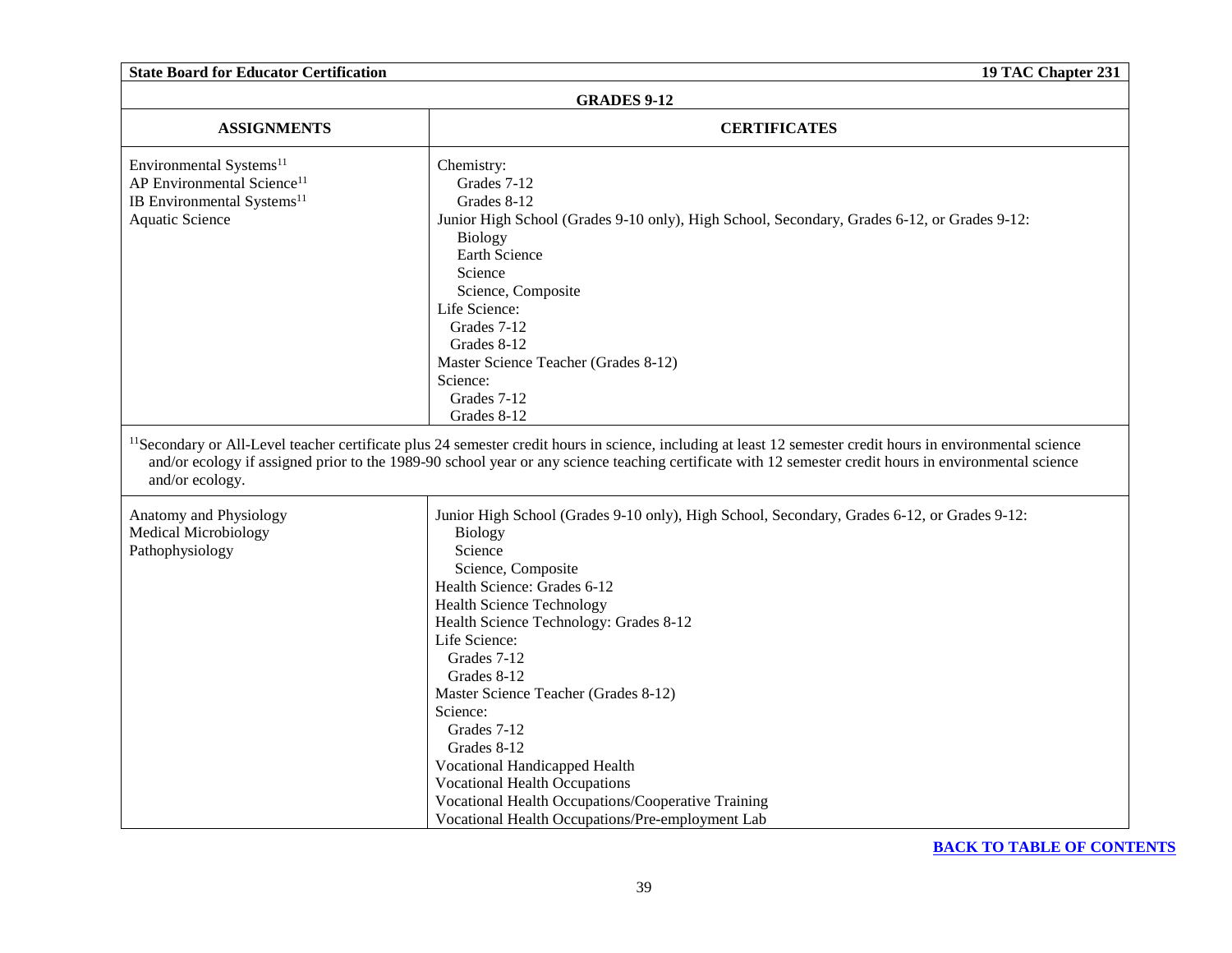| <b>State Board for Educator Certification</b> | 19 TAC Chapter 231                                                                                                                                                                                                                                                                                                                                                                     |
|-----------------------------------------------|----------------------------------------------------------------------------------------------------------------------------------------------------------------------------------------------------------------------------------------------------------------------------------------------------------------------------------------------------------------------------------------|
| <b>GRADES 9-12</b>                            |                                                                                                                                                                                                                                                                                                                                                                                        |
| <b>ASSIGNMENTS</b>                            | <b>CERTIFICATES</b>                                                                                                                                                                                                                                                                                                                                                                    |
| Scientific Research and Design                | Any vocational or career and technical education (CTE) certificate with a Bachelor's degree and 18 semester<br>credit hours in any combination of sciences.<br>See 19 TAC §233.13 and §233.14 for examples of current CTE certificates.<br>Any science certificate valid for Grades 6-12, 7-12 or 8-12<br>Any secondary science teaching field<br>Master Science Teacher (Grades 8-12) |
| <b>HEALTH</b>                                 | All-Level-Health and Physical Education<br>Health: Early Childhood-Grade 12<br>Junior High School (Grades 9-10 only) or High School:<br>Health<br>Health and Physical Education<br>Secondary, Grades 6-12, or Grades 9-12:<br>Health                                                                                                                                                   |
| PHYSICAL EDUCATION                            | All-Level, Junior High School (Grades 9-10 only) or High School:<br>Health and Physical Education<br>Physical Education<br>Physical Education: Early Childhood-Grade 12<br>Secondary, Grades 6-12, or Grades 9-12:<br><b>Physical Education</b>                                                                                                                                        |
| <b>FINE ARTS</b><br>Art                       | Art: Early Childhood-Grade 12<br>Junior High School (Grades 9-10 only), High School, Secondary, Grades 6-12, Grades 9-12, or All Level:<br>Art                                                                                                                                                                                                                                         |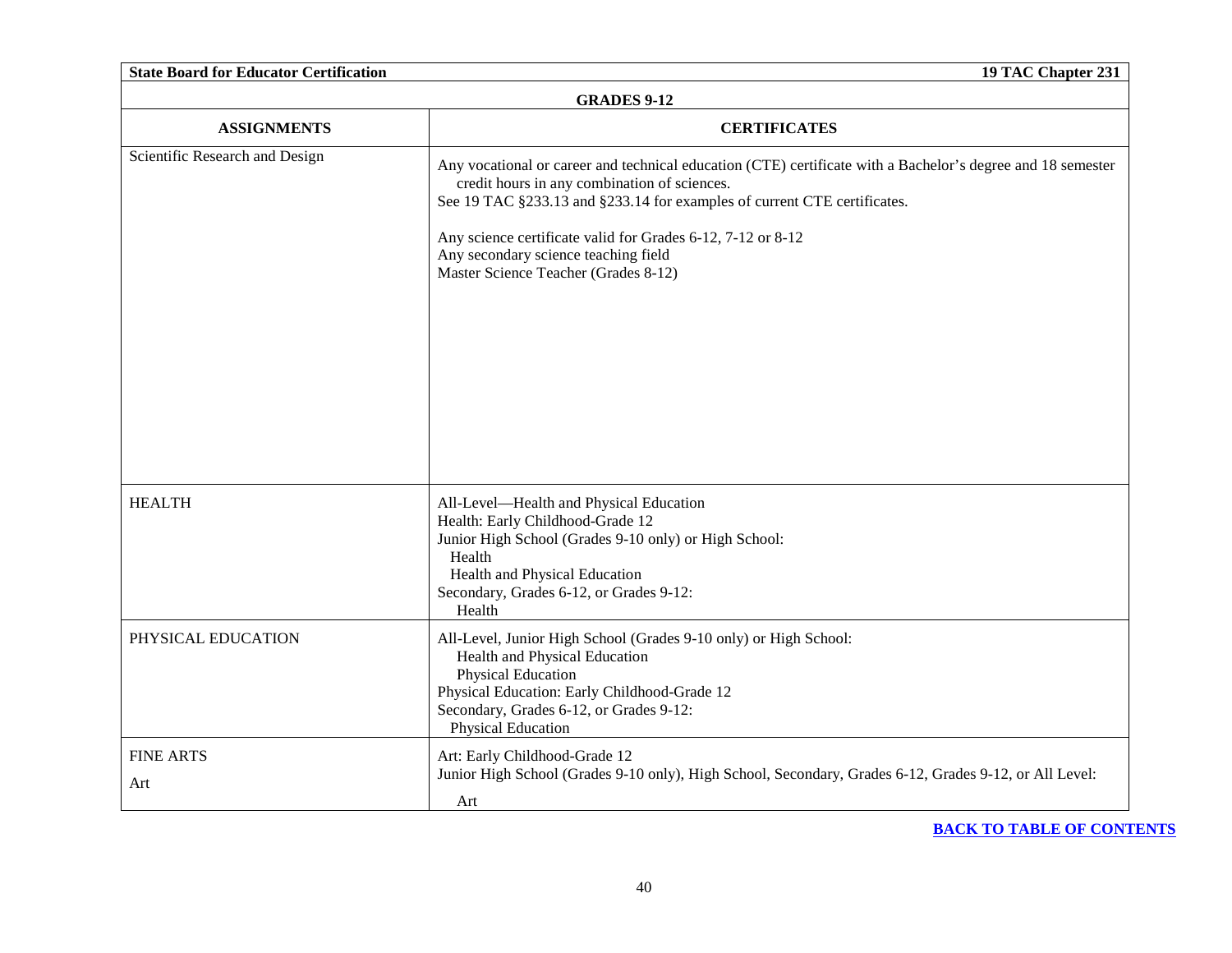| <b>State Board for Educator Certification</b>                                                                                                                                                                                                                                                                                                           | 19 TAC Chapter 231                                                                                                                                                                                                                                                                                                  |  |
|---------------------------------------------------------------------------------------------------------------------------------------------------------------------------------------------------------------------------------------------------------------------------------------------------------------------------------------------------------|---------------------------------------------------------------------------------------------------------------------------------------------------------------------------------------------------------------------------------------------------------------------------------------------------------------------|--|
| <b>GRADES 9-12</b>                                                                                                                                                                                                                                                                                                                                      |                                                                                                                                                                                                                                                                                                                     |  |
| <b>ASSIGNMENTS</b>                                                                                                                                                                                                                                                                                                                                      | <b>CERTIFICATES</b>                                                                                                                                                                                                                                                                                                 |  |
| Music                                                                                                                                                                                                                                                                                                                                                   | Junior High School (Grades 9-10 only), High School, Secondary, Grades 6-12, Grades 9-12, or All Level:<br>Music<br>Music: Early Childhood-Grade 12                                                                                                                                                                  |  |
| Theatre, including Musical Theatre                                                                                                                                                                                                                                                                                                                      | All-Level Speech/Drama<br>All-Level (Grades PK-12)-Speech Communications/Theatre Arts<br>All-Level (Grades PK-12) Theatre Arts<br>Junior High School (Grades 9-10 only) or High School<br>Drama<br>Speech and Drama<br>Secondary, Grades 6-12, or Grades 9-12:<br>Theatre Arts<br>Theatre: Early Childhood-Grade 12 |  |
| Dance<br>(Fine Arts Credit)                                                                                                                                                                                                                                                                                                                             | Dance:<br>Grades 8-12<br>Grades 6-12<br>Junior High School (Grades 9-10 only), High School, Secondary, Grades 6-12, or Grades 9-12<br>Dance                                                                                                                                                                         |  |
| TECHNOLOGY APPLICATIONS<br>Computer Science I<br>Computer Science II<br>Computer Science III<br><b>Digital Forensics</b><br>Robotics Programming and Design                                                                                                                                                                                             | Computer Science: Grades 8-12<br>Junior High School (Grades 9-10 only), High School, Secondary, Grades 6-12, or Grades 9-12<br><b>Computer Information Systems</b>                                                                                                                                                  |  |
| Digital Video and Audio Design<br>Web Communications<br>Digital Design and Media Production<br>Digital Art and Animation<br>3-D Modeling and Animation<br>Digital Communications in the 21st Century<br>Web Design<br>Web Game Development<br>Independent Study in Technology<br>Applications<br>Independent Study in Evolving/Emerging<br>Technologies | Technology Applications: Early Childhood-Grade 12<br>Technology Applications: Grades 8-12                                                                                                                                                                                                                           |  |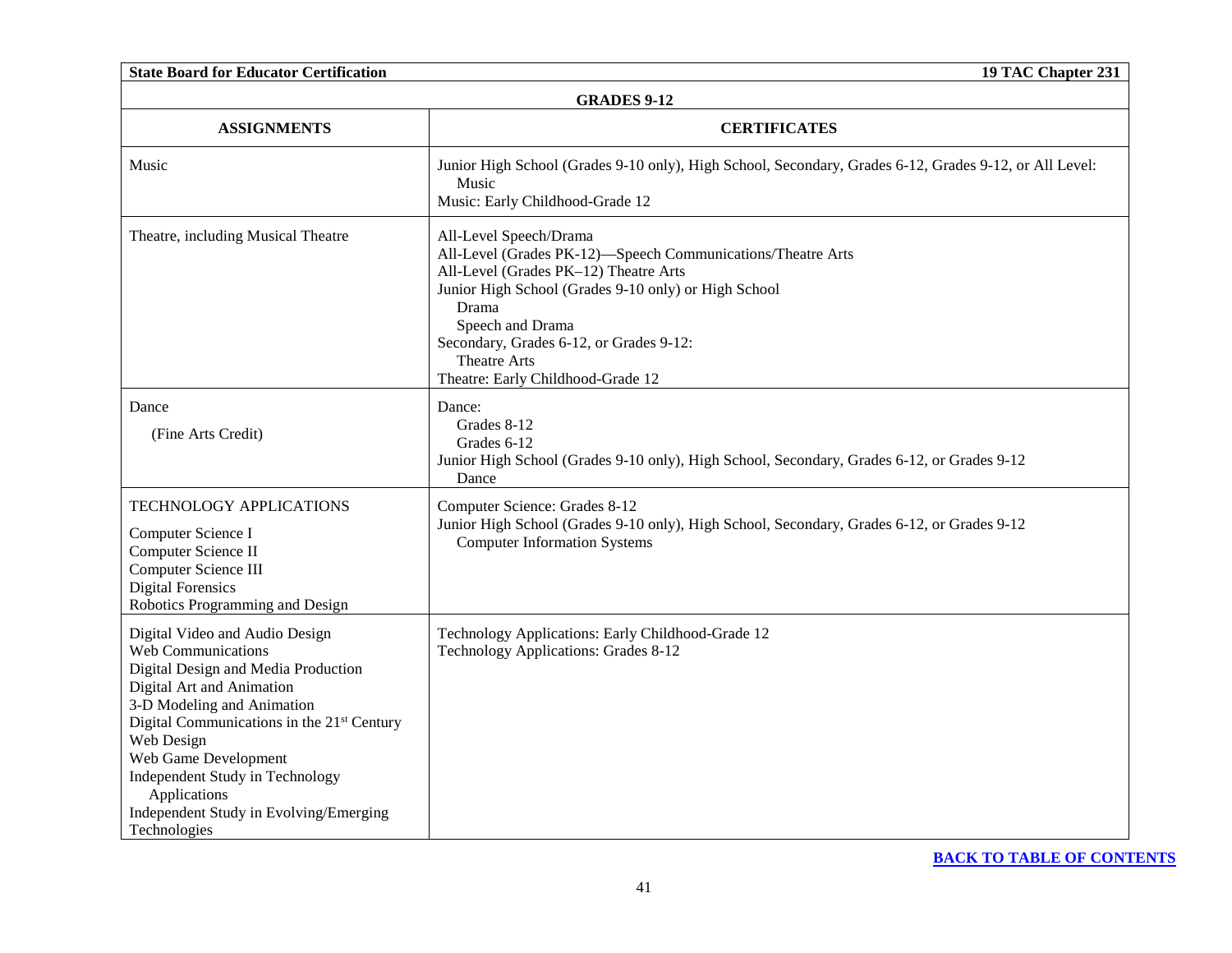| <b>GRADES 9-12</b>                                                                                                                                            |                                                                                                                                                                                                                                                                                                                                                                                                 |
|---------------------------------------------------------------------------------------------------------------------------------------------------------------|-------------------------------------------------------------------------------------------------------------------------------------------------------------------------------------------------------------------------------------------------------------------------------------------------------------------------------------------------------------------------------------------------|
| <b>ASSIGNMENTS</b>                                                                                                                                            | <b>CERTIFICATES</b>                                                                                                                                                                                                                                                                                                                                                                             |
| <b>Discrete Mathematics</b>                                                                                                                                   | Computer Science: Grades 8-12<br>Junior High School (Grades 9-10 only), High School, Secondary, Grades 6-12, or Grades 9-12:<br><b>Computer Information Systems</b><br>Master Mathematics Teachers (Grades 8-12)<br>Mathematics:<br>Grades 7-12<br>Grades 8-12<br>Mathematics/Physical Science/Engineering:<br>Grades 7-12<br>Grades 8-12<br>Physics/Mathematics:<br>Grades 7-12<br>Grades 8-12 |
| <b>Fundamentals of Computer Science</b><br>Advanced Placement Computer Science<br>Principles<br>Game Programming and Design<br>Mobile Application Development | Computer Science: Grades 8-12<br>Junior High School (Grades 9-10 only), High School, Secondary, Grades 6-12, or Grades 9-12:<br><b>Computer Information Systems</b><br><b>Technology Applications:</b><br>Early Childhood - Grade 12<br>Grades 8-12                                                                                                                                             |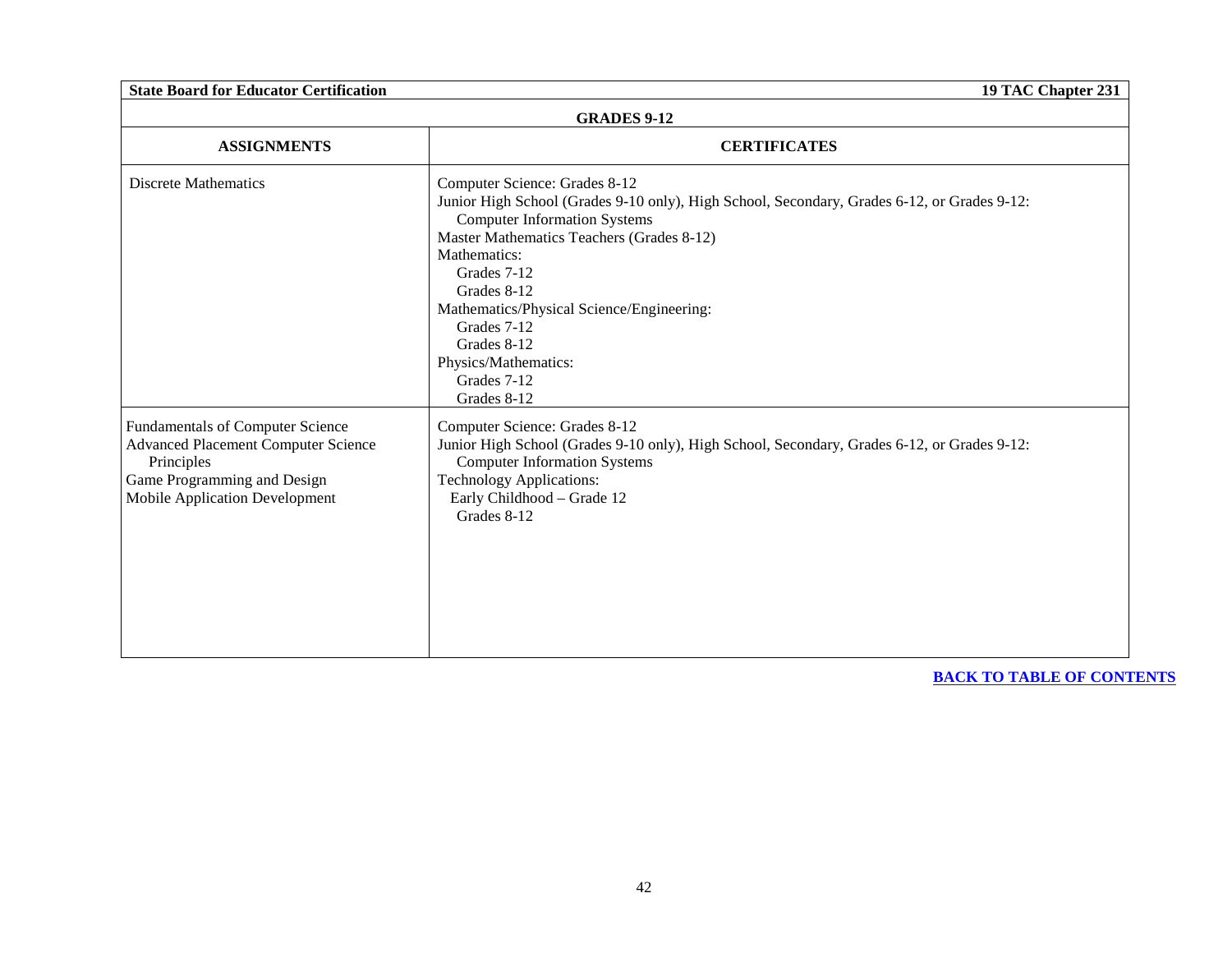**ASSIGNMENT OF PUBLIC SCHOOL PERSONNEL**

**PART II REQUIREMENTS FOR TEACHERS ASSIGNED TO CAREER AND TECHNICAL EDUCATION ASSIGNMENTS**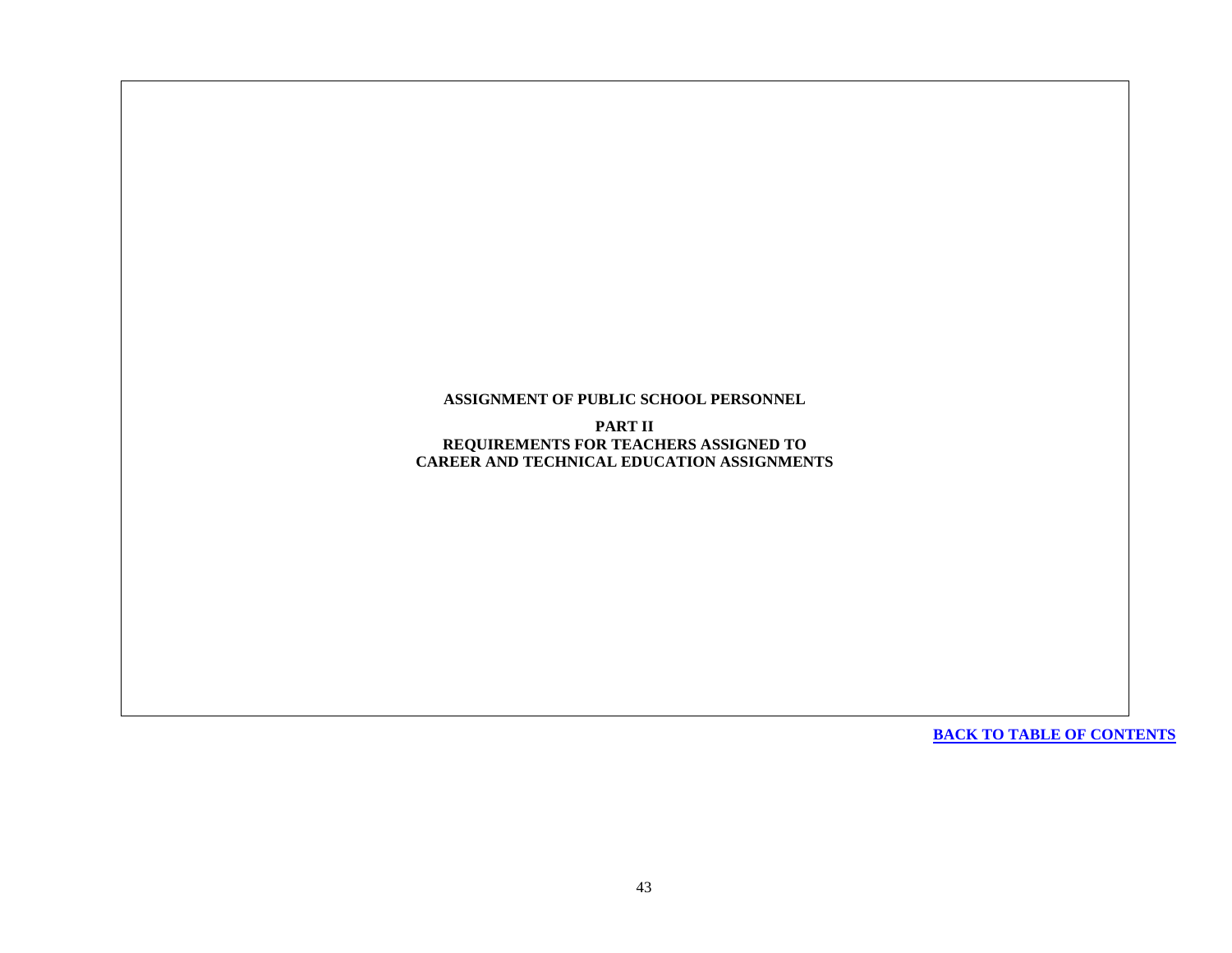|                                                                                                                                                         | <b>GRADES 9-12</b>                                                                                                                                                                                                                                                                                                                                                                                                                                             |  |
|---------------------------------------------------------------------------------------------------------------------------------------------------------|----------------------------------------------------------------------------------------------------------------------------------------------------------------------------------------------------------------------------------------------------------------------------------------------------------------------------------------------------------------------------------------------------------------------------------------------------------------|--|
| <b>ASSIGNMENTS</b>                                                                                                                                      | <b>CERTIFICATES</b>                                                                                                                                                                                                                                                                                                                                                                                                                                            |  |
| <b>CAREER DEVELOPMENT</b><br>Career Preparation $I^1$<br>Career Preparation $II1$<br>Extended Career Preparation <sup>1</sup><br>Project-Based Research | Any vocational or career and technical education (CTE) classroom teaching certificate.<br>See 19 TAC §233.13 and §233.14 for examples of current CTE certificates.                                                                                                                                                                                                                                                                                             |  |
| regarding work-based learning and safety.                                                                                                               | <sup>1</sup> The school district is responsible for ensuring that each teacher assigned to this course has completed appropriate training in state and federal requirements                                                                                                                                                                                                                                                                                    |  |
| Applied Mathematics for Technical<br>Professionals <sup>2</sup>                                                                                         | Any vocational or CTE classroom teaching certificate specified in §233.13 of this title or §233.14 of this<br>title. This assignment requires a bachelor's degree.<br>Master Mathematics Teacher (Grades 8-12).<br>Mathematics:<br>Grades 7-12<br>Grades 8-12<br>Mathematics/Physical Science/Engineering:<br>Grades 6-12<br>Grades 8-12<br>Physics/Mathematics:<br>Grades 7-12<br>Grades 8-12<br>Secondary, Grades 6-12 or Grades 9-12:<br><b>Mathematics</b> |  |

this course effective with the 2019-2020 school year. Specific details about the required training can be found at tea.texas.gov/cte.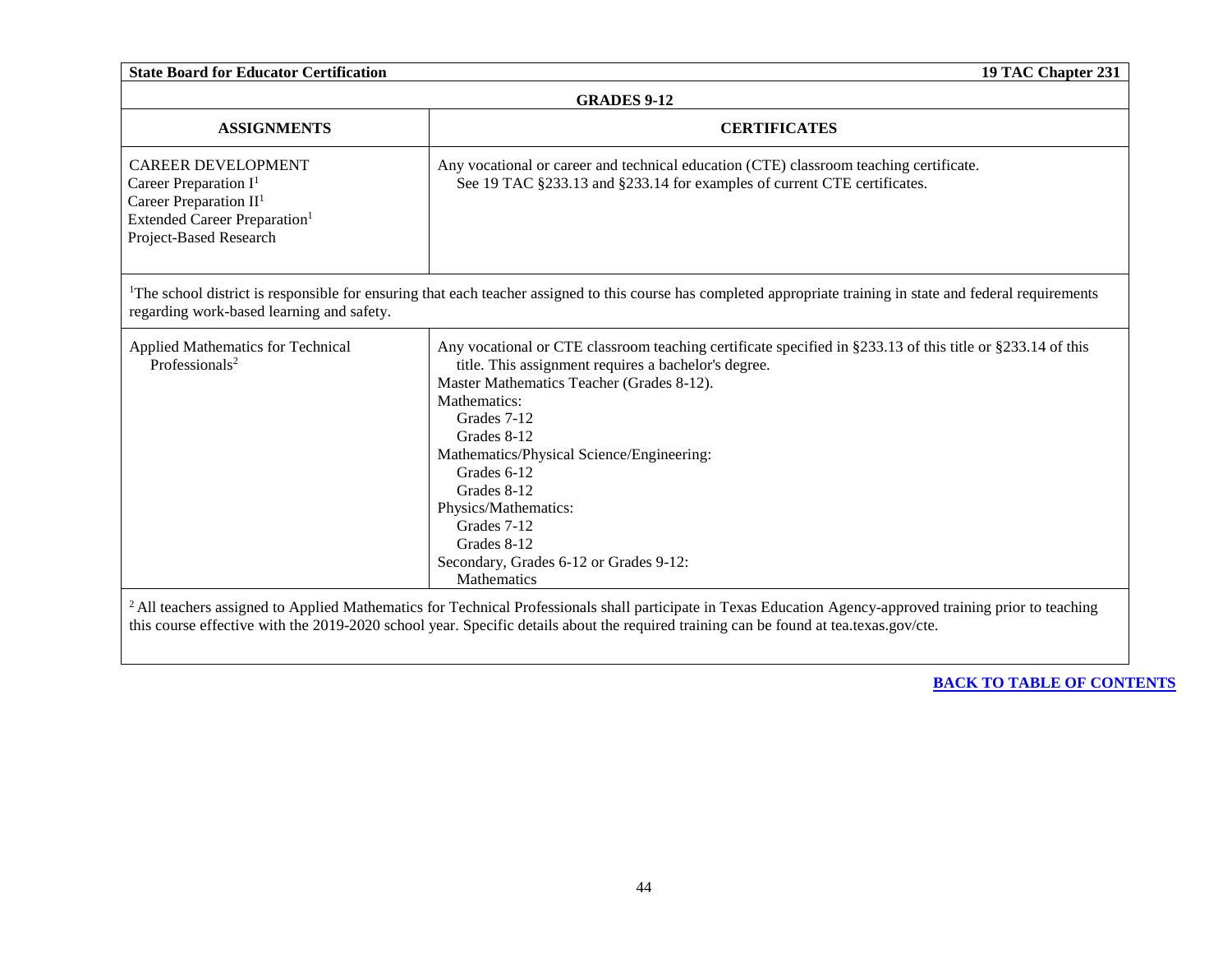| <b>GRADES 9-12</b>                                                                                                                                                                                                                                                                                                                                                                                                                                                                                                                                                                |                                                                                                                                                     |  |
|-----------------------------------------------------------------------------------------------------------------------------------------------------------------------------------------------------------------------------------------------------------------------------------------------------------------------------------------------------------------------------------------------------------------------------------------------------------------------------------------------------------------------------------------------------------------------------------|-----------------------------------------------------------------------------------------------------------------------------------------------------|--|
| <b>ASSIGNMENTS</b>                                                                                                                                                                                                                                                                                                                                                                                                                                                                                                                                                                | <b>CERTIFICATES</b>                                                                                                                                 |  |
| AGRICULTURE, FOOD, AND<br><b>NATURAL RESOURCES</b><br>Advanced Energy and Natural Resource<br>Technology<br>Agriculture Laboratory and Field Experience<br>Energy and Natural Resource Technology<br>Equine Science<br>Food Processing<br>Food Technology and Safety<br>Forestry and Woodland Ecosystems<br>Greenhouse Operation and Production<br>Horticultural Science<br>Landscape Design and Management<br><b>Livestock Production</b><br>Principles of Agriculture, Food,<br>and Natural Resources<br>Professional Standards in Agribusiness<br>Range Ecology and Management | Agriculture, Food, and Natural Resources: Grades 6-12<br>Agricultural Science and Technology: Grades 6-12<br>Any vocational agriculture certificate |  |
| Small Animal Management<br><b>Turf Grass Management</b><br>Veterinary Medical Applications                                                                                                                                                                                                                                                                                                                                                                                                                                                                                        |                                                                                                                                                     |  |
| Wildlife, Fisheries, and Ecology Management<br>Practicum in Agriculture, Food and Natural<br>Resources <sup>1</sup>                                                                                                                                                                                                                                                                                                                                                                                                                                                               |                                                                                                                                                     |  |
| Extended Practicum in Agriculture, Food, and<br>Natural Resources <sup>1</sup>                                                                                                                                                                                                                                                                                                                                                                                                                                                                                                    |                                                                                                                                                     |  |
| $1 - 1$                                                                                                                                                                                                                                                                                                                                                                                                                                                                                                                                                                           |                                                                                                                                                     |  |

<sup>1</sup>The school district is responsible for ensuring that each teacher assigned to this course has completed appropriate training in state and federal requirements regarding work-based learning and safety.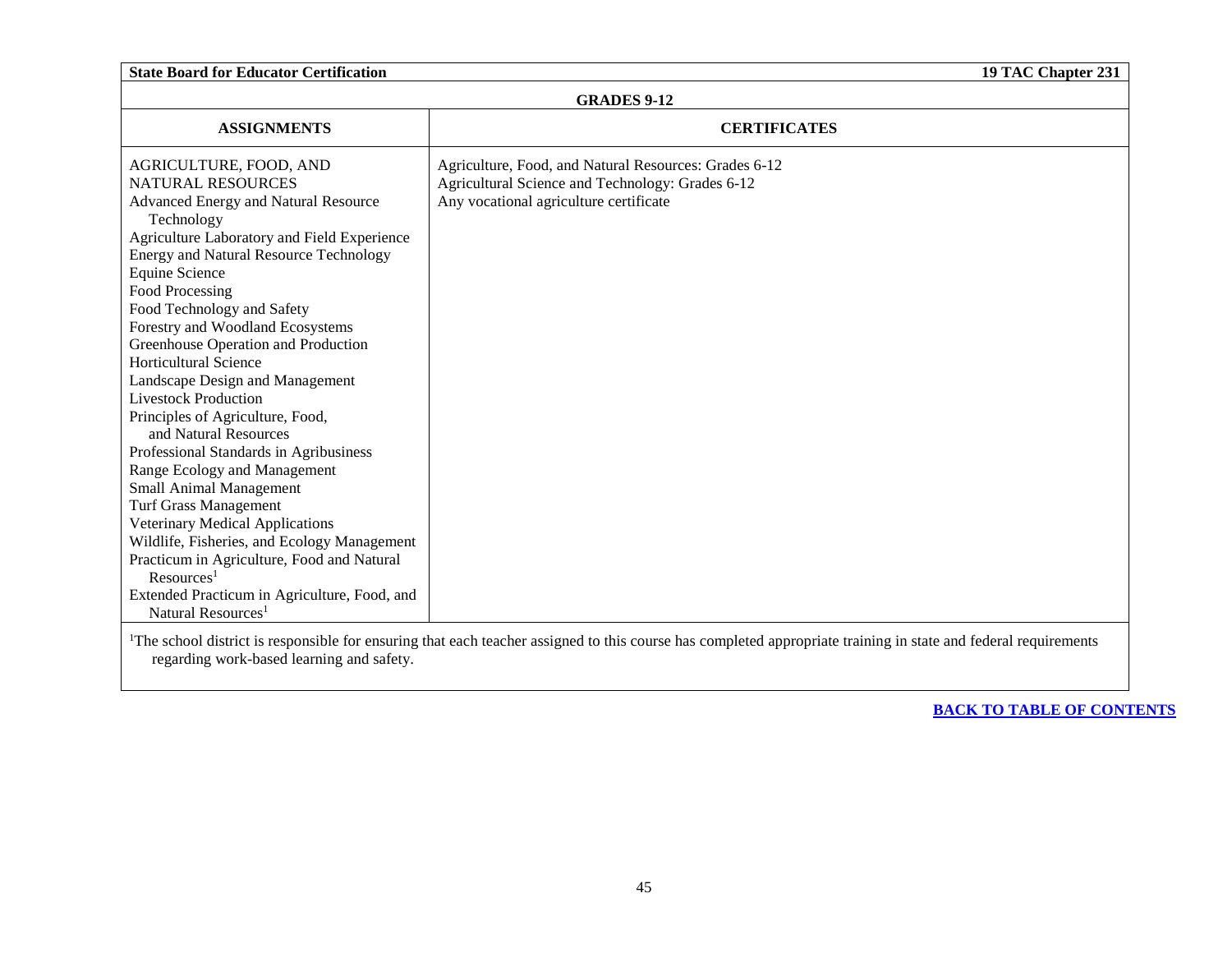| <b>State Board for Educator Certification</b><br>19 TAC Chapter 231                                               |                                                                                                                                                                                                                                                                                                                                                                                                                                                                                                                                                                                                                                                         |  |
|-------------------------------------------------------------------------------------------------------------------|---------------------------------------------------------------------------------------------------------------------------------------------------------------------------------------------------------------------------------------------------------------------------------------------------------------------------------------------------------------------------------------------------------------------------------------------------------------------------------------------------------------------------------------------------------------------------------------------------------------------------------------------------------|--|
|                                                                                                                   | <b>GRADES 9-12</b>                                                                                                                                                                                                                                                                                                                                                                                                                                                                                                                                                                                                                                      |  |
| <b>ASSIGNMENTS</b>                                                                                                | <b>CERTIFICATES</b>                                                                                                                                                                                                                                                                                                                                                                                                                                                                                                                                                                                                                                     |  |
| Advanced Animal Science <sup>2</sup><br>Advanced Plant and Soil Science <sup>2</sup>                              | Agriculture, Food, and Natural Resources: Grades 6-12<br>Agricultural Science and Technology: Grades 6-12<br>Any vocational agriculture certificate<br>Life Science:<br>Grades 7-12<br>Grades 8-12<br>Master Science Teacher (Grades 8-12)<br>Science:<br>Grades 7-12<br>Grades 8-12<br>Secondary Biology: Grades 6-12<br>Secondary Science, Composite: Grades 6-12<br><sup>2</sup> All teachers assigned to this course shall participate in Texas Education Agency (TEA)-approved training prior to teaching this course effective with the<br>2019-2020 school year. Specific details about the required training can be found at tea.texas.gov/cte. |  |
| Agribusiness Management and Marketing                                                                             | Agriculture, Food, and Natural Resources: Grades 6-12<br>Agricultural Science and Technology: Grades 6-12<br>Any business or office education certificate<br>Any marketing or distributive education certificate<br>Any vocational agriculture certificate<br>Business and Finance: Grades 6-12<br><b>Business Education: Grades 6-12</b><br>Marketing: Grades 6-12<br>Marketing Education: Grades 8-12                                                                                                                                                                                                                                                 |  |
| Mathematical Applications in Agriculture,<br>Food, and Natural Resources <sup>2</sup><br>(Continued on next page) | Agriculture, Food, and Natural Resources: Grades 6-12<br>Agricultural Science and Technology: Grades 6-12<br>Any vocational agriculture certificate<br>Master Mathematics Teacher (Grades 8-12)                                                                                                                                                                                                                                                                                                                                                                                                                                                         |  |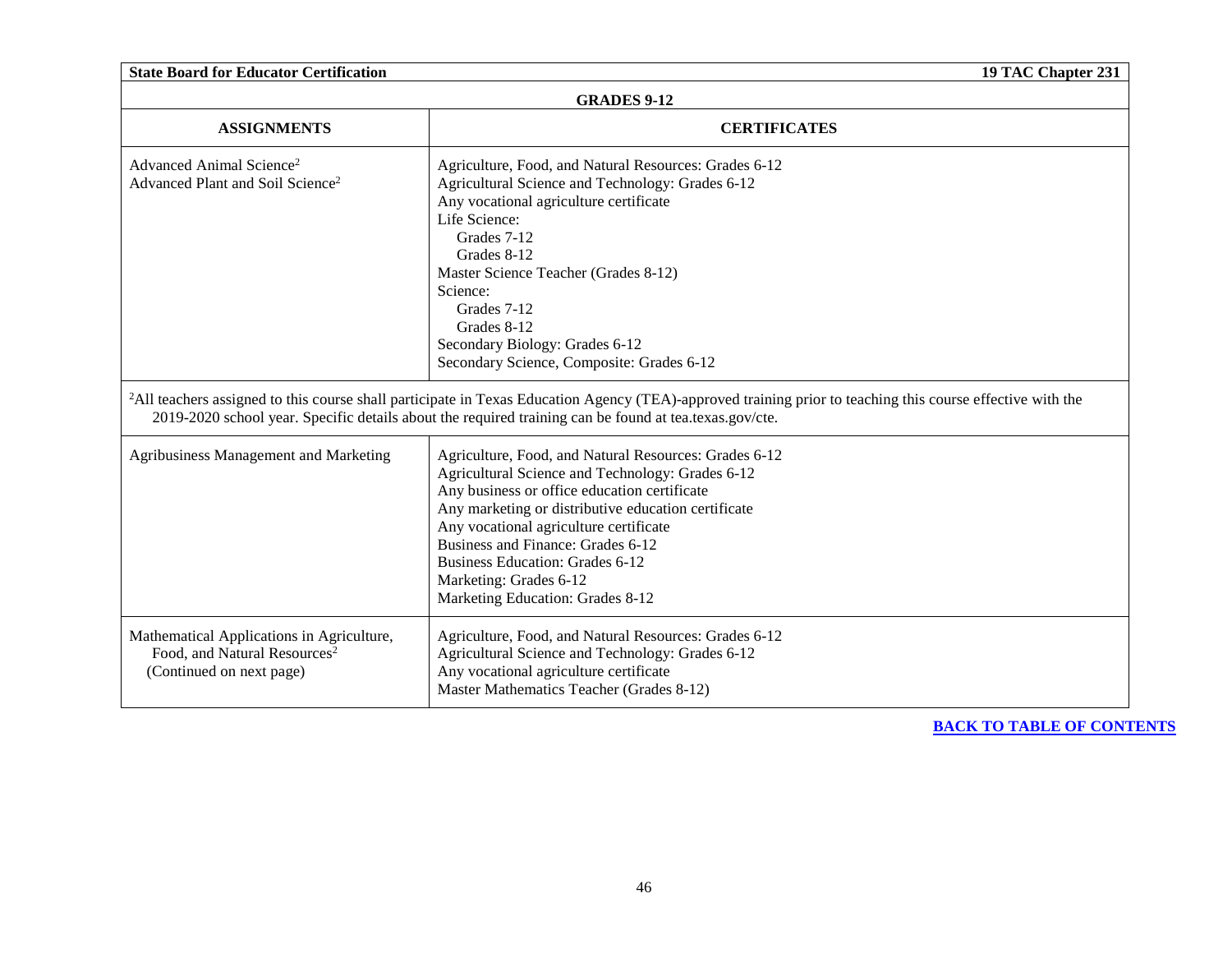| <b>State Board for Educator Certification</b><br>19 TAC Chapter 231                                                                                                                                                      |                                                                                                                                                                                                                                                                                                                                                                                                                          |  |
|--------------------------------------------------------------------------------------------------------------------------------------------------------------------------------------------------------------------------|--------------------------------------------------------------------------------------------------------------------------------------------------------------------------------------------------------------------------------------------------------------------------------------------------------------------------------------------------------------------------------------------------------------------------|--|
|                                                                                                                                                                                                                          | <b>GRADES 9-12</b>                                                                                                                                                                                                                                                                                                                                                                                                       |  |
| <b>ASSIGNMENTS</b>                                                                                                                                                                                                       | <b>CERTIFICATES</b>                                                                                                                                                                                                                                                                                                                                                                                                      |  |
| Mathematical Applications in Agriculture,<br>Food, and Natural Resources <sup>2</sup><br>(Continued)                                                                                                                     | Mathematics:<br>Grades 7-12<br>Grades 8-12<br>Mathematics/Physical Science/Engineering:<br>Grades 6-12<br>Grades 8-12<br>Physics/Mathematics:<br>Grades 7-12<br>Grades 8-12<br>Secondary Mathematics: Grades 6-12                                                                                                                                                                                                        |  |
|                                                                                                                                                                                                                          | <sup>2</sup> All teachers assigned to this course shall participate in Texas Education Agency (TEA)-approved training prior to teaching this course effective with the<br>2019-2020 school year. Specific details about the required training can be found at tea.texas.gov/cte.                                                                                                                                         |  |
| Agricultural Equipment Design and<br>Fabrication<br>Agricultural Structures Design and<br>Fabrication<br>Agricultural Mechanics and Metal<br>Technologies<br><b>Agricultural Power Systems</b><br>Oil and Gas Production | Agriculture, Food, and Natural Resources: Grades 6-12<br>Agricultural Science and Technology: Grades 6-12<br>Any vocational agriculture certificate<br>Trade and Industrial Education:<br>Grades 6-12 - This assignment requires appropriate work approval.<br>Grades 8-12 - This assignment requires appropriate work approval.<br>Vocational Trades and Industry - This assignment requires appropriate work approval. |  |
| <b>Floral Design</b>                                                                                                                                                                                                     | Agriculture, Food, and Natural Resources: Grades 6-12<br>Agricultural Science and Technology: Grades 6-12<br>Any vocational agriculture certificate<br>Trade and Industrial Education:<br>Grades 6-12 - This assignment requires appropriate work approval.<br>Grades 8-12 - This assignment requires appropriate work approval.<br>Vocational Trades and Industry - This assignment requires appropriate work approval. |  |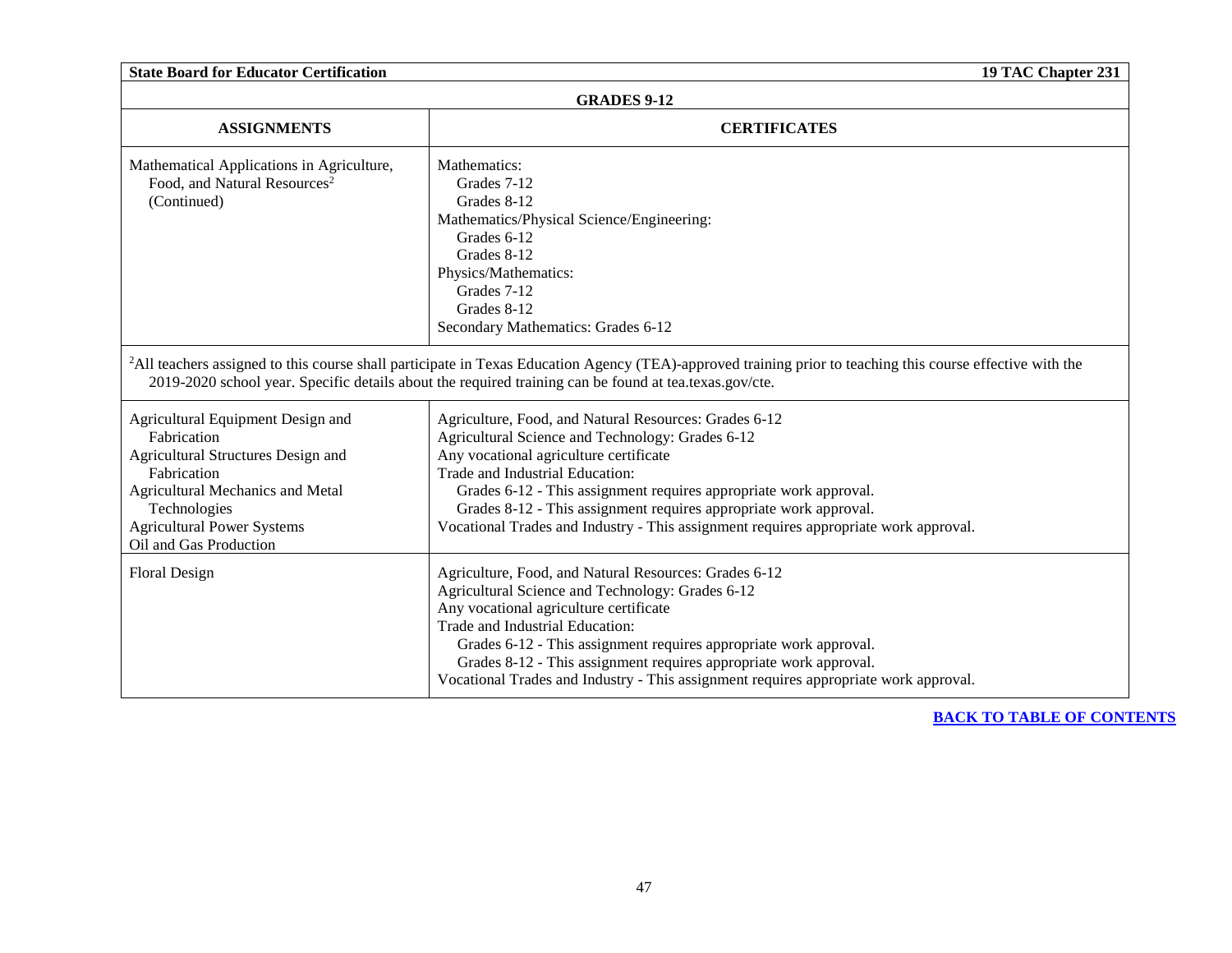| <b>State Board for Educator Certification</b>                                                                                                     | 19 TAC Chapter 231                                                                                                                                                                                                                                                                                                                                                                                                                                                                                                                                                                  |
|---------------------------------------------------------------------------------------------------------------------------------------------------|-------------------------------------------------------------------------------------------------------------------------------------------------------------------------------------------------------------------------------------------------------------------------------------------------------------------------------------------------------------------------------------------------------------------------------------------------------------------------------------------------------------------------------------------------------------------------------------|
|                                                                                                                                                   | <b>GRADES 9-12</b>                                                                                                                                                                                                                                                                                                                                                                                                                                                                                                                                                                  |
| <b>ASSIGNMENTS</b>                                                                                                                                | <b>CERTIFICATES</b>                                                                                                                                                                                                                                                                                                                                                                                                                                                                                                                                                                 |
| ARCHITECTURE AND CONSTRUCTION<br>Principles of Architecture<br>Principles of Construction                                                         | Any home economics or homemaking certificate<br>Family and Consumer Sciences, Composite: Grades 6-12<br>Mathematics/Physical Science/Engineering:<br>Grades 6-12<br>Grades 8-12<br>Secondary Industrial Arts: Grades 6-12<br>Secondary Industrial Technology: Grades 6-12<br>Technology Education: Grades 6-12<br>Trade and Industrial Education:<br>Grades 6-12 - This assignment requires appropriate work approval.<br>Grades 8-12 - This assignment requires appropriate work approval.<br>Vocational Trades and Industry - This assignment requires appropriate work approval. |
| <b>Interior Design I</b><br>Interior Design II<br>Practicum in Interior Design <sup>1</sup><br>Extended Practicum in Interior Design <sup>1</sup> | Any home economics or homemaking certificate<br>Family and Consumer Sciences, Composite: Grades 6-12<br>Trade and Industrial Education:<br>Grades 6-12 - This assignment requires appropriate work approval.<br>Grades 8-12 - This assignment requires appropriate work approval.<br>Vocational Trades and Industry. This assignment requires appropriate work approval.                                                                                                                                                                                                            |
| regarding work-based learning and safety.                                                                                                         | <sup>1</sup> The school district is responsible for ensuring that each teacher assigned to this course has completed appropriate training in state and federal requirements                                                                                                                                                                                                                                                                                                                                                                                                         |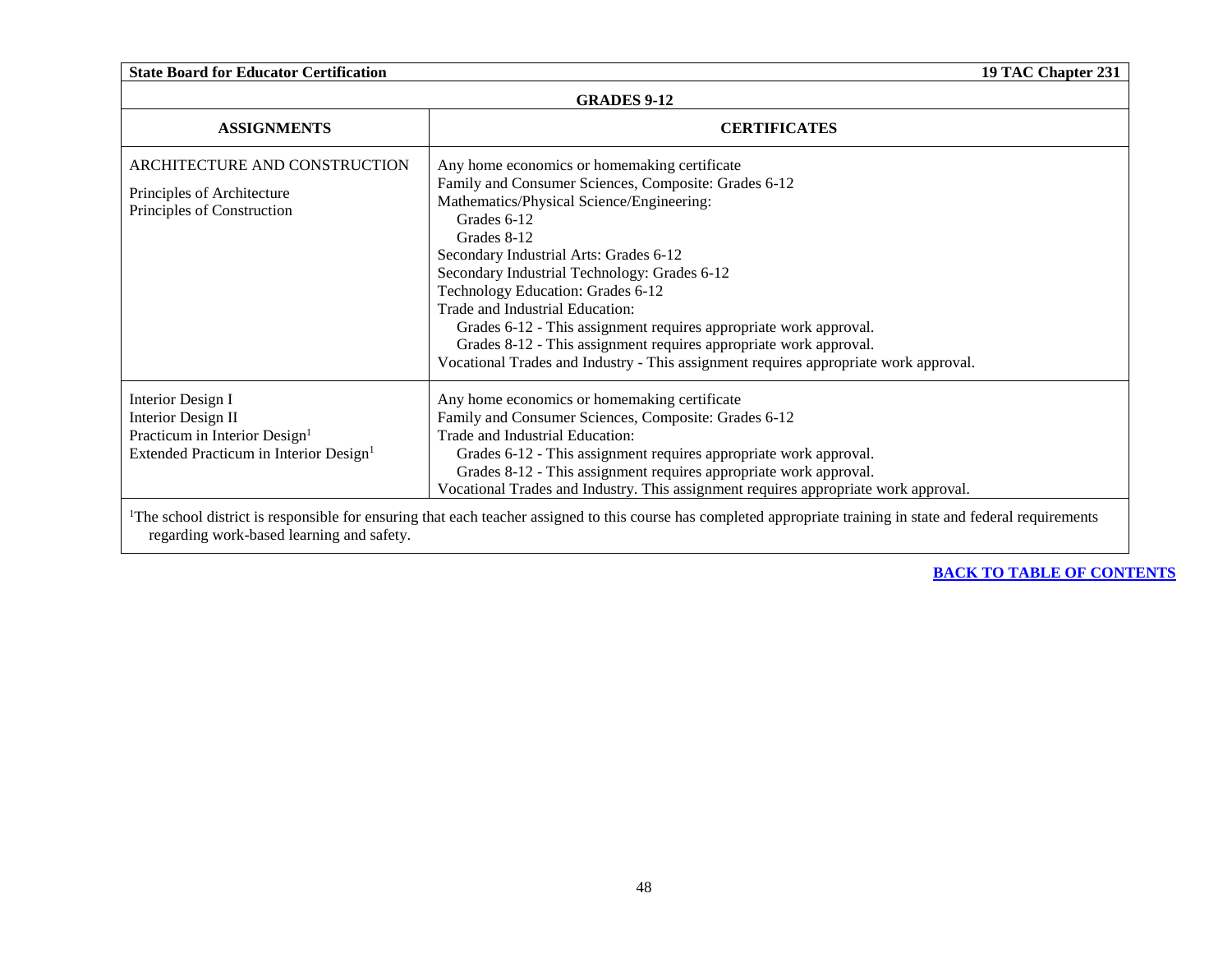| <b>State Board for Educator Certification</b><br>19 TAC Chapter 231                                                                                                                                                                                                                                                                                                                                  |                                                                                                                                                                                                                                                                                                                                                                                                                                                                                                                                                                                                                                  |
|------------------------------------------------------------------------------------------------------------------------------------------------------------------------------------------------------------------------------------------------------------------------------------------------------------------------------------------------------------------------------------------------------|----------------------------------------------------------------------------------------------------------------------------------------------------------------------------------------------------------------------------------------------------------------------------------------------------------------------------------------------------------------------------------------------------------------------------------------------------------------------------------------------------------------------------------------------------------------------------------------------------------------------------------|
|                                                                                                                                                                                                                                                                                                                                                                                                      | <b>GRADES 9-12</b>                                                                                                                                                                                                                                                                                                                                                                                                                                                                                                                                                                                                               |
| <b>ASSIGNMENTS</b>                                                                                                                                                                                                                                                                                                                                                                                   | <b>CERTIFICATES</b>                                                                                                                                                                                                                                                                                                                                                                                                                                                                                                                                                                                                              |
| Architectural Design I<br>Architectural Design I<br>Practicum in Architectural Design<br>Extended Practicum in Architectural Design                                                                                                                                                                                                                                                                  | Mathematics/Physical Science/Engineering:<br>Grades 6-12<br>Grades 8-12<br>Secondary Industrial Arts: Grades 6-12<br>Secondary Industrial Technology: Grades 6-12<br>Technology Education: Grades 6-12<br>Trade and Industrial Education:<br>Grades 6-12 - This assignment requires appropriate work approval.<br>Grades 8-12 - This assignment requires appropriate work approval.<br>Vocational Trades and Industry - This assignment requires appropriate work approval.                                                                                                                                                      |
| <b>Construction Management I</b><br><b>Construction Management II</b><br><b>Construction Technology I</b><br><b>Construction Technology II</b><br>Practicum in Construction Management <sup>1</sup><br>Practicum in Construction Technology <sup>1</sup><br>Extended Practicum in Construction<br>$M$ anagement <sup>1</sup><br><b>Extended Practicum in Construction</b><br>Technology <sup>1</sup> | Agriculture, Food, and Natural Resources Grades 6-12<br>Agricultural Science and Technology Grades 6-12<br>Any vocational agriculture certificate<br>Mathematics/Physical Science/Engineering:<br>Grades 6-12<br>Grades 8-12<br>Secondary Industrial Arts: Grades 6-12<br>Secondary Industrial Technology: Grades 6-12<br>Technology Education: Grades 6-12<br>Trade and Industrial Education:<br>Grades 6-12 - This assignment requires appropriate work approval.<br>Grades 8-12 - This assignment requires appropriate work approval.<br>Vocational Trades and Industry - This assignment requires appropriate work approval. |

<sup>1</sup>The school district is responsible for ensuring that each teacher assigned to this course has completed appropriate training in state and federal requirements regarding work-based learning and safety.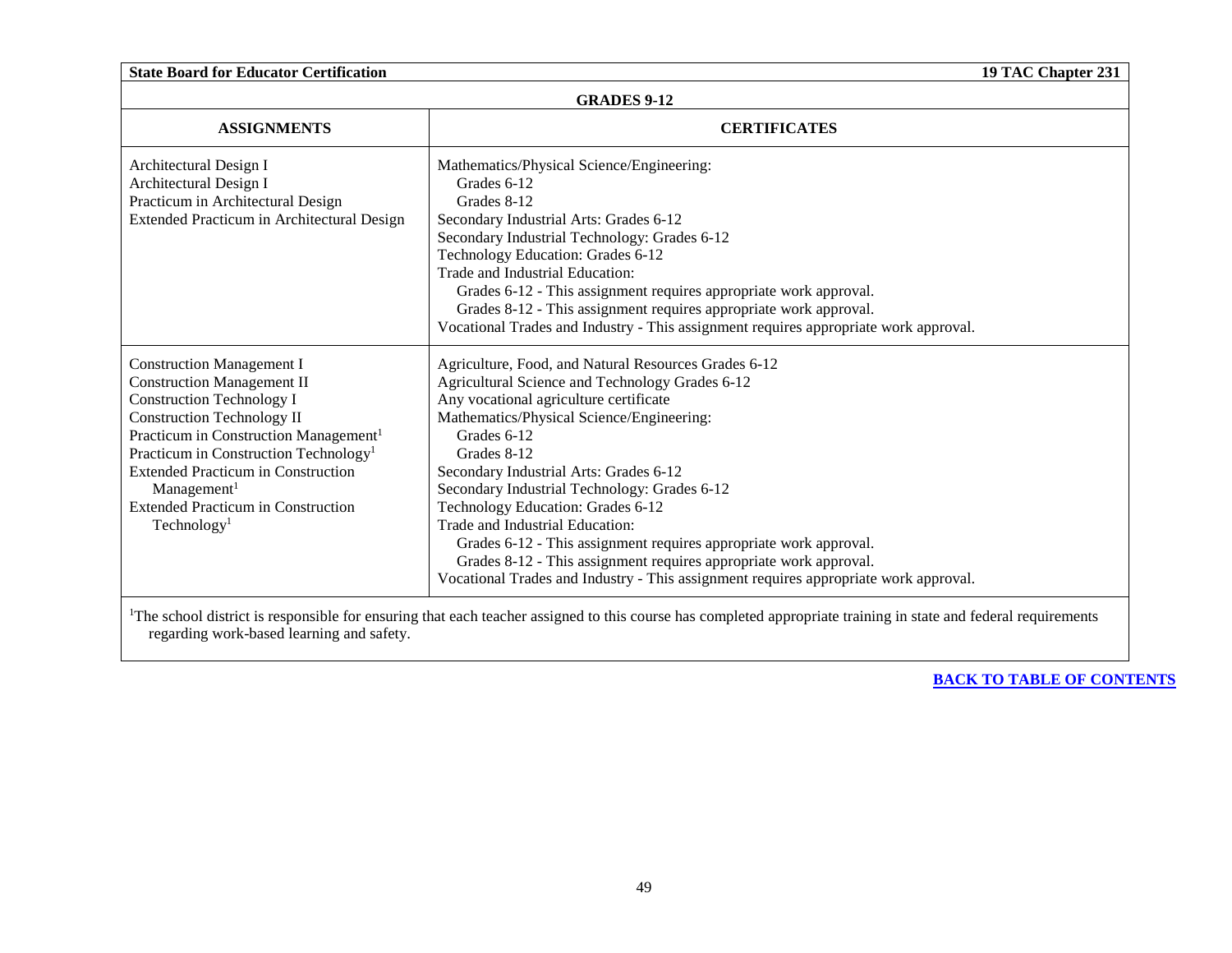| <b>State Board for Educator Certification</b>                                                                                                                                                                                                                                                                                             | 19 TAC Chapter 231                                                                                                                                                                                                                                                                                                                                                                                                                                                                                                                                      |
|-------------------------------------------------------------------------------------------------------------------------------------------------------------------------------------------------------------------------------------------------------------------------------------------------------------------------------------------|---------------------------------------------------------------------------------------------------------------------------------------------------------------------------------------------------------------------------------------------------------------------------------------------------------------------------------------------------------------------------------------------------------------------------------------------------------------------------------------------------------------------------------------------------------|
| <b>GRADES 9-12</b>                                                                                                                                                                                                                                                                                                                        |                                                                                                                                                                                                                                                                                                                                                                                                                                                                                                                                                         |
| <b>ASSIGNMENTS</b>                                                                                                                                                                                                                                                                                                                        | <b>CERTIFICATES</b>                                                                                                                                                                                                                                                                                                                                                                                                                                                                                                                                     |
| <b>Building Maintenance Technology I</b><br><b>Building Maintenance Technology II</b>                                                                                                                                                                                                                                                     | Agriculture, Food, and Natural Resources: Grades 6-12<br>Agricultural Science and Technology: Grades 6-12<br>Any vocational agriculture certificate<br>Secondary Industrial Arts: Grades 6-12<br>Secondary Industrial Technology :Grades 6-12<br>Technology Education: Grades 6-12<br>Trade and Industrial Education:<br>Grades 6-12 - This assignment requires appropriate work approval.<br>Grades 8-12 - This assignment requires appropriate work approval.<br>Vocational Trades and Industry - This assignment requires appropriate work approval. |
| Mill and Cabinetmaking Technology                                                                                                                                                                                                                                                                                                         | Secondary Industrial Arts: Grades 6-12<br>Secondary Industrial Technology: Grades 6-12<br>Technology Education: Grades 6-12<br>Trade and Industrial Education:<br>Grades 6-12 - This assignment requires appropriate work approval.<br>Grades 8-12 - This assignment requires appropriate work approval.<br>Vocational Trades and Industry - This assignment requires appropriate work approval.                                                                                                                                                        |
| <b>Electrical Technology I</b><br><b>Electrical Technology II</b><br>HVAC and Refrigeration I<br>HVAC and Refrigeration II<br>Masonry Technology I<br>Masonry Technology II<br>Plumbing Technology I<br>Plumbing Technology II<br>Practicum in Masonry Technology I <sup>1</sup><br>Extended Practicum in Masonry Technology <sup>1</sup> | Trade and Industrial Education:<br>Grades 6-12 - This assignment requires appropriate work approval.<br>Grades 8-12 - This assignment requires appropriate work approval.<br>Vocational Trades and Industry - This assignment requires appropriate work approval.                                                                                                                                                                                                                                                                                       |

<sup>1</sup>The school district is responsible for ensuring that each teacher assigned to this course has completed appropriate training in state and federal requirements regarding work-based learning and safety.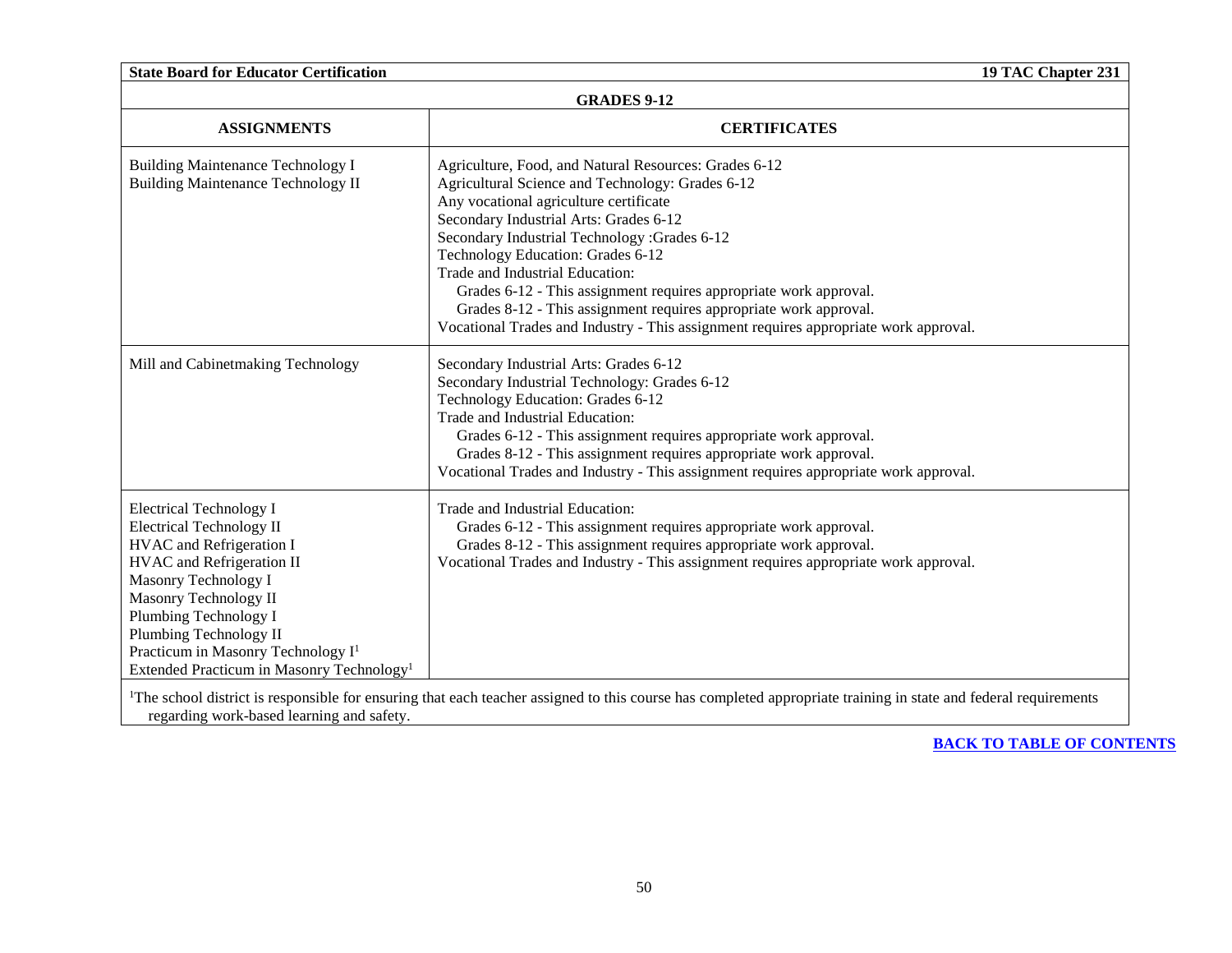| <b>State Board for Educator Certification</b>                                                                                                                                                       | 19 TAC Chapter 231                                                                                                                                                                                                                                                                                                                                                                                                                                                                                                                                                                                                                                                       |  |
|-----------------------------------------------------------------------------------------------------------------------------------------------------------------------------------------------------|--------------------------------------------------------------------------------------------------------------------------------------------------------------------------------------------------------------------------------------------------------------------------------------------------------------------------------------------------------------------------------------------------------------------------------------------------------------------------------------------------------------------------------------------------------------------------------------------------------------------------------------------------------------------------|--|
| <b>GRADES 9-12</b>                                                                                                                                                                                  |                                                                                                                                                                                                                                                                                                                                                                                                                                                                                                                                                                                                                                                                          |  |
| <b>ASSIGNMENTS</b>                                                                                                                                                                                  | <b>CERTIFICATES</b>                                                                                                                                                                                                                                                                                                                                                                                                                                                                                                                                                                                                                                                      |  |
| ARTS, AUDIO/VIDEO TECHNOLOGY,<br>AND COMMUNICATIONS<br>Professional Communications                                                                                                                  | All-Level Speech and Drama/Theatre Arts: Grades PK-12<br>Any vocational or career and technical education (CTE) classroom teaching certificate<br>Mathematics/Physical Science/Engineering:<br>Grades 6-12<br>Grades 8-12<br>Secondary, Grades 6-12:<br>English Language Arts, Composite<br>Speech<br><b>Speech Communications</b><br>Speech:<br>Grades 7-12<br>Grades 8-12                                                                                                                                                                                                                                                                                              |  |
| Principles of Arts, Audio/Video Technology,<br>and Communications                                                                                                                                   | Any business or office education certificate<br>Business and Finance: Grades 6-12<br><b>Business Education: Grades 6-12</b><br>Secondary Industrial Arts: Grades 6-12<br>Secondary Industrial Technology: Grades 6-12<br>Technology Applications: Early Childhood-Grade 12<br><b>Technology Applications:</b><br>Grades Early Childhood-Grade12<br>Grades 8-12<br>Technology Education: Grades 6-12<br>Trade and Industrial Education:<br>Grades 6-12 - This assignment requires appropriate work approval.<br>Grades 8-12 - This assignment requires appropriate work approval.<br>Vocational Trades and Industry - This assignment requires appropriate work approval. |  |
| <b>Animation I</b><br>Animation I Lab<br><b>Animation II</b><br>Animation II Lab<br>Practicum in Animation <sup>1</sup><br>Extended Practicum in Animation <sup>1</sup><br>(Continued on next page) | Any business or office education certificate<br>Business and Finance: Grades 6-12<br><b>Business Education: Grades 6-12</b><br>Secondary Industrial Arts: Grades 6-12<br>Secondary Industrial Technology: Grades 6-12                                                                                                                                                                                                                                                                                                                                                                                                                                                    |  |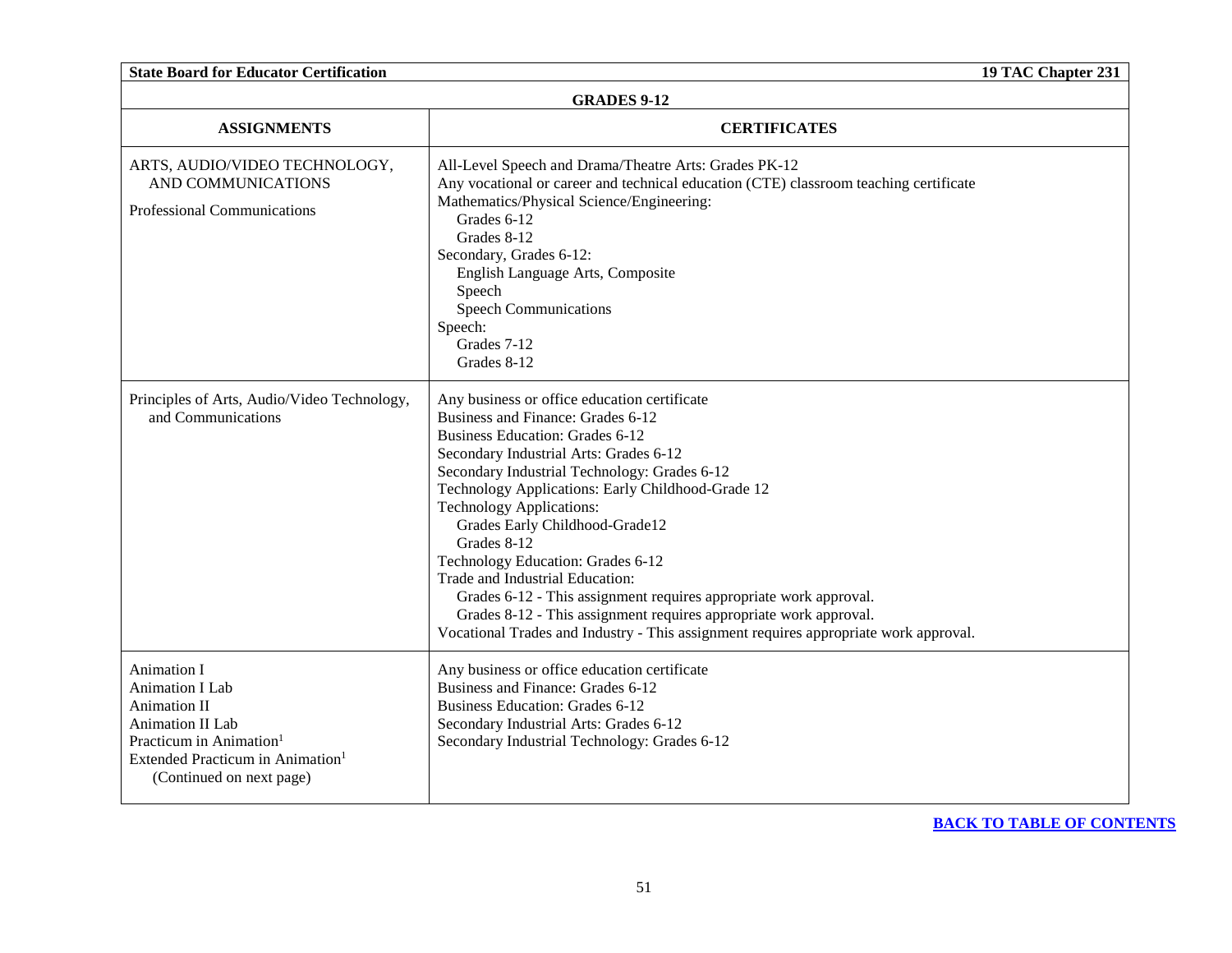| <b>State Board for Educator Certification</b><br>19 TAC Chapter 231                                                                                                                                                                                                                                                                                                                                                                                                                                                                                                                                                              |                                                                                                                                                                                                                                                                                                                                                                                                                                                                                |
|----------------------------------------------------------------------------------------------------------------------------------------------------------------------------------------------------------------------------------------------------------------------------------------------------------------------------------------------------------------------------------------------------------------------------------------------------------------------------------------------------------------------------------------------------------------------------------------------------------------------------------|--------------------------------------------------------------------------------------------------------------------------------------------------------------------------------------------------------------------------------------------------------------------------------------------------------------------------------------------------------------------------------------------------------------------------------------------------------------------------------|
|                                                                                                                                                                                                                                                                                                                                                                                                                                                                                                                                                                                                                                  | <b>GRADES 9-12</b>                                                                                                                                                                                                                                                                                                                                                                                                                                                             |
| <b>ASSIGNMENTS</b>                                                                                                                                                                                                                                                                                                                                                                                                                                                                                                                                                                                                               | <b>CERTIFICATES</b>                                                                                                                                                                                                                                                                                                                                                                                                                                                            |
| <b>Animation I</b><br>Animation I Lab<br>Animation II<br>Animation II Lab<br>Practicum in Animation <sup>1</sup>                                                                                                                                                                                                                                                                                                                                                                                                                                                                                                                 | <b>Technology Applications:</b><br>Early Childhood-Grade 12<br>Grades 8-12<br>Technology Education: Grades 6-12<br>Trade and Industrial Education:                                                                                                                                                                                                                                                                                                                             |
| Extended Practicum in Animation <sup>1</sup><br>(Continued)                                                                                                                                                                                                                                                                                                                                                                                                                                                                                                                                                                      | Grades 6-12 - This assignment requires appropriate work approval.<br>Grades 8-12 - This assignment requires appropriate work approval.<br>Vocational Trades and Industry - This assignment requires appropriate work approval.                                                                                                                                                                                                                                                 |
| regarding work-based learning and safety.                                                                                                                                                                                                                                                                                                                                                                                                                                                                                                                                                                                        | <sup>1</sup> The school district is responsible for ensuring that each teacher assigned to this course has completed appropriate training in state and federal requirements                                                                                                                                                                                                                                                                                                    |
| Audio/Video Production I<br>Audio/Video Production I Lab<br>Audio/Video Production II<br>Audio/Video Production II Lab<br>Digital Audio Technology I<br>Digital Audio Technology II<br>Graphic Design and Illustration I<br>Graphic Design and Illustration I Lab<br>Graphic Design and Illustration II<br>Graphic Design and Illustration II Lab<br>Video Game Design<br>Practicum in Audio/Video Production <sup>1</sup><br>Extended Practicum in Audio/Video<br>Production <sup>1</sup><br>Practicum in Graphic Design and Illustration <sup>1</sup><br>Extended Practicum in Graphic Design and<br>Illustration <sup>1</sup> | Secondary Industrial Arts: Grades 6-12<br>Secondary Industrial Technology: Grades 6-12<br><b>Technology Applications:</b><br>Early Childhood-Grade 12<br>Grades 8-12<br>Technology Education: Grades 6-12<br>Trade and Industrial Education:<br>Grades 6-12 - This assignment requires appropriate work approval.<br>Grades 8-12 - This assignment requires appropriate work approval.<br>Vocational Trades and Industry - This assignment requires appropriate work approval. |

<sup>1</sup>The school district is responsible for ensuring that each teacher assigned to this course has completed appropriate training in state and federal requirements regarding work-based learning and safety.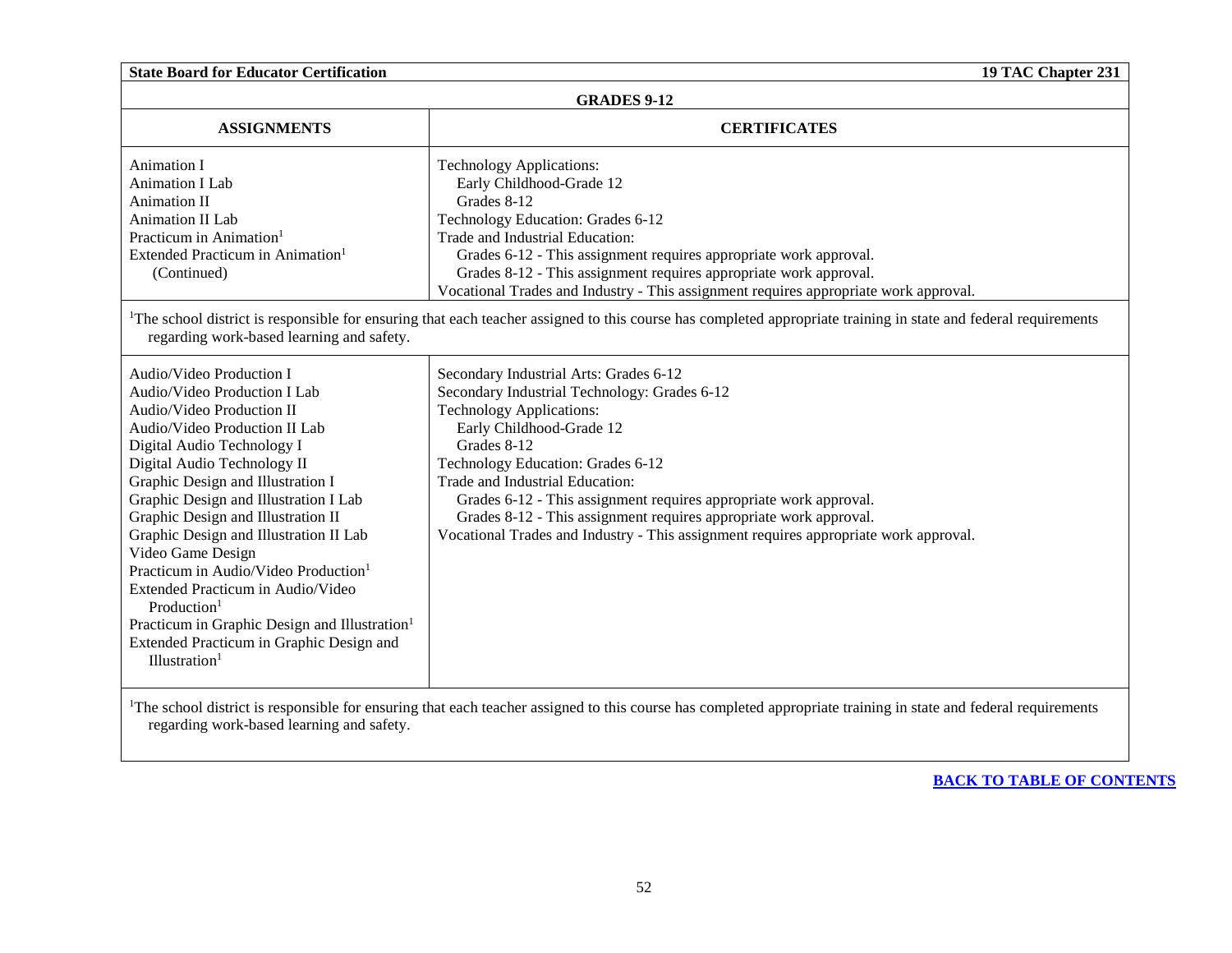| <b>GRADES 9-12</b>                                                                                                      |                                                                                                                                                                                                                                                                                                                                                                                                                                                                                                                                           |  |
|-------------------------------------------------------------------------------------------------------------------------|-------------------------------------------------------------------------------------------------------------------------------------------------------------------------------------------------------------------------------------------------------------------------------------------------------------------------------------------------------------------------------------------------------------------------------------------------------------------------------------------------------------------------------------------|--|
| <b>ASSIGNMENTS</b>                                                                                                      | <b>CERTIFICATES</b>                                                                                                                                                                                                                                                                                                                                                                                                                                                                                                                       |  |
| Commercial Photography I<br>Commercial Photography I Lab<br>Commercial Photography II<br>Commercial Photography II Lab  | Art (Early Childhood-Grade 12).<br>Junior High School (Grades 9-10 only), High School, Secondary, Grades 6-12, or Grades 9-12:<br>Art<br>Secondary Industrial Arts: Grades 6-12<br>Secondary Industrial Technology: Grades 6-12<br>Technology Education: Grades 6-12<br>Trade and Industrial Education:<br>Grades 6-12 - This assignment requires appropriate work approval.<br>Grades 8-12 - This assignment requires appropriate work approval.<br>Vocational Trades and Industry - This assignment requires appropriate work approval. |  |
| Practicum in Commercial Photography <sup>1</sup><br><b>Extended Practicum in Commercial</b><br>Photography <sup>1</sup> | Secondary Industrial Arts: Grades 6-12<br>Secondary Industrial Technology: Grades 6-12<br>Technology Education: Grades 6-12<br>Trade and Industrial Education:<br>Grades 6-12 - This assignment requires appropriate work approval.<br>Grades 8-12 - This assignment requires appropriate work approval.<br>Vocational Trades and Industry - This assignment requires appropriate work approval.                                                                                                                                          |  |
| regarding work-based learning and safety.                                                                               | <sup>1</sup> The school district is responsible for ensuring that each teacher assigned to this course has completed appropriate training in state and federal requirements                                                                                                                                                                                                                                                                                                                                                               |  |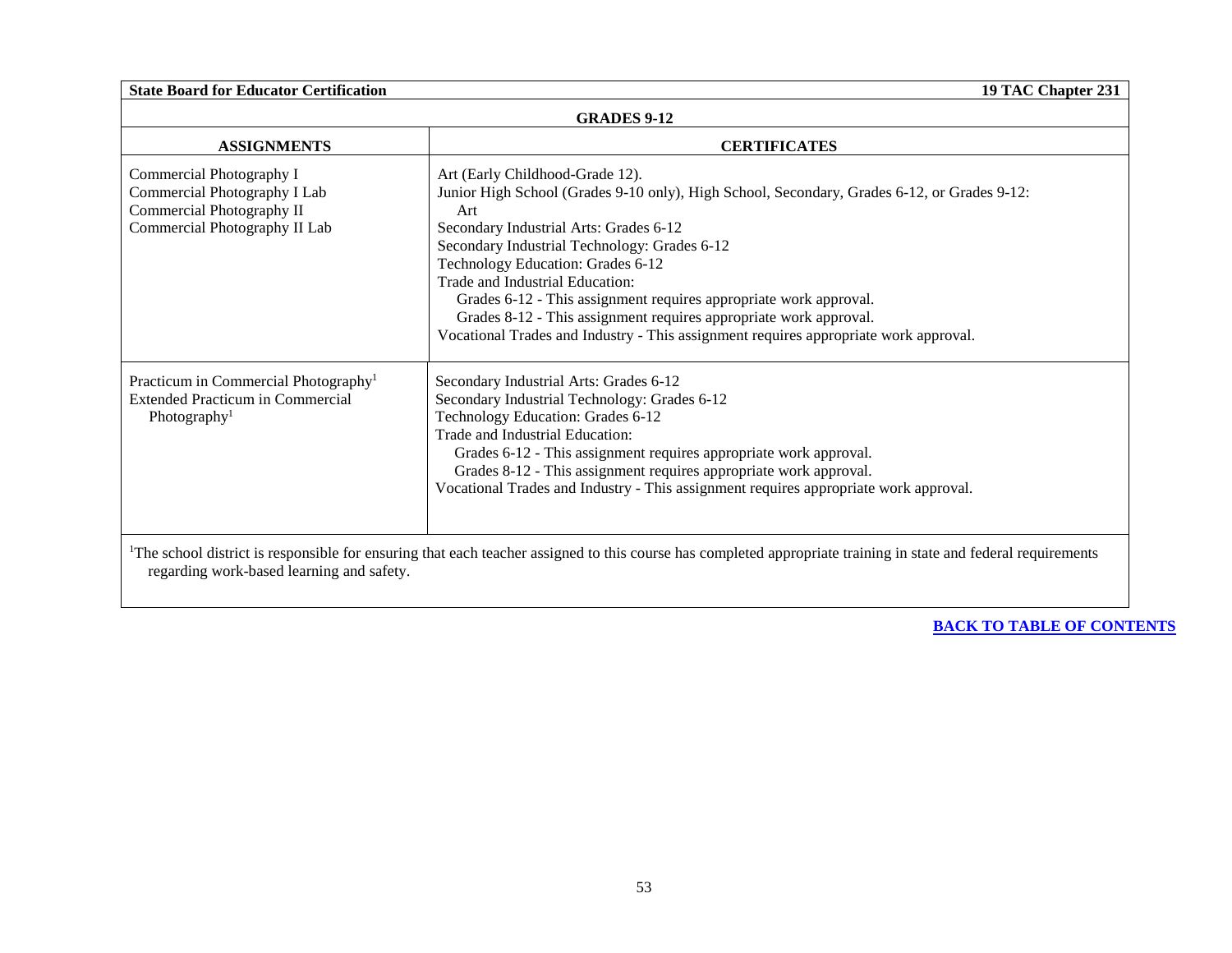| <b>GRADES 9-12</b>                                                                                                                                                                                                                                                                                            |                                                                                                                                                                                                                                                                   |  |
|---------------------------------------------------------------------------------------------------------------------------------------------------------------------------------------------------------------------------------------------------------------------------------------------------------------|-------------------------------------------------------------------------------------------------------------------------------------------------------------------------------------------------------------------------------------------------------------------|--|
| <b>ASSIGNMENTS</b>                                                                                                                                                                                                                                                                                            | <b>CERTIFICATES</b>                                                                                                                                                                                                                                               |  |
| Printing and Imaging Technology I<br>Printing and Imaging Technology I Lab<br>Printing and Imaging Technology II<br>Printing and Imaging Technology II Lab<br>Practicum in Printing and Imaging<br>Technology <sup>1</sup><br>Extended Practicum in Printing and Imaging<br>Technology <sup>1</sup>           | Trade and Industrial Education:<br>Grades 6-12 - This assignment requires appropriate work approval.<br>Grades 8-12 - This assignment requires appropriate work approval.<br>Vocational Trades and Industry - This assignment requires appropriate work approval. |  |
| Fashion Design I<br>Fashion Design I Lab<br><b>Fashion Design II</b><br>Fashion Design II Lab<br>Practicum in Fashion Design <sup>1</sup><br>Extended Practicum in Fashion Design <sup>1</sup>                                                                                                                | Any home economics or homemaking certificate<br>Family and Consumer Sciences, Composite: Grades 6-12                                                                                                                                                              |  |
| <sup>1</sup> The school district is responsible for ensuring that each teacher assigned to this course has completed appropriate training in state and federal requirements<br>regarding work-based learning and safety.                                                                                      |                                                                                                                                                                                                                                                                   |  |
| <b>BUSINESS MANAGEMENT AND</b><br><b>ADMINISTRATION</b><br><b>Business Information Management I</b><br><b>Business Information Management II</b><br><b>Business Law</b><br>Touch System Data Entry<br>Practicum in Business Management <sup>1</sup><br>Extended Practicum in Business Management <sup>1</sup> | Any business or office education certificate<br>Business and Finance: Grades 6-12<br><b>Business Education: Grades 6-12</b>                                                                                                                                       |  |
| <b>Business Management</b><br><b>Business Lab</b><br><b>Global Business</b><br>Human Resources Management<br>Principles of Business, Marketing, and<br>Finance<br><b>Virtual Business</b>                                                                                                                     | Any business or office education certificate<br>Any marketing or distributive education certificate<br>Business and Finance: Grades 6-12<br><b>Business Education: Grades 6-12</b><br>Marketing: Grades 6-12<br>Marketing Education: Grades 8-12                  |  |
| <sup>1</sup> The school district is responsible for ensuring that each teacher assigned to this course has completed appropriate training in state and federal requirements<br>regarding work-based learning and safety.                                                                                      |                                                                                                                                                                                                                                                                   |  |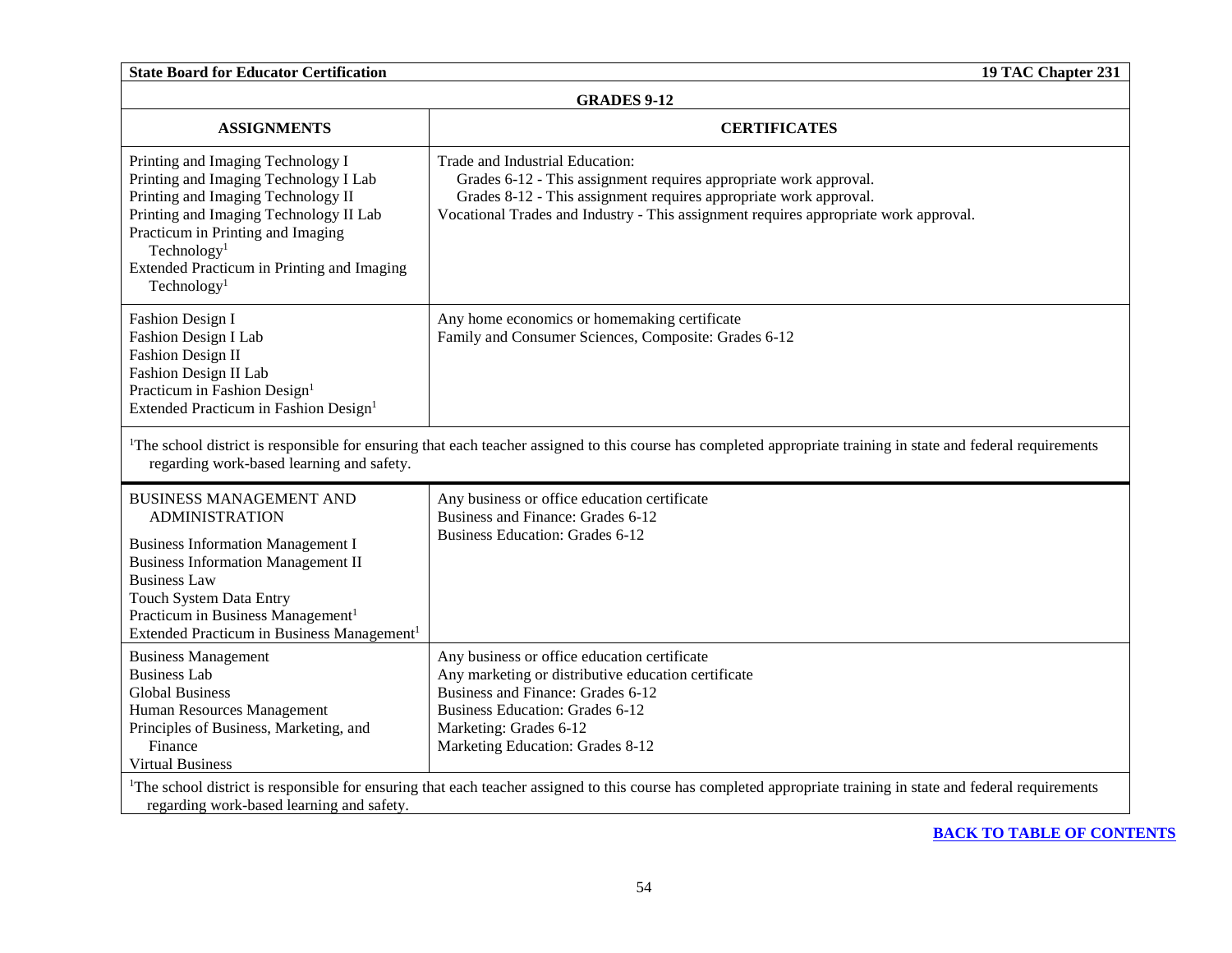| <b>State Board for Educator Certification</b><br>19 TAC Chapter 231                                                                                                                                                         |                                                                                                                                                                                                                                                                                                                                                                                                                                                                                                                                                                                                 |  |
|-----------------------------------------------------------------------------------------------------------------------------------------------------------------------------------------------------------------------------|-------------------------------------------------------------------------------------------------------------------------------------------------------------------------------------------------------------------------------------------------------------------------------------------------------------------------------------------------------------------------------------------------------------------------------------------------------------------------------------------------------------------------------------------------------------------------------------------------|--|
| <b>GRADES 9-12</b>                                                                                                                                                                                                          |                                                                                                                                                                                                                                                                                                                                                                                                                                                                                                                                                                                                 |  |
| <b>ASSIGNMENTS</b>                                                                                                                                                                                                          | <b>CERTIFICATES</b>                                                                                                                                                                                                                                                                                                                                                                                                                                                                                                                                                                             |  |
| Business English <sup>2</sup>                                                                                                                                                                                               | Any business or office education certificate<br>Business and Finance: Grades 6-12<br><b>Business Education: Grades 6-12</b><br>English Language Arts and Reading: Grades 7-12<br>English Language Arts and Reading: Grades 8-12<br>Grades 6-12 or Grades 9-12--English<br>Grades 6-12 or Grades 9-12—English Language Arts, Composite<br>Junior High School (Grades 9-10 only) or High School--English<br>Junior High School (Grades 9-10 only) or High School--English Language Arts, Composite<br>Secondary English (Grades 6-12)<br>Secondary English Language Arts, Composite (Grades 6-12) |  |
| school year. Specific details about the required training can be found at tea.texas.gov/cte.                                                                                                                                | <sup>2</sup> All teachers assigned to this course shall participate in Texas Education Agency-approved training prior to teaching this course effective with the 2019-2020                                                                                                                                                                                                                                                                                                                                                                                                                      |  |
| <b>EDUCATION AND TRAINING</b><br><b>Instructional Practices</b><br>Principles of Education and Training<br>Practicum in Education and Training <sup>1</sup><br>Extended Practicum in Education and<br>Training <sup>1</sup> | Any valid classroom teacher or administrator certificate.                                                                                                                                                                                                                                                                                                                                                                                                                                                                                                                                       |  |
| regarding work-based learning and safety                                                                                                                                                                                    | <sup>1</sup> The school district is responsible for ensuring that each teacher assigned to this course has completed appropriate training in state and federal requirements                                                                                                                                                                                                                                                                                                                                                                                                                     |  |
| Human Growth and Development                                                                                                                                                                                                | Any home economics or homemaking certificate<br>Family and Consumer Sciences, Composite: Grades 6-12<br>Health Science: Grades 6-12<br><b>Health Science Technology</b><br>Health Science Technology Education: Grades 8-12<br>Human Development and Family Studies: Grades 8-12<br><b>Vocational Health Occupations</b><br><b>Vocational Health Science Technology</b>                                                                                                                                                                                                                         |  |
| <b>FINANCE</b><br><b>Banking and Financial Services</b>                                                                                                                                                                     | Any business or office education certificate<br>Any marketing or distributive education certificate<br>Business and Finance: Grades 6-12<br><b>Business Education: Grades 6-12</b><br>Marketing: Grades 6-12<br>Marketing Education: Grades 8-12                                                                                                                                                                                                                                                                                                                                                |  |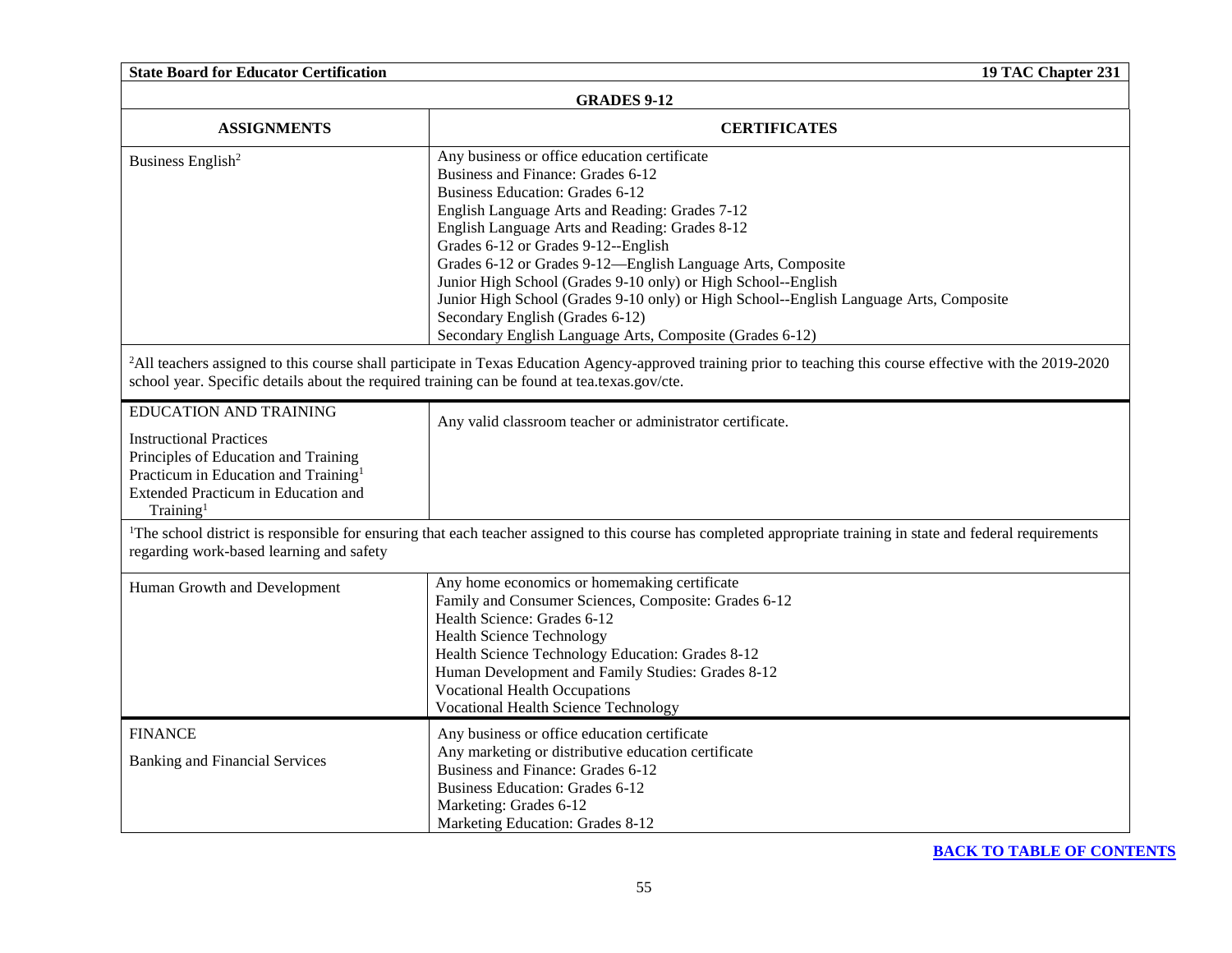| <b>State Board for Educator Certification</b>                                                   | 19 TAC Chapter 231                                                                                                                                                                                                                                                                                                                                                                           |
|-------------------------------------------------------------------------------------------------|----------------------------------------------------------------------------------------------------------------------------------------------------------------------------------------------------------------------------------------------------------------------------------------------------------------------------------------------------------------------------------------------|
| <b>GRADES 9-12</b>                                                                              |                                                                                                                                                                                                                                                                                                                                                                                              |
| <b>ASSIGNMENTS</b>                                                                              | <b>CERTIFICATES</b>                                                                                                                                                                                                                                                                                                                                                                          |
| <b>Money Matters</b>                                                                            | Any business or office education certificate<br>Any homemaking or home economics certificate<br>Any marketing or distributive education certificate<br>Business and Finance: Grades 6-12<br><b>Business Education: Grades 6-12</b><br>Family and Consumer Sciences, Composite: Grades 6-12<br>Marketing: Grades 6-12<br>Marketing Education: Grades 8-12                                     |
| Accounting I<br>Financial Analysis<br><b>Insurance Operations</b><br>Securities and Investments | Any business or office education certificate<br>Business and Finance: Grades 6-12<br><b>Business Education: Grades 6-12</b>                                                                                                                                                                                                                                                                  |
| Statistics and Business Decision Making <sup>2</sup><br><b>Financial Mathematics</b>            | Any business or office education certificate<br>Business and Finance: Grades 6-12<br><b>Business Education: Grades 6-12</b><br>Master Mathematics Teacher (Grades 8-12)<br>Mathematics:<br>Grades 7-12<br>Grades 8-12<br>Mathematics/Physical Science/Engineering:<br>Grades 6-12<br>Grades 8-12<br>Physics/Mathematics:<br>Grades 7-12<br>Grades 8-12<br>Secondary Mathematics: Grades 6-12 |
| Accounting $II^2$                                                                               | Any business or office education certificate<br>Business and Finance: Grades 6-12<br><b>Business Education: Grades 6-12</b>                                                                                                                                                                                                                                                                  |
|                                                                                                 | <sup>2</sup> All teachers assigned to this course shall participate in Texas Education Agency-approved training prior to teaching this course effective with the 2019-2020<br>school year. Specific details about the required training can be found at tea.texas.gov/cte.                                                                                                                   |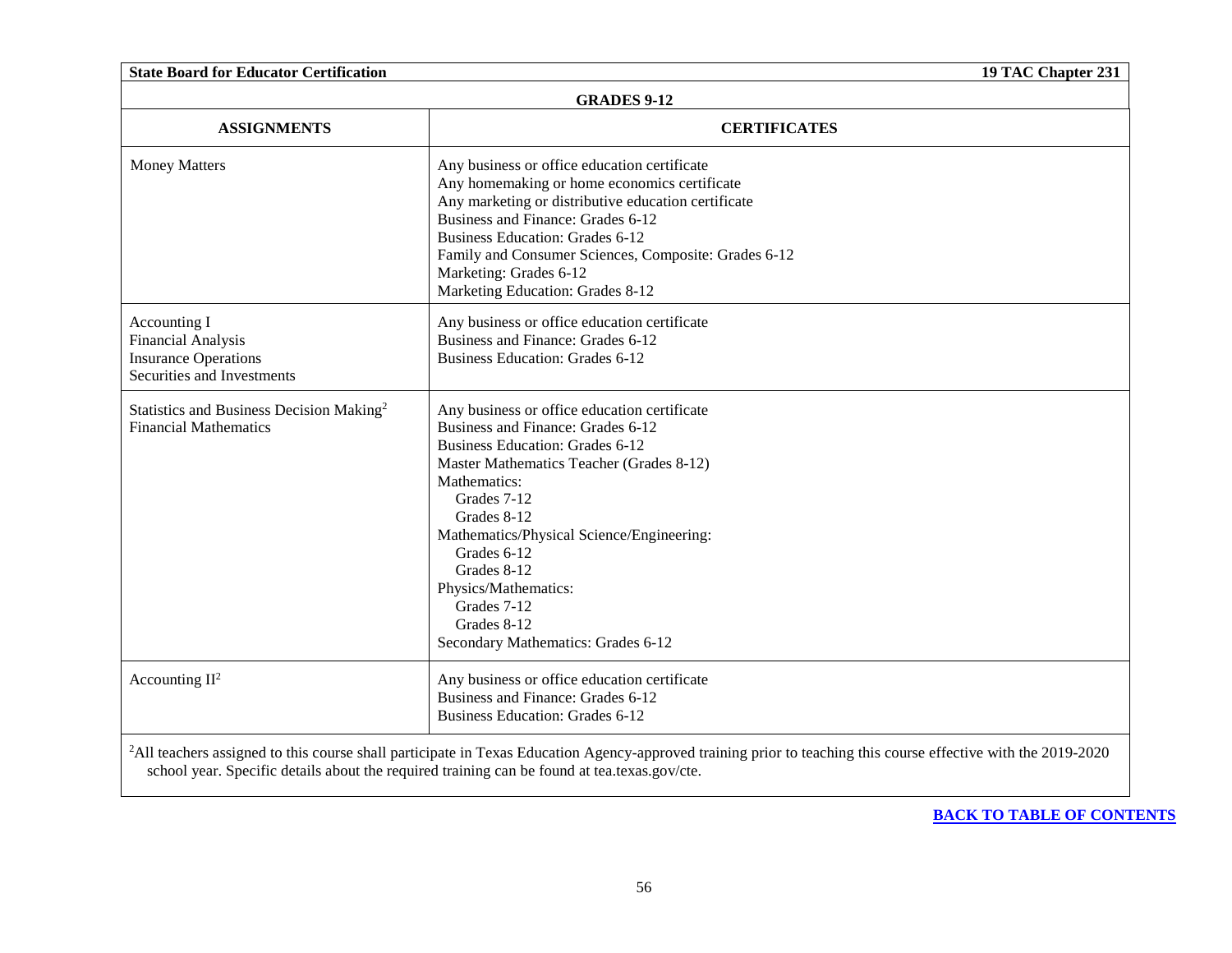## **GRADES 9-12**

| <b>ASSIGNMENTS</b>                                                                                                                                                                                                                                                                                                                                                                                                   | <b>CERTIFICATES</b>                                                                                                                                                                                                                                                                                                                                                                                                                                                                                                                                                                                                                        |
|----------------------------------------------------------------------------------------------------------------------------------------------------------------------------------------------------------------------------------------------------------------------------------------------------------------------------------------------------------------------------------------------------------------------|--------------------------------------------------------------------------------------------------------------------------------------------------------------------------------------------------------------------------------------------------------------------------------------------------------------------------------------------------------------------------------------------------------------------------------------------------------------------------------------------------------------------------------------------------------------------------------------------------------------------------------------------|
| <b>GOVERNMENT AND PUBLIC</b><br><b>ADMINISTRATION</b><br>Foreign Service and Diplomacy<br>Planning and Governance<br>Political Science I<br>Political Science II<br>Principles of Government and Public<br>Administration<br>Public Management and Administration<br>Practicum in Local, State, and Federal<br>Government <sup>1</sup><br>Extended Practicum in Local, State, and<br>Federal Government <sup>1</sup> | Grades 6-12 or 9-12:<br>Government<br><b>Social Studies</b><br>Junior High School (Grades 9-10 only) or High School:<br>Government-Political Science<br>Social Science, Composite<br>Secondary:<br>Government<br><b>Political Science</b><br>Social Studies, Composite<br>Secondary Social Science, Composite<br><b>Social Studies:</b><br>Grades 7-12<br>Grades 8-12<br>Trade and Industrial Education:<br>Grades 6-12 - This assignment requires appropriate work approval.<br>Grades 8-12 - This assignment requires appropriate work approval.<br>Vocational Trades and Industry - This assignment requires appropriate work approval. |

<sup>1</sup>The school district is responsible for ensuring that each teacher assigned to this course has completed appropriate training in state and federal requirements regarding work-based learning and safety.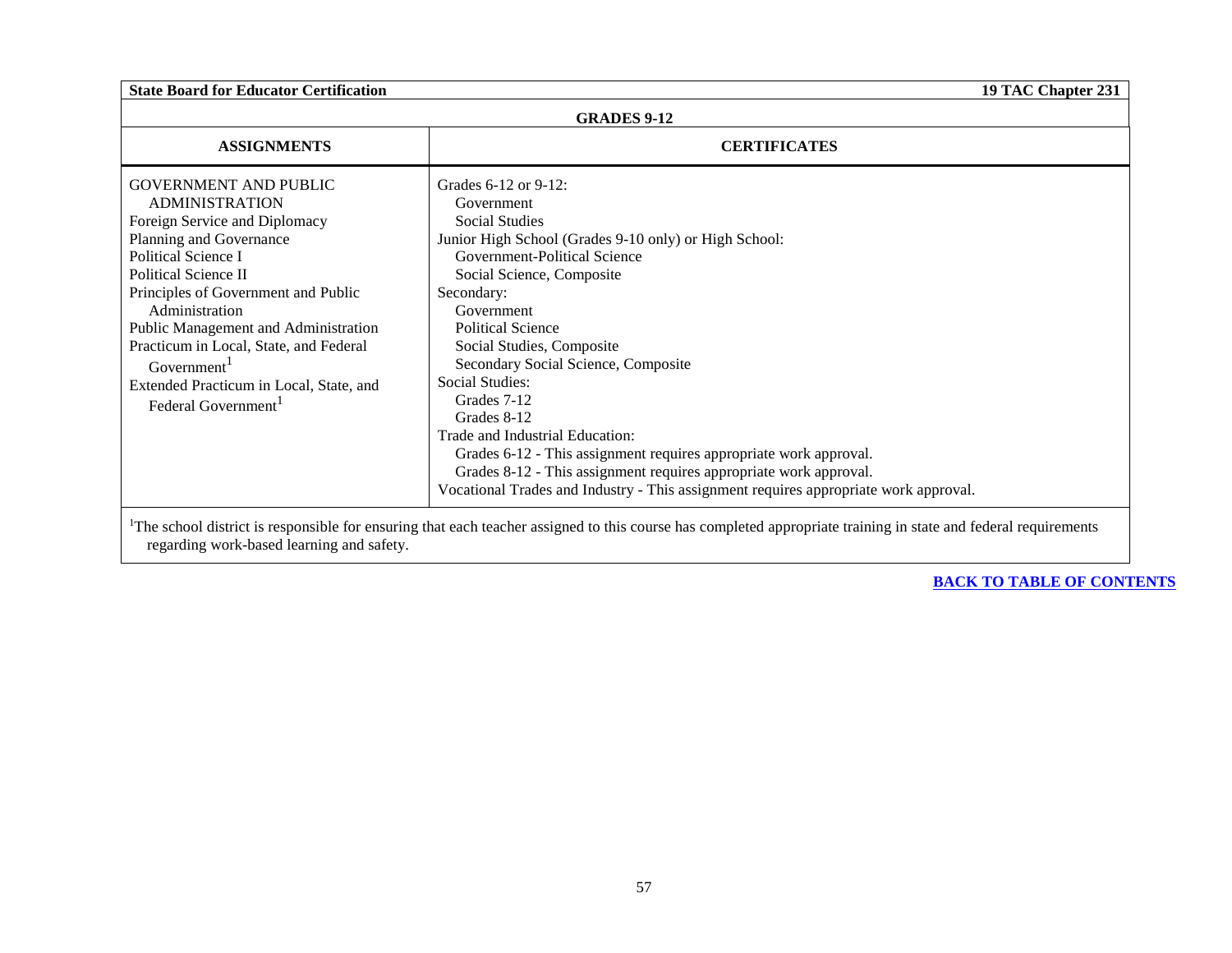regarding work-based learning and safety.

| <b>GRADES 9-12</b>                                                                                                                                                                                                                                                                              |                                                                                                                                                                                                                                                                                                                                                                                                                                                                                                                                                                                                                                                                  |  |
|-------------------------------------------------------------------------------------------------------------------------------------------------------------------------------------------------------------------------------------------------------------------------------------------------|------------------------------------------------------------------------------------------------------------------------------------------------------------------------------------------------------------------------------------------------------------------------------------------------------------------------------------------------------------------------------------------------------------------------------------------------------------------------------------------------------------------------------------------------------------------------------------------------------------------------------------------------------------------|--|
| <b>ASSIGNMENTS</b>                                                                                                                                                                                                                                                                              | <b>CERTIFICATES</b>                                                                                                                                                                                                                                                                                                                                                                                                                                                                                                                                                                                                                                              |  |
| Revenue, Taxation, and Regulation                                                                                                                                                                                                                                                               | Any business or office education certificate<br>Business and Finance: Grades 6-12<br><b>Business Education: Grades 6-12</b><br>Grades 6-12 or 9-12:<br><b>Social Studies</b><br>Junior High (Grades 9-10 only) or High School:<br>Social Science, Composite<br>Secondary:<br>Social Studies, Composite<br>Social Science, Composite<br><b>Social Studies:</b><br>Grades 7-12<br>Grades 8-12<br>Trade and Industrial Education:<br>Grades 6-12 - This assignment requires appropriate work approval.<br>Grades 8-12 - This assignment requires appropriate work approval.<br>Vocational Trades and Industry - This assignment requires appropriate work approval. |  |
| National Security                                                                                                                                                                                                                                                                               | Trade and Industrial Education:<br>Grades 6-12 - This assignment requires appropriate work approval.<br>Grades 8-12 - This assignment requires appropriate work approval.<br>Vocational Trades and Industry - This assignment requires appropriate work approval.                                                                                                                                                                                                                                                                                                                                                                                                |  |
| <b>HEALTH SCIENCE</b><br><b>Health Science Theory</b><br><b>Health Science Clinical</b><br><b>Medical Terminology</b><br>Pharmacology<br>Principles of Health Science<br>World Health Research<br>Practicum in Health Science <sup>1</sup><br>Extended Practicum in Health Science <sup>1</sup> | Health Science: Grades 6-12<br>Health Science Technology Education: Grades 8-12<br><b>Vocational Health Occupations</b><br><b>Vocational Health Science Technology</b>                                                                                                                                                                                                                                                                                                                                                                                                                                                                                           |  |
|                                                                                                                                                                                                                                                                                                 | <sup>1</sup> The school district is responsible for ensuring that each teacher assigned to this course has completed appropriate training in state and federal requirements                                                                                                                                                                                                                                                                                                                                                                                                                                                                                      |  |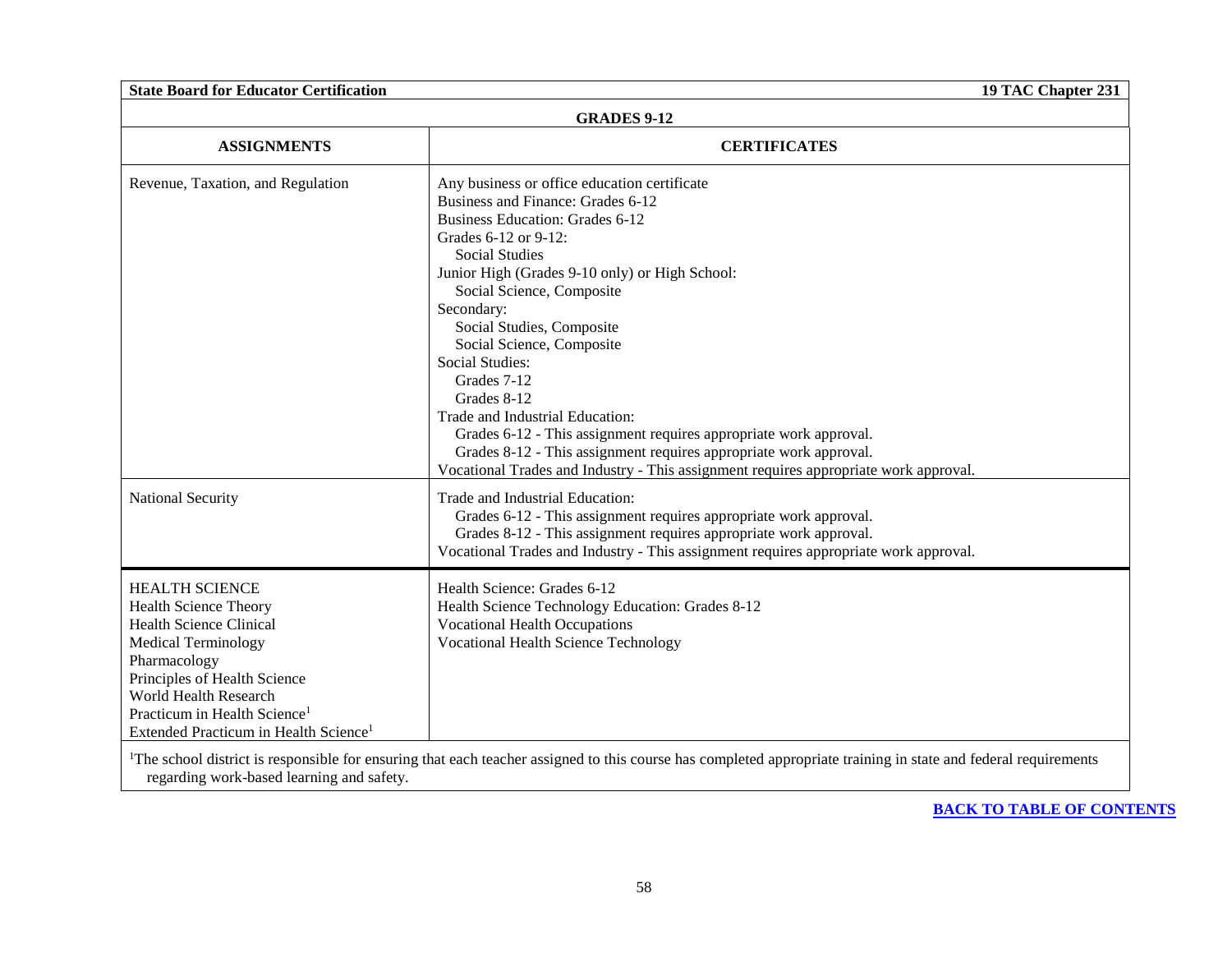| <b>ASSIGNMENTS</b>                                 | <b>CERTIFICATES</b>                                                                              |
|----------------------------------------------------|--------------------------------------------------------------------------------------------------|
| Anatomy and Physiology <sup>2</sup>                | Health Science: Grades 6-12 - This assignment requires a bachelor's degree.                      |
| Medical Microbiology <sup>2</sup>                  | Health Science Technology Education: Grades 8-12 - This assignment requires a bachelor's degree. |
| Pathophysiology <sup>2</sup>                       | Life Science:                                                                                    |
|                                                    | Grades 7-12                                                                                      |
|                                                    | Grades 8-12                                                                                      |
|                                                    | Master Science Teacher (Grades 8-12)                                                             |
|                                                    | Science:                                                                                         |
|                                                    | Grades 7-12                                                                                      |
|                                                    | Grades 8-12                                                                                      |
|                                                    | Secondary:                                                                                       |
|                                                    | <b>Biology</b>                                                                                   |
|                                                    | Science                                                                                          |
|                                                    | Science Composite                                                                                |
|                                                    | Vocational Health Occupations - This assignment requires a bachelor's degree.                    |
|                                                    | Vocational Health Science Technology - This assignment requires a bachelor's degree.             |
|                                                    | Health Science: Grades 6-12 - This assignment requires a bachelor's degree.                      |
| Mathematics for Medical Professionals <sup>2</sup> | Health Science Technology Education: Grades 8-12 -This assignment requires a bachelor's degree.  |
|                                                    | Vocational Health Occupations - This assignment requires a bachelor's degree.                    |
|                                                    | Vocational Health Science Technology - This assignment requires a bachelor's degree.             |
|                                                    | Master Mathematics Teacher (Grades 8-12)                                                         |
|                                                    | Mathematics:                                                                                     |
|                                                    | Grades 7-12                                                                                      |
|                                                    | Grades 8-12                                                                                      |
|                                                    | Mathematics/Physical Science/Engineering:                                                        |
|                                                    | Grades 6-12                                                                                      |
|                                                    | Grades 8-12                                                                                      |
|                                                    | Physics/Mathematics:                                                                             |
|                                                    | Grades 7-12                                                                                      |
|                                                    | Grades 8-12                                                                                      |
|                                                    | <b>Secondary Mathematics</b>                                                                     |

**[BACK TO TABLE OF CONTENTS](#page-0-0)**

school year. Specific details about the required training can be found at tea.texas.gov/cte.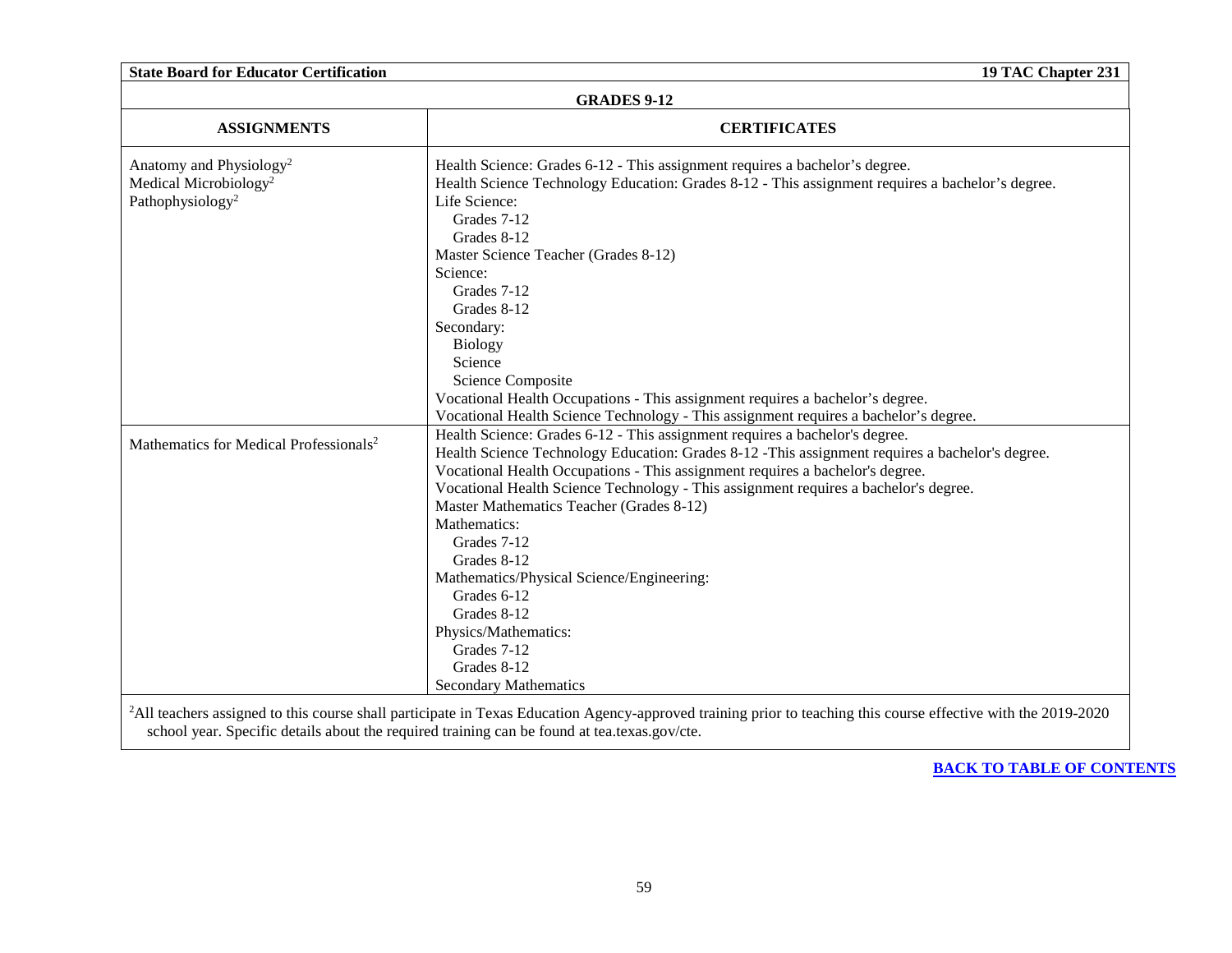| <b>GRADES 9-12</b>                                                                                                                                                                                                                                                              |                                                                                                                                                                                                                                                                                                                                                                                                                                                                                                                                                          |
|---------------------------------------------------------------------------------------------------------------------------------------------------------------------------------------------------------------------------------------------------------------------------------|----------------------------------------------------------------------------------------------------------------------------------------------------------------------------------------------------------------------------------------------------------------------------------------------------------------------------------------------------------------------------------------------------------------------------------------------------------------------------------------------------------------------------------------------------------|
| <b>ASSIGNMENTS</b>                                                                                                                                                                                                                                                              | <b>CERTIFICATES</b>                                                                                                                                                                                                                                                                                                                                                                                                                                                                                                                                      |
| <b>Health Informatics</b>                                                                                                                                                                                                                                                       | Health Science: Grades 6-12<br>Health Science Technology Education: Grades 8-12<br><b>Vocational Health Occupations</b><br><b>Vocational Health Science Technology</b><br>Any business or office education certificate<br>Business and Finance: Grades 6-12<br><b>Business Education: Grades 6-12</b>                                                                                                                                                                                                                                                    |
| <b>HOSPITALITY AND TOURISM</b><br><b>Hospitality Services</b><br>Hotel Management<br>Principles of Hospitality and Tourism<br><b>Travel and Tourism Management</b><br>Practicum in Hospitality Services <sup>1</sup><br>Extended Practicum in Hospitality Services <sup>1</sup> | Any home economics or homemaking certificate<br>Any marketing or distributive education certificate<br>Family and Consumer Sciences, Composite: Grades 6-12<br>Hospitality, Nutrition, and Food Sciences: Grades 8-12<br>Marketing: Grades 6-12<br>Marketing Education: Grades 8-12<br>Trade and Industrial Education:<br>Grades 6-12 - This assignment requires appropriate work approval.<br>Grades 8-12 - This assignment requires appropriate work approval.<br>Vocational Trades and Industry - This assignment requires appropriate work approval. |
| Introduction to Culinary Arts<br><b>Advanced Culinary Arts</b><br>Practicum in Culinary Arts <sup>1</sup><br>Extended Practicum in Culinary Arts <sup>1</sup>                                                                                                                   | Any home economics or homemaking certificate<br>Family and Consumer Sciences, Composite: Grades 6-12<br>Hospitality, Nutrition, and Food Sciences: Grades 8-12<br>Trade and Industrial Education:<br>Grades 6-12 - This assignment requires appropriate work approval.<br>Grades 8-12 - This assignment requires appropriate work approval.<br>Vocational Trades and Industry - This assignment requires appropriate work approval.                                                                                                                      |
|                                                                                                                                                                                                                                                                                 | <sup>1</sup> The school district is responsible for ensuring that each teacher assigned to this course has completed appropriate training in state and federal requirements                                                                                                                                                                                                                                                                                                                                                                              |

regarding work-based learning and safety.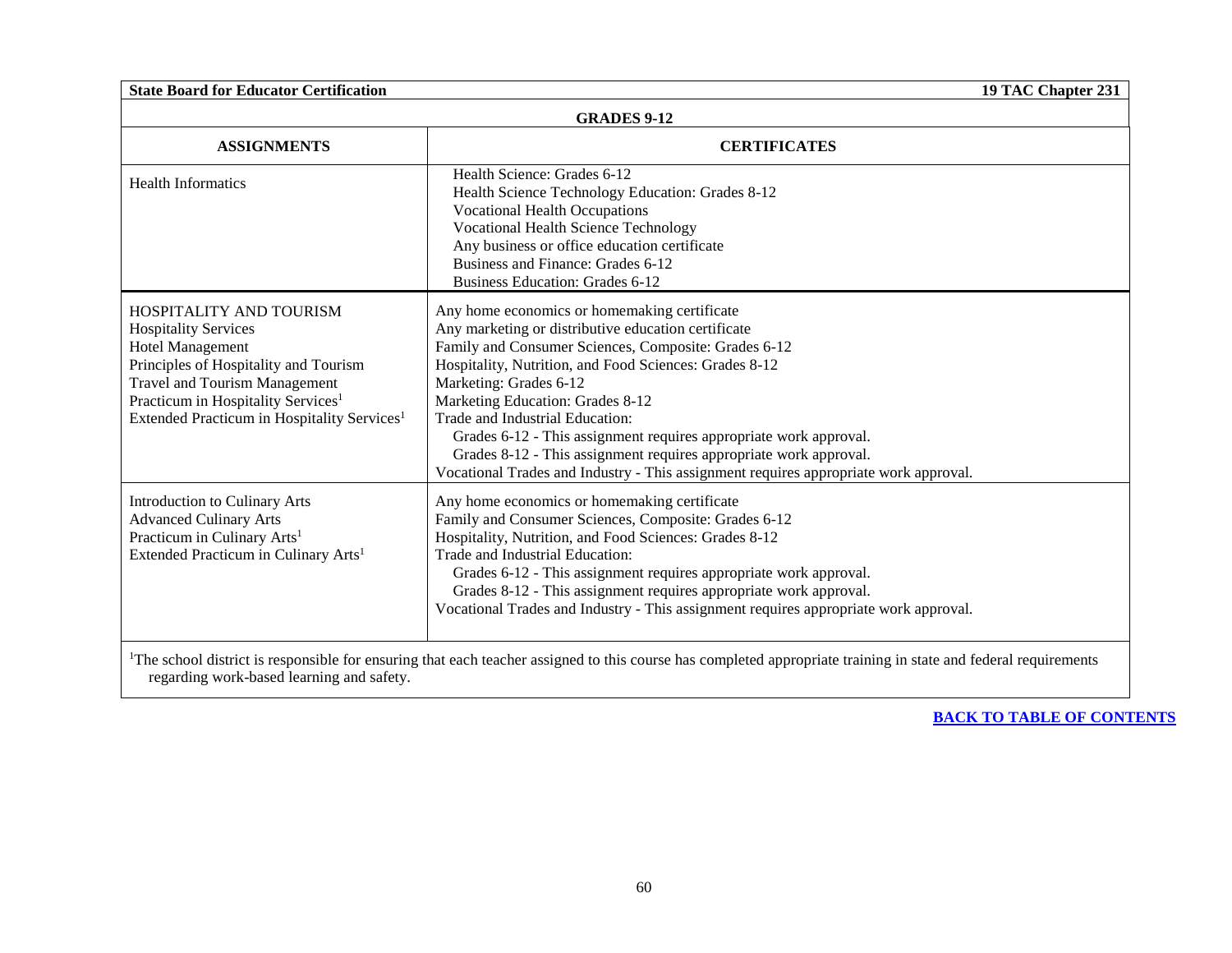| <b>GRADES 9-12</b>                                                                                                                                                                                                                                             |                                                                                                                                                                                                                                                                                                                                                                                                                          |  |
|----------------------------------------------------------------------------------------------------------------------------------------------------------------------------------------------------------------------------------------------------------------|--------------------------------------------------------------------------------------------------------------------------------------------------------------------------------------------------------------------------------------------------------------------------------------------------------------------------------------------------------------------------------------------------------------------------|--|
| <b>ASSIGNMENTS</b>                                                                                                                                                                                                                                             | <b>CERTIFICATES</b>                                                                                                                                                                                                                                                                                                                                                                                                      |  |
| Food Science <sup>2</sup>                                                                                                                                                                                                                                      | Any home economics or homemaking certificate<br>Chemistry:<br>Grades 7-12<br>Grades 8-12<br>Family and Consumer Sciences, Composite: Grades 6-12<br>Hospitality, Nutrition, and Food Sciences: Grades 8-12<br>Life Science:<br>Grades 7-12<br>Grades 8-12<br>Master Science Teacher (Grades 8-12)<br>Science:<br>Grades 7-12<br>Grades 8-12<br>Secondary<br><b>Biology</b><br>Chemistry<br>Science<br>Science, Composite |  |
| <b>HUMAN SERVICES</b><br>Child Development<br>Child Guidance<br>Family and Community Services<br><b>Interpersonal Studies</b><br>Principles of Human Services<br>Practicum in Human Services <sup>1</sup><br>Extended Practicum in Human Services <sup>1</sup> | Any home economics or homemaking certificate<br>Family and Consumer Sciences, Composite: Grades 6-12<br>Human Development and Family Studies: Grades 8-12                                                                                                                                                                                                                                                                |  |

<sup>1</sup>The school district is responsible for ensuring that each teacher assigned to this course has completed appropriate training in state and federal requirements regarding work-based learning and safety.

<sup>2</sup>All teachers assigned to this course shall participate in Texas Education Agency-approved training prior to teaching this course effective with the 2019-2020 school year. Specific details about the required training can be found at tea.texas.gov/cte.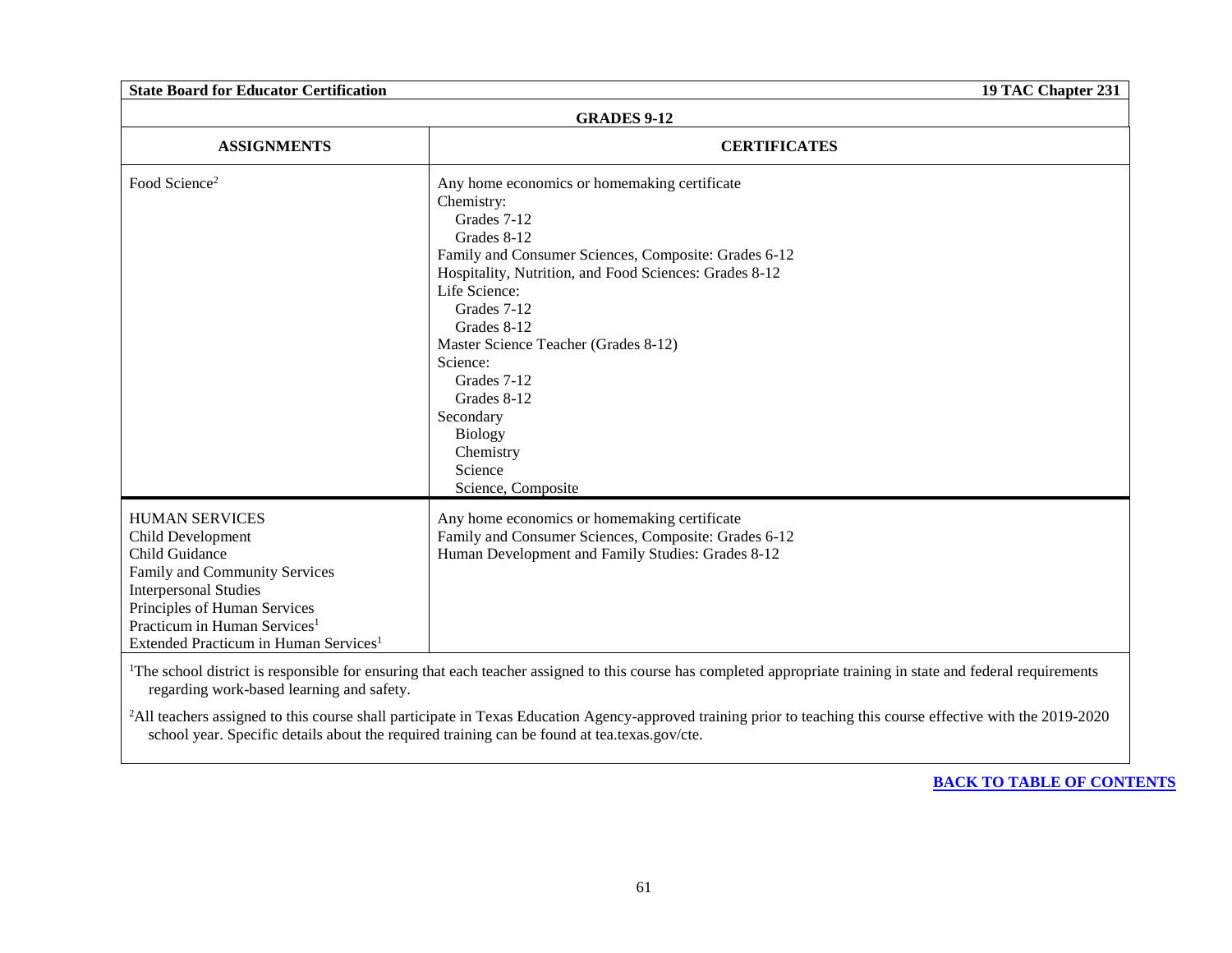| <b>State Board for Educator Certification</b><br>19 TAC Chapter 231                                                    |                                                                                                                                                                                                                                                                                                                                                                                                               |  |
|------------------------------------------------------------------------------------------------------------------------|---------------------------------------------------------------------------------------------------------------------------------------------------------------------------------------------------------------------------------------------------------------------------------------------------------------------------------------------------------------------------------------------------------------|--|
| <b>GRADES 9-12</b>                                                                                                     |                                                                                                                                                                                                                                                                                                                                                                                                               |  |
| <b>ASSIGNMENTS</b>                                                                                                     | <b>CERTIFICATES</b>                                                                                                                                                                                                                                                                                                                                                                                           |  |
| <b>Lifetime Nutrition and Wellness</b>                                                                                 | Any home economics or homemaking certificate<br>Family and Consumer Sciences, Composite: Grades 6-12<br>Health Science: Grades 6-12<br>Health Science Technology Education: Grades 8-12<br>Hospitality, Nutrition, and Food Sciences: Grades 8-12<br>Human Development and Family Studies: Grades 8-12<br><b>Vocational Health Occupations</b><br><b>Vocational Health Science Technology</b>                 |  |
| Counseling and Mental Health                                                                                           | Any home economics or homemaking certificate<br>Family and Consumer Sciences, Composite: Grades 6-12<br>Health Science: Grades 6-12<br>Health Science Technology Education: Grades 8-12<br>Human Development and Family Studies: Grades 8-12<br><b>Vocational Health Occupations</b><br><b>Vocational Health Science Technology</b>                                                                           |  |
| Dollars and Sense                                                                                                      | Any business or office education certificate<br>Any home economics or homemaking certificate<br>Any marketing or distributive education certificate<br>Business and Finance: Grades 6-12<br><b>Business Education: Grades 6-12</b><br>Family and Consumer Sciences, Composite: Grades 6-12<br>Human Development and Family Studies: Grades 8-12<br>Marketing: Grades 6-12<br>Marketing Education: Grades 8-12 |  |
| Introduction to Cosmetology<br>Cosmetology I<br>Cosmetology II<br>Principles of Cosmetology Design and Color<br>Theory | Trade and Industrial Education:<br>Grades 6-12 - This assignment requires appropriate work approval.<br>Grades 8-12 - This assignment requires appropriate work approval.<br>Vocational Trades and Industry - This assignment requires appropriate work approval.<br>Plus: Current license as a Cosmetology Instructor issued by the Texas Department of Licensure and<br>Regulation                          |  |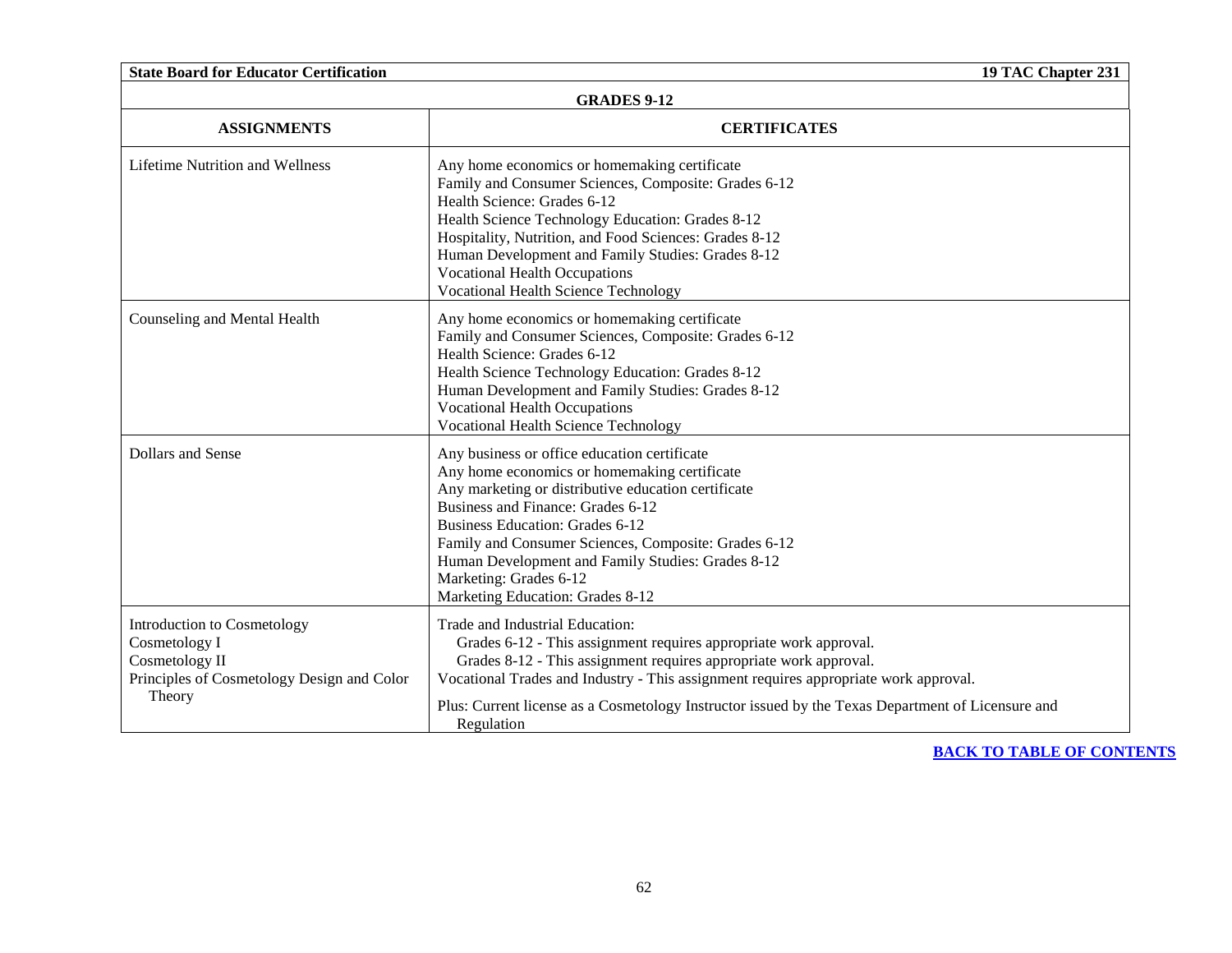| <b>State Board for Educator Certification</b><br>19 TAC Chapter 231                                   |                                                                                                                                                                                                                                                                                                                                                                                                                                                                                                                                                                                             |  |
|-------------------------------------------------------------------------------------------------------|---------------------------------------------------------------------------------------------------------------------------------------------------------------------------------------------------------------------------------------------------------------------------------------------------------------------------------------------------------------------------------------------------------------------------------------------------------------------------------------------------------------------------------------------------------------------------------------------|--|
| <b>GRADES 9-12</b>                                                                                    |                                                                                                                                                                                                                                                                                                                                                                                                                                                                                                                                                                                             |  |
| <b>ASSIGNMENTS</b>                                                                                    | <b>CERTIFICATES</b>                                                                                                                                                                                                                                                                                                                                                                                                                                                                                                                                                                         |  |
| <b>INFORMATION TECHNOLOGY</b><br>Principles of Information Technology<br>Networking<br>Networking Lab | Any business or office education certificate<br>Business and Finance: Grades 6-12<br><b>Business Education: Grades 6-12</b><br>Secondary:<br><b>Industrial Arts</b><br><b>Industrial Technology</b><br><b>Technology Applications:</b><br>Early Childhood-Grade 12<br>Grades 8-12<br>Technology Education: Grades 6-12<br>Trade and Industrial Education:<br>Grades 6-12 - This assignment requires appropriate work approval.<br>Grades 8-12 - This assignment requires appropriate work approval.<br>Vocational Trades and Industry - This assignment requires appropriate work approval. |  |
| Digital Media<br>Web Technologies                                                                     | Any business or office education certificate<br>Business and Finance: Grades 6-12<br><b>Business Education: Grades 6-12</b><br>Secondary:<br><b>Industrial Arts</b><br><b>Industrial Technology</b><br><b>Technology Applications:</b><br>Early Childhood-Grade 12<br>Grades 8-12<br>Technology Education: Grades 6-12<br>Trade and Industrial Education:<br>Grades 6-12 - This assignment requires appropriate work approval.<br>Grades 8-12 - This assignment requires appropriate work approval.<br>Vocational Trades and Industry - This assignment requires appropriate work approval. |  |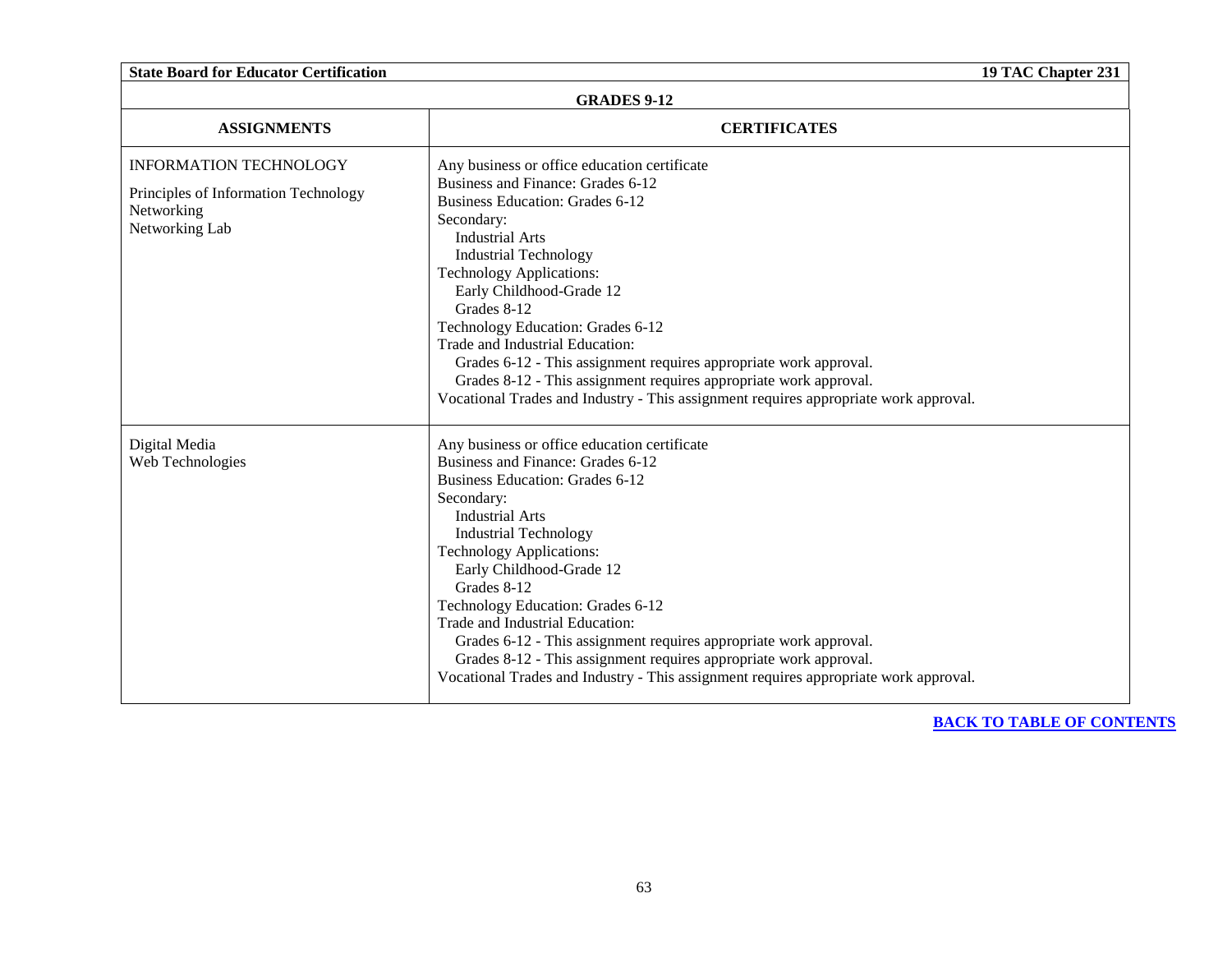| <b>GRADES 9-12</b>                                      |                                                                                                                                                                                                                                                                                                                                                                                                                                                                                                                                                                                                                                                                    |  |
|---------------------------------------------------------|--------------------------------------------------------------------------------------------------------------------------------------------------------------------------------------------------------------------------------------------------------------------------------------------------------------------------------------------------------------------------------------------------------------------------------------------------------------------------------------------------------------------------------------------------------------------------------------------------------------------------------------------------------------------|--|
| <b>ASSIGNMENTS</b>                                      | <b>CERTIFICATES</b>                                                                                                                                                                                                                                                                                                                                                                                                                                                                                                                                                                                                                                                |  |
| Computer Programming I<br>Computer Programming II       | Any business or office education certificate<br>Business and Finance: Grades 6-12<br>Business Education: Grades 6-12<br>Computer Science: Grades 8-12<br>Secondary:<br>Computer Information Systems: Grades 6-12<br><b>Industrial Arts</b><br><b>Industrial Technology</b><br><b>Technology Applications:</b><br>Early Childhood-Grade 12<br>Grades 8-12<br>Technology Education: Grades 6-12<br>Trade and Industrial Education:<br>Grades 6-12 - This assignment requires appropriate work approval.<br>Grades 8-12 - This assignment requires appropriate work approval.<br>Vocational Trades and Industry - This assignment requires appropriate work approval. |  |
| <b>Computer Maintenance</b><br>Computer Maintenance Lab | Secondary:<br><b>Industrial Arts</b><br><b>Industrial Technology</b><br>Technology Education: Grades 6-12<br>Trade and Industrial Education:<br>Grades 6-12 - This assignment requires appropriate work approval.<br>Grades 8-12 - This assignment requires appropriate work approval.<br>Vocational Trades and Industry - This assignment requires appropriate work approval.                                                                                                                                                                                                                                                                                     |  |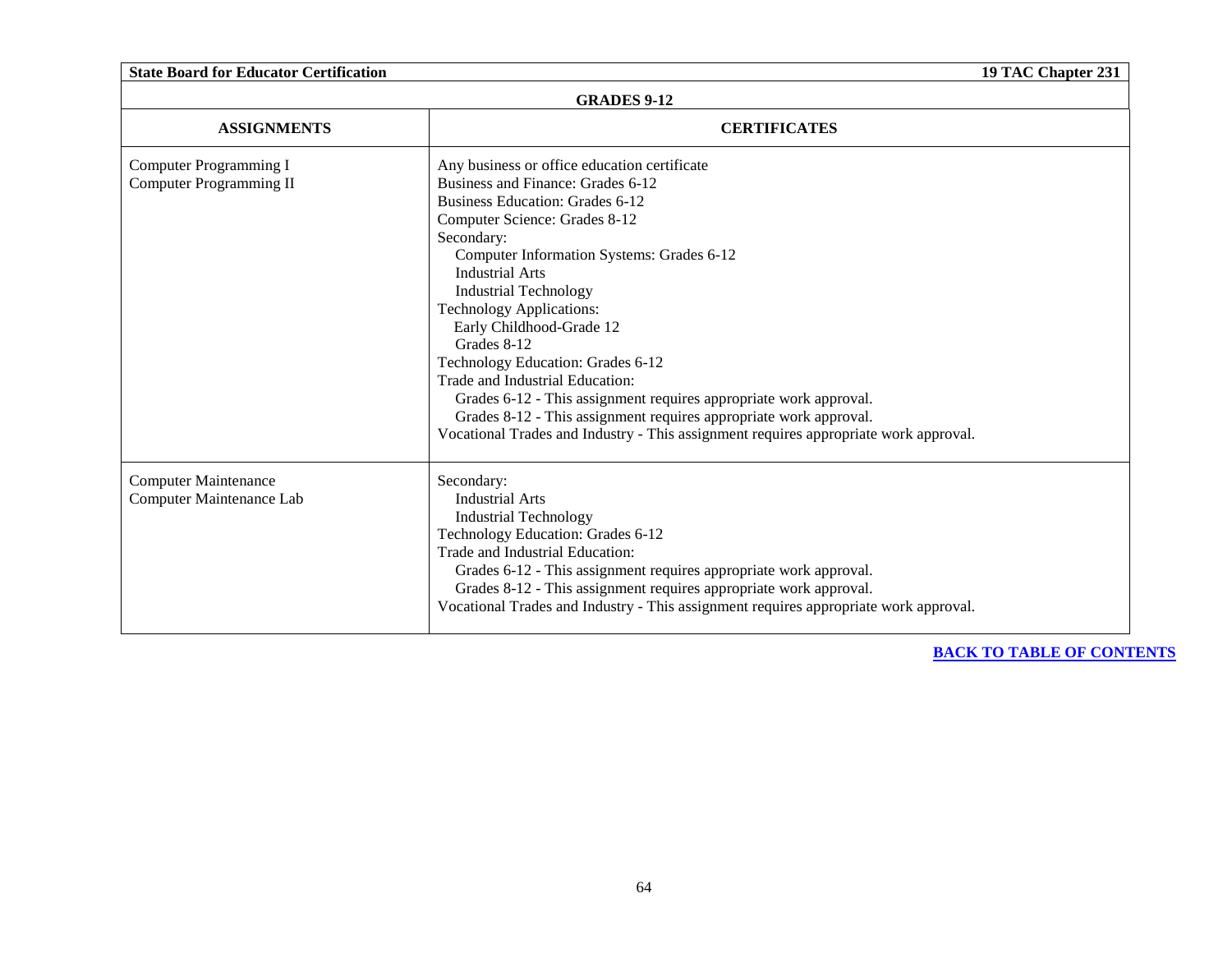| <b>GRADES 9-12</b>                                                                                                                                                                                                                                                                                                                                                                                                                                                                                                                       |                                                                                                                                                                                                                                                                                                                                                                                                                                                              |  |
|------------------------------------------------------------------------------------------------------------------------------------------------------------------------------------------------------------------------------------------------------------------------------------------------------------------------------------------------------------------------------------------------------------------------------------------------------------------------------------------------------------------------------------------|--------------------------------------------------------------------------------------------------------------------------------------------------------------------------------------------------------------------------------------------------------------------------------------------------------------------------------------------------------------------------------------------------------------------------------------------------------------|--|
| <b>ASSIGNMENTS</b>                                                                                                                                                                                                                                                                                                                                                                                                                                                                                                                       | <b>CERTIFICATES</b>                                                                                                                                                                                                                                                                                                                                                                                                                                          |  |
| Computer Technician Practicum <sup>1</sup><br>Extended Computer Technician Practicum <sup>1</sup><br>Practicum in Information Technology <sup>1</sup><br><b>Extended Practicum in Information</b><br>Technology <sup>1</sup>                                                                                                                                                                                                                                                                                                             | Secondary:<br><b>Industrial Arts</b><br><b>Industrial Technology</b><br><b>Technology Applications:</b><br>Early Childhood-Grade 12<br>Grades 8-12<br>Technology Education: Grades 6-12<br>Trade and Industrial Education:<br>Grades 6-12 - This assignment requires appropriate work approval.<br>Grades 8-12 - This assignment requires appropriate work approval.<br>Vocational Trades and Industry - This assignment requires appropriate work approval. |  |
| LAW, PUBLIC SAFETY, CORRECTIONS,<br><b>AND SECURITY</b><br><b>Correctional Services</b><br><b>Court Systems and Practices</b><br>Criminal Investigations<br>Federal Law Enforcement and Protective<br><b>Services</b><br>Firefighter I<br>Firefighter II<br>Law Enforcement I<br>Law Enforcement II<br>Principles of Law, Public Safety, Corrections,<br>and Security<br>Practicum in Law, Public Safety, Corrections<br>and Security <sup>1</sup><br>Extended Practicum in Law, Public Safety,<br>Corrections and Security <sup>1</sup> | Trade and Industrial Education:<br>Grades 6-12 - This assignment requires appropriate work approval.<br>Grades 8-12 - This assignment requires appropriate work approval.<br>Vocational Trades and Industry - This assignment requires appropriate work approval.<br>Plus:<br>Valid license appropriate for the assignment.                                                                                                                                  |  |

<sup>1</sup>The school district is responsible for ensuring that each teacher assigned to this course has completed appropriate training in state and federal requirements regarding work-based learning and safety.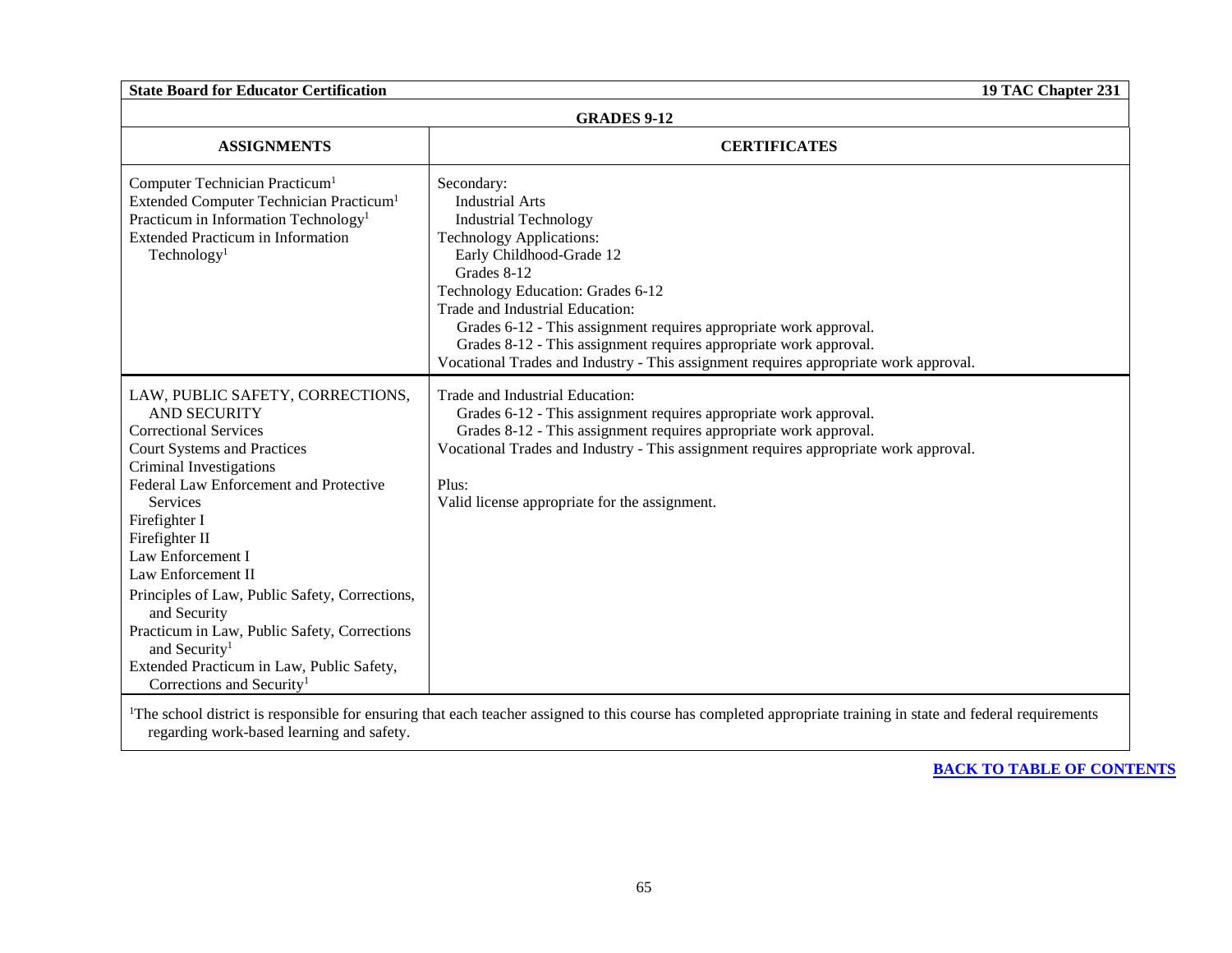|                               | <b>GRADES 9-12</b>                                                                                             |
|-------------------------------|----------------------------------------------------------------------------------------------------------------|
| <b>ASSIGNMENTS</b>            | <b>CERTIFICATES</b>                                                                                            |
|                               |                                                                                                                |
| Forensic Science <sup>2</sup> | Chemistry:                                                                                                     |
|                               | Grades 7-12                                                                                                    |
|                               | Grades 8-12                                                                                                    |
|                               | Health Science: Grades 6-12 - This assignment requires a bachelor's degree.                                    |
|                               | Health Science Technology Education: Grades 8-12 - This assignment requires a bachelor's degree.               |
|                               | Life Science:                                                                                                  |
|                               | Grades 6-12                                                                                                    |
|                               | Grades 8-12                                                                                                    |
|                               | Master Science Teacher (Grades 8-12)                                                                           |
|                               | Science:                                                                                                       |
|                               | Grades 7-12                                                                                                    |
|                               | Grades 8-12                                                                                                    |
|                               | Secondary:                                                                                                     |
|                               | <b>Biology</b>                                                                                                 |
|                               | Chemistry                                                                                                      |
|                               | Science                                                                                                        |
|                               | Science, Composite                                                                                             |
|                               | Trade and Industrial Education:                                                                                |
|                               | Grades 6-12 – This assignment requires a bachelor's degree and appropriate work approval                       |
|                               | Grades 8-12 – This assignment requires a bachelor's degree and appropriate work approval                       |
|                               | Vocational Health Occupations - This assignment requires a bachelor's degree.                                  |
|                               | Vocational Health Science Technology - This assignment requires a bachelor's degree.                           |
|                               | Vocational Trades and Industry – This assignment requires a bachelor's degree and appropriate work<br>approval |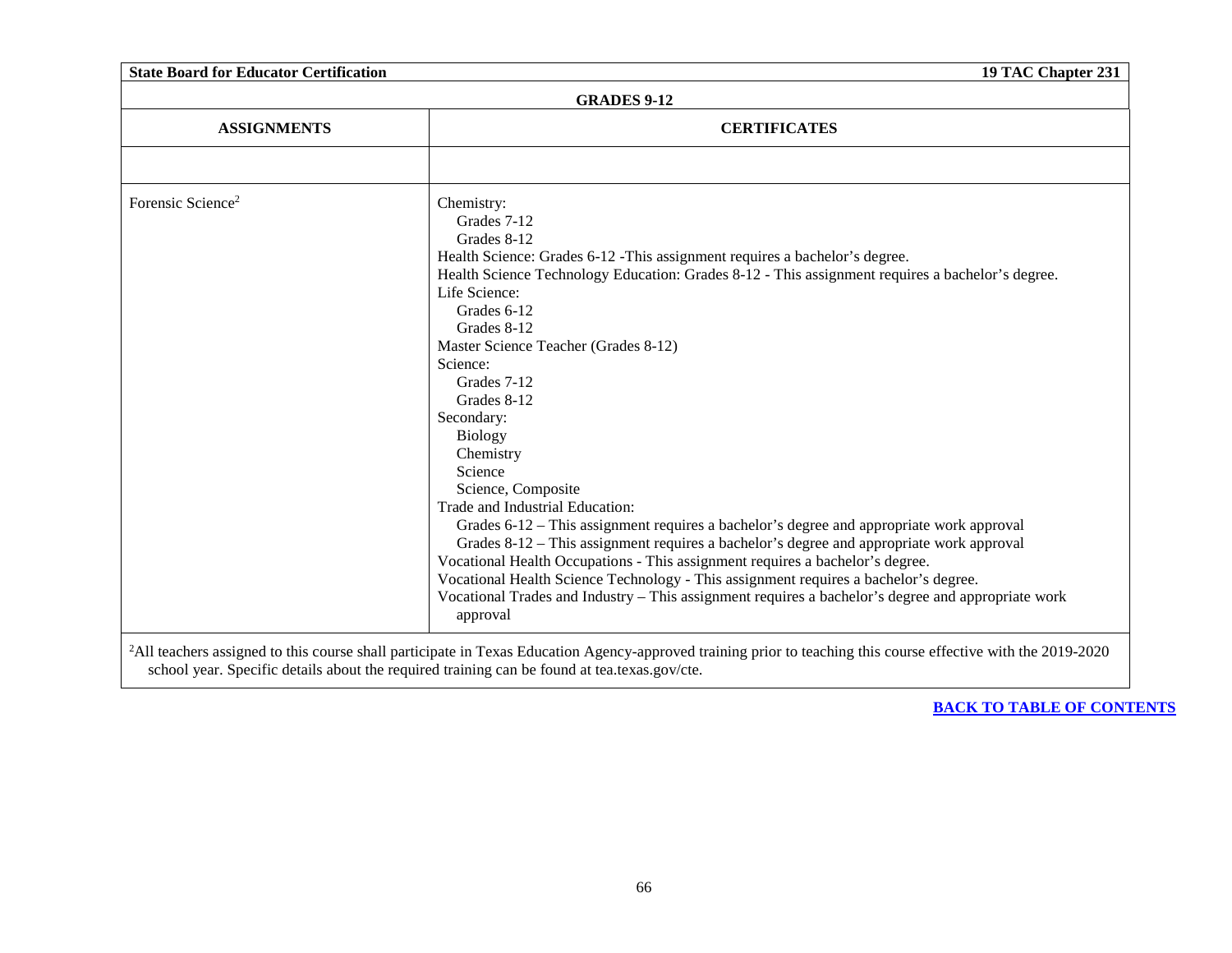| <b>GRADES 9-12</b>                                                                                                                                                                                                                                                                                                                                                                                                                                    |                                                                                                                                                                                                                                                                                                                                                                                                                                                                                                                                       |  |
|-------------------------------------------------------------------------------------------------------------------------------------------------------------------------------------------------------------------------------------------------------------------------------------------------------------------------------------------------------------------------------------------------------------------------------------------------------|---------------------------------------------------------------------------------------------------------------------------------------------------------------------------------------------------------------------------------------------------------------------------------------------------------------------------------------------------------------------------------------------------------------------------------------------------------------------------------------------------------------------------------------|--|
| <b>ASSIGNMENTS</b>                                                                                                                                                                                                                                                                                                                                                                                                                                    | <b>CERTIFICATES</b>                                                                                                                                                                                                                                                                                                                                                                                                                                                                                                                   |  |
| <b>MANUFACTURING</b><br>Diversified Manufacturing I<br>Diversified Manufacturing II<br>Manufacturing Engineering Technology I<br>Metal Fabrication and Machining I<br>Metal Fabrication and Machining II<br>Precision Metal Manufacturing I<br>Precision Metal Manufacturing II<br>Precision Metal Manufacturing II Lab<br>Principles of Manufacturing<br>Practicum in Manufacturing <sup>1</sup><br>Extended Practicum in Manufacturing <sup>1</sup> | Mathematics/Physical Science/Engineering:<br>Grades 6-12<br>Grades 8-12<br>Secondary:<br><b>Industrial Arts</b><br><b>Industrial Technology</b><br>Technology Education: Grades 6-12<br>Trade and Industrial Education:<br>Grades 6-12 - This assignment requires appropriate work approval.<br>Grades 8-12 - This assignment requires appropriate work approval.<br>Vocational Trades and Industry - This assignment requires appropriate work approval.                                                                             |  |
| Introduction to Welding<br>Welding I<br>Welding II<br>Welding II Lab                                                                                                                                                                                                                                                                                                                                                                                  | Agriculture, Food, and Natural Resources: Grades 6-12<br>Agricultural Science and Technology: Grades 6-12<br>Any vocational agriculture certificate<br>Secondary:<br><b>Industrial Arts</b><br><b>Industrial Technology</b><br>Technology Education: Grades 6-12<br>Trade and Industrial Education:<br>Grades 6-12 - This assignment requires appropriate work approval.<br>Grades 8-12 - This assignment requires appropriate work approval.<br>Vocational Trades and Industry - This assignment requires appropriate work approval. |  |
| regarding work-based learning and safety.                                                                                                                                                                                                                                                                                                                                                                                                             | <sup>1</sup> The school district is responsible for ensuring that each teacher assigned to this course has completed appropriate training in state and federal requirements                                                                                                                                                                                                                                                                                                                                                           |  |
| Manufacturing Engineering Technology II <sup>2</sup><br>(Continued on next page)                                                                                                                                                                                                                                                                                                                                                                      | Master Mathematics Teacher (Grades 8-12)<br>Mathematics:<br>Grades 7-12<br>Grades 8-12<br>Mathematics/Physical Science/Engineering:<br>Grades 6-12<br>Grades 8-12<br>Physics/Mathematics:<br>Grades 7-12<br>Grades 8-12                                                                                                                                                                                                                                                                                                               |  |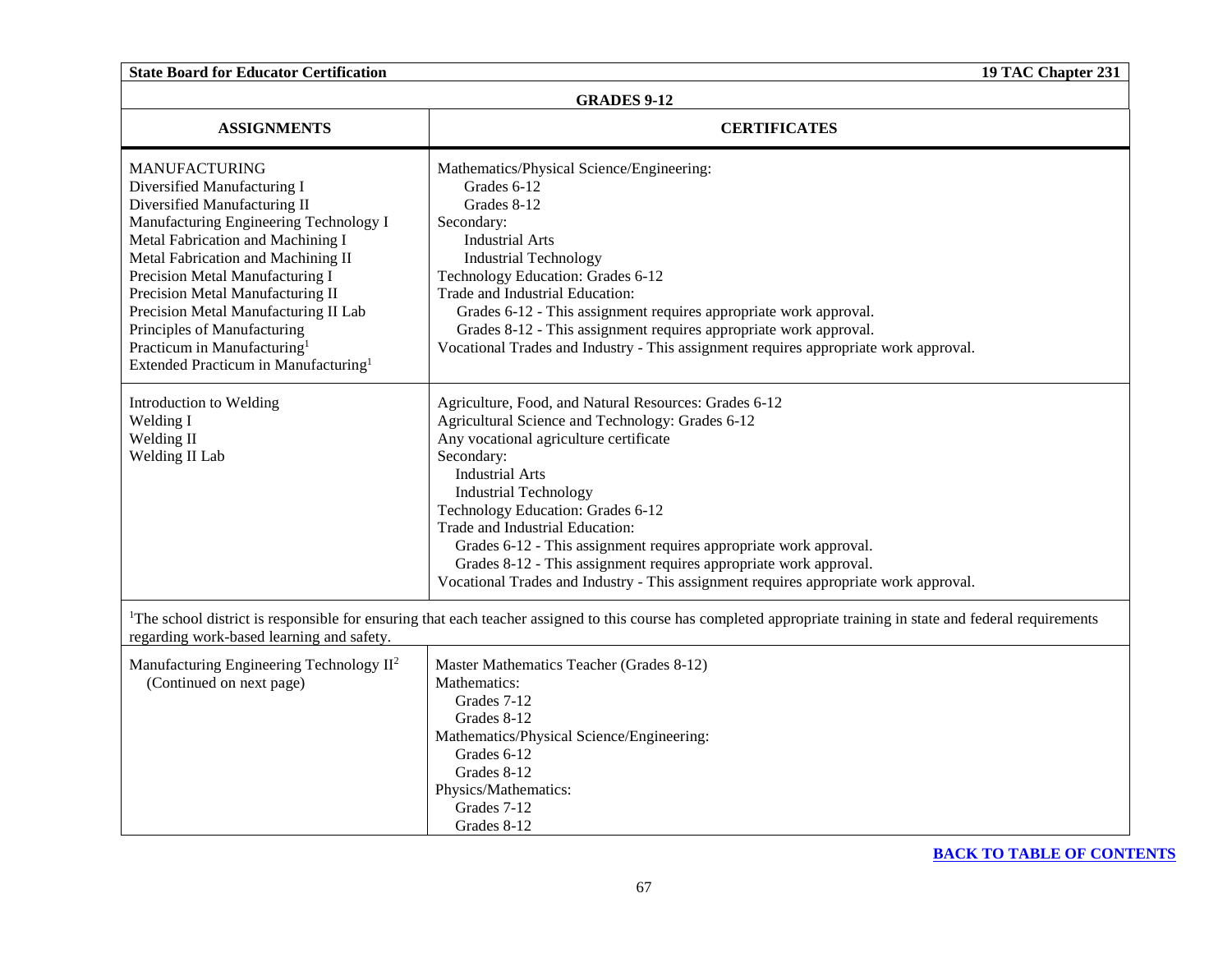| <b>State Board for Educator Certification</b><br>19 TAC Chapter 231                                                                                                                                  |                                                                                                                                                                                                                                                                                                                                                                                                                                                                                                                                                         |  |
|------------------------------------------------------------------------------------------------------------------------------------------------------------------------------------------------------|---------------------------------------------------------------------------------------------------------------------------------------------------------------------------------------------------------------------------------------------------------------------------------------------------------------------------------------------------------------------------------------------------------------------------------------------------------------------------------------------------------------------------------------------------------|--|
| <b>GRADES 9-12</b>                                                                                                                                                                                   |                                                                                                                                                                                                                                                                                                                                                                                                                                                                                                                                                         |  |
| <b>ASSIGNMENTS</b>                                                                                                                                                                                   | <b>CERTIFICATES</b>                                                                                                                                                                                                                                                                                                                                                                                                                                                                                                                                     |  |
| Manufacturing Engineering Technology II <sup>2</sup><br>(Continued)                                                                                                                                  | Secondary:<br><b>Industrial Arts</b><br><b>Industrial Arts Technology</b><br>Secondary, Grades 6-12 or Grades 9-12:<br>Mathematics<br>Technology Education: Grades 6-12.<br>Trade and Industrial Education:<br>Grades 6-12 - This assignment requires a bachelor's degree and appropriate work approval.<br>Trade and Industrial Education:<br>Grades 8-12 - This assignment requires a bachelor's degree and appropriate work approval.<br>Vocational Trades and Industry. This assignment requires a bachelor's degree and appropriate work approval. |  |
|                                                                                                                                                                                                      | <sup>2</sup> All teachers assigned to this course shall participate in Texas Education Agency-approved training prior to teaching this course effective with the 2019-2020<br>school year. Specific details about the required training can be found at tea.texas.gov/cte.                                                                                                                                                                                                                                                                              |  |
| <b>MARKETING</b><br>Social Media Marketing<br>Sports and Entertainment Marketing<br><b>Advanced Marketing</b><br>Practicum in Marketing <sup>1</sup><br>Extended Practicum in Marketing <sup>1</sup> | Any marketing or distributive education certificate<br>Marketing: Grades 6-12<br>Marketing Education: Grades 8-12                                                                                                                                                                                                                                                                                                                                                                                                                                       |  |
| regarding work-based learning and safety.                                                                                                                                                            | <sup>1</sup> The school district is responsible for ensuring that each teacher assigned to this course has completed appropriate training in state and federal requirements                                                                                                                                                                                                                                                                                                                                                                             |  |
| Advertising                                                                                                                                                                                          | Any marketing or distributive education certificate<br>Marketing: Grades 6-12<br>Marketing Education: Grades 8-12<br>Trade and Industrial Education:<br>Grades 6-12 - This assignment requires appropriate work approval.<br>Grades 8-12 - This assignment requires appropriate work approval.<br>Vocational Trades and Industry - This assignment requires appropriate work approval.                                                                                                                                                                  |  |
| <b>Fashion Marketing</b>                                                                                                                                                                             | Any home economics or homemaking certificate<br>Any marketing or distributive education certificate<br>Family and Consumer Science, Composite: Grades 6-12<br>Marketing: Grades 6-12<br>Marketing Education: Grades 8-12                                                                                                                                                                                                                                                                                                                                |  |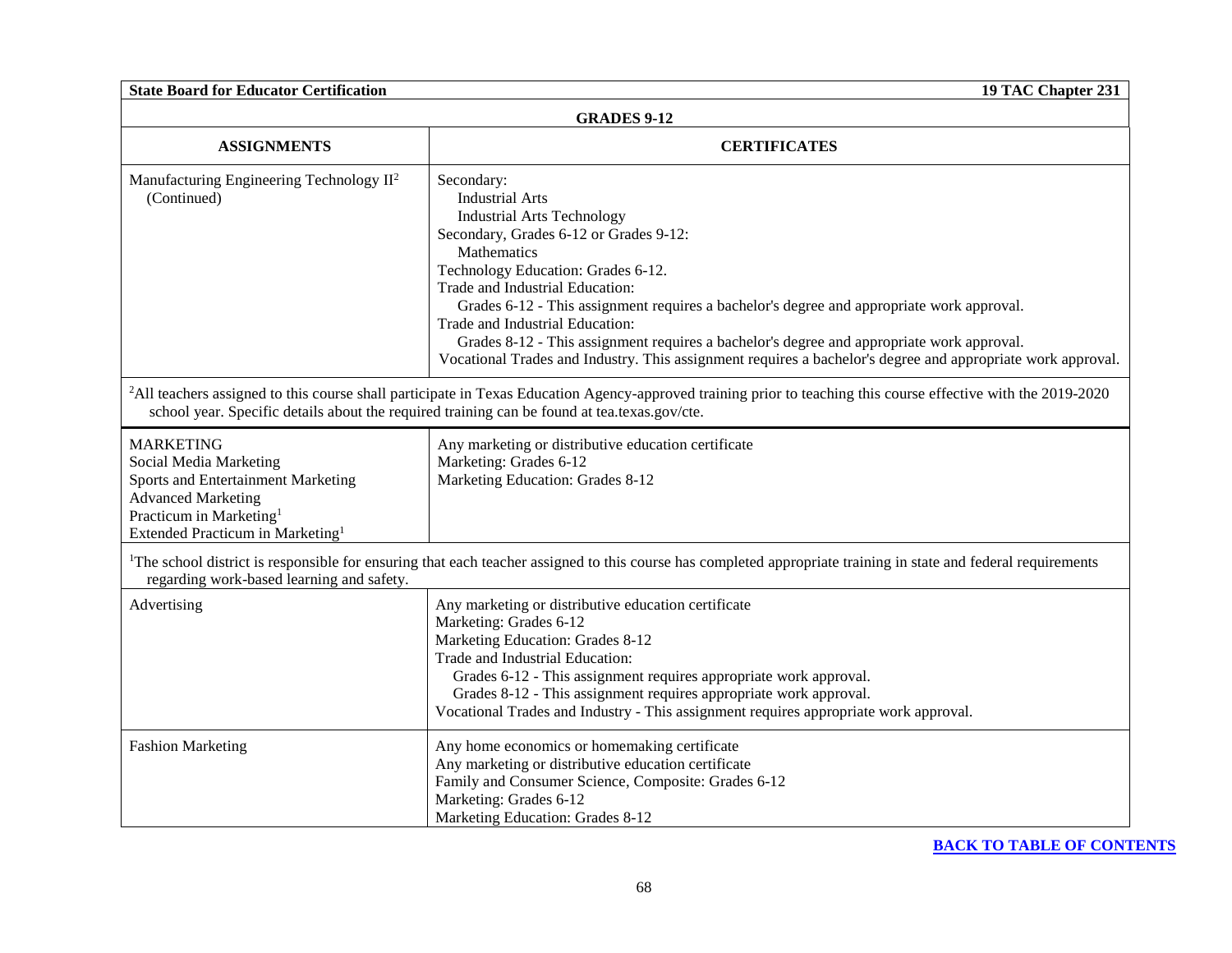| <b>GRADES 9-12</b>                                                                        |                                                                                                                                                                                                                                                                                                                                                                                                                                                                                                                                                                                                                                                                                                                                                                                                                                                                    |  |
|-------------------------------------------------------------------------------------------|--------------------------------------------------------------------------------------------------------------------------------------------------------------------------------------------------------------------------------------------------------------------------------------------------------------------------------------------------------------------------------------------------------------------------------------------------------------------------------------------------------------------------------------------------------------------------------------------------------------------------------------------------------------------------------------------------------------------------------------------------------------------------------------------------------------------------------------------------------------------|--|
| <b>ASSIGNMENTS</b>                                                                        | <b>CERTIFICATES</b>                                                                                                                                                                                                                                                                                                                                                                                                                                                                                                                                                                                                                                                                                                                                                                                                                                                |  |
| Entrepreneurship                                                                          | Any current vocational or career and technical education (CTE) classroom teaching certificate.<br>See 19 TAC §233.13 and §233.14 for examples of current CTE certificates.                                                                                                                                                                                                                                                                                                                                                                                                                                                                                                                                                                                                                                                                                         |  |
| SCIENCE, TECHNOLOGY,<br>ENGINEERING, AND MATHEMATICS<br>Principles of Applied Engineering | Agriculture, Food, and Natural Resources: Grades 6-12<br>Agricultural Science and Technology: Grades 6-12<br>Any vocational agriculture certificate<br>Health Science: Grades 6-12<br>Health Science Technology Education: Grades 8-12<br>Mathematics/Physical Science/Engineering:<br>Grades 6-12<br>Grades 8-12<br>Science, Technology, Engineering, and Mathematics: Grades 6-12 (TBD)<br>Secondary:<br><b>Industrial Arts</b><br><b>Industrial Technology</b><br>Technology Education: Grades 6-12<br>Trade and Industrial Education:<br>Grades 6-12 - This assignment requires appropriate work approval.<br>Grades 8-12 - This assignment requires appropriate work approval.<br><b>Vocational Health Occupations</b><br><b>Vocational Health Science Technology</b><br>Vocational Trades and Industry - This assignment requires appropriate work approval. |  |
| Principles of Biosciences                                                                 | Agriculture, Food, and Natural Resources: Grades 6-12<br>Agricultural Science and Technology: Grades 6-12<br>Any vocational agriculture certificate<br>Health Science: Grades 6-12<br>Health Science Technology Education: Grades 8-12<br>Mathematics/Physical Science/Engineering:<br>Grades 6-12<br>Grades 8-12<br>Science, Technology, Engineering, and Mathematics: Grades 6-12 (TBD)<br>Secondary:<br><b>Industrial Technology</b><br><b>Industrial Arts</b><br>Technology Education: Grades 6-12<br><b>Vocational Health Occupations</b><br><b>Vocational Health Science Technology</b>                                                                                                                                                                                                                                                                      |  |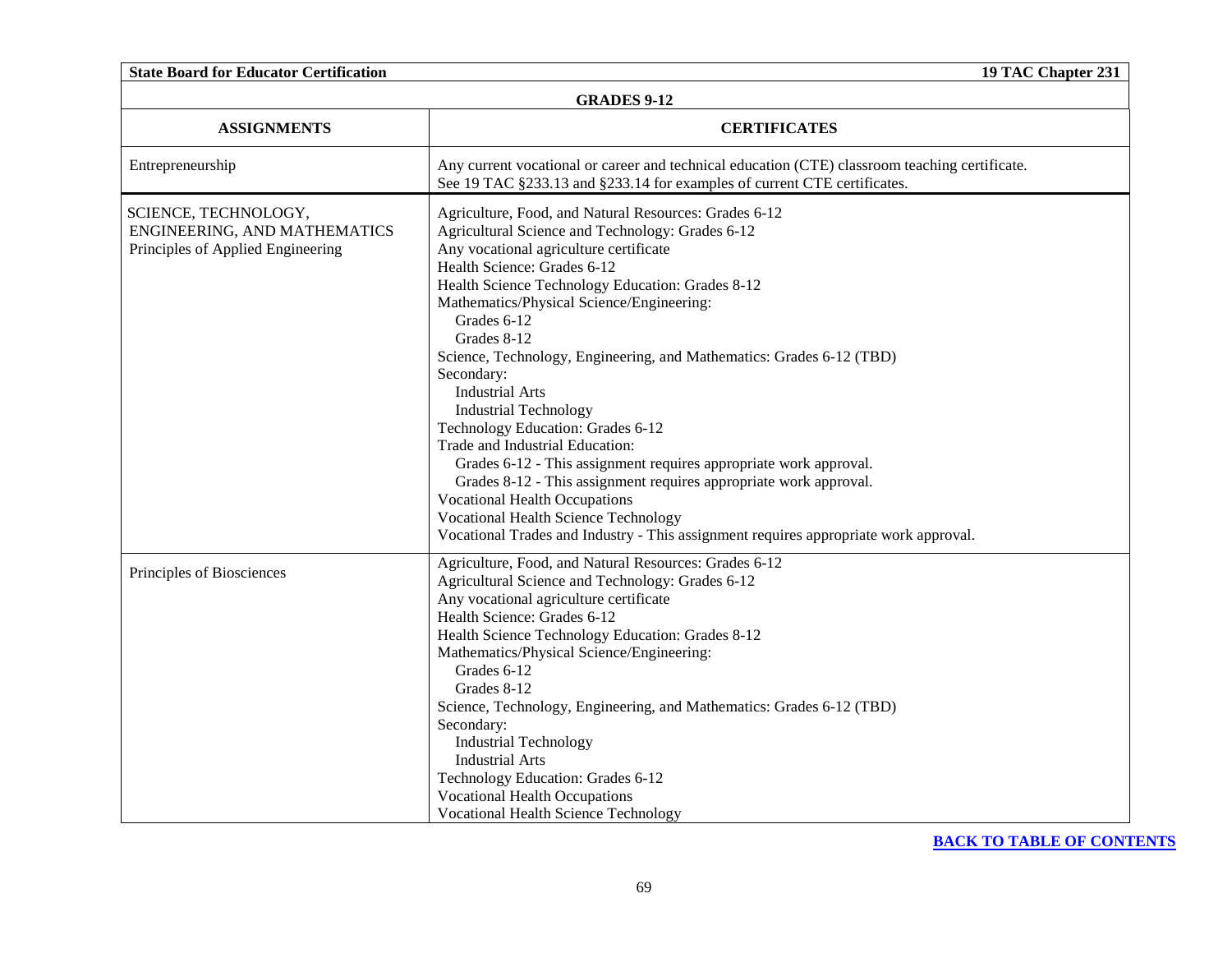## **GRADES 9-12**

| <b>ASSIGNMENTS</b>                                                                                                                                                                                                                                           | <b>CERTIFICATES</b>                                                                                                                                                                                                                                                                                                                                                                                                                                                                                                                                                                                                                                                                                                                                                    |
|--------------------------------------------------------------------------------------------------------------------------------------------------------------------------------------------------------------------------------------------------------------|------------------------------------------------------------------------------------------------------------------------------------------------------------------------------------------------------------------------------------------------------------------------------------------------------------------------------------------------------------------------------------------------------------------------------------------------------------------------------------------------------------------------------------------------------------------------------------------------------------------------------------------------------------------------------------------------------------------------------------------------------------------------|
| Biotechnology $I^2$<br>Biotechnology II <sup>2</sup>                                                                                                                                                                                                         | Agriculture, Food, and Natural Resources: Grades 6-12<br>Agricultural Science and Technology: Grades 6-12<br>Any vocational agriculture certificate<br>Health Science: Grades 6-12 - This assignment requires a bachelor's degree.<br>Health Science Technology Education: Grades 8-12 - This assignment requires a bachelor's degree.<br>Life Science:<br>Grades 7-12<br>Grades 8-12<br>Master Science Teacher (Grades 8-12)<br>Science:<br>Grades 7-12<br>Grades 8-12<br>Science, Technology, Engineering, and Mathematics: Grades 6-12 (TBD)<br>Secondary:<br><b>Biology</b><br><b>Secondary Science</b><br>Secondary Science, Composite<br>Vocational Health Occupations with a bachelor's degree<br>Vocational Health Science Technology with a bachelor's degree |
| Engineering Design and Presentation I<br>Engineering Design and Presentation II<br>Practicum in Science, Technology,<br>Engineering, and Mathematics <sup>1</sup><br>Extended Practicum in Science, Technology,<br>Engineering, and Mathematics <sup>1</sup> | Mathematics/Physical Science/Engineering:<br>Grades 6-12<br>Grades 8-12<br>Science, Technology, Engineering, and Mathematics: Grades 6-12<br>Secondary<br><b>Industrial Arts</b><br><b>Industrial Technology</b><br>Technology Education: Grades 6-12<br>Trade and Industrial Education:<br>Grades 6-12 - This assignment requires appropriate work approval.<br>Grades 8-12 - This assignment requires appropriate work approval.<br>Vocational Trades and Industry - This assignment requires appropriate work approval.                                                                                                                                                                                                                                             |

<sup>1</sup>The school district is responsible for ensuring that each teacher assigned to this course has completed appropriate training in state and federal requirements regarding work-based learning and safety.

<sup>2</sup>All teachers assigned to this course shall participate in Texas Education Agency-approved training prior to teaching this course effective with the 2019-2020 school year. Specific details about the required training can be found at tea.texas.gov/cte.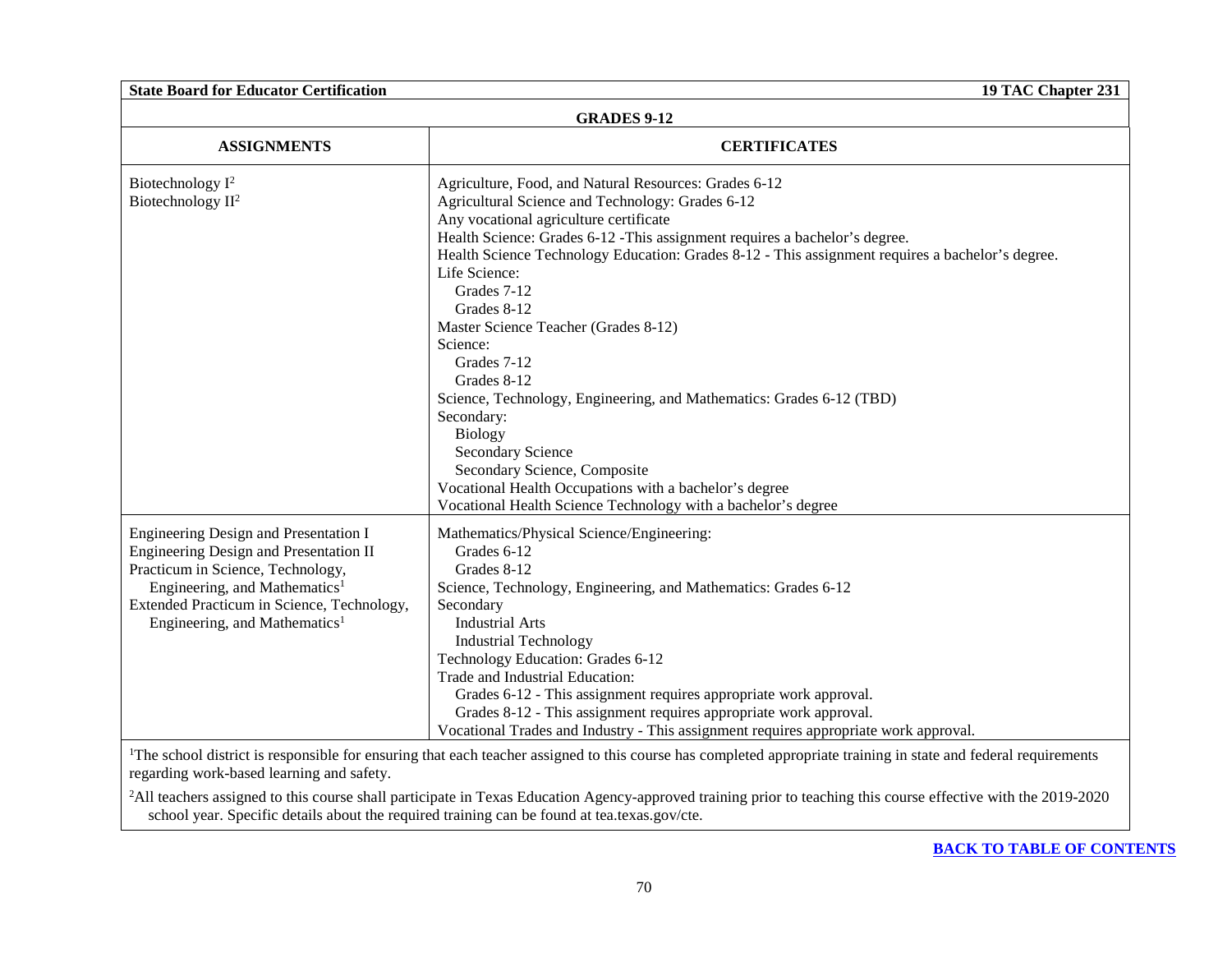| <b>State Board for Educator Certification</b>              |                                                                                                                                                                                                                                                                                                                                                                                                                                                                                                                                   | 19 TAC Chapter 231 |
|------------------------------------------------------------|-----------------------------------------------------------------------------------------------------------------------------------------------------------------------------------------------------------------------------------------------------------------------------------------------------------------------------------------------------------------------------------------------------------------------------------------------------------------------------------------------------------------------------------|--------------------|
| <b>GRADES 9-12</b>                                         |                                                                                                                                                                                                                                                                                                                                                                                                                                                                                                                                   |                    |
| <b>ASSIGNMENTS</b>                                         | <b>CERTIFICATES</b>                                                                                                                                                                                                                                                                                                                                                                                                                                                                                                               |                    |
| Engineering Mathematics <sup>2</sup><br>Robotics $II^2$    | Master Mathematics Teacher (Grades 8-12)<br>Mathematics:<br>Grades 7-12<br>Grades 8-12<br>Mathematics/Physical Science/Engineering:<br>Grades 6-12<br>Grades 8-12<br>Physics/Mathematics:<br>Grades 7-12<br>Grades 8-12<br>Science, Technology, Engineering, and Mathematics: Grades 6-12 (TBD)<br>Secondary:<br>Mathematics<br><b>Industrial Arts</b><br><b>Industrial Technology</b><br>Technology Education: Grades 6-12                                                                                                       |                    |
| <b>AC/DC</b> Electronics<br><b>Solid State Electronics</b> | Mathematics/Physical Science/Engineering:<br>Grades 6-12<br>Grades 8-12<br>Science, Technology, Engineering, and Mathematics: Grades 6-12 (TBD)<br>Secondary:<br><b>Industrial Arts</b><br><b>Industrial Technology</b><br>Technology Education: Grades 6-12<br>Trade and Industrial Education:<br>Grades 6-12 - This assignment requires appropriate work approval.<br>Grades 8-12 - This assignment requires appropriate work approval.<br>Vocational Trades and Industry - This assignment requires appropriate work approval. |                    |
|                                                            | <sup>2</sup> All teachers assigned to this course shall participate in Texas Education Agency-approved training prior to teaching this course effective with the 2019-2020<br>school year. Specific details about the required training can be found at tea.texas.gov/cte.                                                                                                                                                                                                                                                        |                    |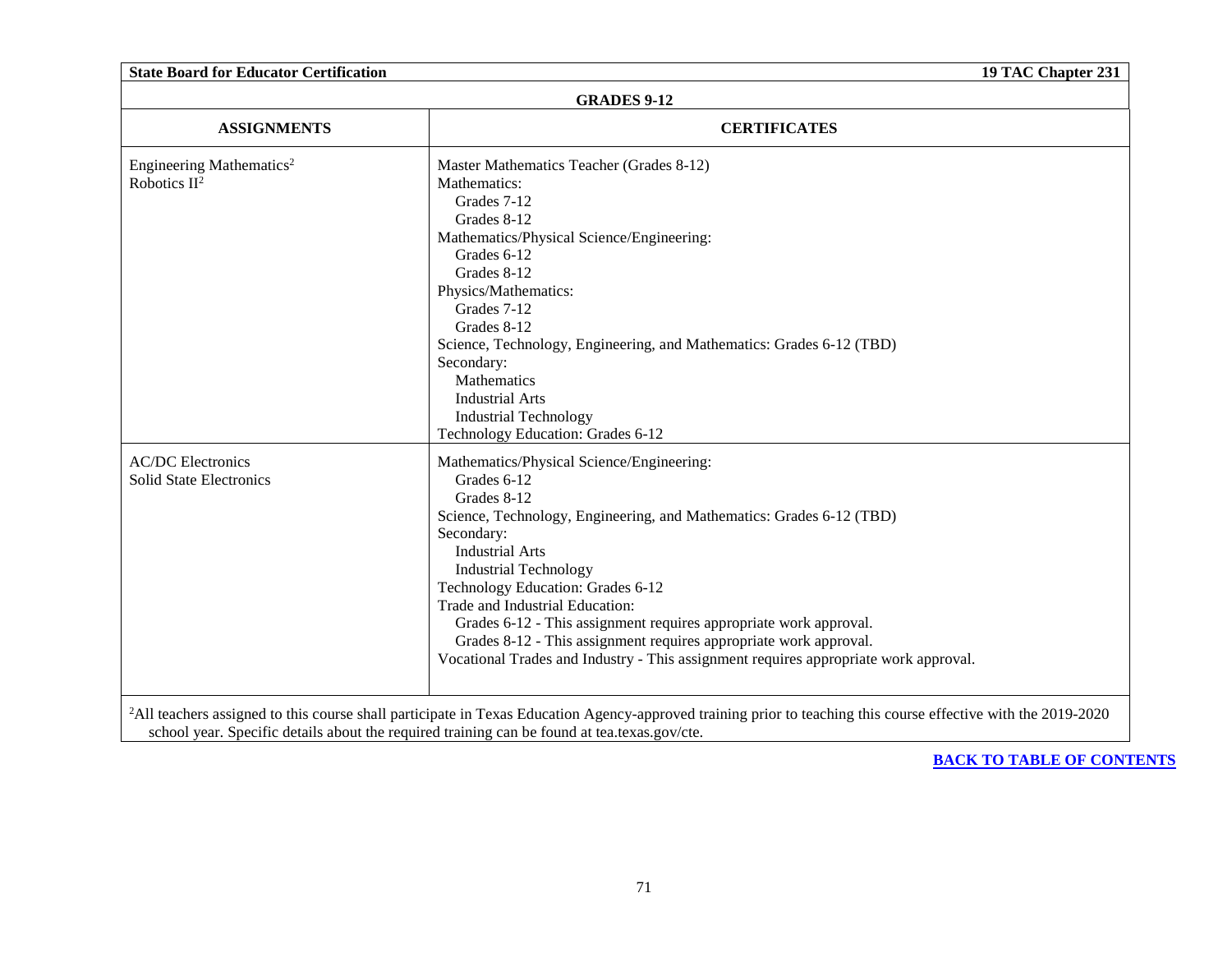| <b>State Board for Educator Certification</b><br>19 TAC Chapter 231                                                               |                                                                                                                                                                                                                                                                                                                                                                                                                                                                                    |  |
|-----------------------------------------------------------------------------------------------------------------------------------|------------------------------------------------------------------------------------------------------------------------------------------------------------------------------------------------------------------------------------------------------------------------------------------------------------------------------------------------------------------------------------------------------------------------------------------------------------------------------------|--|
| <b>GRADES 9-12</b>                                                                                                                |                                                                                                                                                                                                                                                                                                                                                                                                                                                                                    |  |
| <b>ASSIGNMENTS</b>                                                                                                                | <b>CERTIFICATES</b>                                                                                                                                                                                                                                                                                                                                                                                                                                                                |  |
| Principles of Technology <sup>2,3</sup>                                                                                           | Master Science Teacher (Grades 8-12)<br>Mathematics/Physical Science/Engineering:<br>Grades 6-12<br>Grades 8-12<br>Physical Science:<br>Grades 6-12<br>Grades 8-12<br>Physics/Mathematics:<br>Grades 7-12<br>Grades 8-12<br>Science:<br>Grades 7-12<br>Grades 8-12<br>Science, Technology, Engineering, and Mathematics: Grades 6-12<br>Secondary:<br><b>Industrial Arts</b><br><b>Industrial Technology</b><br>Physics<br>Science, Composite<br>Technology Education: Grades 6-12 |  |
| Engineering Design and Problem Solving <sup>2</sup><br>Principles of Engineering Science <sup>2</sup><br>(Continued on next page) | Master Science Teacher (Grades 8-12)<br>Mathematics/Physical Science/Engineering:<br>Grades 6-12<br>Grades 8-12<br>Physical Science:<br>Grades 6-12<br>Grades 8-12<br>Physics/Mathematics:<br>Grades 7-12<br>Grades 8-12<br>$\frac{2}{2}$ All teachers assigned to this course shall participate in Texas Education Agency-approved training prior to teaching this course effective with the 2019-2020                                                                            |  |

 $2$  All teachers assigned to this course shall participate in Texas Education Agency-approved training prior to teaching this course effective with the 2019-2020 school year. Specific details about the required training can be found at tea.texas.gov/cte.

<sup>3</sup>May also be taught with a vocational agriculture certificate or a trades and industry certificate with verifiable physics applications experience in business and industry, if assigned prior to the 1998-99 school year. Six semester credit hours of college physics, chemistry, or electricity/electronics may be substituted for the business and industry experience.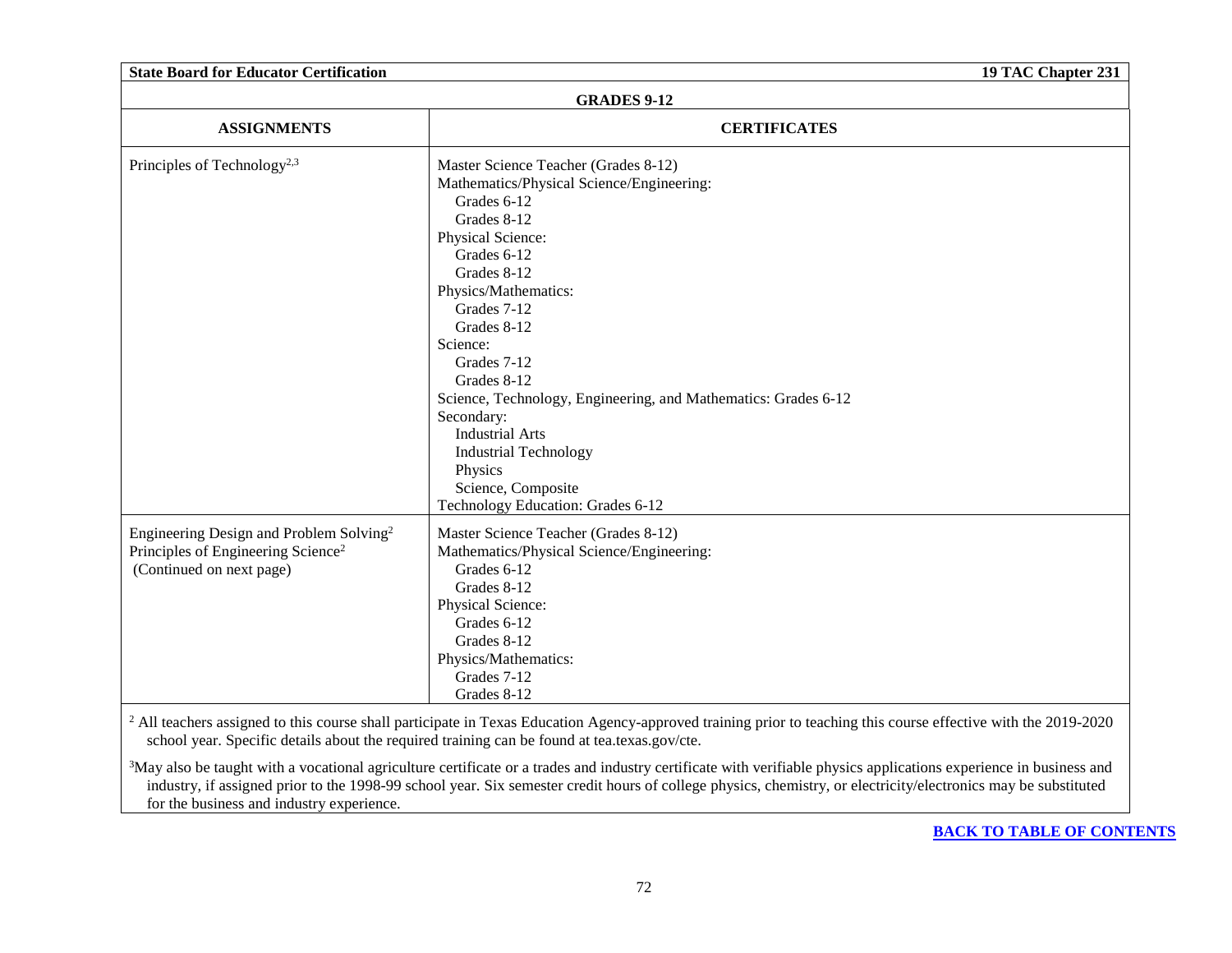| <b>State Board for Educator Certification</b><br>19 TAC Chapter 231                                                  |                                                                                                                                                                                                                                                                                                                                                                         |  |
|----------------------------------------------------------------------------------------------------------------------|-------------------------------------------------------------------------------------------------------------------------------------------------------------------------------------------------------------------------------------------------------------------------------------------------------------------------------------------------------------------------|--|
| <b>GRADES 9-12</b>                                                                                                   |                                                                                                                                                                                                                                                                                                                                                                         |  |
| <b>ASSIGNMENTS</b>                                                                                                   | <b>CERTIFICATES</b>                                                                                                                                                                                                                                                                                                                                                     |  |
| Engineering Design and Problem Solving <sup>2</sup><br>Principles of Engineering Science <sup>2</sup><br>(Continued) | Science:<br>Grades 7-12<br>Grades 8-12<br>Science, Technology, Engineering, and Mathematics: Grades 6-12<br>Secondary:<br><b>Industrial Arts</b><br><b>Industrial Technology</b><br>Physics<br>Science<br>Science, Composite<br>Technology Education: Grades 6-12                                                                                                       |  |
| Scientific Research and Design <sup>2</sup>                                                                          | Any vocational or career and technical education (CTE) classroom teaching certificate with a bachelor's<br>degree and 18 semester credit hours in any combination of sciences<br>Any science certificate valid for the grade level<br>Master Science Teacher (Grades 8-12)<br>Science, Technology, Engineering, and Mathematics: Grades 6-12                            |  |
| Digital Electronics <sup>2</sup>                                                                                     | Master Mathematics Teacher (Grades 8-12)<br>Mathematics/Physical Science/Engineering:<br>Grades 6-12<br>Grades 8-12<br>Physics/Mathematics:<br>Grades 7-12<br>Grades 8-12<br>Science, Technology, Engineering, and Mathematics: Grades 6-12<br>Secondary:<br><b>Industrial Arts</b><br><b>Industrial Technology</b><br>Mathematics<br>Technology Education: Grades 6-12 |  |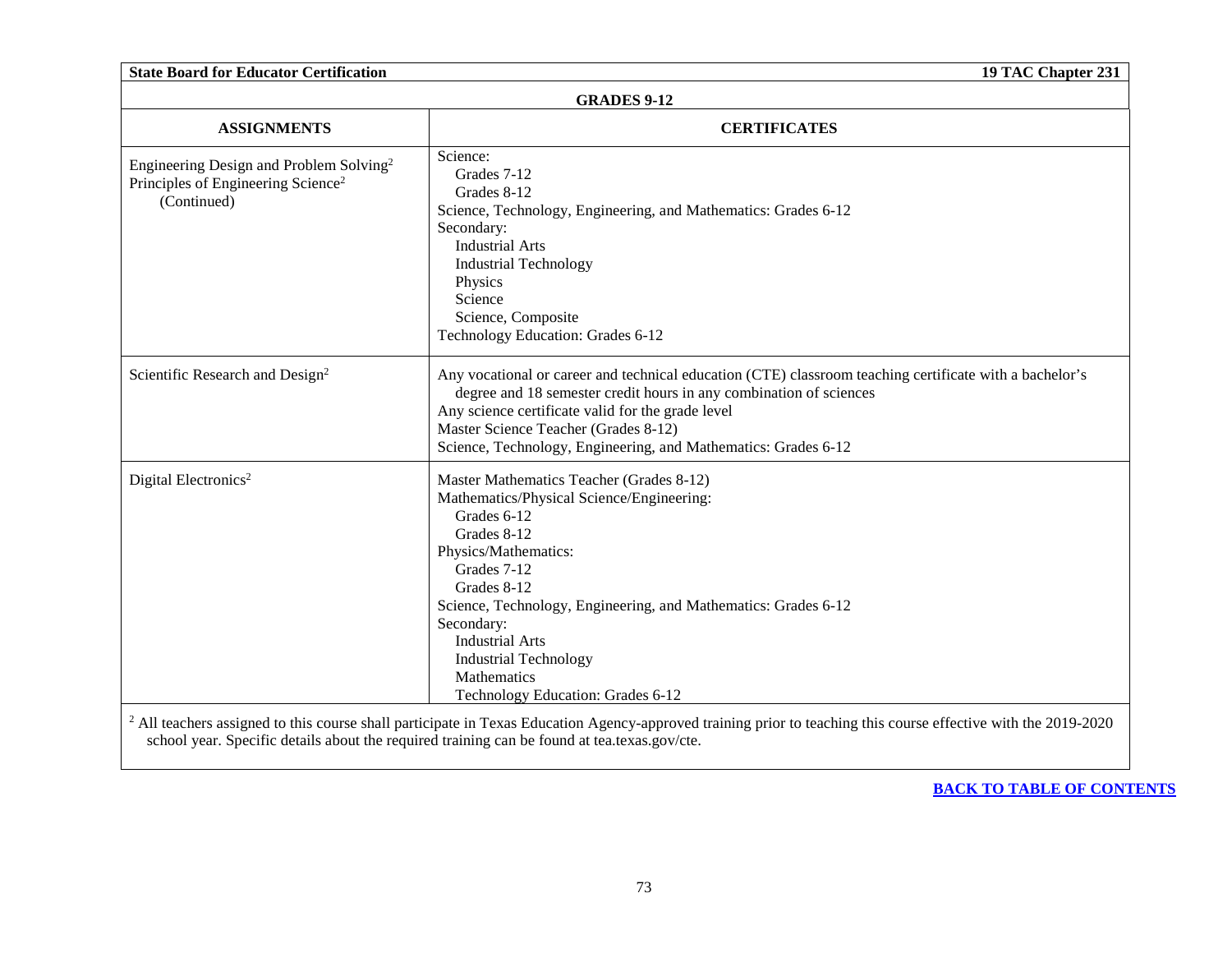**State Board for Educator Certification 19 TAC Chapter 231**

| <b>GRADES 9-12</b>                                                                                                                                                                                                                                                                                                                                                                                                                                                                |                                                                                                                                                                                                                                                                                                                                                                                                                                                                                                                                                                                                                        |  |
|-----------------------------------------------------------------------------------------------------------------------------------------------------------------------------------------------------------------------------------------------------------------------------------------------------------------------------------------------------------------------------------------------------------------------------------------------------------------------------------|------------------------------------------------------------------------------------------------------------------------------------------------------------------------------------------------------------------------------------------------------------------------------------------------------------------------------------------------------------------------------------------------------------------------------------------------------------------------------------------------------------------------------------------------------------------------------------------------------------------------|--|
| <b>ASSIGNMENTS</b>                                                                                                                                                                                                                                                                                                                                                                                                                                                                | <b>CERTIFICATES</b>                                                                                                                                                                                                                                                                                                                                                                                                                                                                                                                                                                                                    |  |
| Robotics I                                                                                                                                                                                                                                                                                                                                                                                                                                                                        | Mathematics/Physical Science/Engineering:<br>Grades 6-12<br>Grades 8-12<br>Science, Technology, Engineering, and Mathematics: Grades 6-12<br>Secondary<br>Industrial Arts (Grades 6-12)<br>Industrial Technology (Grades 6-12)<br><b>Technology Applications:</b><br>Early Childhood-Grade 12<br>Grades 8-12<br>Technology Education: Grades 6-12<br>Trade and Industrial Education:<br>Grades 6-12 - This assignment requires appropriate work approval.<br>Grades 8-12 - This assignment requires appropriate work approval.<br>Vocational Trades and Industry - This assignment requires appropriate work approval. |  |
| TRANSPORTATION, DISTRIBUTION,<br><b>AND LOGISTICS</b><br>Energy and Power of Transportation Systems<br><b>Aircraft Airframe Technology</b><br><b>Aircraft Powerplant Technology</b><br><b>Automotive Basics</b><br>Automotive Technology I: Maintenance and<br>Light Repair<br>Automotive Technology II: Automotive<br>Service<br><b>Advanced Transportation Systems Laboratory</b><br>Basic Collision Repair and Refinishing<br><b>Collision Repair</b><br>Paint and Refinishing | Trade and Industrial Education:<br>Grades 6-12 - This assignment requires appropriate work approval.<br>Grades 8-12 - This assignment requires appropriate work approval.<br>Vocational Trades and Industry - This assignment requires appropriate work approval.                                                                                                                                                                                                                                                                                                                                                      |  |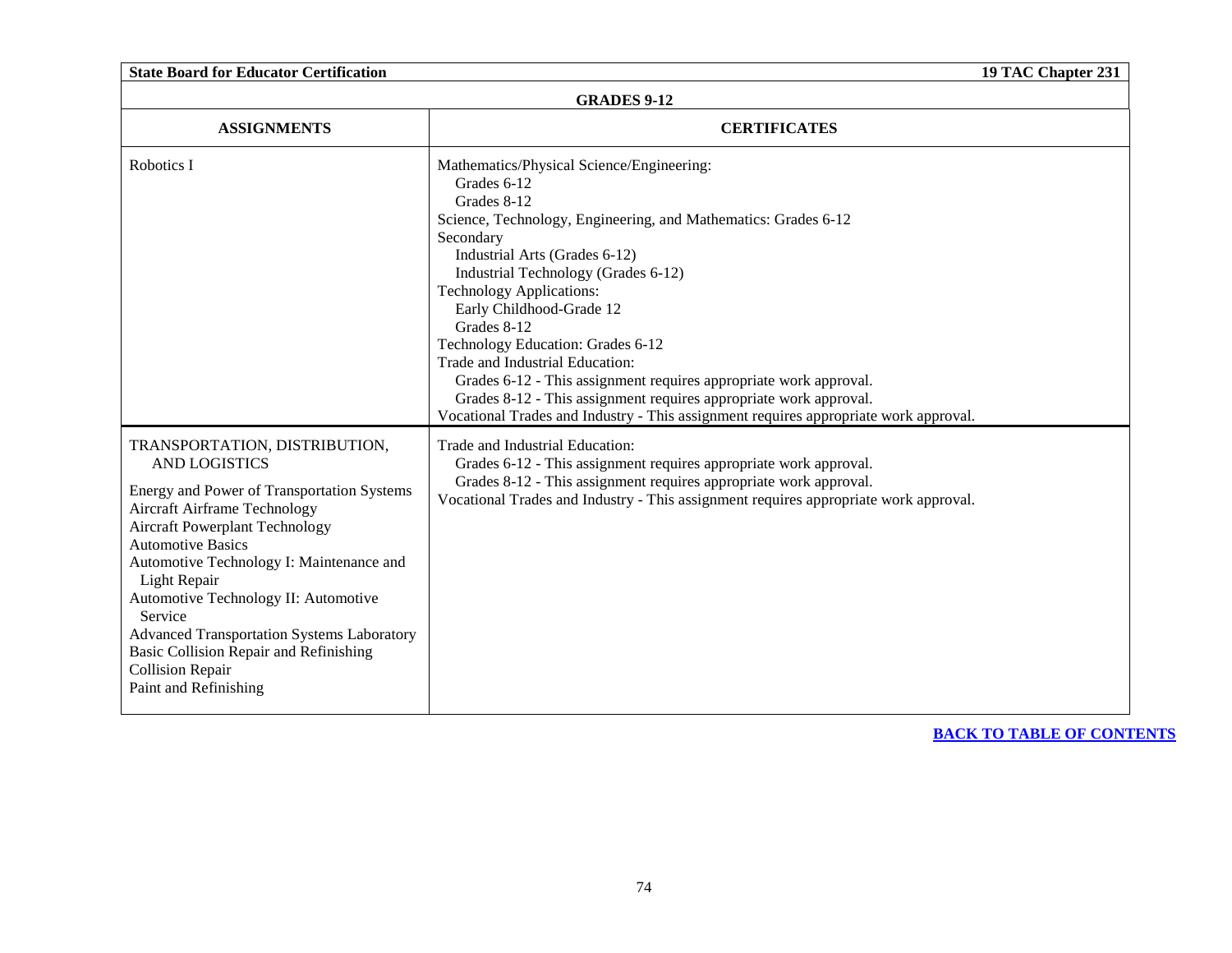**State Board for Educator Certification 19 TAC Chapter 231**

### **GRADES 9-12**

| <b>ASSIGNMENTS</b>                                                                                                                                                                                                                                                                                                                                                                                                                                                                                                                                                          | <b>CERTIFICATES</b>                                                                                                                                                                                                                                                                                                                                                                                                                                                                                                                   |  |
|-----------------------------------------------------------------------------------------------------------------------------------------------------------------------------------------------------------------------------------------------------------------------------------------------------------------------------------------------------------------------------------------------------------------------------------------------------------------------------------------------------------------------------------------------------------------------------|---------------------------------------------------------------------------------------------------------------------------------------------------------------------------------------------------------------------------------------------------------------------------------------------------------------------------------------------------------------------------------------------------------------------------------------------------------------------------------------------------------------------------------------|--|
| Diesel Equipment Technology I<br>Diesel Equipment Technology II<br>Distribution and Logistics<br><b>Introduction to Aircraft Technology</b><br>Principles of Distribution and Logistics<br>Principles of Transportation Systems<br>Introduction to Transportation Technology<br>Management of Transportation Systems<br>Practicum in Transportation Systems <sup>1</sup><br><b>Extended Practicum in Transportation</b><br>Systems <sup>1</sup><br>Practicum in Distribution and Logistics <sup>1</sup><br>Extended Practicum in Distribution and<br>Logistics <sup>1</sup> | Trade and Industrial Education:<br>Grades 6-12 - This assignment requires appropriate work approval.<br>Grades 8-12 - This assignment requires appropriate work approval.<br>Vocational Trades and Industry - This assignment requires appropriate work approval.                                                                                                                                                                                                                                                                     |  |
| regarding work-based learning and safety.                                                                                                                                                                                                                                                                                                                                                                                                                                                                                                                                   | <sup>1</sup> The school district is responsible for ensuring that each teacher assigned to this course has completed appropriate training in state and federal requirements                                                                                                                                                                                                                                                                                                                                                           |  |
| Small Engine Technology I<br>Small Engine Technology II                                                                                                                                                                                                                                                                                                                                                                                                                                                                                                                     | Agriculture, Food, and Natural Resources: Grades 6-12<br>Agricultural Science and Technology: Grades 6-12<br>Any vocational agriculture certificate<br>Secondary:<br><b>Industrial Arts</b><br><b>Industrial Technology</b><br>Technology Education: Grades 6-12<br>Trade and Industrial Education:<br>Grades 6-12 - This assignment requires appropriate work approval.<br>Grades 8-12 - This assignment requires appropriate work approval.<br>Vocational Trades and Industry - This assignment requires appropriate work approval. |  |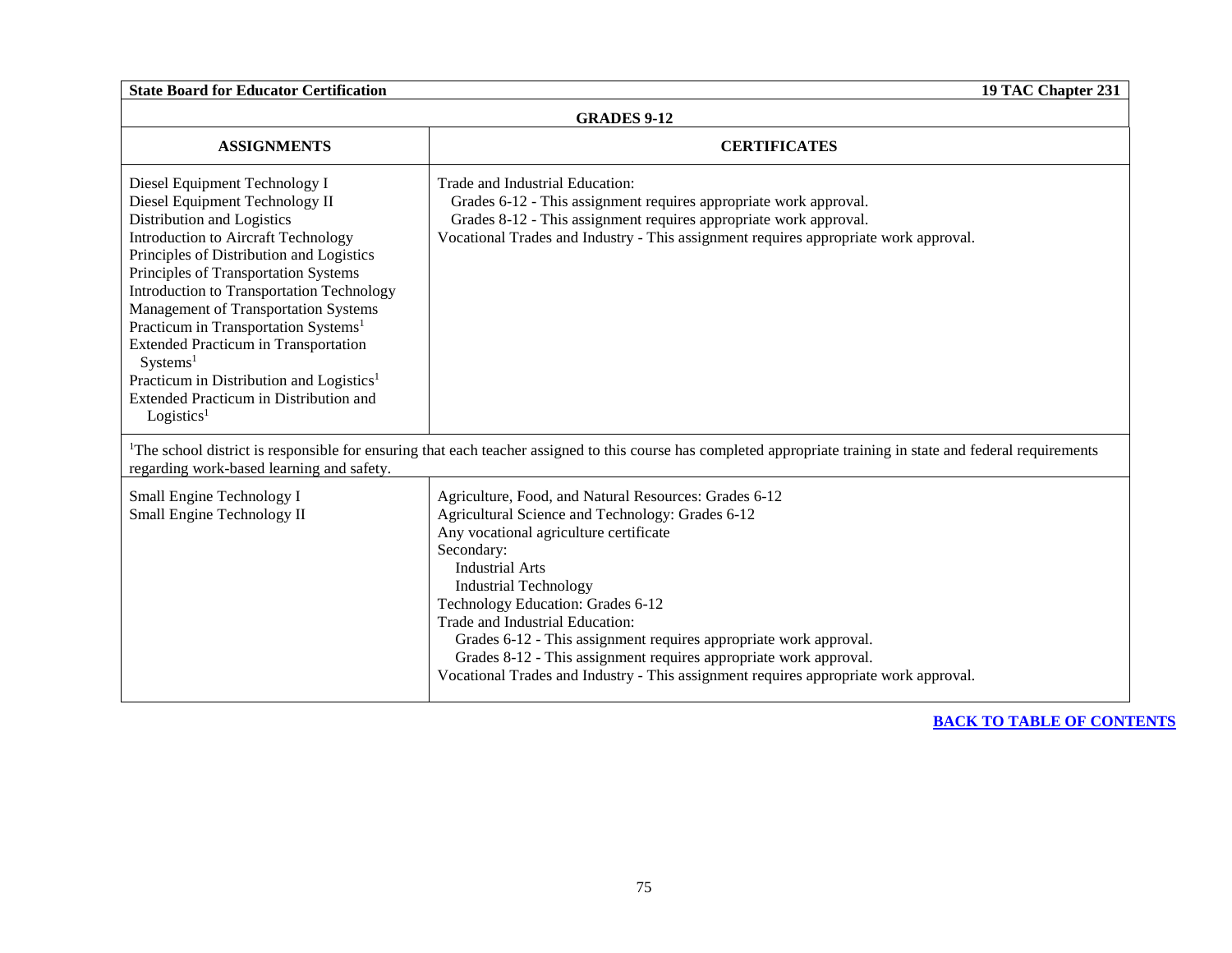**ASSIGNMENT OF PUBLIC SCHOOL PERSONNEL**

**PART III** 

**REQUIREMENTS FOR ASSIGNMENT OF, SPECIAL EDUCATION RELATED SERVICES PERSONNEL**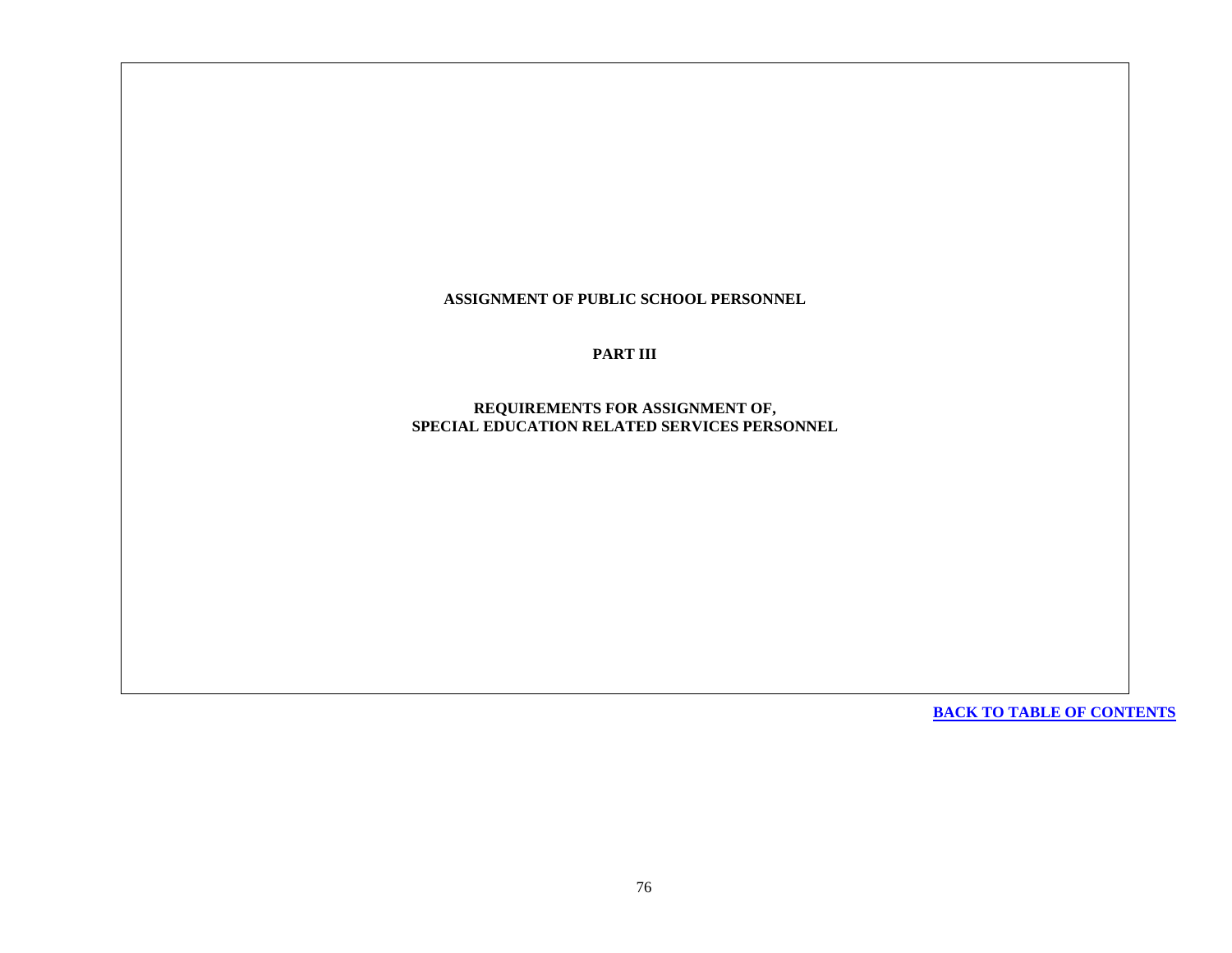### **State Board for Educator Certification 19 TAC Chapter 231**

| <b>SPECIAL EDUCATION RELATED SERVICES PERSONNEL</b> |                                                                                                                                                                                       |  |
|-----------------------------------------------------|---------------------------------------------------------------------------------------------------------------------------------------------------------------------------------------|--|
| <b>TITLE</b>                                        | <b>CERTIFICATES</b>                                                                                                                                                                   |  |
| <b>SPECIAL EDUCATION</b>                            | Blind School (Texas State School for the Blind and Visually Impaired only)                                                                                                            |  |
| <b>Special Education Teacher</b>                    | Deaf and Severely Hard of Hearing<br>Deaf School (Texas State School for the Deaf only)<br>Deaf-Blind                                                                                 |  |
|                                                     | <b>Deficient Vision</b><br>Early Childhood Education for Handicapped Children (Infants-Grade 6 only)<br>Elementary - Generic Special Education                                        |  |
|                                                     | <b>Emotionally Disturbed</b><br>Generic Special Education                                                                                                                             |  |
|                                                     | Hearing Impaired<br>High School - Generic Special Education<br>Language and/or Learning Disabilities                                                                                  |  |
|                                                     | <b>Mentally Retarded</b><br>Physically Handicapped                                                                                                                                    |  |
|                                                     | School Speech-Language Pathologist<br>Secondary Generic Special Education (Grades 6-12 only)                                                                                          |  |
|                                                     | Severely and Profoundly Handicapped<br>Severely Emotionally Disturbed and Autistic                                                                                                    |  |
|                                                     | Special Education Supplemental (valid at grade levels and in the subject areas of the base certificates)<br>Special Education: Early Childhood-Grade 12<br>Speech and Hearing Therapy |  |
|                                                     | Speech and Language Therapy<br>Teacher of Students with Visual Impairments Supplemental: Early Childhood-Grade 12                                                                     |  |
|                                                     | Teacher of the Deaf and Hard of Hearing: Early Childhood-Grade 12<br>Visually Handicapped                                                                                             |  |

These certificates are appropriate for special education assignment in Prekindergarten-Grade 12 except where otherwise noted.

### NOTES:

If an individual is providing content instruction in a special education classroom setting, a valid certificate that matches the subject and grade level of the assignment is also required, or the individual must demonstrate competency through the state's 2010 and 2011 high objective uniform State standard of evaluation for elementary and secondary special education teachers.

The employing school district should make every effort to secure educators trained in the specialized skills and knowledge needed to serve the special needs of the children. If a staff member does not have the skills and knowledge needed for the assignment, the school district will make provisions for the person to acquire the necessary skills and knowledge.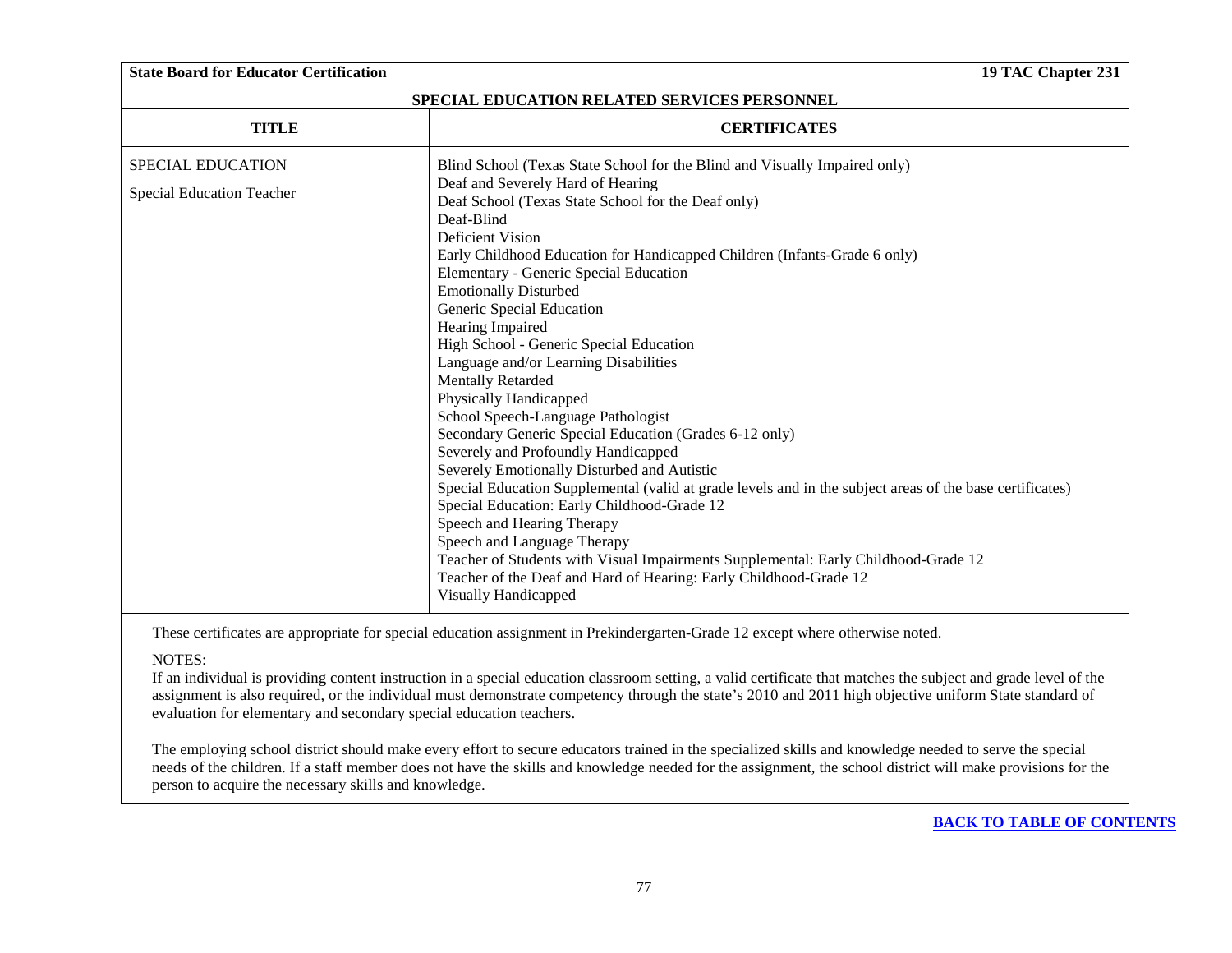| <b>State Board for Educator Certification</b><br>19 TAC Chapter 231                                                                                                                                                                                                                                                                                                                                        |                                                                                                                                                                                                                                                                                                                                                                                   |  |
|------------------------------------------------------------------------------------------------------------------------------------------------------------------------------------------------------------------------------------------------------------------------------------------------------------------------------------------------------------------------------------------------------------|-----------------------------------------------------------------------------------------------------------------------------------------------------------------------------------------------------------------------------------------------------------------------------------------------------------------------------------------------------------------------------------|--|
| SPECIAL EDUCATION RELATED SERVICES PERSONNEL                                                                                                                                                                                                                                                                                                                                                               |                                                                                                                                                                                                                                                                                                                                                                                   |  |
| <b>TITLE</b>                                                                                                                                                                                                                                                                                                                                                                                               | <b>CERTIFICATES</b>                                                                                                                                                                                                                                                                                                                                                               |  |
| Teacher of Adaptive Physical Education                                                                                                                                                                                                                                                                                                                                                                     | All-Level-Health and Physical Education<br>All-Level-Physical Education<br>Elementary Physical Education (Grades 1-8)—grades 1-8 only<br>Grades 6-8—Physical Education (Grades 6-8 only)<br>Physical Education: Early Childhood-Grade 12<br>Secondary Physical Education (Grades 6-12 only)<br>Special education certificate plus the necessary skills and knowledge <sup>1</sup> |  |
| <sup>1</sup> Evidence of "necessary skills and knowledge" in adaptive physical education must be documented through in-service records, seminar attendance records, or<br>transcripts of college courses.<br>NOTE: Other licensed professionals may be eligible to provide adaptive physical education services to students with disabilities under the scope of practice of<br>the specific license held. |                                                                                                                                                                                                                                                                                                                                                                                   |  |
| Teacher of Orthopedically Impaired or Other<br>Health Impaired in a Hospital Class or<br>Home-Based Instruction (Full-time)                                                                                                                                                                                                                                                                                | Special education certificate<br>Teacher certificate plus:<br>Three semester credit hour survey course in special education and three semester credit hour course<br>related to teaching physically impaired or other health impaired students                                                                                                                                    |  |
| Teacher of Students with Visual Impairments                                                                                                                                                                                                                                                                                                                                                                | Deficient Vision<br><b>Visually Handicapped</b><br>Teacher of Students with Visual Impairments Supplemental: Early Childhood-Grade 12                                                                                                                                                                                                                                             |  |
| NOTE: This teacher must be available to students with visual impairments.                                                                                                                                                                                                                                                                                                                                  |                                                                                                                                                                                                                                                                                                                                                                                   |  |
| Teacher of Students with Auditory<br>Impairments                                                                                                                                                                                                                                                                                                                                                           | Deaf and Severely Hard of Hearing<br>Hearing Impaired<br>Teacher of the Deaf and Hard of Hearing: Early Childhood-Grade 12                                                                                                                                                                                                                                                        |  |
| NOTE: This teacher must be available to students with auditory impairments.                                                                                                                                                                                                                                                                                                                                | A teacher in an assignment for Teacher of Students with Auditory Impairments is not required to pass the Texas Assessment of Sign Communication (TASC)<br>or the Texas Assessment of Sign Communication-American Sign Language (TASC-ASL) in order to be assigned to a classroom in which another                                                                                 |  |

communication method is used predominately. If this teacher completes certification requirements through a State Board for Educator Certification-approved educator preparation program in Texas, the program must have assessed proficiency in the communication method and verified it to be at an appropriate level.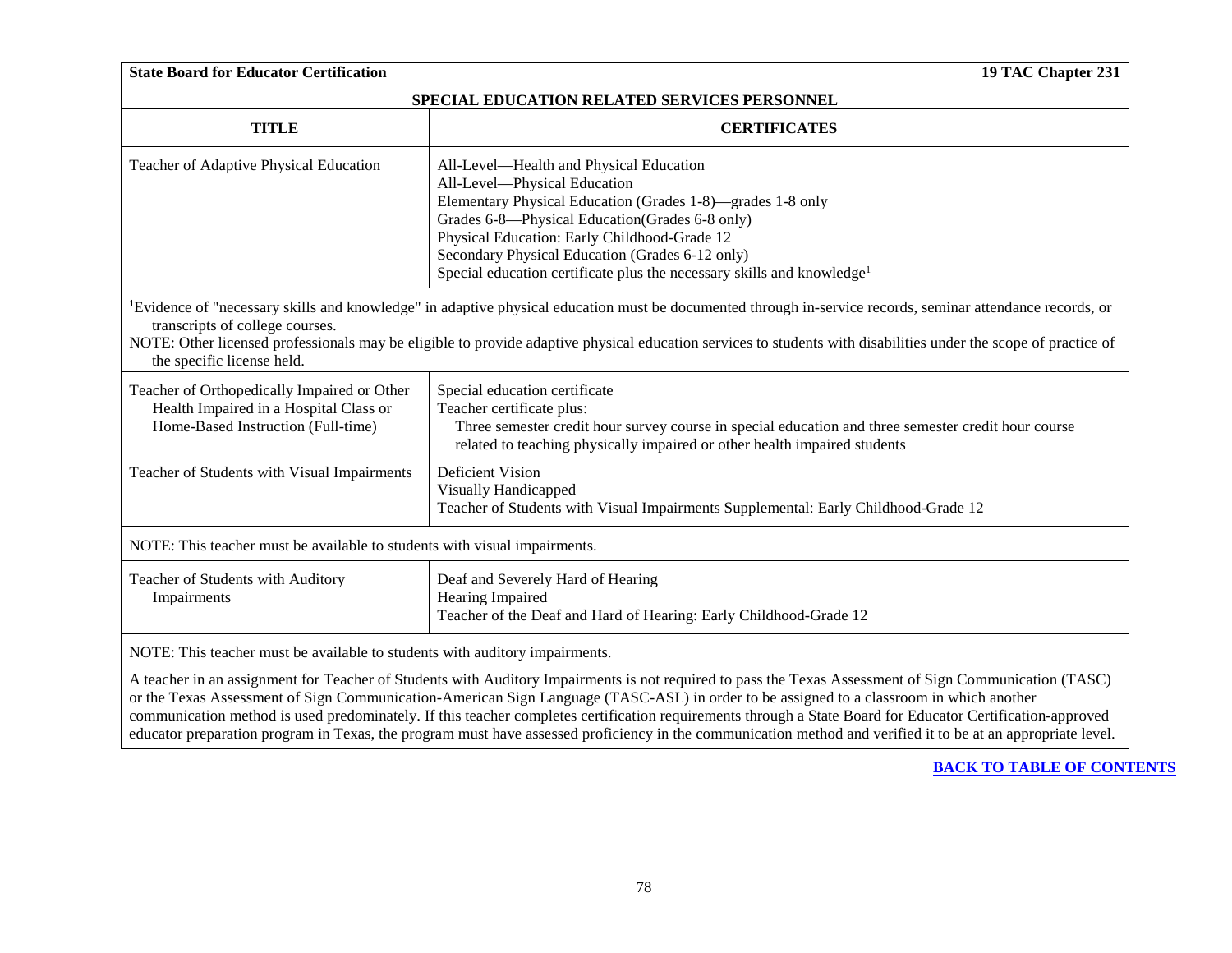| <b>State Board for Educator Certification</b><br>19 TAC Chapter 231                                                                                                                                                               |                                                                                                                                                                                                                     |  |
|-----------------------------------------------------------------------------------------------------------------------------------------------------------------------------------------------------------------------------------|---------------------------------------------------------------------------------------------------------------------------------------------------------------------------------------------------------------------|--|
| SPECIAL EDUCATION RELATED SERVICES PERSONNEL                                                                                                                                                                                      |                                                                                                                                                                                                                     |  |
| <b>TITLE</b>                                                                                                                                                                                                                      | <b>CERTIFICATES</b>                                                                                                                                                                                                 |  |
| Teacher of Gifted and Talented Students                                                                                                                                                                                           | Teacher certificate in an appropriate subject area and grade level of assignment<br>Gifted and Talented Endorsement (not required for assignment)<br>Gifted and Talented Supplemental (not required for assignment) |  |
| Chapter 89, Subchapter A of this title (relating to Gifted/Talented Education.)                                                                                                                                                   | NOTE: In addition to the requirements specified in this subchapter, individuals assigned to a gifted and talented program must comply with the provisions of                                                        |  |
| <b>Special Education Counseling Services</b>                                                                                                                                                                                      | Counselor<br>School Counselor (Early Childhood-Grade 12)<br><b>Special Education Counselor</b><br><b>Special Education Visiting Teacher</b><br><b>Vocational Counselor</b>                                          |  |
| <b>Educational Diagnostician</b>                                                                                                                                                                                                  | <b>Educational Diagnostician</b>                                                                                                                                                                                    |  |
| disabilities under the scope of practice of the specific license held.                                                                                                                                                            | NOTE: Individuals certified or licensed to practice in other professions may be eligible to provide counseling services or evaluation services for students with                                                    |  |
| <b>Speech Therapy Services</b>                                                                                                                                                                                                    | School Speech-Language Pathologist<br>Speech and Hearing Therapy<br>Speech and Language Therapy                                                                                                                     |  |
| NOTE: Individuals licensed by the State Board of Examiners for Speech Language Pathology and Audiology also may provide speech therapy services to<br>eligible students under the scope of practice of the specific license held. |                                                                                                                                                                                                                     |  |
| Vocational Adjustment Coordinator                                                                                                                                                                                                 | Special education certificate <sup>2</sup>                                                                                                                                                                          |  |
| <sup>2</sup> Plus 60 clock-hours of training appropriate for the assignment.                                                                                                                                                      | NOTE: Teachers will have three years from the date of assignment to complete the required training.                                                                                                                 |  |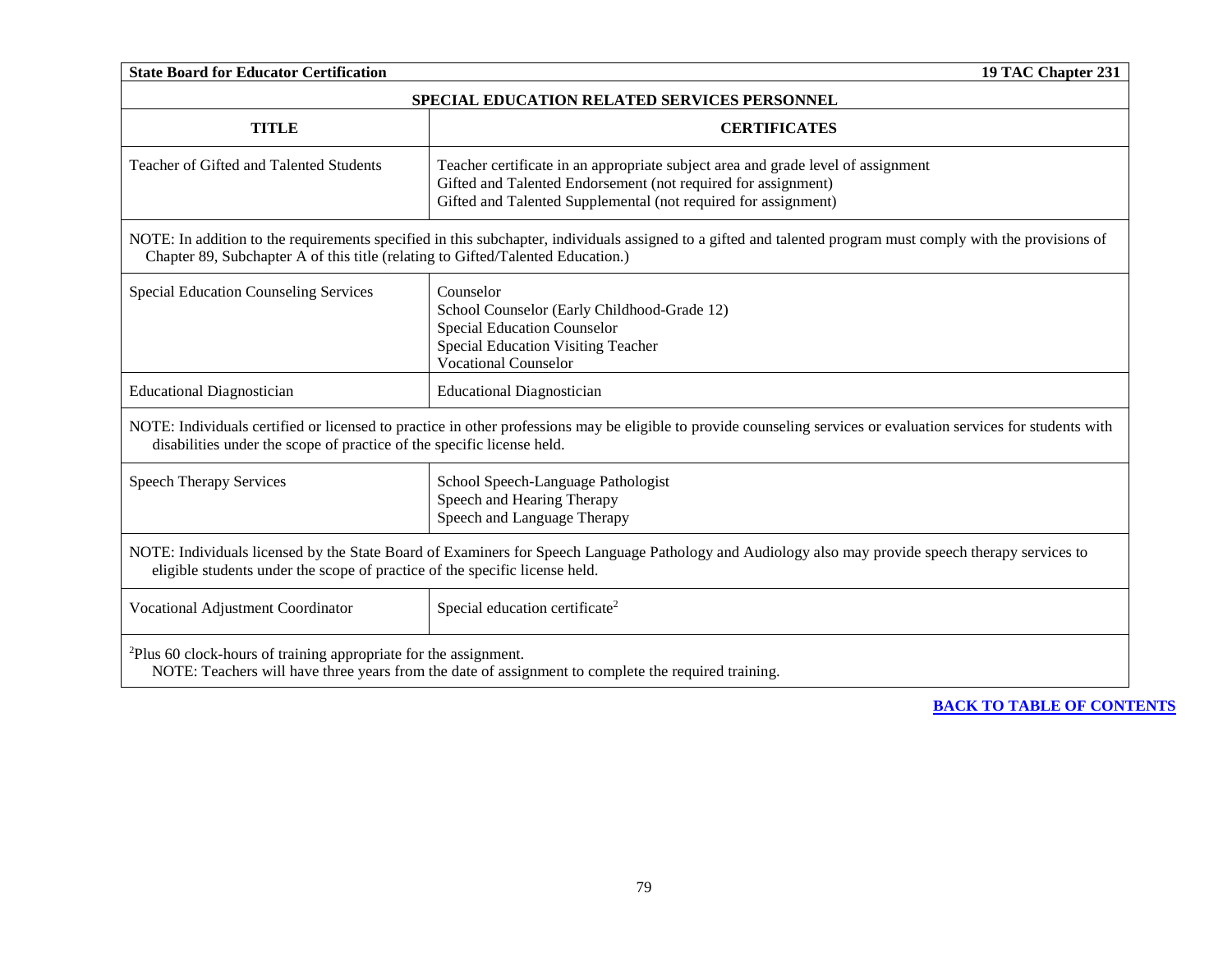**ASSIGNMENT OF PUBLIC SCHOOL PERSONNEL**

**PART IV**

**REQUIREMENTS FOR ASSIGNMENT OF ADMINISTRATORS, OTHER INSTRUCTIONAL AND PROFESSIONAL SUPPORT, AND PARAPROFESSIONAL PERSONNEL**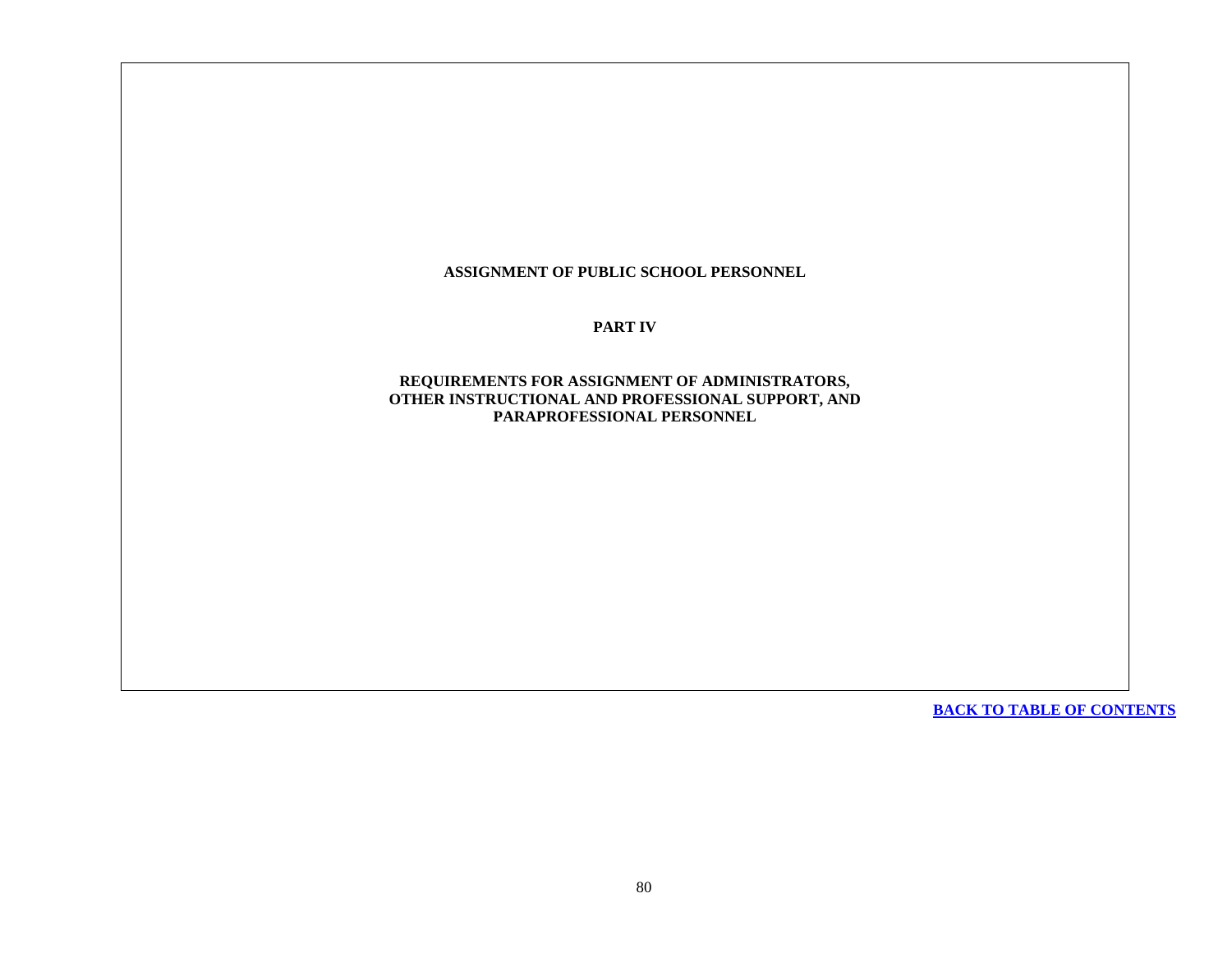| <b>State Board for Educator Certification</b>                                                         |                                                                                                                                                                                                                                                             | 19 TAC Chapter 231                                                          |  |
|-------------------------------------------------------------------------------------------------------|-------------------------------------------------------------------------------------------------------------------------------------------------------------------------------------------------------------------------------------------------------------|-----------------------------------------------------------------------------|--|
| ADMINISTRATORS AND OTHER INSTRUCTIONAL PERSONNEL                                                      |                                                                                                                                                                                                                                                             |                                                                             |  |
| TITLE                                                                                                 | <b>CERTIFICATES</b>                                                                                                                                                                                                                                         |                                                                             |  |
| <b>EDUCATIONAL AIDE</b><br>Educational Aide I                                                         | Performs routine tasks under the direction and<br>supervision of a certified teacher or other<br>professional personnel.                                                                                                                                    | Educational Aide I, II, III or<br>Valid Texas Classroom Teacher Certificate |  |
| Educational Aide II                                                                                   | Performs tasks under the general supervision of a<br>certified teacher or other professional personnel.                                                                                                                                                     | Educational Aide II, III or<br>Valid Texas Classroom Teacher Certificate    |  |
| Educational Aide III                                                                                  | Performs and assumes responsibilities for tasks under<br>the general guidance of a certified teacher or other<br>professional personnel. Responsibilities may include<br>relieving teacher of selected exercises and<br>instructional drills with students. | Educational Aide III or<br>Valid Texas Classroom Teacher Certificate        |  |
| See §230.61 of this title (relating to Role Descriptions) for role descriptions of educational aides. |                                                                                                                                                                                                                                                             |                                                                             |  |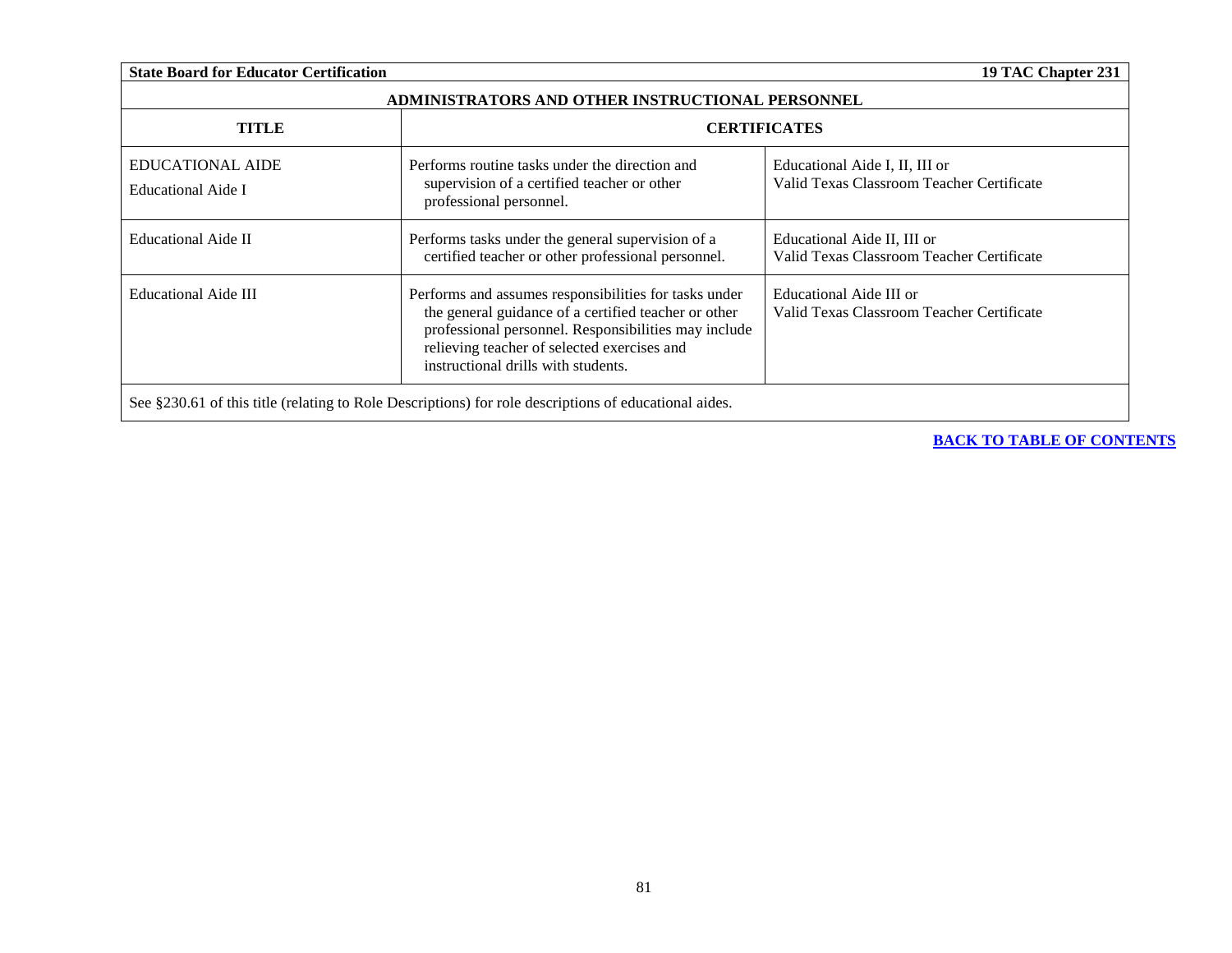| <b>State Board for Educator Certification</b>    |                                                                                                                             | 19 TAC Chapter 231 |  |
|--------------------------------------------------|-----------------------------------------------------------------------------------------------------------------------------|--------------------|--|
| ADMINISTRATORS AND OTHER INSTRUCTIONAL PERSONNEL |                                                                                                                             |                    |  |
| <b>TITLE</b>                                     | <b>CERTIFICATES</b>                                                                                                         |                    |  |
| Superintendent                                   | Administrator<br>Superintendent                                                                                             |                    |  |
| Principal                                        | Administrator<br>Mid-Management Administrator<br>Principal<br>Superintendent                                                |                    |  |
| <b>Assistant Principal</b>                       | Administrator<br><b>Assistant Principal</b><br>Mid-Management Administrator<br>Principal<br>Superintendent                  |                    |  |
| <b>School Counselor</b>                          | Counselor<br>School Counselor (Early Childhood-Grade 12)<br>Special Education Counselor<br><b>Vocational Counselor</b>      |                    |  |
| Librarian                                        | Learning Resources Endorsement<br>Learning Resources Specialist<br>Librarian<br>School Librarian (Early Childhood-Grade 12) |                    |  |
| <b>Athletic Director</b>                         | Teacher certificate                                                                                                         |                    |  |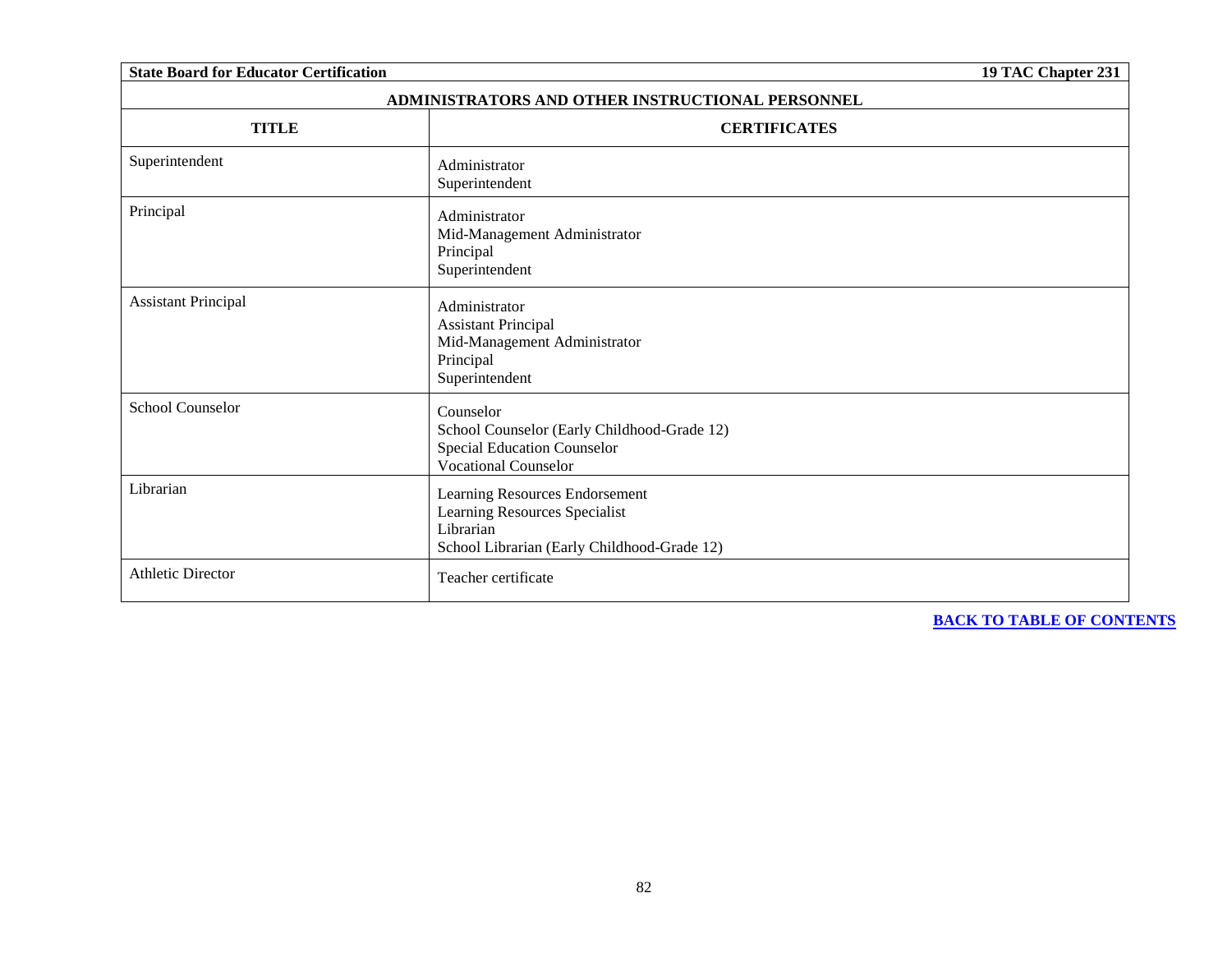## **ASSIGNMENT OF PUBLIC SCHOOL PERSONNEL**

## **PART V**

## **REQUIREMENTS FOR TEACHERS CERTIFIED BEFORE 1966 AND ASSIGNED TO GRADES 6-12**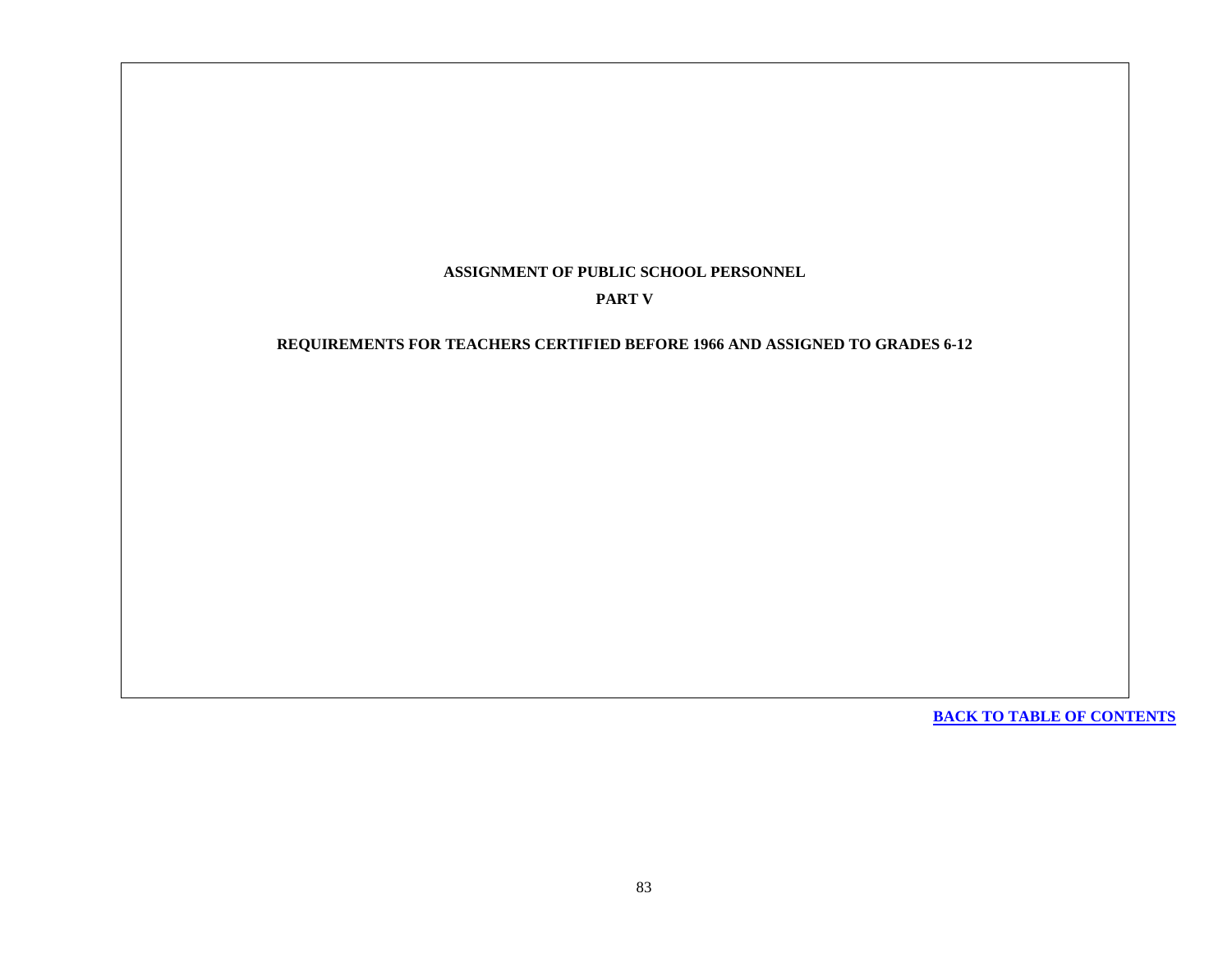| <b>State Board for Educator Certification</b><br>19 TAC Chapter 231                            |                                                                                                |                                                                                                                                       |  |
|------------------------------------------------------------------------------------------------|------------------------------------------------------------------------------------------------|---------------------------------------------------------------------------------------------------------------------------------------|--|
| PROVISIONS FOR TEACHERS CERTIFIED BEFORE 1966<br>AND ASSIGNED TO GRADES 6-8 (DEPARTMENTALIZED) |                                                                                                |                                                                                                                                       |  |
| <b>ASSIGNMENT</b>                                                                              | <b>MINIMUM REQUIREMENTS</b><br>FOR THOSE WITH CERTIFICATES<br>DATED PRIOR TO SEPTEMBER 1, 1962 | <b>MINIMUM REQUIREMENTS</b><br><b>FOR THOSE WITH CERTIFICATES</b><br>DATED AFTER SEPTEMBER 1, 1962,<br>AND PRIOR TO SEPTEMBER 1, 1966 |  |
| <b>ENGLISH LANGUAGE ARTS</b><br><b>English Language Arts</b>                                   | 18 semester credit hours in English                                                            | 18 semester credit hours in English                                                                                                   |  |
| Reading<br>Reading Improvement                                                                 | Specific preparation in the teaching of reading $\ell$                                         | Specific preparation in the teaching of reading*                                                                                      |  |
| <sup>1</sup> Such as in-service, seminar, or college course in reading                         |                                                                                                |                                                                                                                                       |  |
| Speech                                                                                         | 12 semester credit hours in speech                                                             | 12 semester credit hours in speech                                                                                                    |  |
| <b>OTHER LANGUAGES</b>                                                                         | 12 semester hours in the language of assignment                                                | 18 semester credit hours in the language<br>of assignment                                                                             |  |
| <b>SOCIAL STUDIES</b>                                                                          | 18 semester credit hours in social studies                                                     | 18 semester credit hours in social studies including<br>12 semester credit hours related to the assignment                            |  |
| <b>MATHEMATICS</b>                                                                             | 12 semester credit hours in mathematics                                                        | 18 semester credit hours in mathematics                                                                                               |  |
| <b>SCIENCE</b><br>Life Science<br><b>Earth Science</b>                                         | 12 semester credit hours in science                                                            | 18 semester credit hours in science(any combination of<br>sciences)                                                                   |  |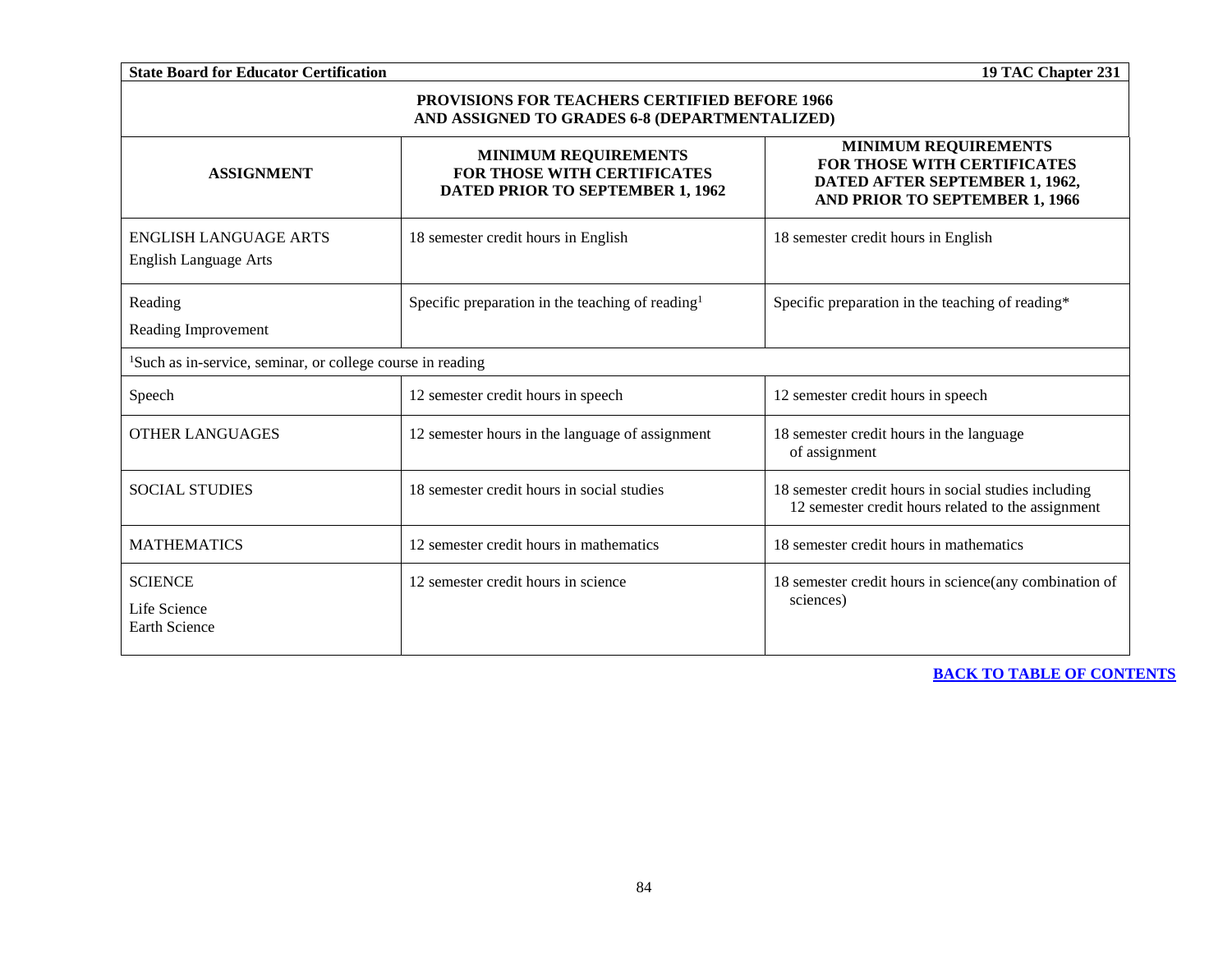| <b>State Board for Educator Certification</b>                                                         |                                                                                                                   | 19 TAC Chapter 231                                                                                                                    |
|-------------------------------------------------------------------------------------------------------|-------------------------------------------------------------------------------------------------------------------|---------------------------------------------------------------------------------------------------------------------------------------|
| <b>PROVISIONS FOR TEACHERS CERTIFIED BEFORE 1966</b><br>AND ASSIGNED TO GRADES 6-8 (DEPARTMENTALIZED) |                                                                                                                   |                                                                                                                                       |
| <b>ASSIGNMENT</b>                                                                                     | <b>MINIMUM REQUIREMENTS</b><br>FOR THOSE WITH CERTIFICATES<br>DATED PRIOR TO SEPTEMBER 1, 1962                    | <b>MINIMUM REQUIREMENTS</b><br><b>FOR THOSE WITH CERTIFICATES</b><br>DATED AFTER SEPTEMBER 1, 1962,<br>AND PRIOR TO SEPTEMBER 1, 1966 |
| <b>FINE ARTS</b>                                                                                      | 12 semester credit hours in art                                                                                   | 18 semester credit hours in art                                                                                                       |
| Art                                                                                                   |                                                                                                                   |                                                                                                                                       |
| <b>Theatre Arts</b>                                                                                   | 12 semester credit hours in theatre arts                                                                          | 18 semester credit hours in theatre arts                                                                                              |
| Music                                                                                                 | 12 semester credit hours in music                                                                                 | 18 semester credit hours in music                                                                                                     |
| <b>HEALTH</b>                                                                                         | 12 semester credit hours in health                                                                                | 12 semester credit hours in health, biology, foods,<br>nutrition, or physiology                                                       |
| PHYSICAL EDUCATION                                                                                    | 12 semester credit hours in physical education                                                                    | 12 semester credit hours in physical education                                                                                        |
| <b>TECHNOLOGY APPLICATIONS</b>                                                                        | Verified competency in accordance with procedures<br>established by the State Board for Educator<br>Certification | Verified competency in accordance with procedures<br>established by the State Board for Educator<br>Certification                     |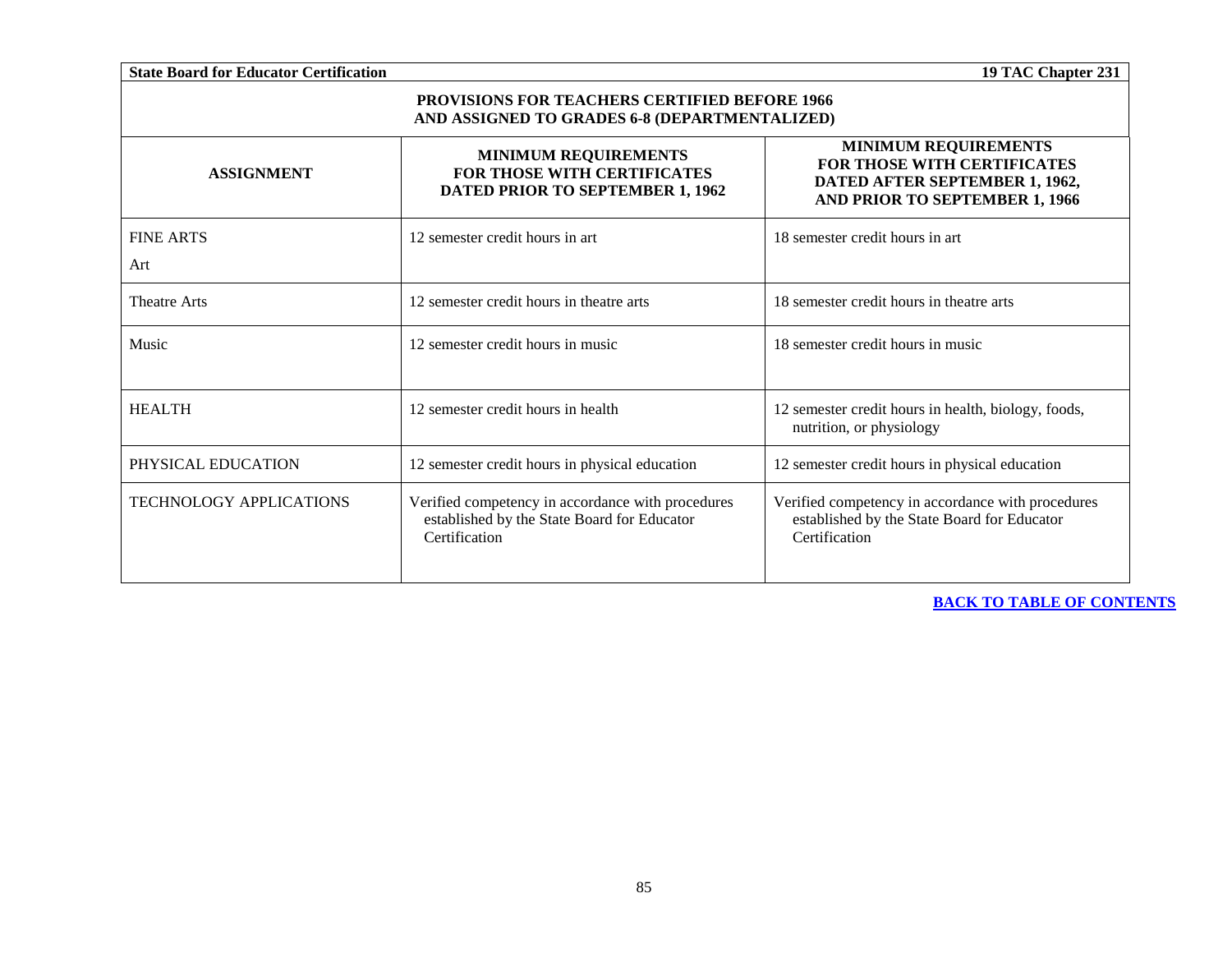| <b>State Board for Educator Certification</b><br>19 TAC Chapter 231                                                                                                                                                                                                                                             |                                                                                                |                                                                                                                                                    |  |
|-----------------------------------------------------------------------------------------------------------------------------------------------------------------------------------------------------------------------------------------------------------------------------------------------------------------|------------------------------------------------------------------------------------------------|----------------------------------------------------------------------------------------------------------------------------------------------------|--|
| <b>PROVISIONS FOR TEACHERS CERTIFIED BEFORE 1966</b><br>AND ASSIGNED TO GRADES 9-12 (DEPARTMENTALIZED)                                                                                                                                                                                                          |                                                                                                |                                                                                                                                                    |  |
| <b>ASSIGNMENT</b>                                                                                                                                                                                                                                                                                               | <b>MINIMUM REQUIREMENTS</b><br>FOR THOSE WITH CERTIFICATES<br>DATED PRIOR TO SEPTEMBER 1, 1962 | <b>MINIMUM REQUIREMENTS</b><br>FOR THOSE WITH CERTIFICATES<br>DATED AFTER SEPTEMBER 1, 1962,<br>AND PRIOR TO SEPTEMBER 1, 1966                     |  |
| <b>ENGLISH LANGUAGE ARTS</b><br>Analysis of Visual Media<br><b>Correlated Language Arts</b><br>Creative/Imaginative Writing<br>English I-IV<br>Humanities<br>Independent Study in English<br><b>Literary Genres</b><br><b>Practical Writing Skills</b><br>Research/Technical Writing<br><b>World Literature</b> | 18 semester credit hours in English                                                            | 24 semester credit hours in English                                                                                                                |  |
| Reading Improvement<br><b>Advanced Reading</b>                                                                                                                                                                                                                                                                  | Specific preparation in the teaching of reading <sup>1</sup>                                   | Specific preparation in the teaching of reading <sup>1</sup>                                                                                       |  |
| <sup>1</sup> Such as in-service, seminar, or college course in reading                                                                                                                                                                                                                                          |                                                                                                |                                                                                                                                                    |  |
| Introduction to Speech Communication<br>Oral Interpretation I-III<br>Introduction to Radio and Television<br>Debate I-III<br>Public Speaking I-III<br>Independent Study in Speech                                                                                                                               | 18 semester credit hours in English including 6<br>semester credit hours in speech             | 12 semester credit hours in speech if teaching only one<br>or two classes; 24 semester credit hours in speech if<br>teaching three or more classes |  |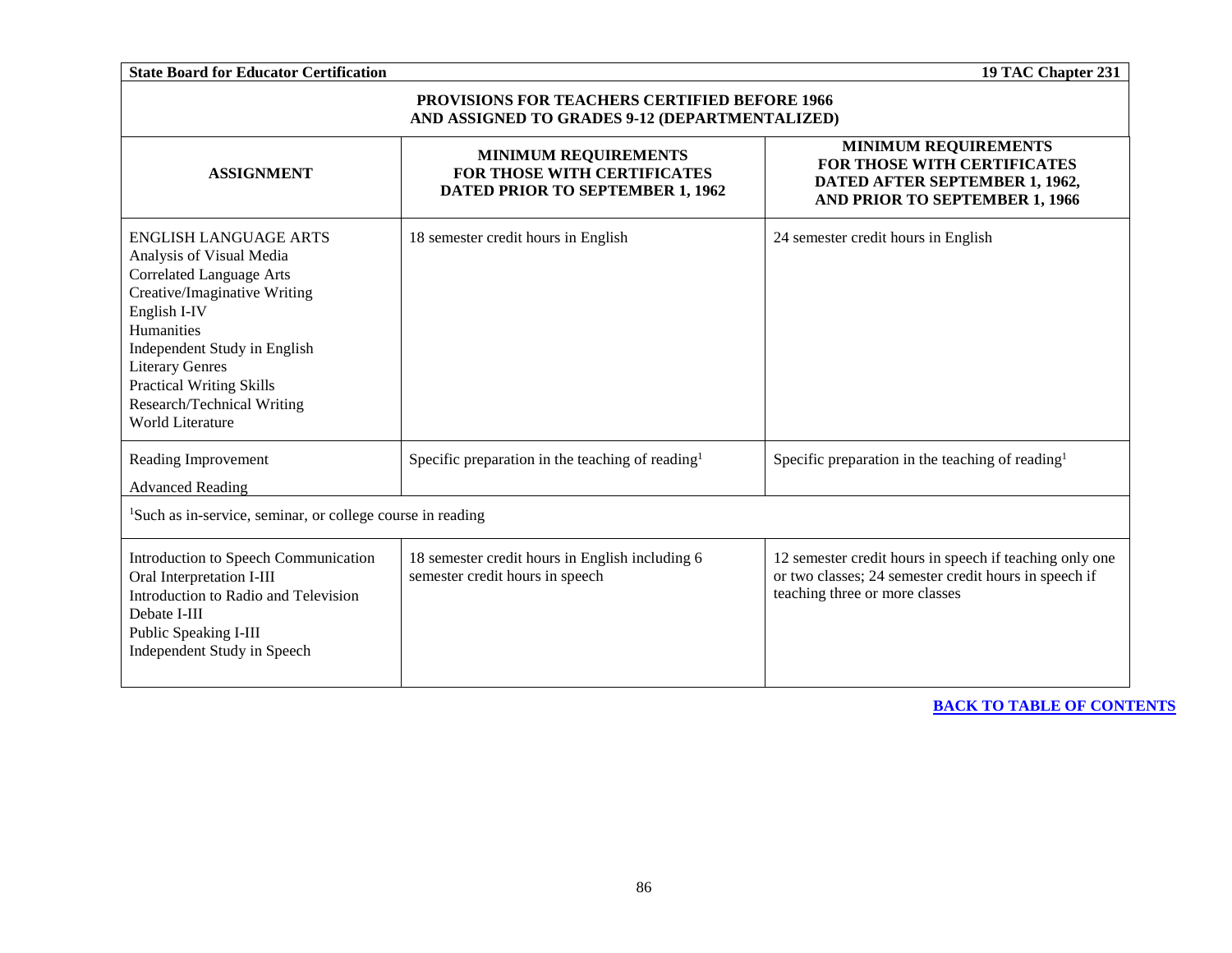| <b>State Board for Educator Certification</b>                                                                                                                                                                                                                                                                                     |                                                                                                | 19 TAC Chapter 231                                                                                                                                         |
|-----------------------------------------------------------------------------------------------------------------------------------------------------------------------------------------------------------------------------------------------------------------------------------------------------------------------------------|------------------------------------------------------------------------------------------------|------------------------------------------------------------------------------------------------------------------------------------------------------------|
| <b>PROVISIONS FOR TEACHERS CERTIFIED BEFORE 1966</b><br>AND ASSIGNED TO GRADES 9-12 (DEPARTMENTALIZED)                                                                                                                                                                                                                            |                                                                                                |                                                                                                                                                            |
| <b>ASSIGNMENT</b>                                                                                                                                                                                                                                                                                                                 | <b>MINIMUM REQUIREMENTS</b><br>FOR THOSE WITH CERTIFICATES<br>DATED PRIOR TO SEPTEMBER 1, 1962 | <b>MINIMUM REQUIREMENTS</b><br>FOR THOSE WITH CERTIFICATES<br>DATED AFTER SEPTEMBER 1, 1962,<br>AND PRIOR TO SEPTEMBER 1, 1966                             |
| Journalism                                                                                                                                                                                                                                                                                                                        | 18 semester credit hours in English including 6<br>semester credit hours in journalism         | 12 semester credit hours in journalism if teaching<br>only one or two classes; 24 semester credit hours<br>in journalism if teaching three or more classes |
| OTHER LANGUAGES (ALL COURSES)                                                                                                                                                                                                                                                                                                     | 12 semester credit hours in the language of assignment                                         | 24 semester credit hours in the language of<br>assignment                                                                                                  |
| <b>SOCIAL STUDIES</b><br><b>Advanced Social Science Problems</b><br><b>Advanced Texas Studies</b><br><b>American Culture Studies</b><br>Psychology<br>Sociology<br><b>United States Government</b><br><b>United States History</b><br><b>World Area Studies</b><br><b>World Geography Studies</b><br><b>World History Studies</b> | 18 semester credit hours in social studies                                                     | 24 semester credit hours in social studies including 12<br>semester credit hours related to the assignment                                                 |
| MATHEMATICS (ALL COURSES)                                                                                                                                                                                                                                                                                                         | 12 semester credit hours in mathematics                                                        | 24 semester credit hours in mathematics                                                                                                                    |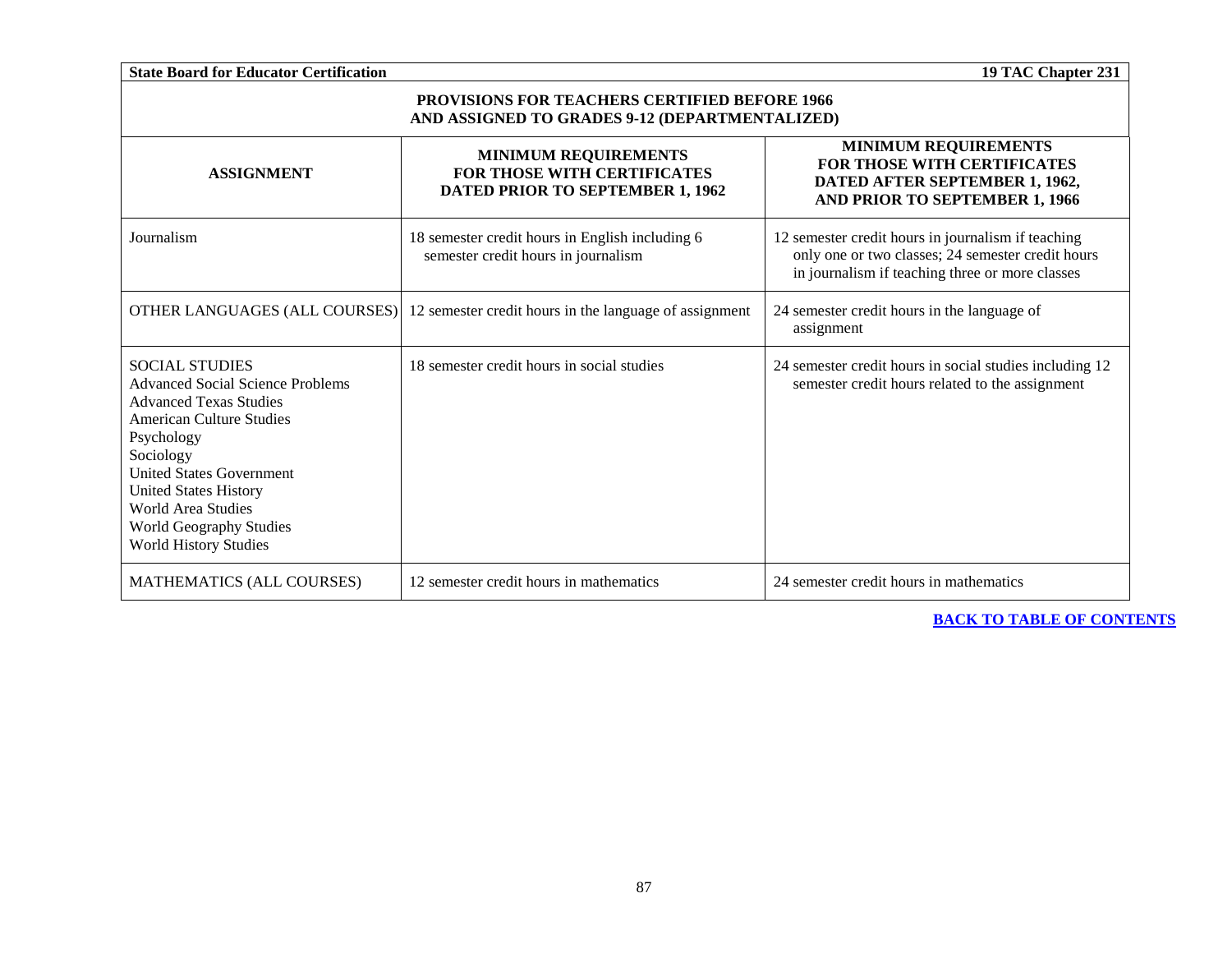**State Board for Educator Certification 19 TAC Chapter 231 PROVISIONS FOR TEACHERS CERTIFIED BEFORE 1966 AND ASSIGNED TO GRADES 9-12 (DEPARTMENTALIZED) ASSIGNMENT MINIMUM REQUIREMENTS FOR THOSE WITH CERTIFICATES DATED PRIOR TO SEPTEMBER 1, 1962 MINIMUM REQUIREMENTS FOR THOSE WITH CERTIFICATES DATED AFTER SEPTEMBER 1, 1962, AND PRIOR TO SEPTEMBER 1, 1966 SCIENCE** Biology I, II 12 semester credit hours in science with at least one course in biology 24 semester credit hours in biology Chemistry I, II 12 semester credit hours in science with at least one course in chemistry 24 semester credit hours in chemistry Physics I, II 12 semester credit hours in science with at least one course in physics 24 semester credit hours in physics Astronomy 12 semester credit hours in science with at least one course in astronomy 24 semester credit hours in science including at least 12 semester credit hours in astronomy Environmental Science 12 semester credit hours in science including at least one course in environmental science and/or ecology 24 semester credit hours in science including at least 12 semester credit hours in environmental science and/or ecology HEALTH 12 semester credit hours in health or related subjects such as nutrition, anatomy, physiology, kinesiology, other life sciences related to human health, social sciences related to mental or social health, home and family living, and first aid 18 semester credit hours in health or related subjects such as nutrition, anatomy, physiology, kinesiology, other life sciences related to human health, social sciences related to mental or social health, home and family living, and first aid PHYSICAL EDUCATION 12 semester credit hours in physical education 24 semester credit hours in physical education